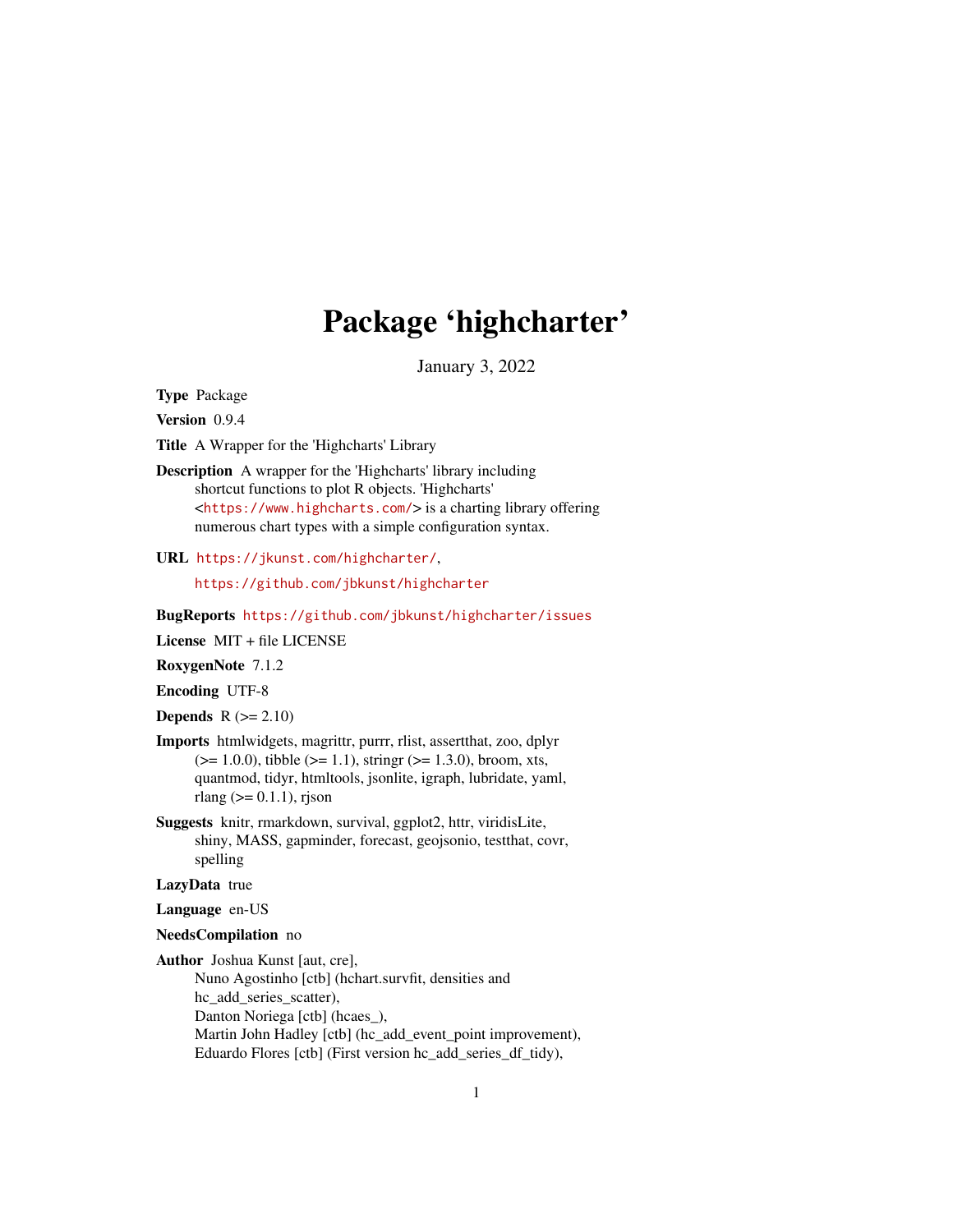Dean Kilfoyle [ctb] (First version hc\_add\_series\_boxplot), Adline Dsilva [ctb] (First version Matrix heatmap), Kamil Slowikowski [ctb] (<<https://orcid.org/0000-0002-2843-6370>>), Christian Minich [ctb] (hcaes mutate\_mapping improvement), Jonathan Armond [ctb] (mutate\_mapping bugfix), David Breuer [ctb] (download\_map\_data quiet parameter), Mauricio Vargas [ctb] (tests and gh-actions), Michael Yan [ctb] (Motivational example for treemap/sunburst data helper), Bart Oortwijn [ctb] (rjson option, hc\_add\_yAxis, and GH issues collaborator), Paul Campbell [ctb] (additional proxy methods)

Maintainer Joshua Kunst <jbkunst@gmail.com>

Repository CRAN

Date/Publication 2022-01-03 16:40:05 UTC

## R topics documented:

| 5                                                                                                                                      |
|----------------------------------------------------------------------------------------------------------------------------------------|
| 6                                                                                                                                      |
| 6                                                                                                                                      |
| 7                                                                                                                                      |
| $\overline{7}$<br>$color\_stops \dots \dots \dots \dots \dots \dots \dots \dots \dots \dots \dots \dots \dots \dots \dots \dots \dots$ |
| 8                                                                                                                                      |
| 9                                                                                                                                      |
| 10                                                                                                                                     |
| 10                                                                                                                                     |
| 11                                                                                                                                     |
| 11                                                                                                                                     |
| 12                                                                                                                                     |
| 13                                                                                                                                     |
| 14                                                                                                                                     |
| 14<br>$get\_data\_from\_map \dots \dots \dots \dots \dots \dots \dots \dots \dots \dots \dots \dots \dots \dots$                       |
| 15                                                                                                                                     |
| 15                                                                                                                                     |
| 16<br>hcaes                                                                                                                            |
| 16                                                                                                                                     |
| 17                                                                                                                                     |
| 17                                                                                                                                     |
| 18                                                                                                                                     |
| 19                                                                                                                                     |
| 20                                                                                                                                     |
| 21                                                                                                                                     |
| 22                                                                                                                                     |
| 22                                                                                                                                     |
| 23                                                                                                                                     |
| 23                                                                                                                                     |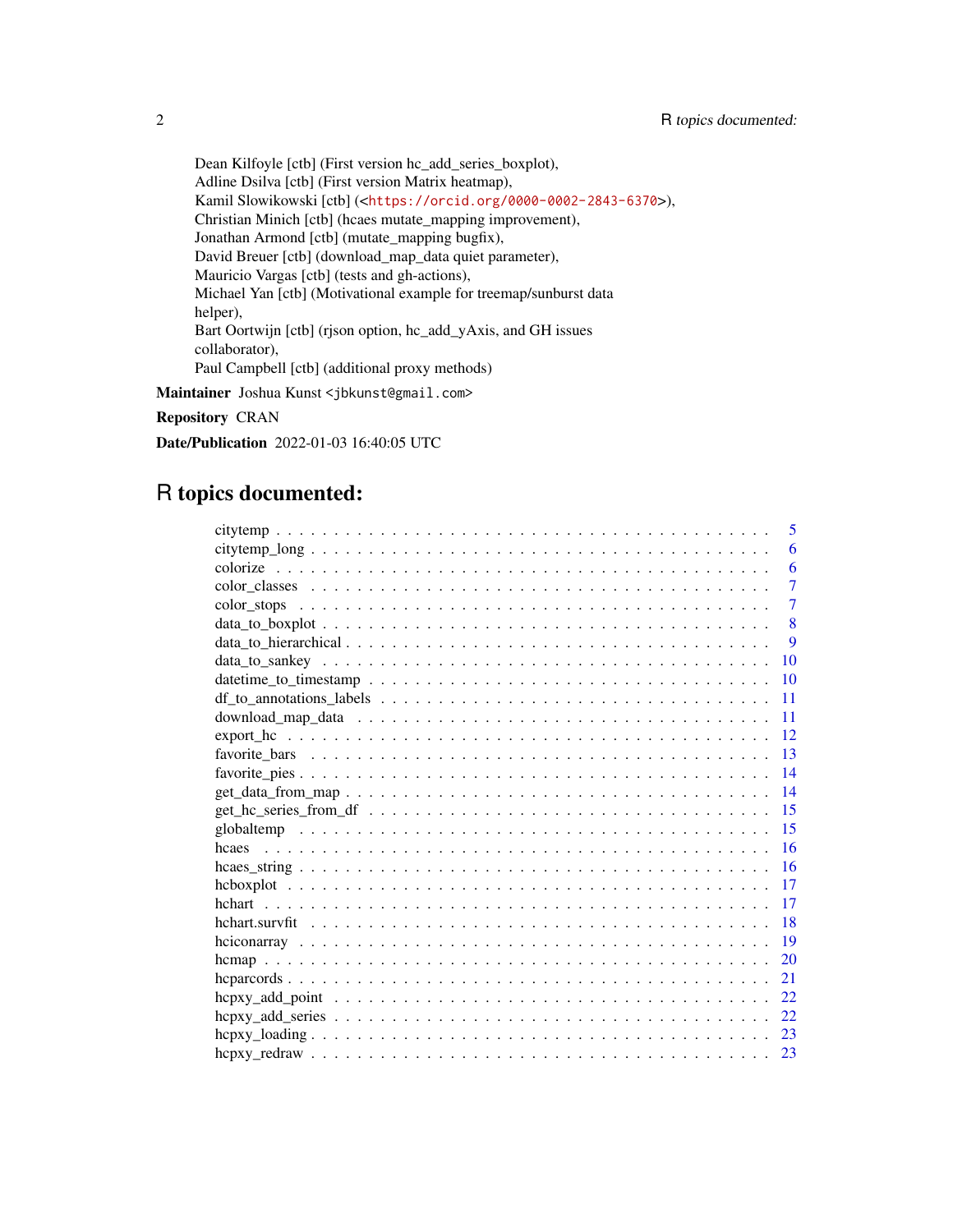|                                                                                                   | 24 |
|---------------------------------------------------------------------------------------------------|----|
|                                                                                                   | 24 |
|                                                                                                   | 25 |
|                                                                                                   | 26 |
|                                                                                                   | 26 |
|                                                                                                   | 27 |
|                                                                                                   | 27 |
|                                                                                                   | 28 |
|                                                                                                   | 29 |
|                                                                                                   | 30 |
|                                                                                                   | 31 |
|                                                                                                   | 31 |
|                                                                                                   | 32 |
|                                                                                                   | 33 |
|                                                                                                   |    |
|                                                                                                   | 34 |
|                                                                                                   | 34 |
|                                                                                                   | 35 |
| $hc\_add\_series.geo\_json \ldots \ldots \ldots \ldots \ldots \ldots \ldots \ldots \ldots \ldots$ | 35 |
|                                                                                                   | 36 |
|                                                                                                   | 37 |
|                                                                                                   | 37 |
|                                                                                                   | 38 |
|                                                                                                   | 38 |
|                                                                                                   | 39 |
|                                                                                                   | 40 |
|                                                                                                   | 41 |
|                                                                                                   | 42 |
|                                                                                                   | 44 |
|                                                                                                   | 45 |
|                                                                                                   | 46 |
|                                                                                                   | 48 |
|                                                                                                   | 49 |
|                                                                                                   | 49 |
|                                                                                                   | 51 |
|                                                                                                   | 51 |
|                                                                                                   | 52 |
|                                                                                                   | 53 |
|                                                                                                   | 54 |
|                                                                                                   | 54 |
|                                                                                                   | 55 |
|                                                                                                   | 55 |
|                                                                                                   | 56 |
|                                                                                                   | 58 |
|                                                                                                   | 59 |
|                                                                                                   | 59 |
| hc_rm_series                                                                                      | 60 |
|                                                                                                   | 61 |
|                                                                                                   |    |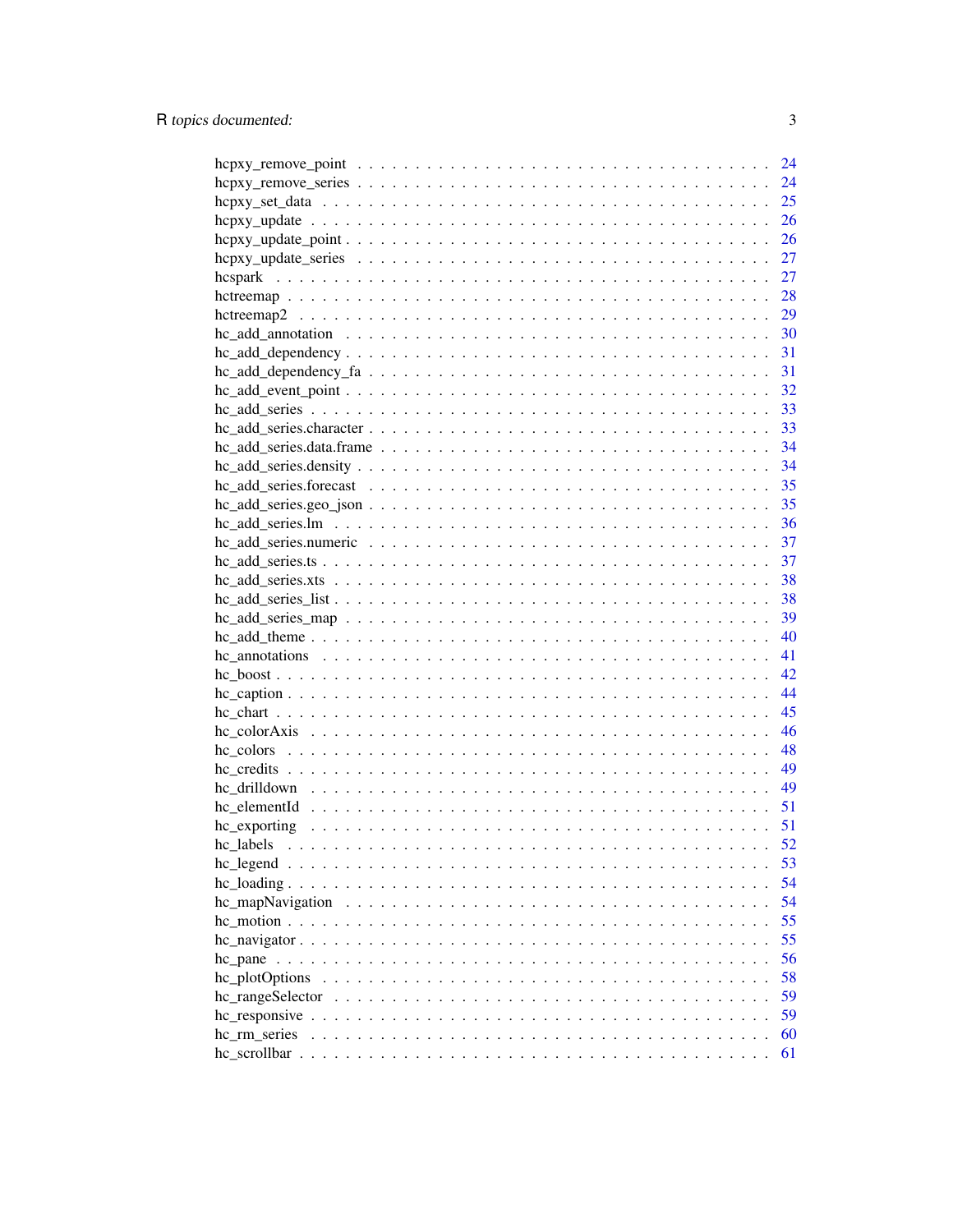|              |  | 62   |
|--------------|--|------|
|              |  | 62   |
|              |  | 63   |
|              |  | 64   |
|              |  | 65   |
|              |  | 66   |
|              |  | 66   |
|              |  |      |
|              |  | - 67 |
|              |  | - 68 |
|              |  | - 68 |
|              |  |      |
|              |  | 69   |
|              |  | 70   |
|              |  | 70   |
|              |  | 71   |
|              |  | 71   |
|              |  | 72   |
|              |  | 72   |
|              |  | 73   |
|              |  | 73   |
|              |  | 74   |
|              |  | 74   |
|              |  | 75   |
|              |  | 75   |
|              |  | 76   |
|              |  | 76   |
|              |  | 77   |
|              |  | 77   |
|              |  | 78   |
|              |  | 78   |
|              |  | 79   |
|              |  | 80   |
|              |  | 81   |
|              |  | 82   |
|              |  | 84   |
|              |  | 84   |
|              |  | 85   |
|              |  | 86   |
| highcharter  |  |      |
|              |  | 86   |
|              |  | 87   |
|              |  | 87   |
|              |  | 88   |
|              |  | 88   |
|              |  | 89   |
| is.highchart |  | 89   |
| list parse   |  | 90   |
|              |  | 90   |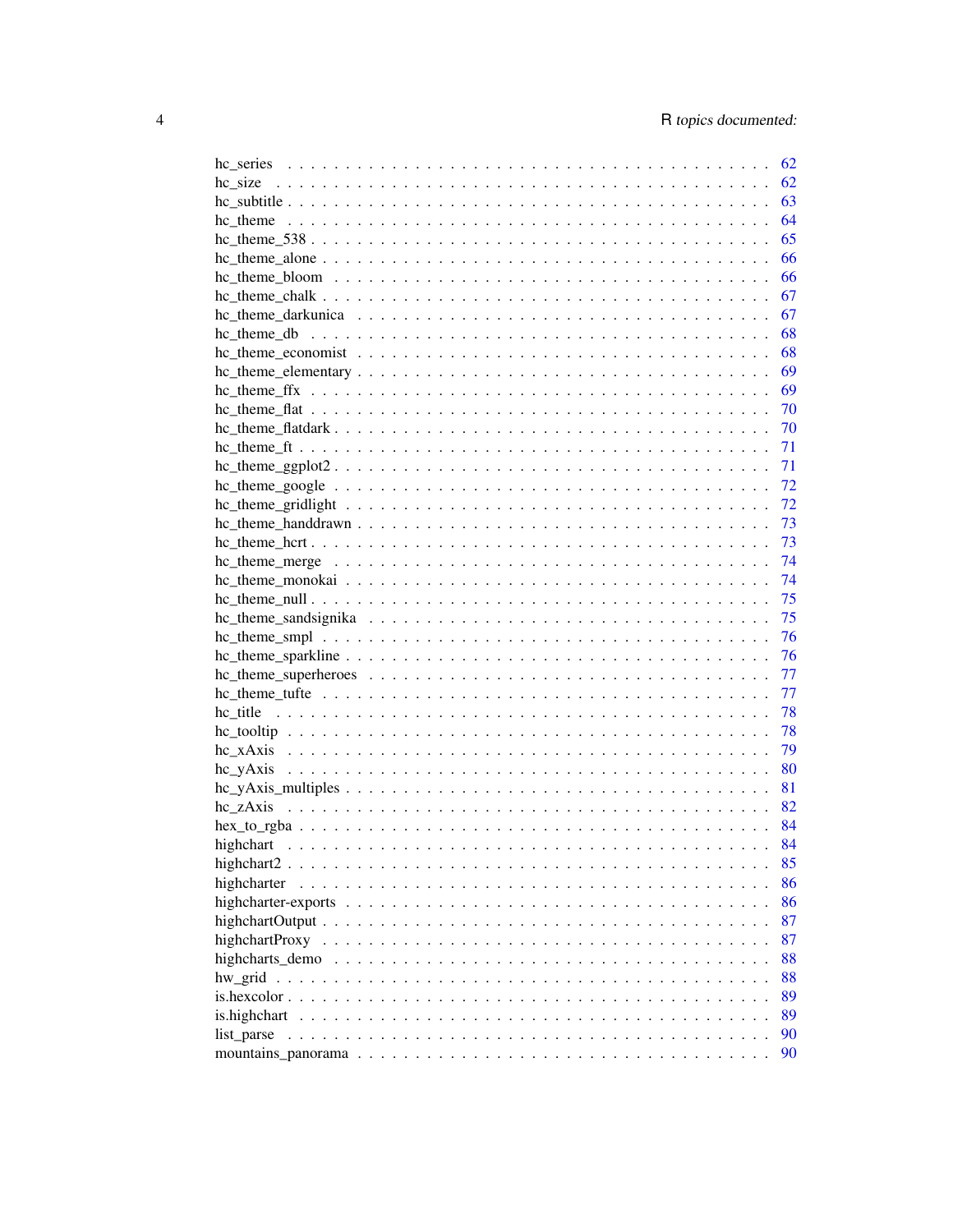#### <span id="page-4-0"></span>citytemp 55 to 55 to 55 to 55 to 55 to 55 to 55 to 55 to 55 to 55 to 55 to 55 to 55 to 55 to 55 to 55 to 55 to 55 to 55 to 55 to 55 to 55 to 55 to 55 to 55 to 55 to 55 to 55 to 55 to 55 to 55 to 55 to 55 to 55 to 55 to 55

#### **Index** the contract of the contract of the contract of the contract of the contract of the contract of the contract of the contract of the contract of the contract of the contract of the contract of the contract of the co

citytemp *City temperatures from a year in wide format*

## Description

This data comes from the <https://www.highcharts.com/> examples.

## Usage

citytemp

## Format

A data frame with 12 observations and 5 variables.

## Variables

- month: The months.
- tokyo: Tokyo's temperatures.
- new\_york: New York's temperatures.
- berlin: Berlin's temperatures.
- london: London's temperatures.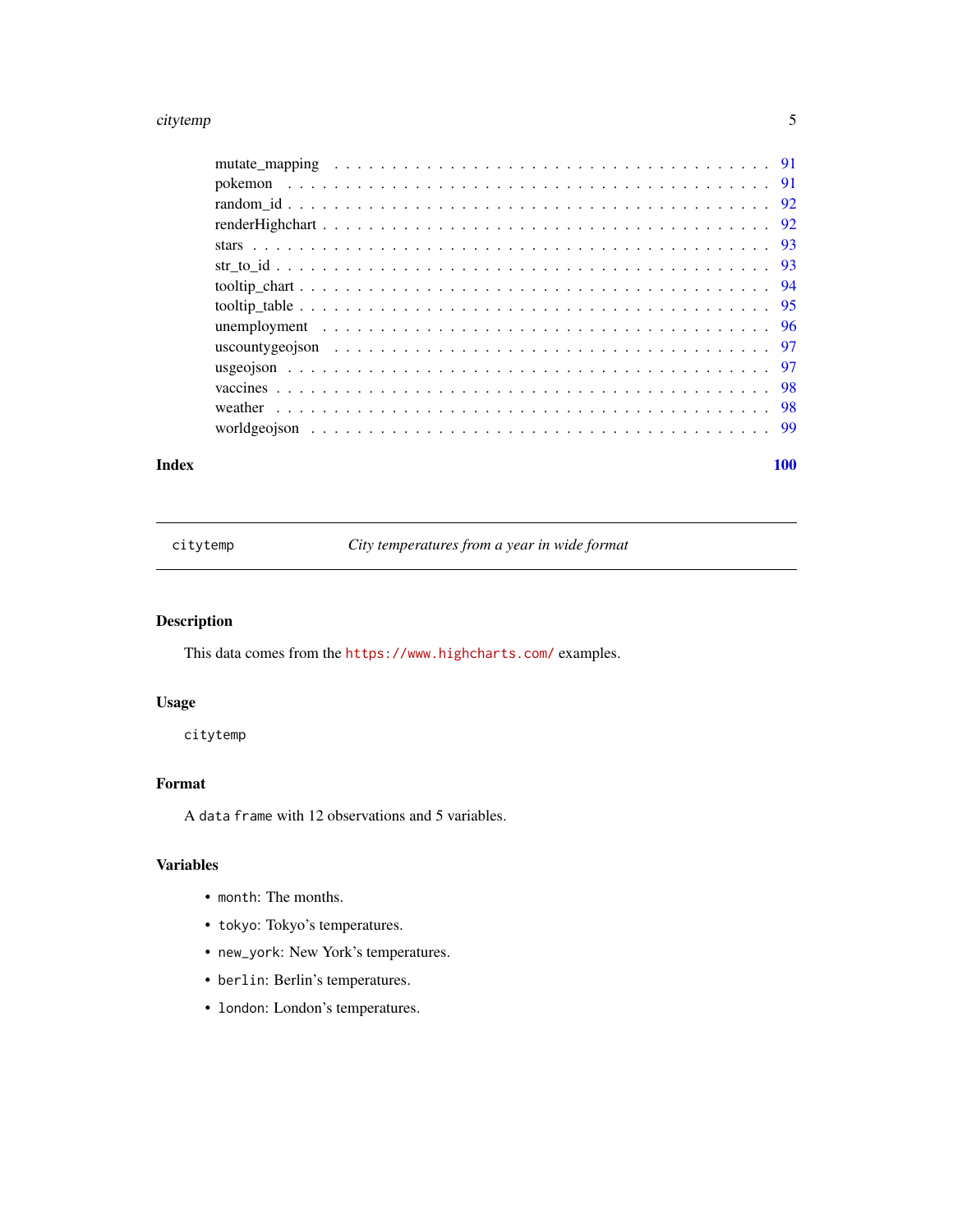<span id="page-5-0"></span>

This data comes from the <https://www.highcharts.com/> examples.

## Usage

citytemp\_long

#### Format

A data frame with 36 observations and 3 variables.

#### Variables

- month: The months.
- citiy: City.
- temp: Temperatures.

colorize *Create vector of color from vector*

#### Description

Create vector of color from vector

#### Usage

```
colorize(x, colors = c("#440154", "#21908C", "#FDE725"))
```
## Arguments

| x      | A numeric, character or factor object.               |
|--------|------------------------------------------------------|
| colors | A character string of colors (ordered) to colorize x |

## Examples

colorize(runif(10))

colorize(LETTERS[rbinom(20, 5, 0.5)], c("#FF0000", "#00FFFF"))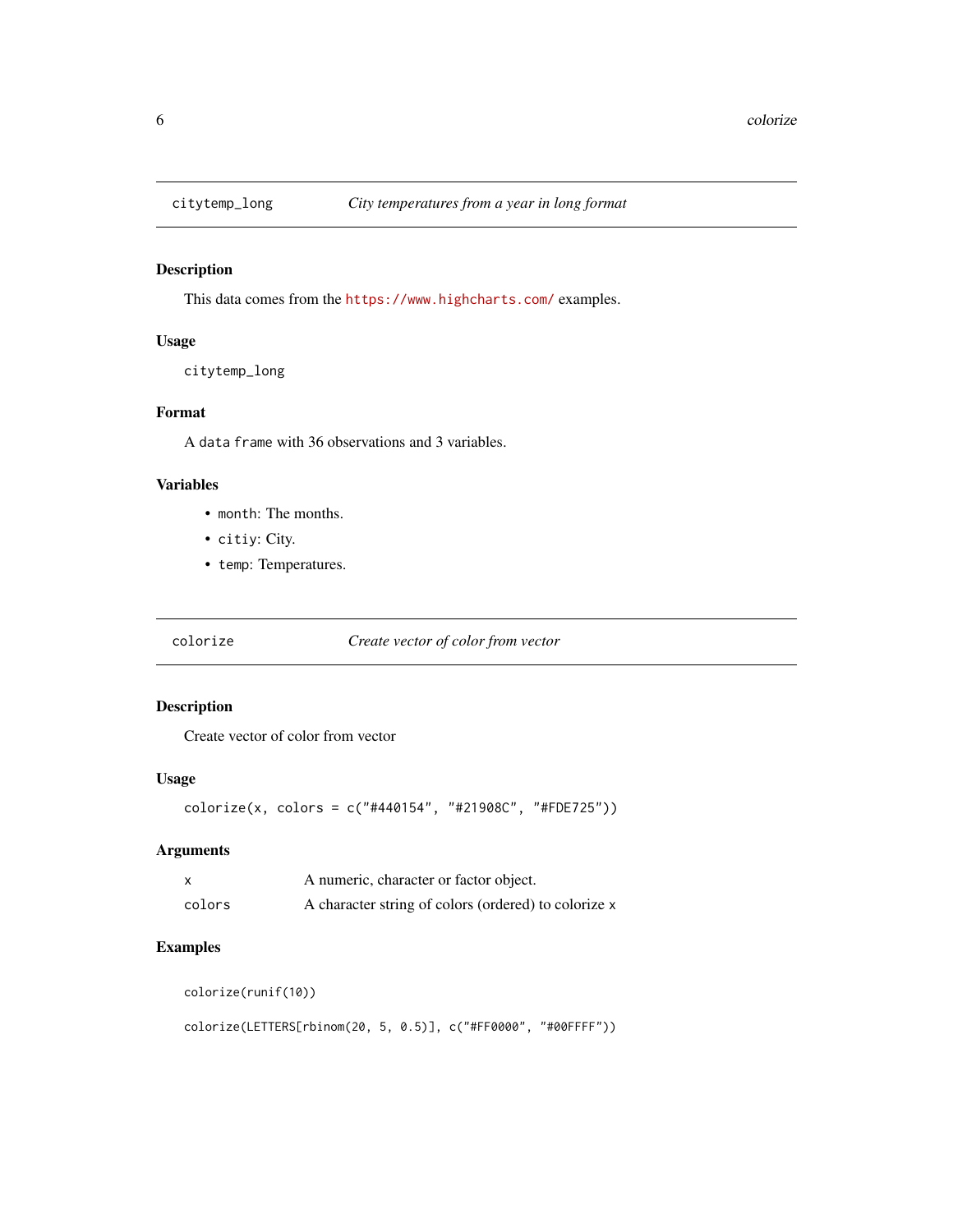<span id="page-6-0"></span>

Function to create dataClasses argument in hc\_colorAxis

## Usage

```
color_classes(breaks = NULL, colors = c("#440154", "#21908C", "#FDE725"))
```
## Arguments

| breaks | A numeric vector                       |
|--------|----------------------------------------|
| colors | A character string of colors (ordered) |

## Examples

color\_classes(c(0, 10, 20, 50))

| color_stops | <i>Function to create</i> stops <i>argument in</i> hc_colorAxis |
|-------------|-----------------------------------------------------------------|
|             |                                                                 |

## Description

Function to create stops argument in hc\_colorAxis

## Usage

```
color_stops(n = 10, colors = c("#440154", "#21908C", "#FDE725"))
```
## Arguments

|        | A numeric indicating how much quantiles generate. |
|--------|---------------------------------------------------|
| colors | A character string of colors (ordered)            |

## Examples

color\_stops(5)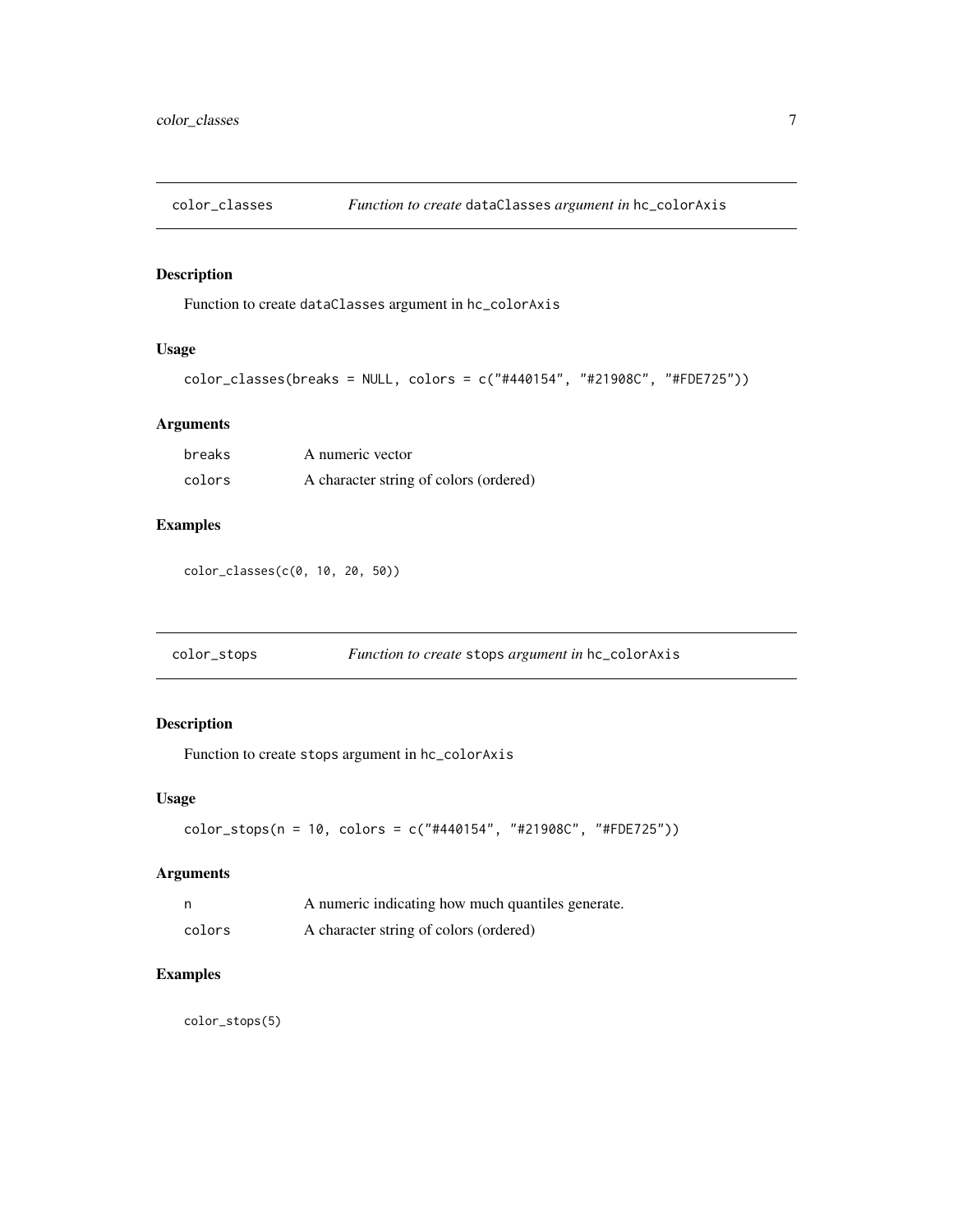<span id="page-7-0"></span>

Helper to transform data frame for boxplot highcharts format

## Usage

```
data_to_boxplot(
  data,
  variable,
  group_var = NULL,
  group_var2 = NULL,
  add_outliers = FALSE,
  ...
\mathcal{L}
```
## Arguments

| data         | The data frame containing variables.                                                     |
|--------------|------------------------------------------------------------------------------------------|
| variable     | The variable to calculate the box plot data.                                             |
| group_var    | A variable to split calculation                                                          |
| group_var2   | A second variable to create separate series.                                             |
| add_outliers | A logical value indicating if outliers series should be calculated. Default to<br>FALSE. |
| $\ddots$ .   | Arguments defined in https://api.highcharts.com/highcharts/plot0ptions.<br>series.       |

## Examples

```
data(pokemon)
dat <- data_to_boxplot(pokemon, height)
highchart() %>%
  hc_xAxis(type = "category") %>%
  hc_add_series_list(dat)
dat <- data_to_boxplot(pokemon, height, type_1, name = "height in meters")
highchart() %>%
  hc_xAxis(type = "category") %>%
  hc_add_series_list(dat)
## Not run:
```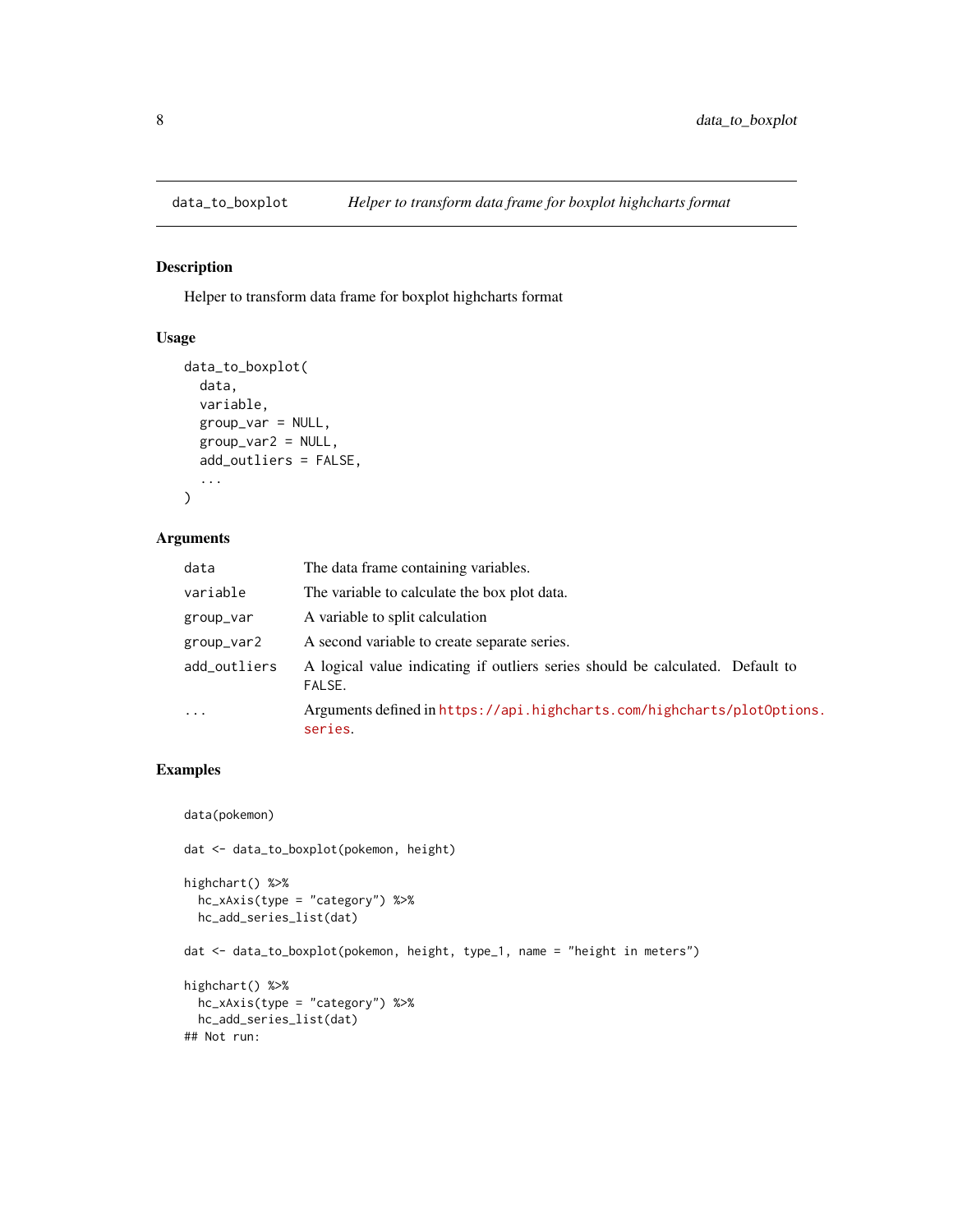<span id="page-8-0"></span>## End(Not run)

data\_to\_hierarchical *Helper to transform data frame for treemap/sunburst highcharts format*

#### Description

Helper to transform data frame for treemap/sunburst highcharts format

#### Usage

```
data_to_hierarchical(
  data,
 group_vars,
 size_var,
  colors = getOption("highcharter.color_palette")
)
```
#### Arguments

| data       | data frame containing variables to organize each level of the treemap. |
|------------|------------------------------------------------------------------------|
| group_vars | Variables to generate treemap levels.                                  |
| size_var   | Variable to aggregate.                                                 |
| colors     | Color to chart every item in the first level.                          |

#### Examples

```
## Not run:
library(dplyr)
data(gapminder, package = "gapminder")
gapminder_2007 <- gapminder::gapminder %>%
  filter(year == max(year)) %>%
  mutate(pop_mm = round(pop / 1e6))
dout <- data_to_hierarchical(gapminder_2007, c(continent, country), pop_mm)
hchart(dout, type = "sunburst")
hchart(dout, type = "treemap")
## End(Not run)
```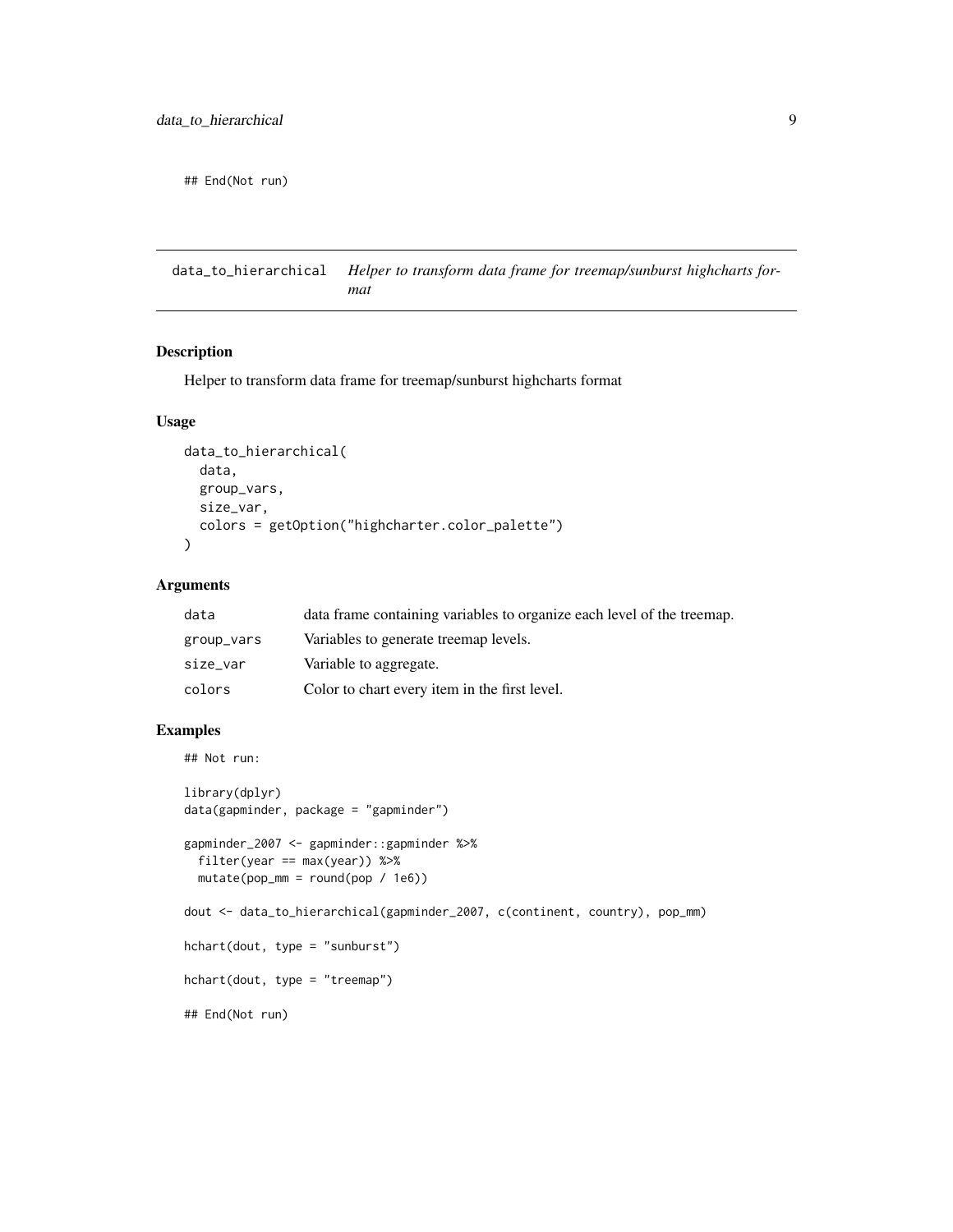<span id="page-9-0"></span>

Helper to transform data frame for sankey highcharts format

## Usage

data\_to\_sankey(data = NULL)

#### Arguments

data A data frame

#### Examples

```
## Not run:
library(dplyr)
data(diamonds, package = "ggplot2")
diamonds2 <- select(diamonds, cut, color, clarity)
data_to_sankey(diamonds2)
hchart(data_to_sankey(diamonds2), "sankey", name = "diamonds")
## End(Not run)
```
datetime\_to\_timestamp *Date to timestamps*

#### Description

Turn a date time vector to timestamp format

#### Usage

datetime\_to\_timestamp(dt)

dt\_tstp(dt)

#### Arguments

dt Date or datetime vector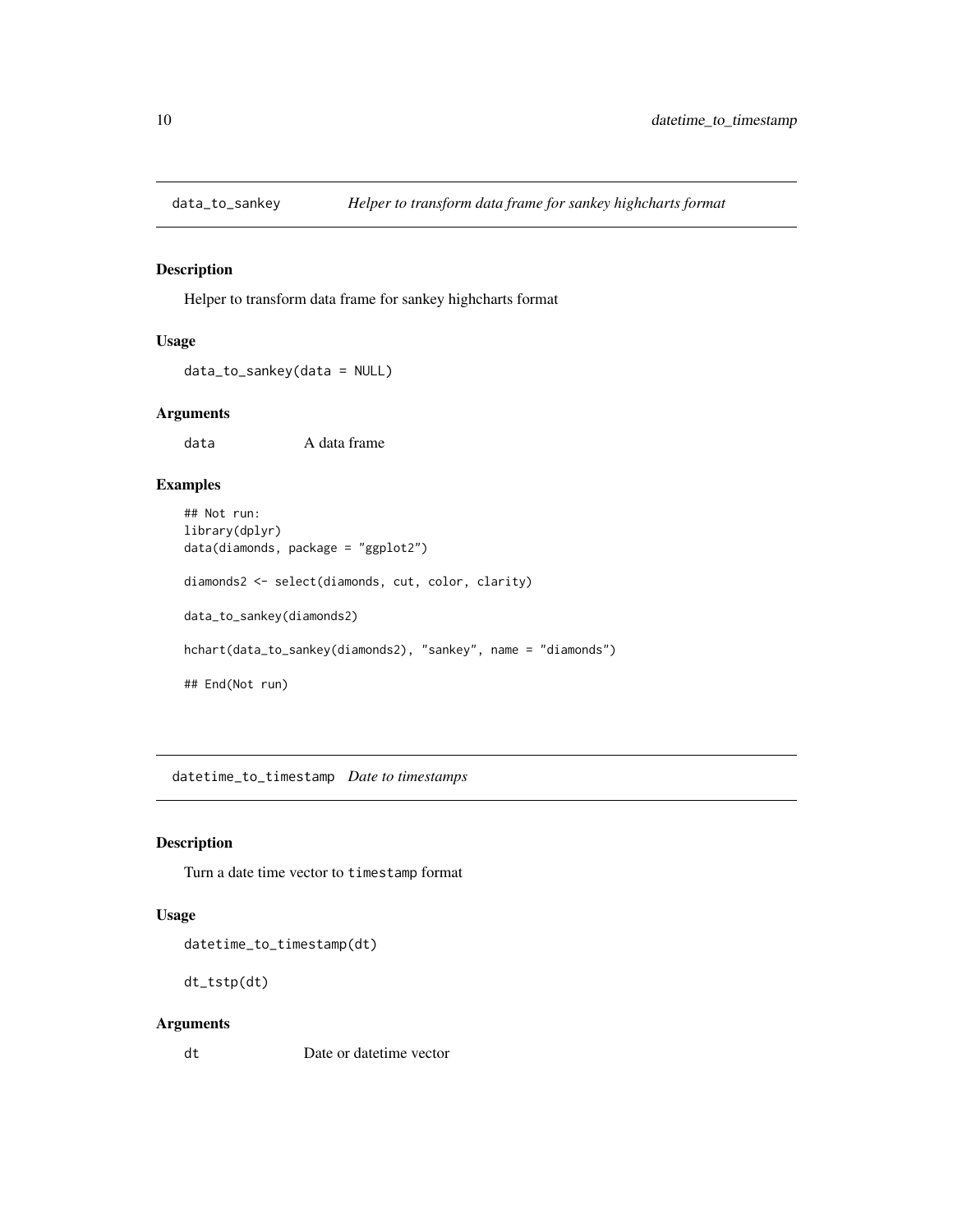## <span id="page-10-0"></span>df\_to\_annotations\_labels 11

## Examples

```
datetime_to_timestamp(
  as.Date(c("2015-05-08", "2015-09-12"),
    format = "%Y-%m-%d"
  )
\mathcal{L}
```
df\_to\_annotations\_labels

*Function to create annotations arguments from a data frame*

## Description

Function to create annotations arguments from a data frame

## Usage

```
df_to_annotations_labels(df, xAxis = 0, yAxis = 0)
```
#### Arguments

| df    | A data frame with x, y and text columns names.           |
|-------|----------------------------------------------------------|
| xAxis | Index (is 0-based) of the x axis to put the annotations. |
| vAxis | Index (is 0-based) of the y axis to put the annotations. |

## Examples

df <- data.frame(text = c("hi", "bye"),  $x = c(0, 1)$ ,  $y = c(1, 0)$ )

df\_to\_annotations\_labels(df)

<span id="page-10-1"></span>download\_map\_data *Helper function to download the map data form a url*

## Description

The urls are listed in <https://code.highcharts.com/mapdata/>.

#### Usage

```
download_map_data(url = "custom/world.js", showinfo = FALSE, quiet = FALSE)
```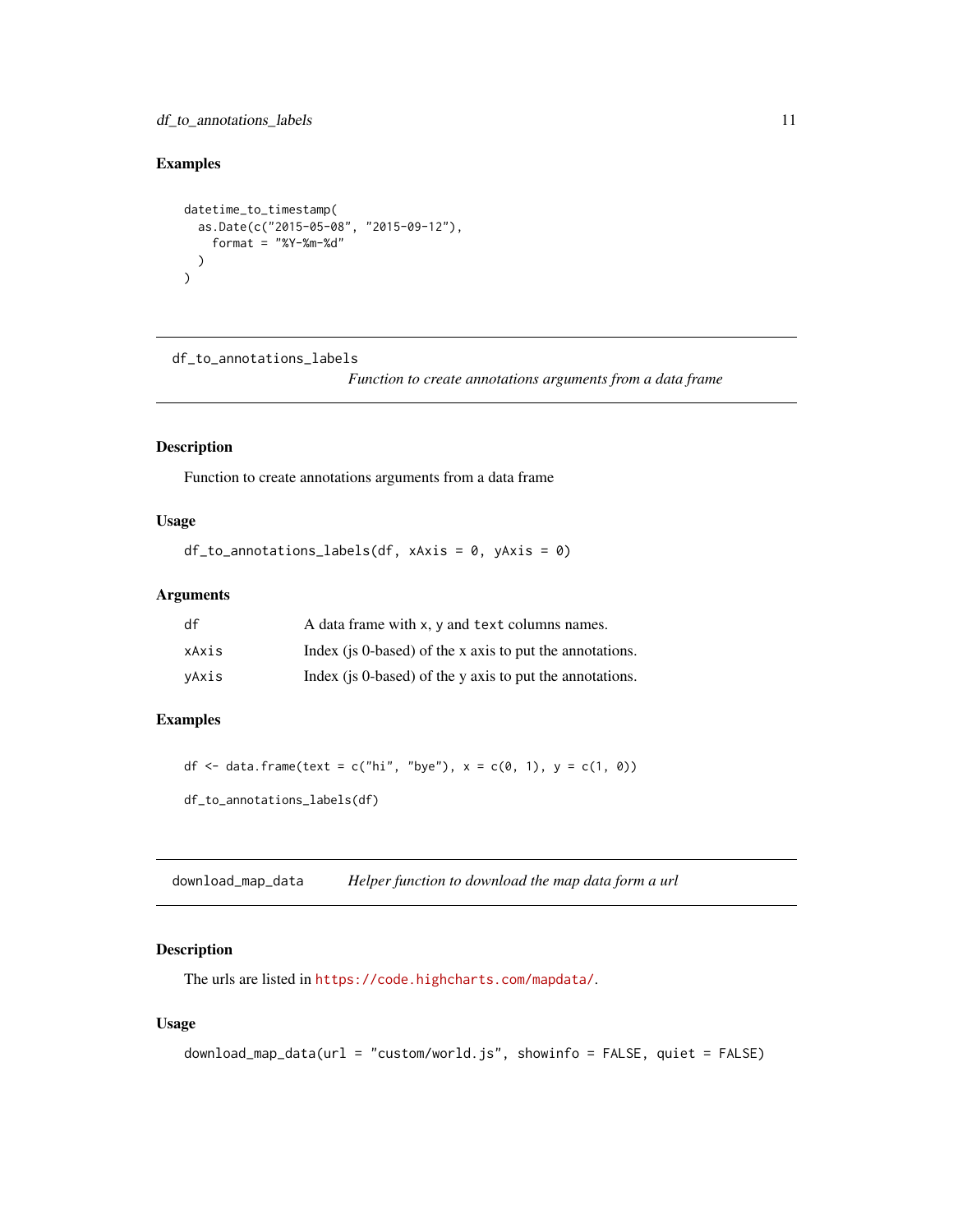## <span id="page-11-0"></span>Arguments

| url      | The map's url.                                                                              |
|----------|---------------------------------------------------------------------------------------------|
| showinfo | Show the properties of the downloaded map to know how are the keys to add<br>data in hcmap. |
| quiet    | Boolean parameter to turn off download messages (on by default).                            |

#### See Also

[hcmap](#page-19-1)

## Examples

```
## Not run:
mpdta <- download_map_data("https://code.highcharts.com/mapdata/countries/us/us-ca-all.js")
mpdta <- download_map_data("https://code.highcharts.com/mapdata/countries/us/us-ca-all.js",
  quiet = TRUE
)
str(mpdta, 1)
## End(Not run)
```
#### export\_hc *Function to export js file the configuration options*

## Description

Function to export js file the configuration options

## Usage

```
export_hc(hc, filename = NULL, as = "is", name = NULL)
```

| hc       | A Highcharts object.                                                                                                         |
|----------|------------------------------------------------------------------------------------------------------------------------------|
| filename | String of the exported file.                                                                                                 |
| as       | String to define how to save the configuration options. One of 'is', 'container',<br>'variable'.                             |
| name     | A variable used to put as name of the generated object if as is 'variable' and<br>the css/js selector if is as is container. |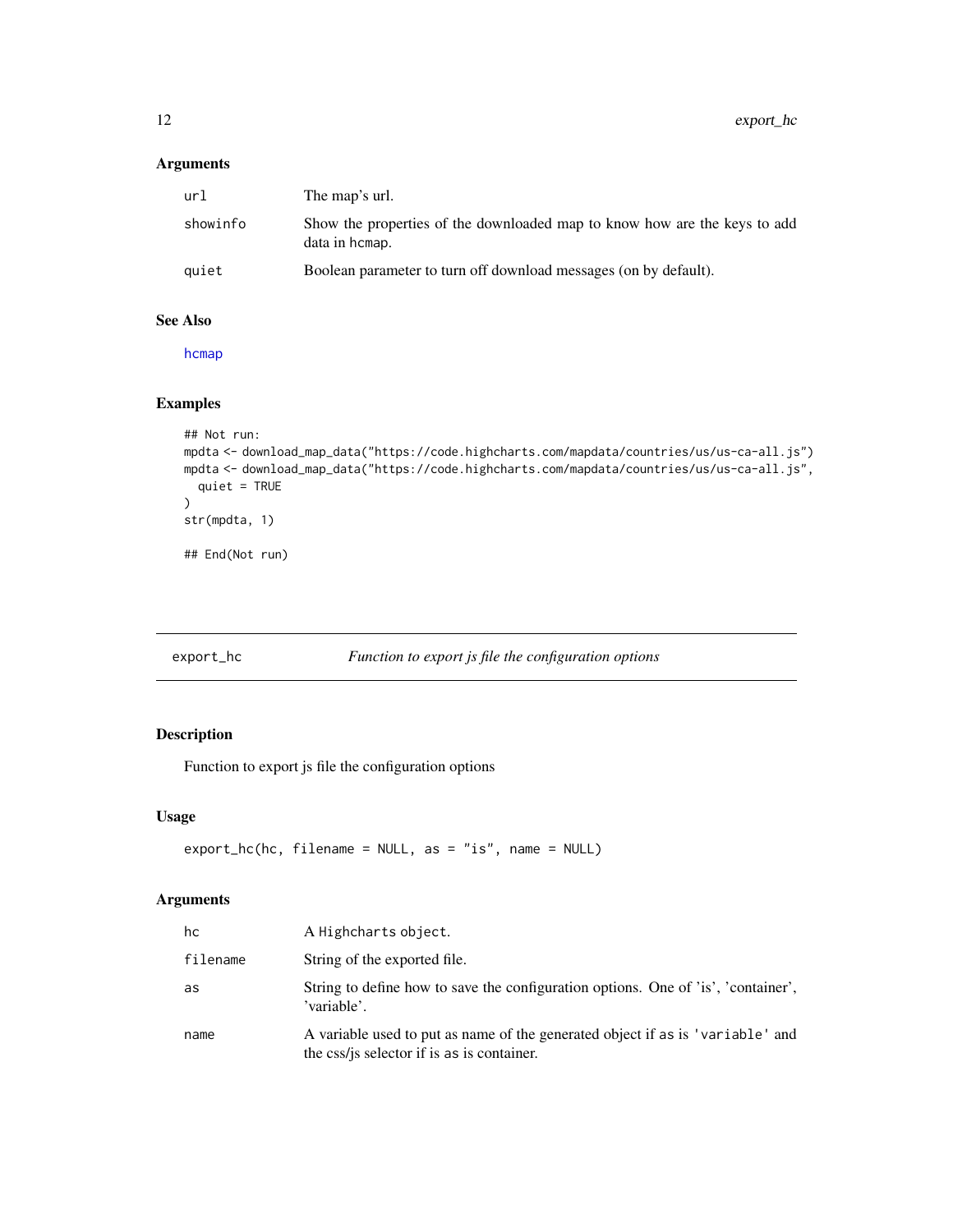## <span id="page-12-0"></span>favorite\_bars 13

## Examples

```
fn \leq "function(){
  console.log('Category: ' + this.category);
  alert('Category: ' + this.category);
}"
hc <- highcharts_demo() %>%
 hc_plotOptions(
   series = list(
     cursor = "pointer",
     point = list(
       events = list(
          click = JS(fn))
     )
   )
 )
## Not run:
export_hc(hc, filename = "~/hc_is.js", as = "is")
export_hc(hc, filename = "~/hc_vr.js", as = "variable", name = "objectname")
export_hc(hc, filename = "~/hc_ct.js", as = "container", name = "#selectorid")
## End(Not run)
```
favorite\_bars *Marshall's Favorite Bars*

## Description

Data from How I met Your Mother: Marshall's Favorite Bars.

#### Usage

favorite\_bars

#### Format

A data frame with 5 observations and 2 variables.

#### Variables

- bar: Bar's name.
- percent: In percentage of awesomeness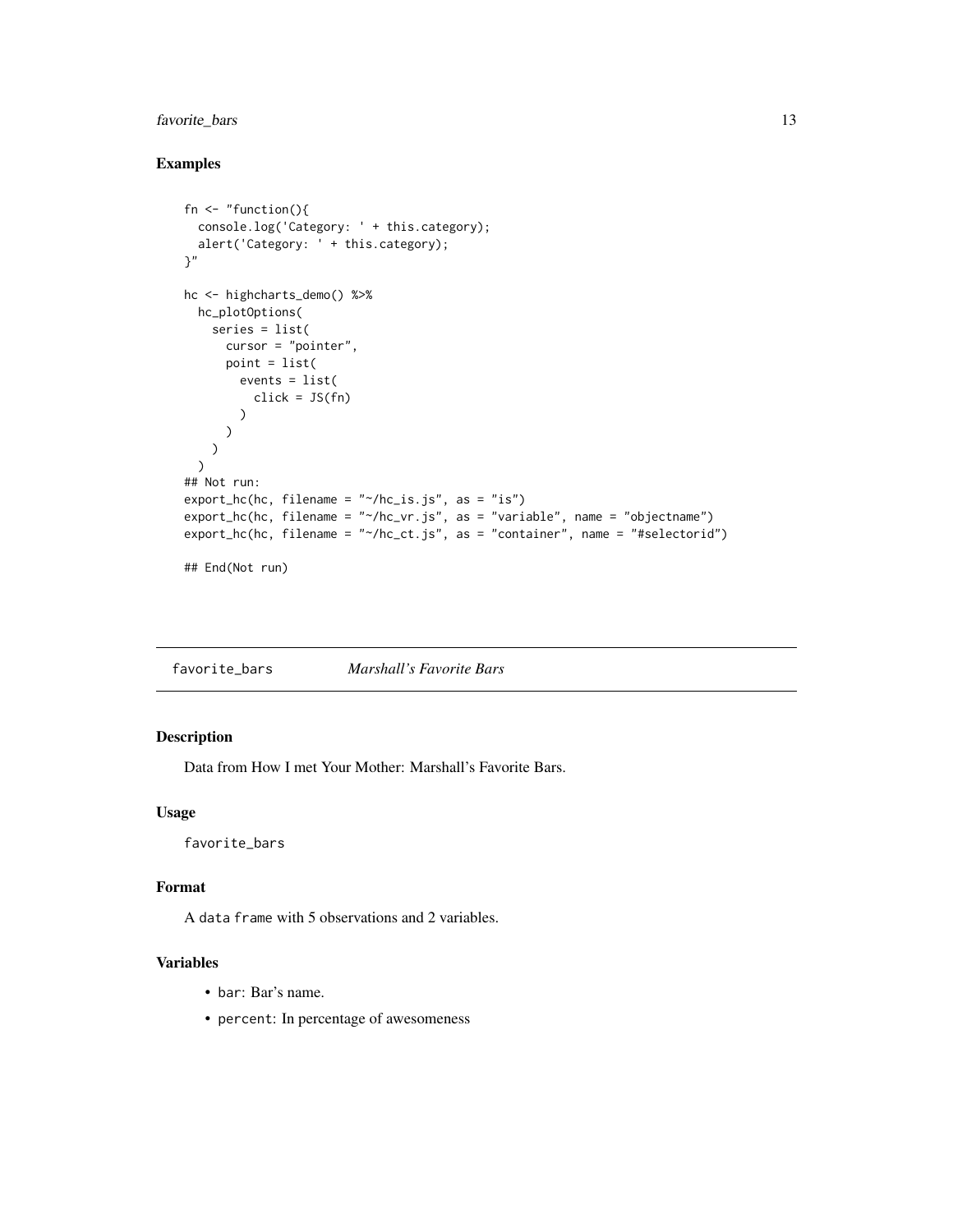<span id="page-13-0"></span>

Data from How I met Your Mother: Marshall's Favorite Pies

#### Usage

favorite\_pies

#### Format

A data frame with 5 observations and 2 variables.

#### Variables

- pie: Bar's name.
- percent: In percentage of tastiness

get\_data\_from\_map *Helper function to get the data inside the map data The urls are listed in* <https://code.highcharts.com/mapdata/>*.*

#### Description

Helper function to get the data inside the map data The urls are listed in [https://code.highcharts.](https://code.highcharts.com/mapdata/) [com/mapdata/](https://code.highcharts.com/mapdata/).

#### Usage

```
get_data_from_map(mapdata)
```
#### Arguments

mapdata A list obtained from [download\\_map\\_data](#page-10-1).

## See Also

[download\\_map\\_data](#page-10-1)

#### Examples

dta <- download\_map\_data("https://code.highcharts.com/mapdata/countries/us/us-ca-all.js") get\_data\_from\_map(dta)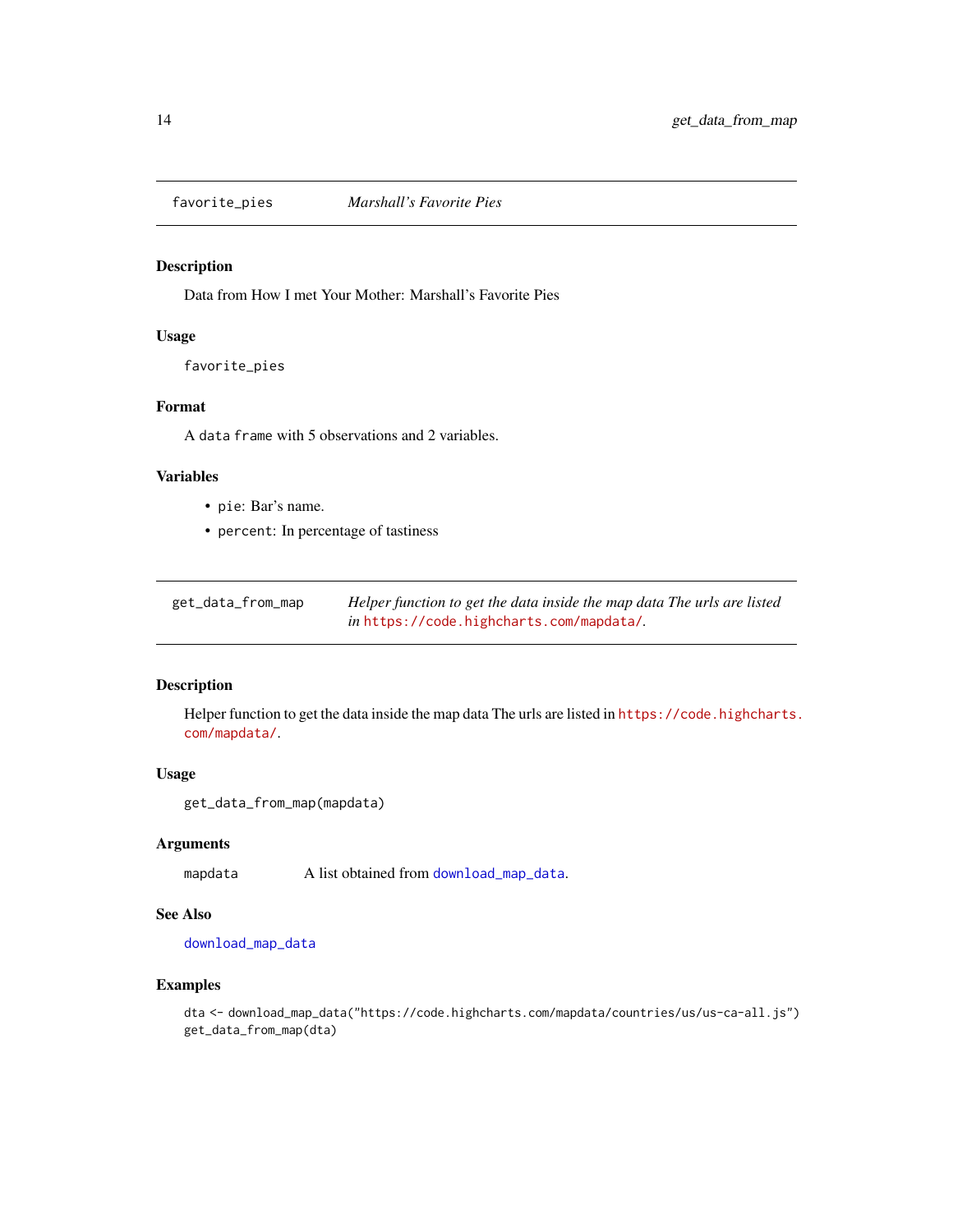<span id="page-14-0"></span>get\_hc\_series\_from\_df *Auxiliar function to get series and options from tidy frame for hchart.data.frame*

#### Description

This function is used in hchart.data.frame.

#### Usage

get\_hc\_series\_from\_df(data, type = NULL, ...)

#### Arguments

| data    | A data.frame object.                                                 |
|---------|----------------------------------------------------------------------|
| type    | The type of chart. Possible values are line, scatter, point, column. |
| $\cdot$ | Aesthetic mappings as x y group color low high.                      |

## Examples

highcharter:::get\_hc\_series\_from\_df(iris, type = "point", x = Sepal.Width)

| globaltemp | globaltemp |
|------------|------------|
|------------|------------|

## Description

Temperature information by years.

#### Usage

globaltemp

#### Format

A data frame with 1992 observations and 4 variables.

## Variables

- date: Date.
- lower: Minimum temperature.
- median: Median temperature.
- upper: Maximum temperature.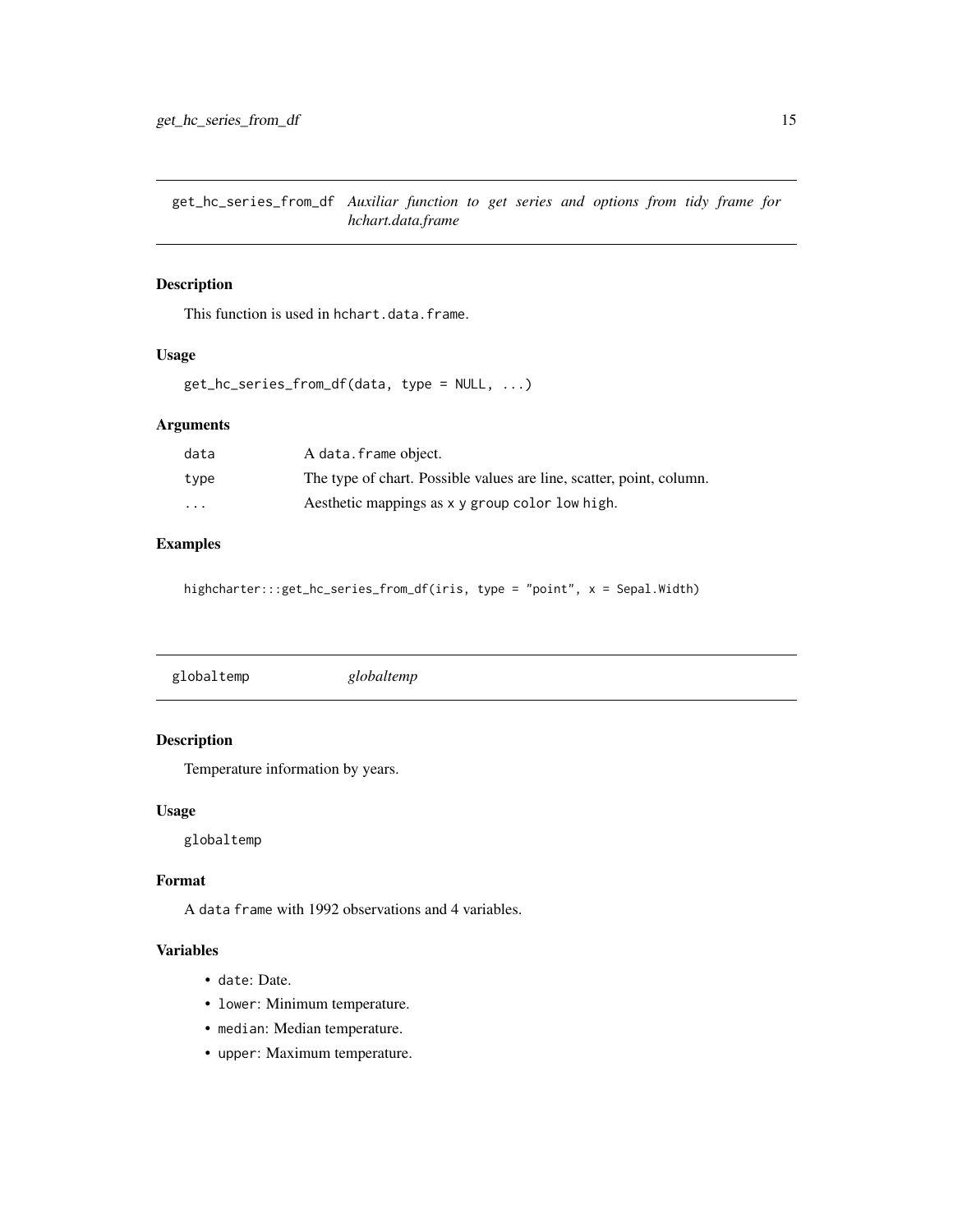#### <span id="page-15-0"></span>Source

<http://www.climate-lab-book.ac.uk/2016/spiralling-global-temperatures/>

hcaes *Define aesthetic mappings. Similar in spirit to* ggplot2::aes

## Description

Define aesthetic mappings. Similar in spirit to ggplot2::aes

#### Usage

 $hcaes(x, y, ...)$ 

#### Arguments

| $X, V, \ldots$ | List of name value pairs giving aesthetics to map to variables. The names for  |
|----------------|--------------------------------------------------------------------------------|
|                | x and y aesthetics are typically omitted because they are so common; all other |
|                | aesthetics must be named.                                                      |

#### Examples

 $hcaes(x = xval, color = colorvar, group = grav)$ 

| hcaes_string |                     | Define aesthetic mappings using strings. Similar in spirit to |  |  |  |
|--------------|---------------------|---------------------------------------------------------------|--|--|--|
|              | ggplot2::aes_string |                                                               |  |  |  |

## Description

Define aesthetic mappings using strings. Similar in spirit to ggplot2::aes\_string

#### Usage

hcaes\_string(x, y, ...)

 $hcaes_{(x, y, \ldots)}$ 

#### Arguments

x, y, ... List of name value pairs giving aesthetics to map to variables. The names for x and y aesthetics are typically omitted because they are so common; all other aesthetics must be named.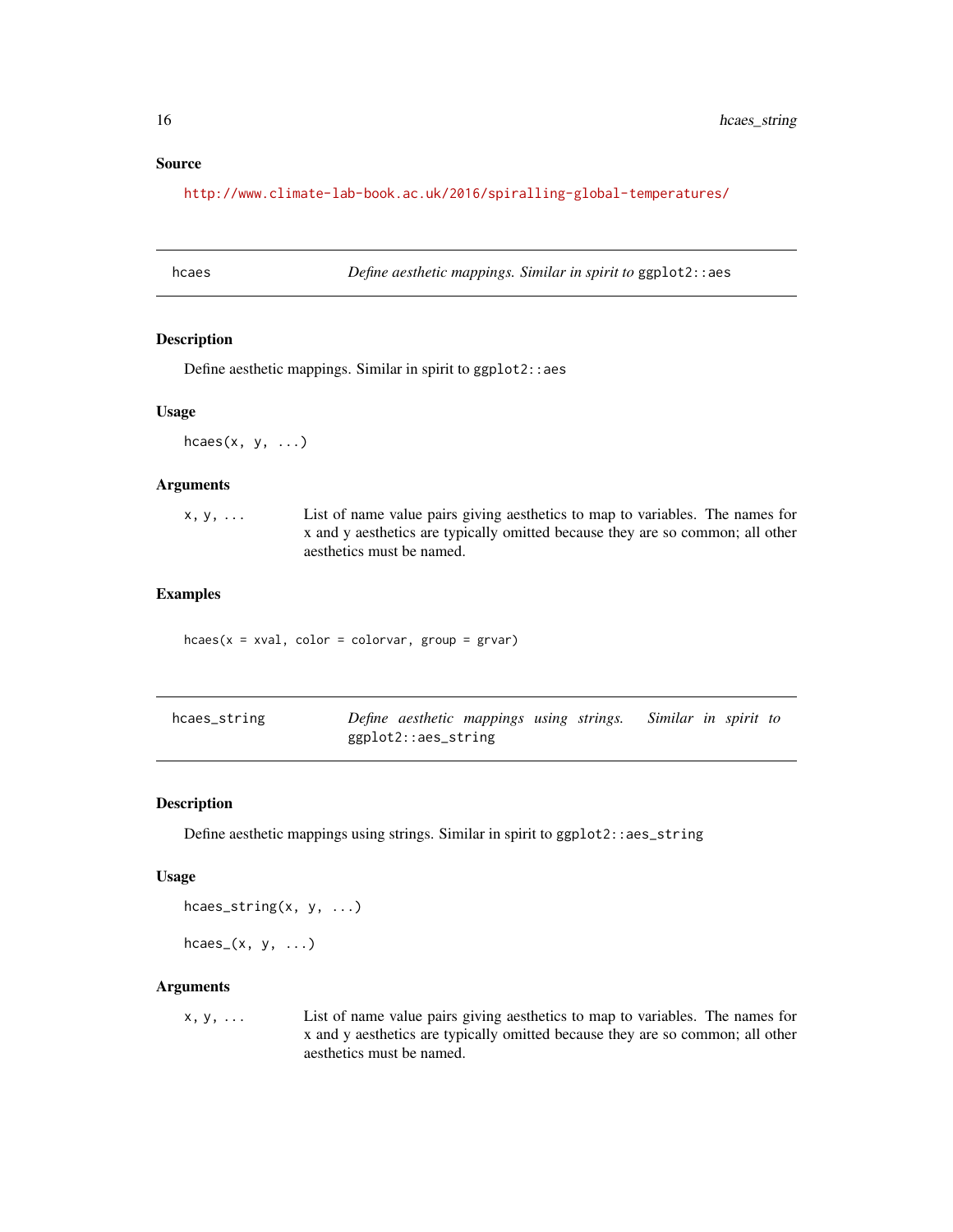#### <span id="page-16-0"></span>hcboxplot the contract of the contract of the contract of the contract of the contract of the contract of the contract of the contract of the contract of the contract of the contract of the contract of the contract of the

## Examples

```
hchart(mtcars, "point", hcaes_string("hp", "mpg", group = "cyl"))
hcaes_string(x = "xval", color = "colorvar", group = "grvar")
```
hcboxplot *Shortcut to make a boxplot*

## Description

Shortcut to make a boxplot

#### Usage

 $hcboxplot(x = NULL, var = NULL, var2 = NULL, outlineers = TRUE, ...)$ 

#### Arguments

| X                | A numeric vector.                                                                          |
|------------------|--------------------------------------------------------------------------------------------|
| var              | A string vector same length of x.                                                          |
| var <sub>2</sub> | A string vector same length of x.                                                          |
| outliers         | A boolean value to show or not the outliers.                                               |
| $\ddotsc$        | Additional arguments for the data series https://api.highcharts.com/highcharts/<br>series. |

## Examples

```
## Not run:
hcboxplot(x = iris$Sepal.length, var = iris$Species, color = "red")## End(Not run)
```
hchart *Create a highchart object from a particular data type*

#### Description

hchart uses highchart to draw a particular plot for an object of a particular class in a single command. This defines the S3 generic that other classes and packages can extend.

#### Usage

hchart(object, ...)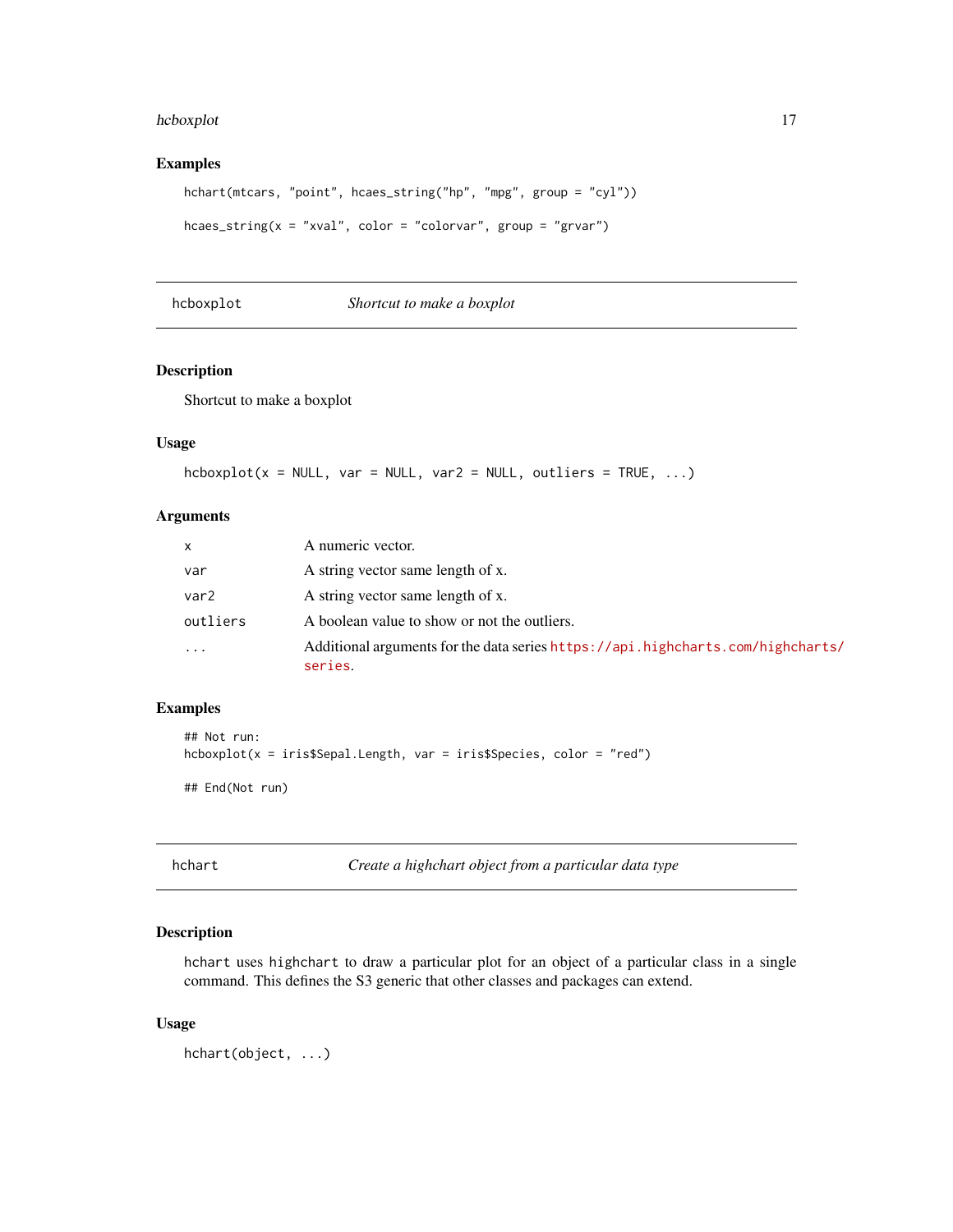## <span id="page-17-0"></span>Arguments

| object   | A R object.                                                                                  |
|----------|----------------------------------------------------------------------------------------------|
| $\cdots$ | Additional arguments for the data series (https://api.highcharts.com/highcharts/<br>series). |

## Details

Run methods(hchart) to see what objects are supported.

hchart.survfit *Plot survival curves using Highcharts*

## Description

Plot survival curves using Highcharts

## Usage

```
## S3 method for class 'survfit'
hchart(
  object,
  ...,
  fun = NULL,markTimes = TRUE,
  symbol = "plus",
  markerColor = "black",
  ranges = FALSE,
  rangesOpacity = 0.3\mathcal{L}
```

| object        | A survfit object as returned from the survfit function                                                                                                                                                                                                                                                                                                 |
|---------------|--------------------------------------------------------------------------------------------------------------------------------------------------------------------------------------------------------------------------------------------------------------------------------------------------------------------------------------------------------|
| $\ddots$      | Extra parameters to pass to hc_add_series function                                                                                                                                                                                                                                                                                                     |
| fun           | Name of function or function used to transform the survival curve: log will<br>put y axis on log scale, event plots cumulative events $(f(y) = 1-y)$ , cumhaz<br>plots the cumulative hazard function $(f(y) = -log(y))$ , and cloglog creates a<br>complimentary log-log survival plot $(f(y) = log(-log(y))$ along with log scale for<br>the x-axis. |
| markTimes     | Label curves marked at each censoring time? TRUE by default                                                                                                                                                                                                                                                                                            |
| symbol        | Symbol to use as marker (plus sign by default)                                                                                                                                                                                                                                                                                                         |
| markerColor   | Color of the marker ("black" by default); use NULL to use the respective color<br>of each series                                                                                                                                                                                                                                                       |
| ranges        | Plot interval ranges? FALSE by default                                                                                                                                                                                                                                                                                                                 |
| ranges0pacity | Opacity of the interval ranges (0.3 by default)                                                                                                                                                                                                                                                                                                        |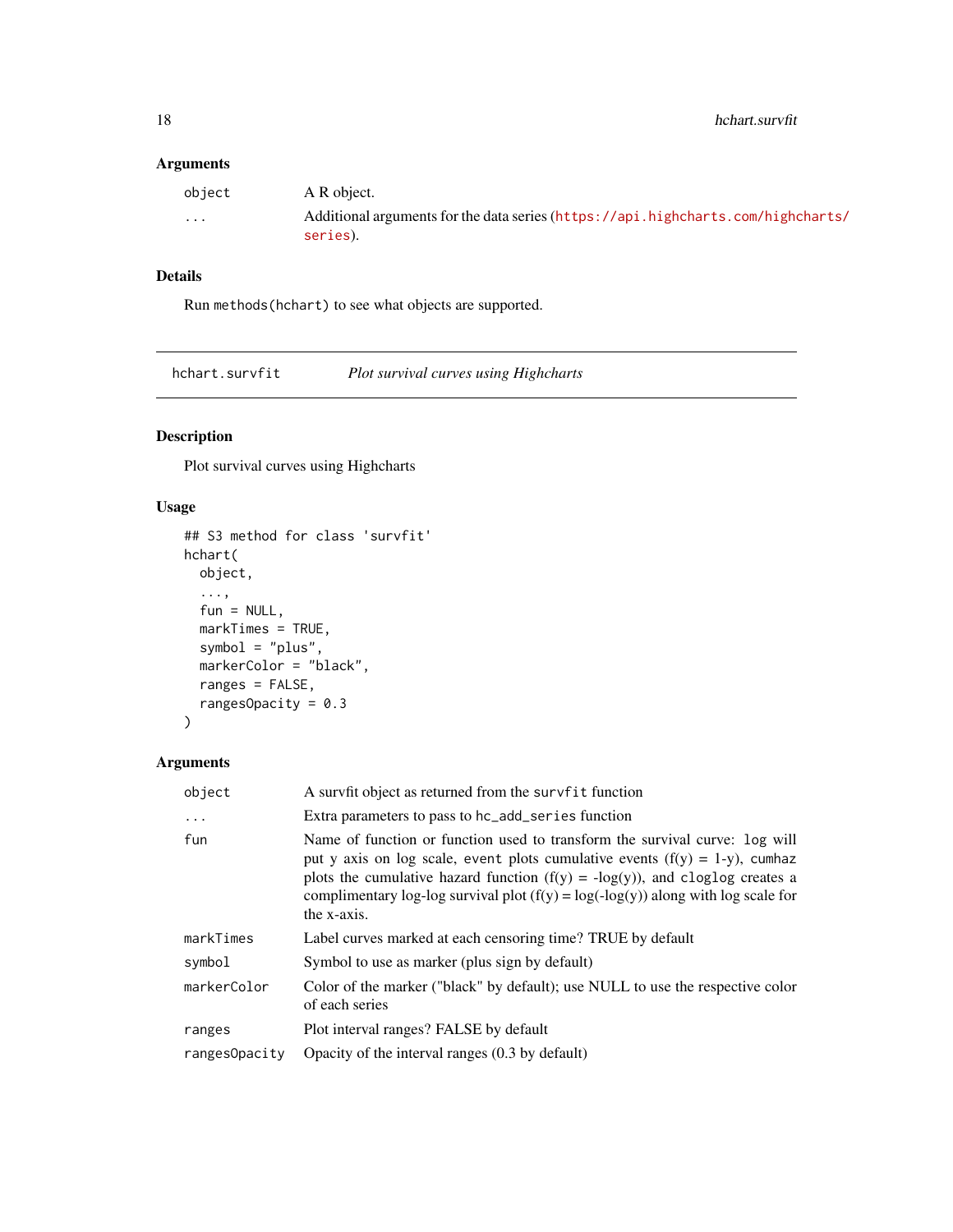## <span id="page-18-0"></span>hciconarray 19

## Value

Highcharts object to plot survival curves

## Examples

```
# Plot Kaplan-Meier curves
require("survival")
leukemia.surv <- survfit(Surv(time, status) ~ x, data = aml)
hchart(leukemia.surv)
# Plot the cumulative hazard function
lsurv2 <- survfit(Surv(time, status) ~ x, aml, type = "fleming")
hchart(lsurv2, fun = "cumhaz")
# Plot the fit of a Cox proportional hazards regression model
fit <- coxph(Surv(futime, fustat) ~ age, data = ovarian)
ovarian.surv <- survfit(fit, newdata = data.frame(age = 60))
hchart(ovarian.surv, ranges = TRUE)
```
#### hciconarray *Shortcut to make icon arrays charts*

## Description

Shortcut to make icon arrays charts

#### Usage

```
hciconarray(labels, counts, rows = NULL, icons = NULL, size = 4, ...)
```

| labels    | A character vector                                                                         |
|-----------|--------------------------------------------------------------------------------------------|
| counts    | A integer vector                                                                           |
| rows      | A integer to set                                                                           |
| icons     | A character vector same length (o length 1) as labels                                      |
| size      | Font size                                                                                  |
| $\ddotsc$ | Additional arguments for the data series https://api.highcharts.com/highcharts/<br>series. |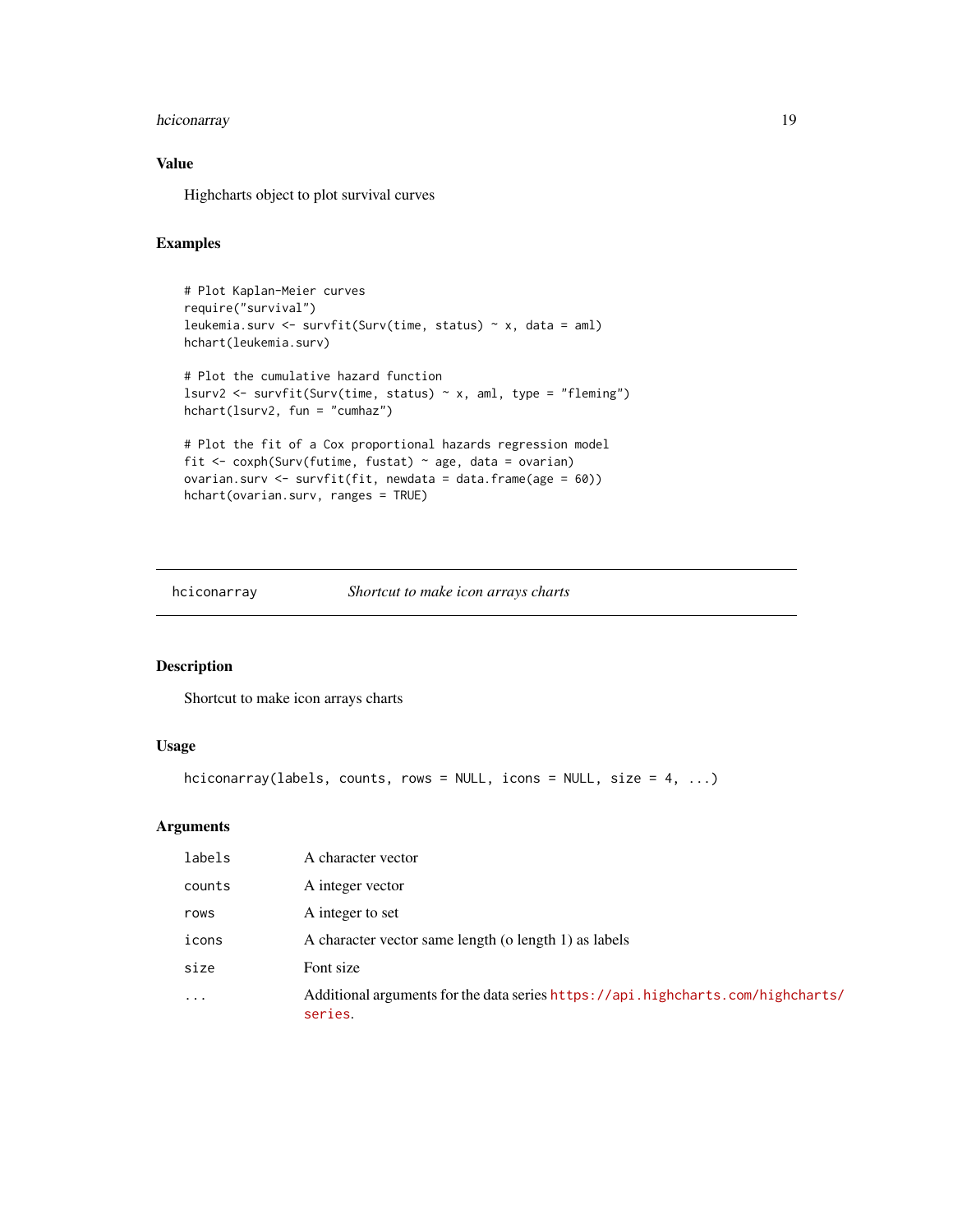<span id="page-19-1"></span><span id="page-19-0"></span>hcmap *Shortcut for create map from* [https://code.highcharts.com/](https://code.highcharts.com/mapdata/) [mapdata/](https://code.highcharts.com/mapdata/) *collection.*

## Description

Shortcut for create map from <https://code.highcharts.com/mapdata/> collection.

#### Usage

```
hcmap(
  map = "custom/world",
 download_map_data = getOption("highcharter.download_map_data"),
 data = NULL,
  value = NULL,
  joinBy = NULL,
  ...
\mathcal{L}
```
## Arguments

| map               | String indicating what map to chart, a list from https://code.highcharts.<br>com/mapdata/. See examples.                           |
|-------------------|------------------------------------------------------------------------------------------------------------------------------------|
| download_map_data |                                                                                                                                    |
|                   | A logical value whether to download (add as a dependency) the map. Default<br>TRUE via getOption("highcharter.download_map_data"). |
| data              | Optional data to make a choropleth, in case of use the joinBy and value are<br>needed.                                             |
| value             | A string value with the name of the variable to chart.                                                                             |
| joinBy            | What property to join the map and df.                                                                                              |
| $\cdots$          | Additional shared arguments for the data series (https://api.highcharts.<br>com/highcharts/series).                                |

## Examples

options(highcharter.download\_map\_data = TRUE)

```
# hcmap(nullColor = "#DADADA")
# hcmap(nullColor = "#DADADA", download_map_data = FALSE)
require(dplyr)
data("USArrests", package = "datasets")
USArrests <- mutate(USArrests, "woe-name" = rownames(USArrests))
# hcmap(
# map = "countries/us/us-all", data = USArrests,
```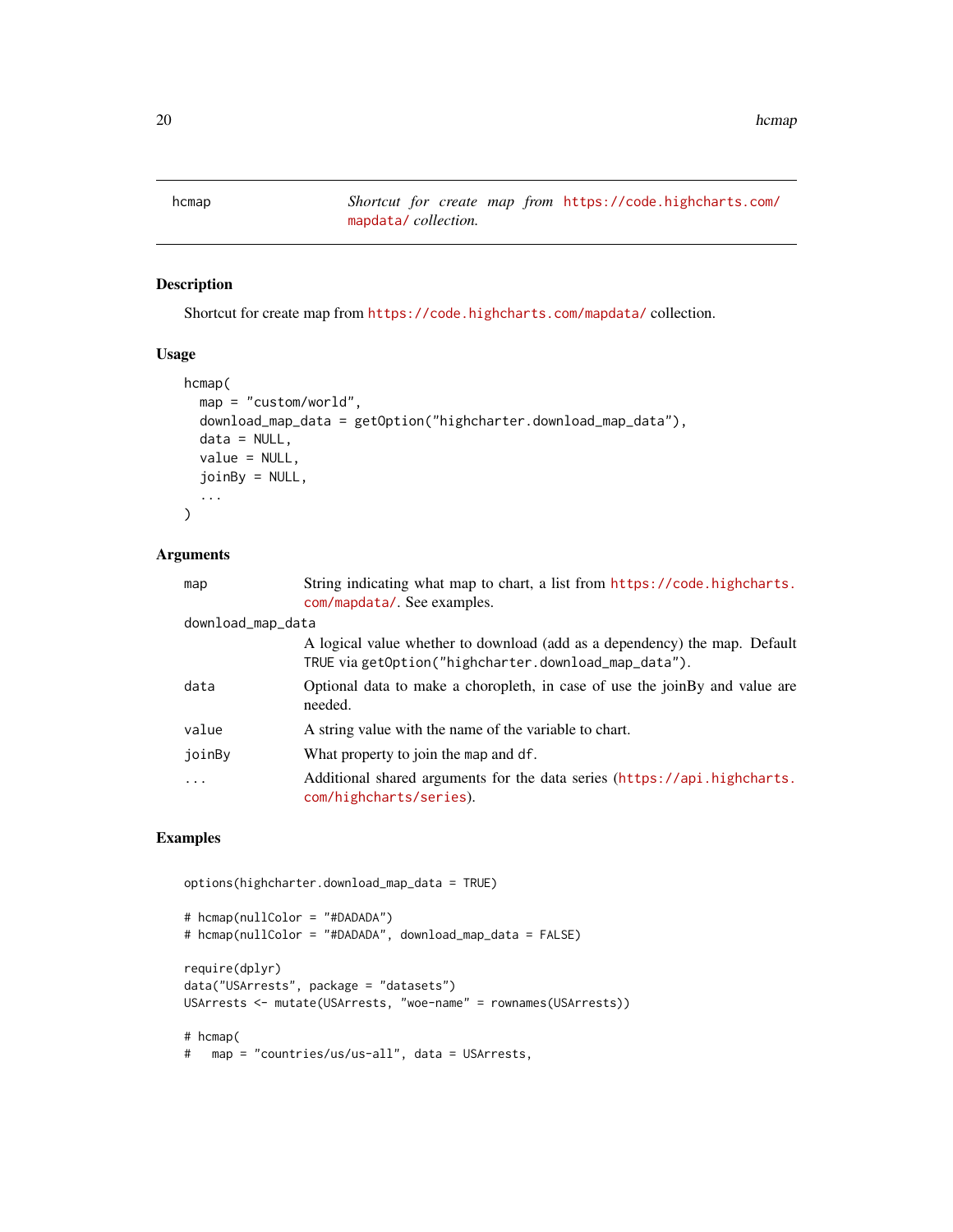## <span id="page-20-0"></span>hcparcords 21

```
# joinBy = "woe-name", value = "UrbanPop", name = "Urban Population"
# )
# download_map_data = FALSE
# hcmap(
# map = "countries/us/us-all", data = USArrests,
# joinBy = "woe-name", value = "UrbanPop", name = "Urban Population",
# download_map_data = FALSE
# )
```
## hcparcords *Shortcut to create parallel coordinates*

## Description

Shortcut to create parallel coordinates

## Usage

hcparcords(df, ...)

#### Arguments

| df                      | A data frame object.                                                     |
|-------------------------|--------------------------------------------------------------------------|
| $\cdot$ $\cdot$ $\cdot$ | Additional shared arguments for the data series (https://api.highcharts. |
|                         | com/highcharts/series) for the hchar.data.frame function.                |

#### Examples

require(viridisLite)

 $n < -15$ 

hcparcords(head(mtcars, n), color = hex\_to\_rgba(magma(n), 0.5))

```
require(dplyr)
data(iris)
set.seed(123)
```
iris <- sample\_n(iris, 60)

hcparcords(iris, color = colorize(iris\$Species))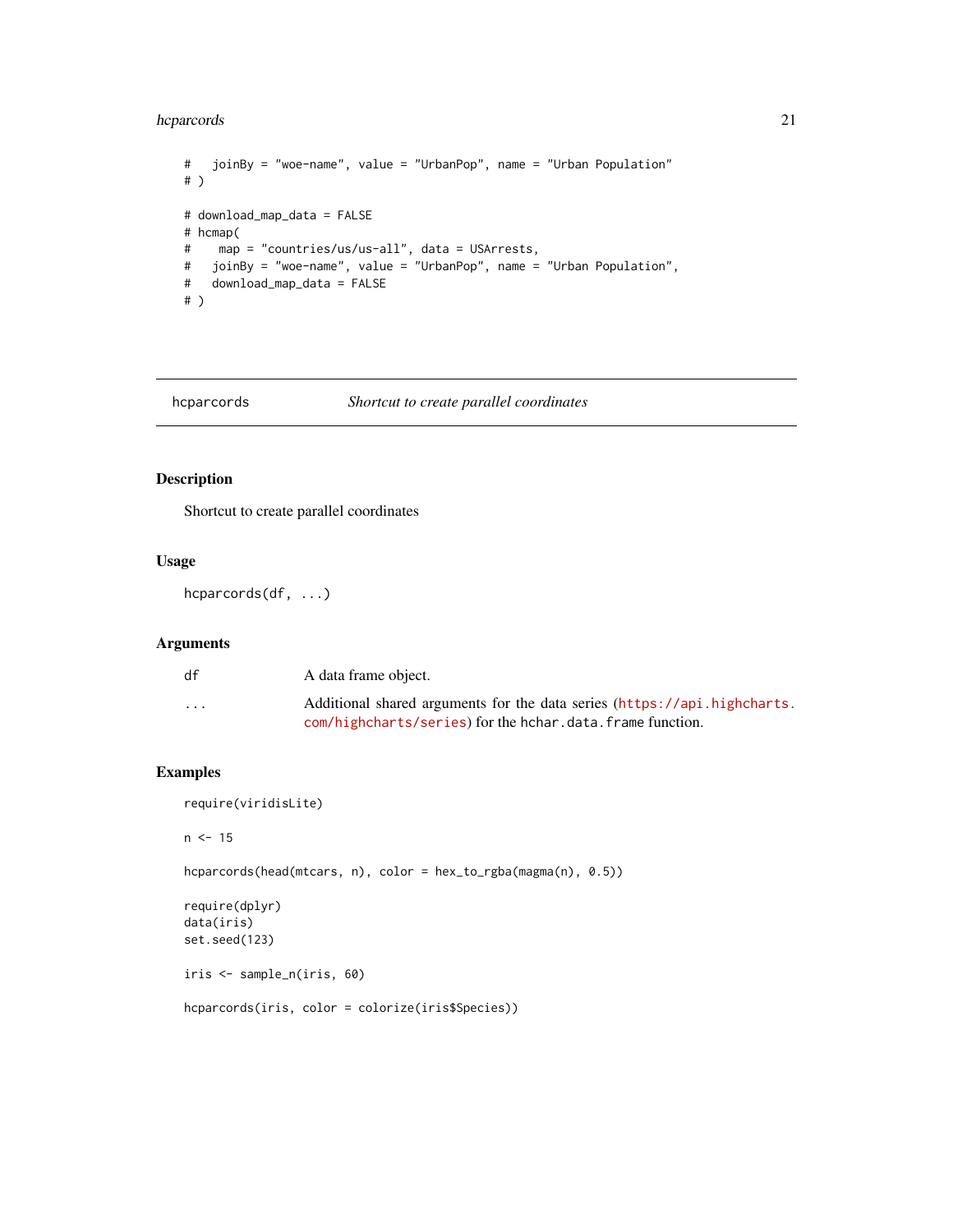<span id="page-21-0"></span>

Add point to a series of a higchartProxy object

## Usage

```
hcpxy_add_point(
  proxy,
  id = NULL,point,
  redraw = TRUE,
  shift = FALSE,
  animation = TRUE
\mathcal{L}
```
## Arguments

| proxy     | A higchartProxy object.                                                                                                                                                                                                                                                                                                      |
|-----------|------------------------------------------------------------------------------------------------------------------------------------------------------------------------------------------------------------------------------------------------------------------------------------------------------------------------------|
| id        | A character vector indicating the id of the series to update.                                                                                                                                                                                                                                                                |
| point     | The point options. If options is a single number, a point with that y value is<br>appended to the series. If it is an list, it will be interpreted as x and y values<br>respectively. If it is an object, advanced options as outlined under series data are<br>applied                                                      |
| redraw    | Whether to redraw the chart after the point is added. When adding more than<br>one point, it is highly recommended that the redraw option be set to false, and<br>instead Highcharts. Chart#redraw is explicitly called after the adding of points is<br>finished. Otherwise, the chart will redraw after adding each point. |
| shift     | If TRUE, a point is shifted off the start of the series as one is appended to the end.                                                                                                                                                                                                                                       |
| animation | Whether to apply animation, and optionally animation configuration.                                                                                                                                                                                                                                                          |

hcpxy\_add\_series *Add data to higchartProxy element*

## Description

Add data to higchartProxy element

## Usage

hcpxy\_add\_series(proxy, data = NULL, ...)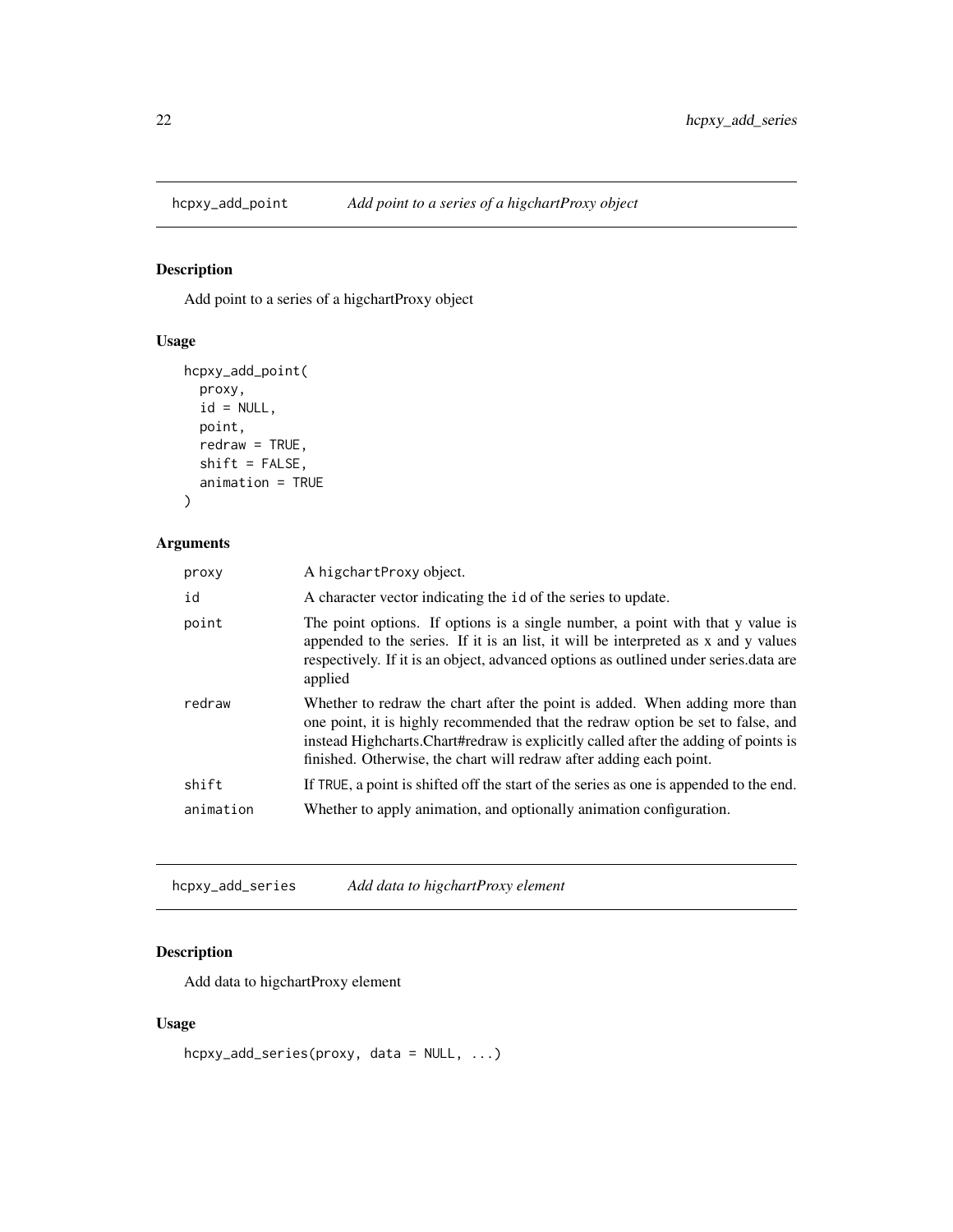## <span id="page-22-0"></span>hcpxy\_loading 23

## Arguments

| proxy    | A higchartProxy object.                                                            |
|----------|------------------------------------------------------------------------------------|
| data     | An R object supported by hc_add_series like data frame, ts, etc.                   |
| $\cdots$ | Arguments defined in https://api.highcharts.com/highcharts/plot0ptions.<br>series. |

hcpxy\_loading *Show or hide loading text for a higchartProxy object*

## Description

Show or hide loading text for a higchartProxy object

## Usage

```
hcpxy_loading(proxy, action = "show")
```
## Arguments

| proxy  | A higchartProxy object.                                                                                     |
|--------|-------------------------------------------------------------------------------------------------------------|
| action | Single-element character vector indicating to "show" or "hide" the loading text<br>defined in lang options. |

hcpxy\_redraw *Redraw a higchartProxy object*

## Description

Redraw a higchartProxy object

## Usage

hcpxy\_redraw(proxy)

## Arguments

proxy A higchartProxy object.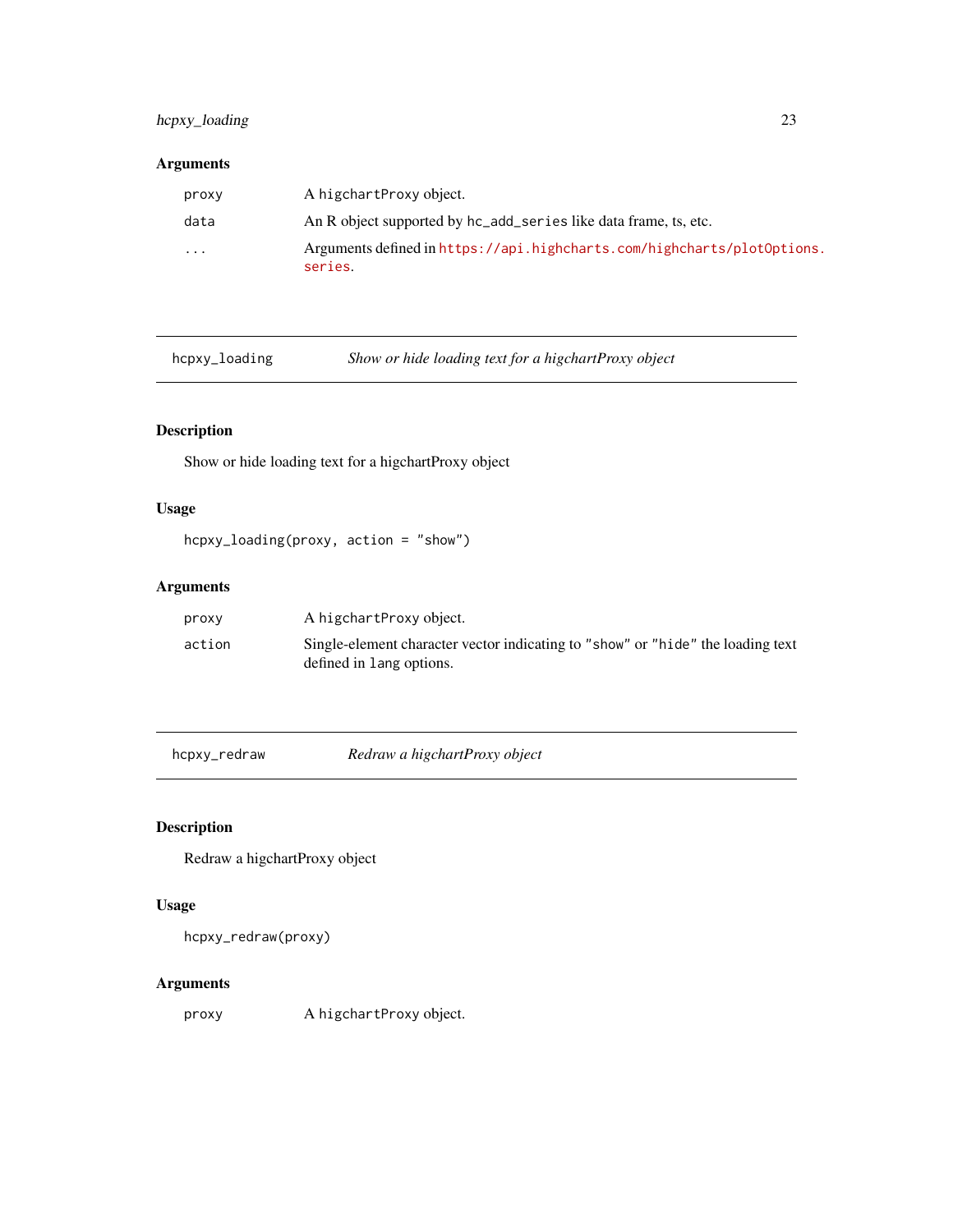<span id="page-23-0"></span>hcpxy\_remove\_point *Remove point to a series of a higchartProxy object*

## Description

Remove point to a series of a higchartProxy object

## Usage

```
hcpxy_remove_point(proxy, id = NULL, i = NULL, redraw = TRUE)
```
## Arguments

| proxy        | A higchartProxy object.                                                                                                                                                                                                                                                                                                      |
|--------------|------------------------------------------------------------------------------------------------------------------------------------------------------------------------------------------------------------------------------------------------------------------------------------------------------------------------------|
| id           | A character vector indicating the id of the series to update.                                                                                                                                                                                                                                                                |
| $\mathbf{i}$ | The index of the point in the data array. Remember is is 0 based index.                                                                                                                                                                                                                                                      |
| redraw       | Whether to redraw the chart after the point is added. When adding more than<br>one point, it is highly recommended that the redraw option be set to false, and<br>instead Highcharts. Chart#redraw is explicitly called after the adding of points is<br>finished. Otherwise, the chart will redraw after adding each point. |

hcpxy\_remove\_series *Remove series to higchartProxy element*

## Description

Remove series to higchartProxy element

## Usage

```
hcpxy_remove_series(proxy, id = NULL, all = FALSE)
```

| proxy | A higchartProxy object.                                                                                     |
|-------|-------------------------------------------------------------------------------------------------------------|
| id    | A character vector indicating the id (or ids) of the series to remove.                                      |
| all   | A logical value to indicate to remove or not all series. The values is used only<br>when the value is TRUE. |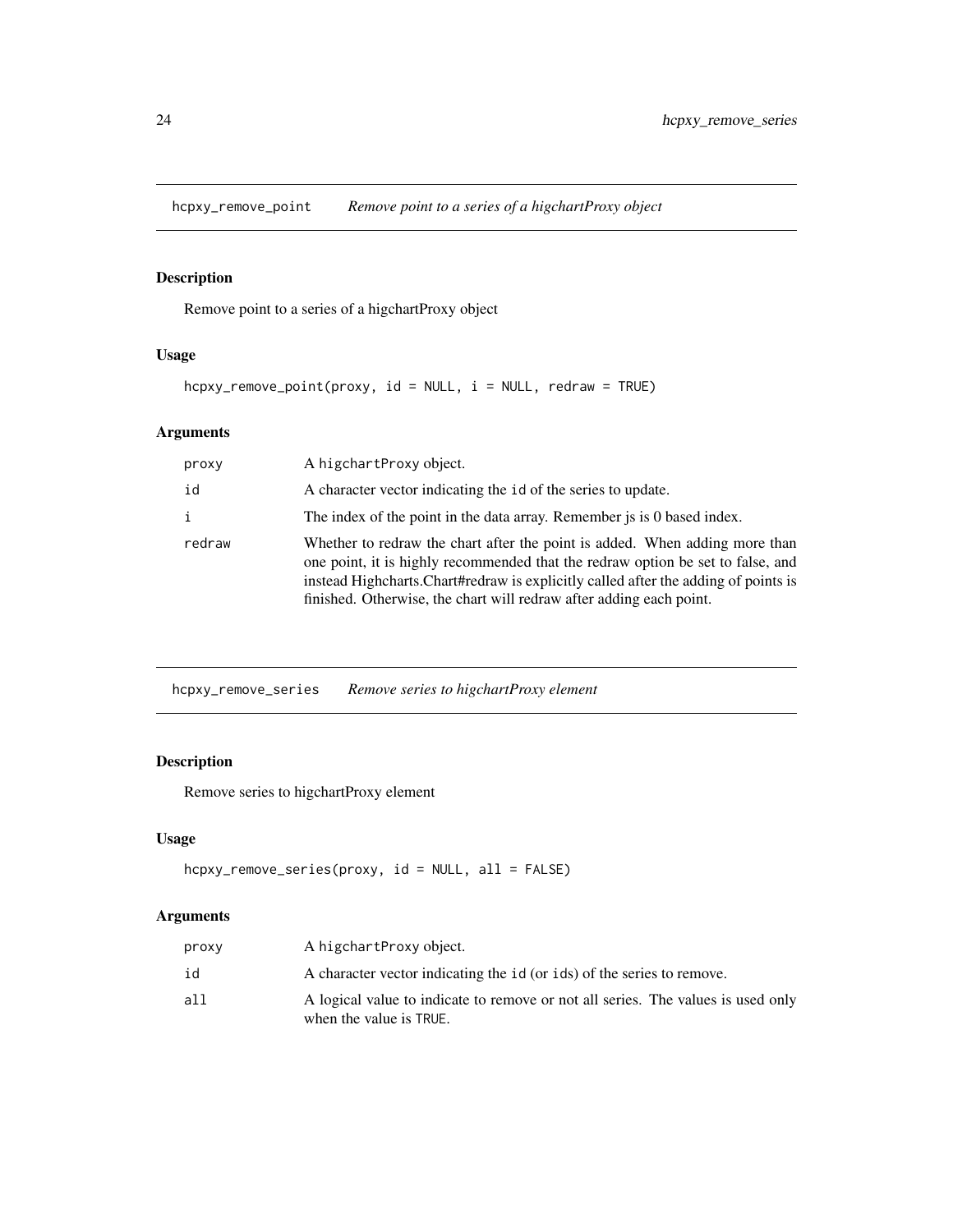<span id="page-24-0"></span>hcpxy\_set\_data *Update data for a higchartProxy object*

## Description

Update data for a higchartProxy object

## Usage

```
hcpxy_set_data(
  proxy,
  type,
  data,
  mapping = hcaes(),
  redraw = FALSE,
  animation = NULL,
  updatePoints = TRUE
)
```

| proxy        | A higchartProxy object.                                                                                                                                                                                                                                                                                                                                                                                                |
|--------------|------------------------------------------------------------------------------------------------------------------------------------------------------------------------------------------------------------------------------------------------------------------------------------------------------------------------------------------------------------------------------------------------------------------------|
| type         | series type (column, bar, line, etc)                                                                                                                                                                                                                                                                                                                                                                                   |
| data         | dataframe of new data to send to chart                                                                                                                                                                                                                                                                                                                                                                                 |
| mapping      | how data should be mapped using hcaes()                                                                                                                                                                                                                                                                                                                                                                                |
| redraw       | boolean Whether to redraw the chart after the series is altered. If doing more op-<br>erations on the chart, it is a good idea to set redraw to false and call hcpxy_redraw<br>after.                                                                                                                                                                                                                                  |
| animation    | boolean When the updated data is the same length as the existing data, points<br>will be updated by default, and animation visualizes how the points are changed.<br>Set false to disable animation, or a configuration object to set duration or easing.                                                                                                                                                              |
| updatePoints | boolean When this is TRUE, points will be updated instead of replaced whenever<br>possible. This occurs a) when the updated data is the same length as the existing<br>data, b) when points are matched by their id's, or c) when points can be matched<br>by X values. This allows updating with animation and performs better. In this<br>case, the original array is not passed by reference. Set FALSE to prevent. |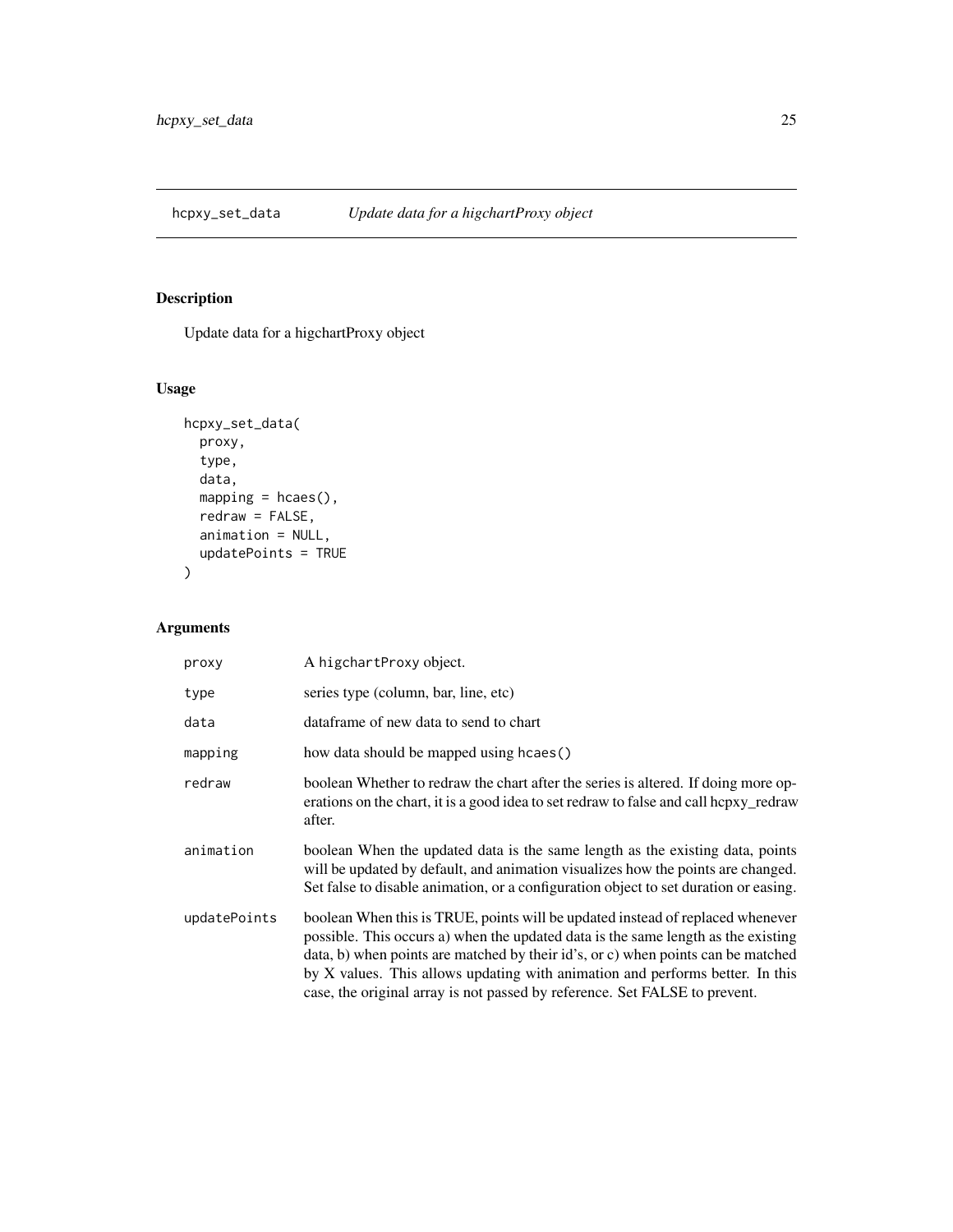<span id="page-25-0"></span>

Update options for a higchartProxy object

## Usage

```
hcpxy_update(proxy, ...)
```
## Arguments

| proxy    | A higchartProxy object. |
|----------|-------------------------|
| $\cdots$ | Named options.          |

hcpxy\_update\_point *Update options series in a higchartProxy object*

## Description

Update options series in a higchartProxy object

## Usage

```
hcpxy_update_point(proxy, id = NULL, id_point = NULL, ...)
```

| proxy    | A higchartProxy object.                                                                                                                                                                                                  |
|----------|--------------------------------------------------------------------------------------------------------------------------------------------------------------------------------------------------------------------------|
| id       | A character indicating the id of the series' point to update.                                                                                                                                                            |
| id_point | A vector value indicating the point's index to update, (0 based).                                                                                                                                                        |
| $\cdot$  | Arguments defined in https://api.highcharts.com/class-reference/Highcharts.<br>Point. The arguments will be the same for each series. So if you want update<br>data it is used this function sequentially for each point |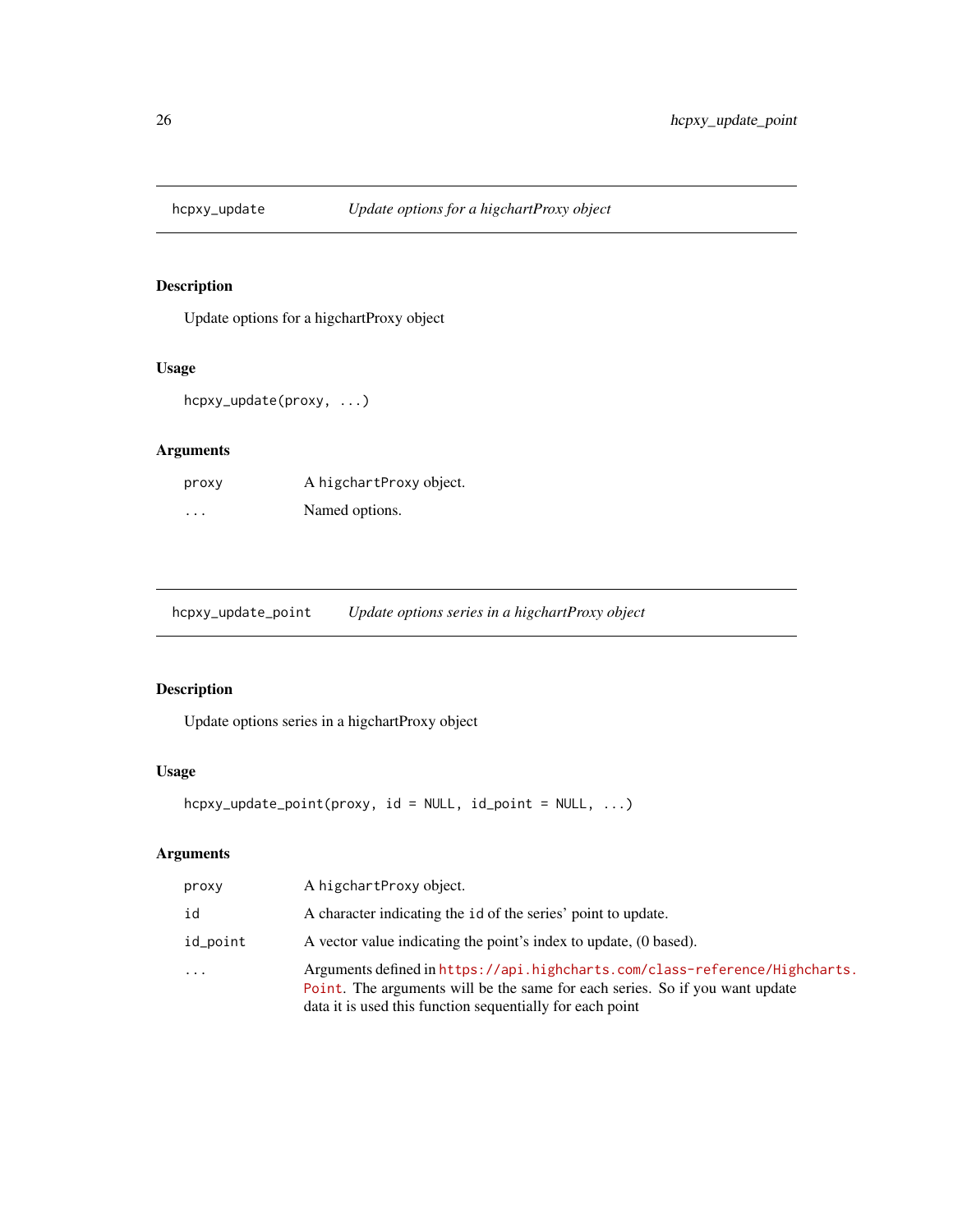<span id="page-26-0"></span>hcpxy\_update\_series *Update options series in a higchartProxy object*

## Description

Update options series in a higchartProxy object

## Usage

```
hcpxy_update_series(proxy, id = NULL, ...)
```
#### Arguments

| proxy    | A higchartProxy object.                                                                                                                                                                                                 |
|----------|-------------------------------------------------------------------------------------------------------------------------------------------------------------------------------------------------------------------------|
| id       | A character vector indicating the id (or ids) of the series to update.                                                                                                                                                  |
| $\ddots$ | Arguments defined in https://api.highcharts.com/highcharts/plot0ptions.<br>series. The arguments will be the same for each series. So if you want update<br>data it is used this function sequentially for each series. |

hcspark *Shortcut to make spkarlines*

## Description

Shortcut to make spkarlines

## Usage

 $hcspark(x = NULL, type = NULL, ...)$ 

## Arguments

|          | A numeric vector.                                                               |
|----------|---------------------------------------------------------------------------------|
| type     | Type sparkline: line, bar, etc.                                                 |
| $\cdots$ | Additional arguments for the data series https://api.highcharts.com/highcharts/ |
|          | series.                                                                         |

## Examples

```
set.seed(123)
x <- cumsum(rnorm(10))
hcspark(x)
hcspark(x, "columnn")
hcspark(c(1, 4, 5), "pie")
hcspark(x, type = "area")
```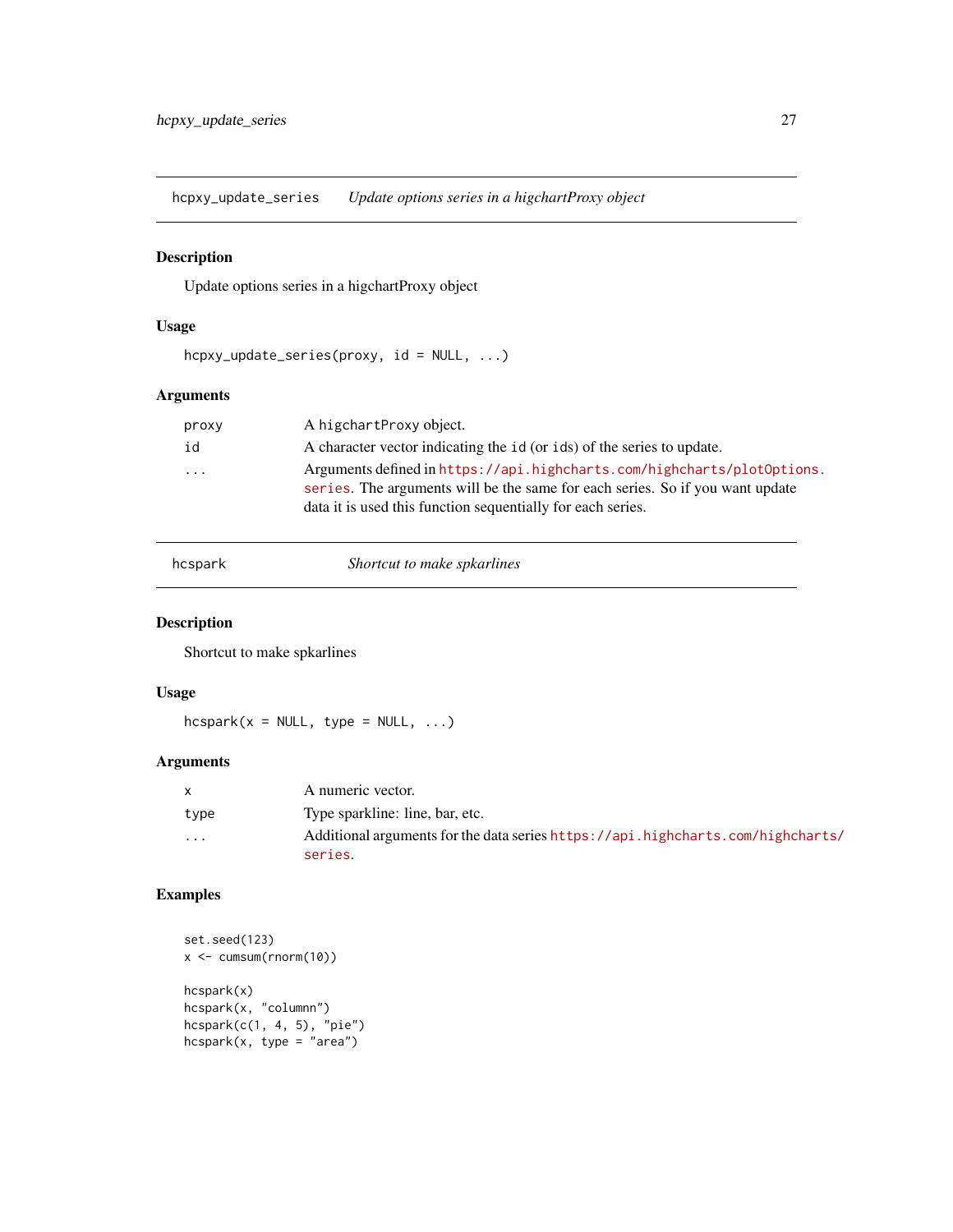<span id="page-27-0"></span>

This function helps to create highcharts treemaps from treemap objects from the package treemap. NOTE: This function is deprecated. Please use hctreemap2 instead.

#### Usage

hctreemap(tm, ...)

#### Arguments

| tm       | A treemap object from the treemap package.                                                          |
|----------|-----------------------------------------------------------------------------------------------------|
| $\cdots$ | Additional shared arguments for the data series (https://api.highcharts.<br>com/highcharts/series). |

#### Examples

```
## Not run:
library("treemap")
library("viridis")
data(GNI2014)
head(GNI2014)
tm <- treemap(GNI2014,
  index = c("continent", "iso3"),
  vSize = "population", vColor = "GNI",
  type = "comp", palette = rev(viridis(6)),
  draw = FALSE
\mathcal{L}hctreemap(tm, allowDrillToNode = TRUE, layoutAlgorithm = "squarified") %>%
  hc_title(text = "Gross National Income World Data") %>%
  hc_tooltip(pointFormat = "<b>{point.name}</b>:<br>
                             Pop: {point.value:,.0f}<br>
                             GNI: {point.valuecolor:,.0f}")
```
## End(Not run)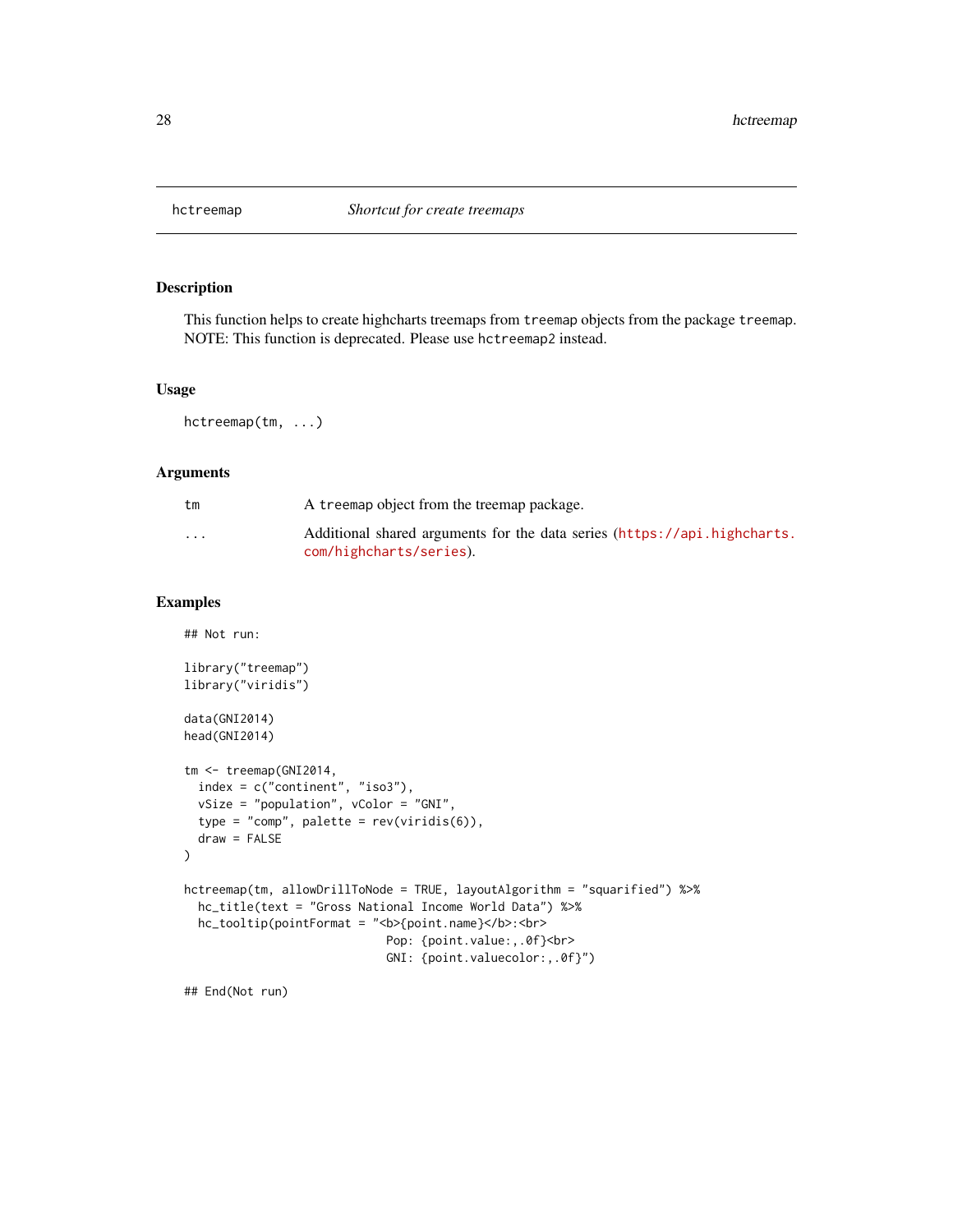<span id="page-28-0"></span>

This function helps create highcharts treemaps from data frames.

#### Usage

```
hctreemap2(data, group_vars, size_var, color_var = NULL, ...)
```
#### Arguments

| data                    | data frame containing variables to organize each level of the treemap on                                                                                                                                                                                    |
|-------------------------|-------------------------------------------------------------------------------------------------------------------------------------------------------------------------------------------------------------------------------------------------------------|
| group_vars              | vector of strings containing column names of variables to generate treemap lev-<br>els from, the first listed column will specify the top level of the treemap, the<br>unique values in each of these columns must have no intersection (including<br>NAs). |
| size_var                | string name of column containing numeric data to aggregate by                                                                                                                                                                                               |
| color_var               | string name of column containing numeric data to color by. defaults to same<br>column as size_var                                                                                                                                                           |
| $\cdot$ $\cdot$ $\cdot$ | additional shared arguments for the data series (https://api.highcharts.<br>com/highcharts/series).                                                                                                                                                         |

#### Value

highchart plot object

## Examples

## Not run:

```
library(tidyverse)
library(highcharter)
library(RColorBrewer)
tibble(
  index1 = sample(LETTERS[1:5], 500, replace = T),index2 = sample(LETTERS[6:10], 500, replace = T),index3 = sample(LETTERS[11:15], 500, replace = T),value = rpois(500, 5),
  color_value = rpois(500, 5)) %>%
  hctreemap2(
   group_vars = c("index1", "index2", "index3"),
   size_var = "value",
   color_var = "color_value",
   layoutAlgorithm = "squarified",
```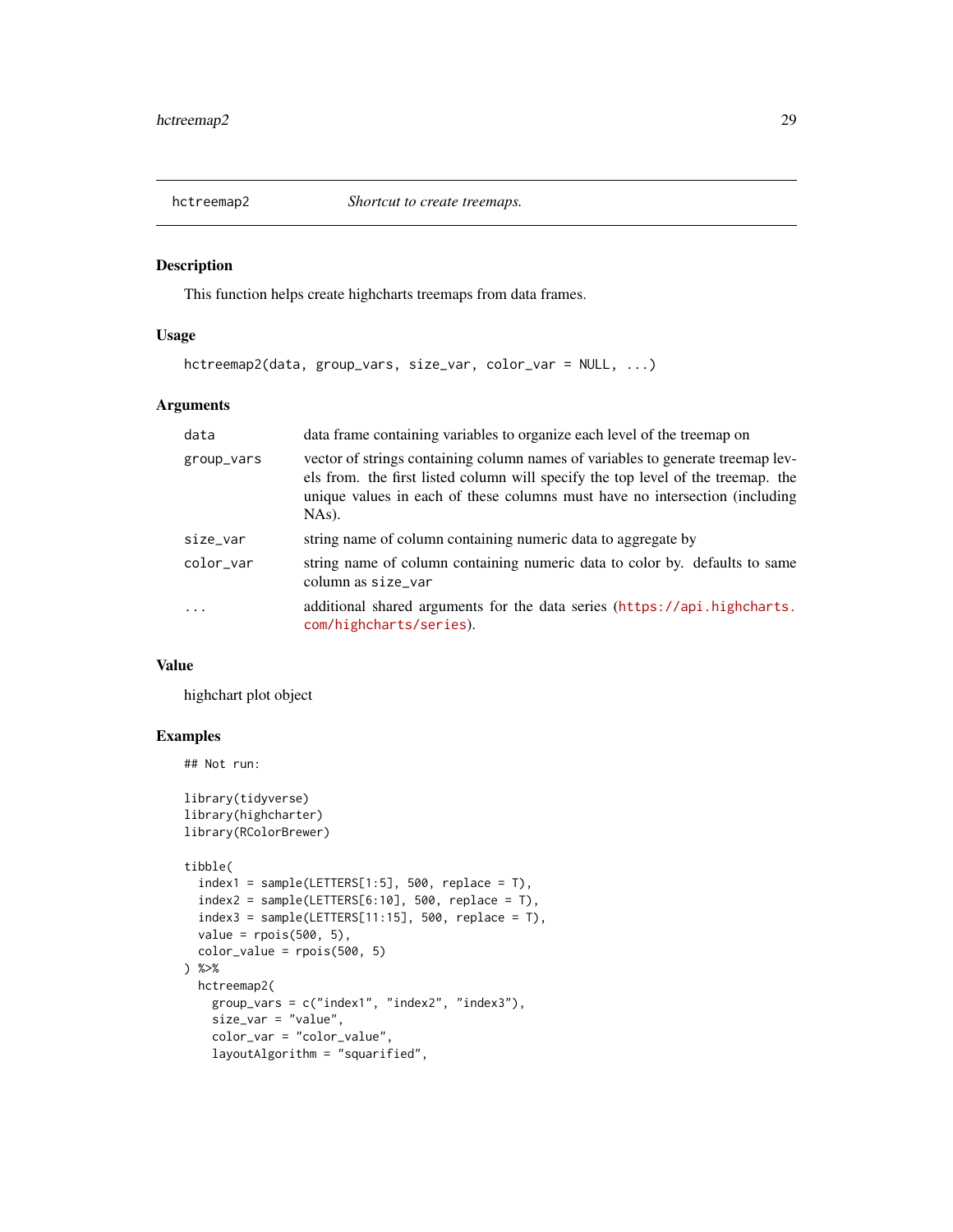```
levelIsConstant = FALSE,
  levels = list(
    list(level = 1, dataLabels = list(enabled = TRUE)),
   list(level = 2, dataLabels = list(enabled = FALSE)),
   list(level = 3, dataLabels = list(enabled = FALSE))
 )
) %>%
hc_colorAxis(
 minColor = brewer.pal(7, "Greens")[1],
 maxColor = brewer.pal(7, "Greens")[7]
) %>%
hc_tooltip(pointFormat = "<b>{point.name}</b>:<br>
           Value: {point.value:,.0f}<br>
           Color Value: {point.colorValue:,.0f}")
```
## End(Not run)

hc\_add\_annotation *Helper to add annotations from data frame or list*

#### Description

Helper to add annotations from data frame or list

#### Usage

```
hc_add_annotation(hc, ...)
```

```
hc_add_annotations(hc, x)
```
#### Arguments

| hc       | A highchart htmlwidget object.                                          |
|----------|-------------------------------------------------------------------------|
| $\cdots$ | Arguments defined in https://api.highcharts.com/highcharts/annotations. |
|          | A list or a data. frame of annotations.                                 |

#### Details

The x elements must have xValue and yValue elements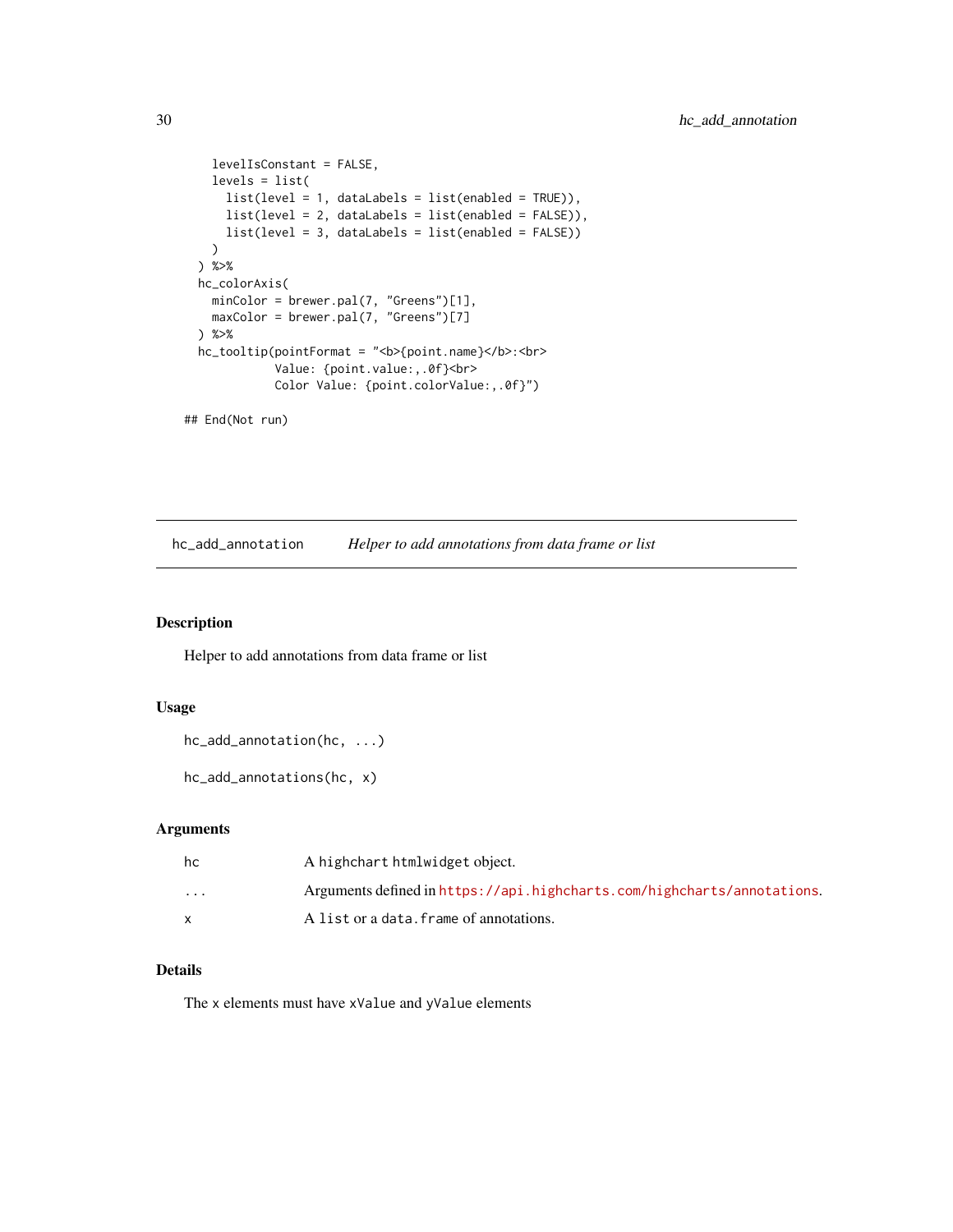<span id="page-30-0"></span>hc\_add\_dependency *Add modules or plugin dependencies to highcharts objects*

## Description

Add modules or plugin dependencies to highcharts objects

#### Usage

```
hc_add_dependency(hc, name = "plugins/annotations.js")
```
#### **Arguments**

| hc   | A highchart htmlwidget object.                                               |
|------|------------------------------------------------------------------------------|
| name | The partial path to the plugin or module, example: "plugins/annotations. js" |

#### Details

See vignette("modules")

#### Examples

```
data(mpg, package = "ggplot2")
hchart(mpg, "point", hcaes(displ, hwy),
  regression = TRUE,
  regressionSettings = list(type = "polynomial", order = 5, hideInLegend = TRUE)) %>%
  hc_add_dependency("plugins/highcharts-regression.js")
hchart(mpg, "point", hcaes(displ, hwy, group = drv), regression = TRUE) %>%
  hc_colors(c("#d35400", "#2980b9", "#2ecc71")) %>%
  hc_add_dependency("plugins/highcharts-regression.js")
```
hc\_add\_dependency\_fa *Helpers functions to get FontAwesome icons code*

#### Description

Helpers functions to get FontAwesome icons code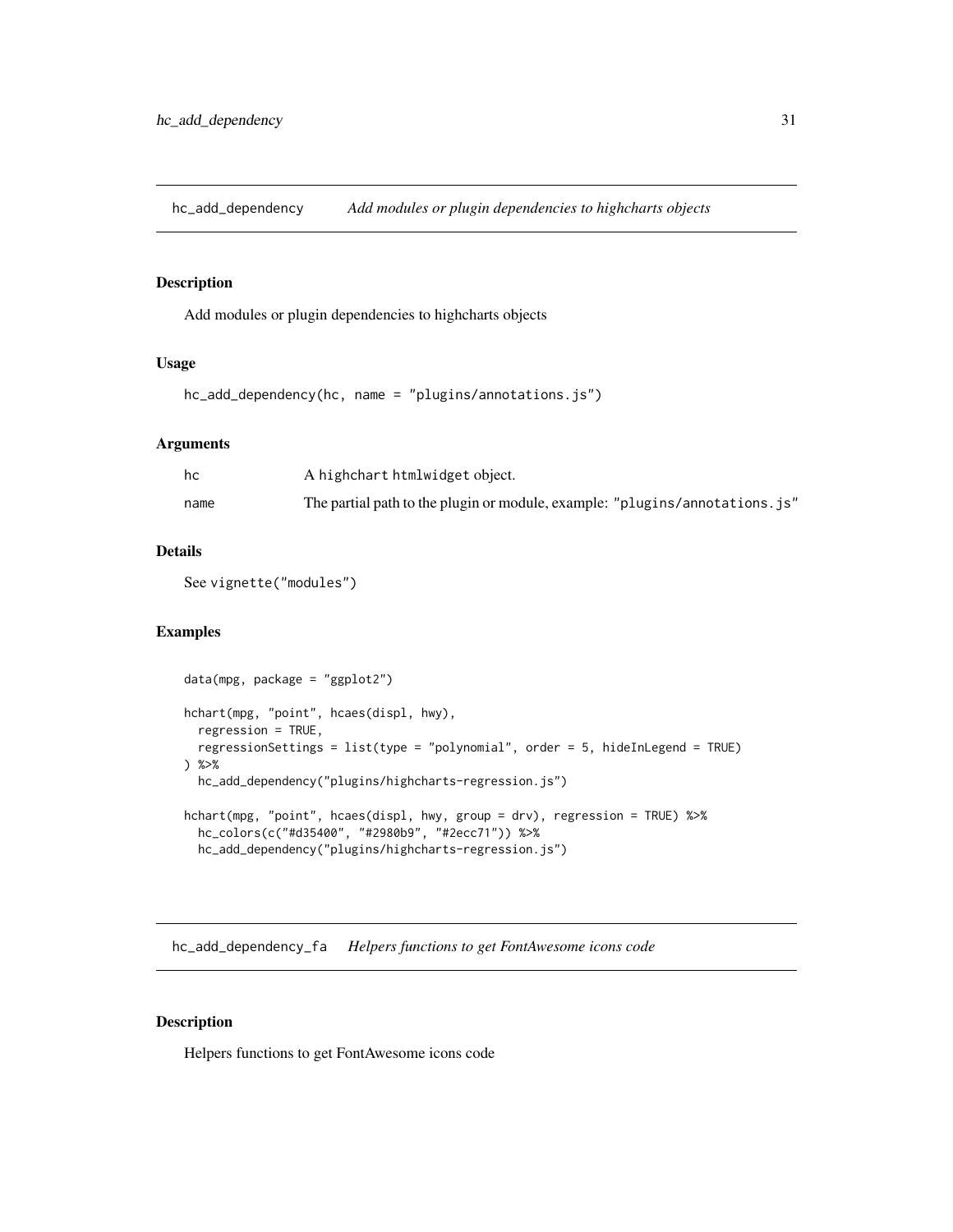## <span id="page-31-0"></span>Usage

```
hc_add_dependency_fa(hc)
```
fa\_icon(iconname = "circle")

```
fa_icon_mark(iconname = "circle")
```
## Arguments

| hc       | A highchart htmlwidget object. |
|----------|--------------------------------|
| iconname | The icon's name                |

hc\_add\_event\_point *Helpers to use highcharter as input in shiny apps*

#### Description

When you use highcharter in a shiny app, for example renderHighcharter('my\_chart'), you can access to the actions of the user using and then use the hc\_add\_event\_point via the my\_chart input (input\$my\_chart). That's a way you can use a chart as an input.

#### Usage

```
hc_add_event_point(hc, series = "series", event = "click")
hc_add_event_series(hc, series = "series", event = "click")
```
#### Arguments

| hc     | A highchart htmlwidget object.                                                                                                                                    |
|--------|-------------------------------------------------------------------------------------------------------------------------------------------------------------------|
| series | The name of type of series to apply the event.                                                                                                                    |
| event  | The name of event: click, mouseOut, mouseOver. See https://api.highcharts.<br>com/highcharts/plot0ptions.areasplinerange.point.events.select for<br>more details. |

#### Note

Event details are accessible from hc\_name\_EventType, i.e. if a highchart is rendered against output\$my\_hc and and we wanted the coordinates of the user-clicked point we would use input\$my\_hc\_click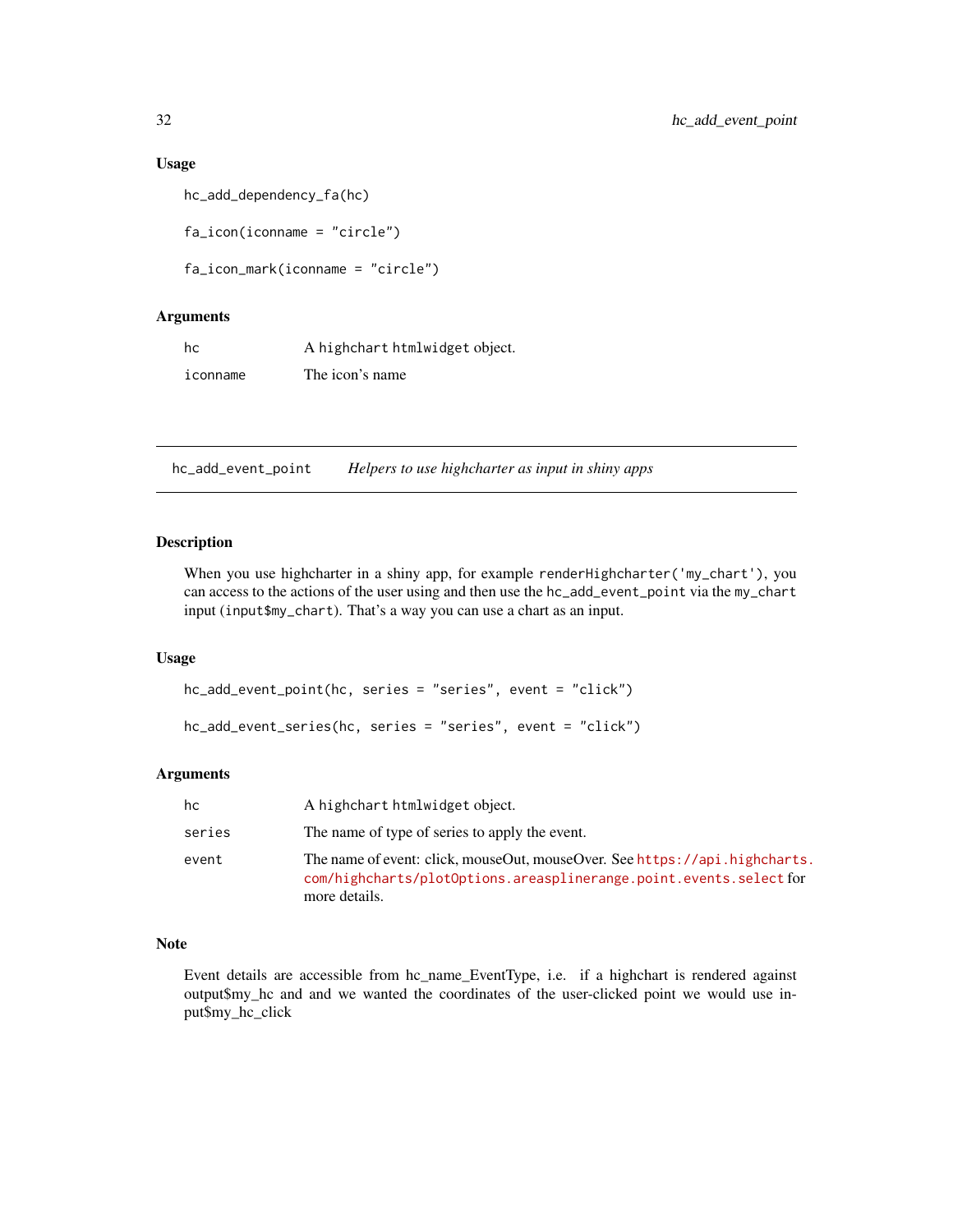<span id="page-32-0"></span>hc\_add\_series *Adding data to highchart objects*

## Description

Adding data to highchart objects

#### Usage

```
hc_add_series(hc, data = NULL, ...)
```
## Arguments

| hc       | A highchart htmlwidget object.                                                     |
|----------|------------------------------------------------------------------------------------|
| data     | An R object like numeric, list, ts, xts, etc.                                      |
| $\cdots$ | Arguments defined in https://api.highcharts.com/highcharts/plot0ptions.<br>series. |

## Examples

```
highchart() %>%
  hc_add_series(data = abs(rnorm(5)), type = "column") %>%
 hc_add_series(data = purrr::map(0:4, function(x) list(x, x)), type = "scatter", color = "orange")
```

```
hc_add_series.character
```

```
hc_add_series for character and factor objects
```
#### Description

hc\_add\_series for character and factor objects

#### Usage

```
## S3 method for class 'character'
hc_add_series(hc, data, ...)
```
## S3 method for class 'factor' hc\_add\_series(hc, data, ...)

| hc       | A highchart htmlwidget object.                                                     |
|----------|------------------------------------------------------------------------------------|
| data     | A character or factor object.                                                      |
| $\cdots$ | Arguments defined in https://api.highcharts.com/highcharts/plot0ptions.<br>series. |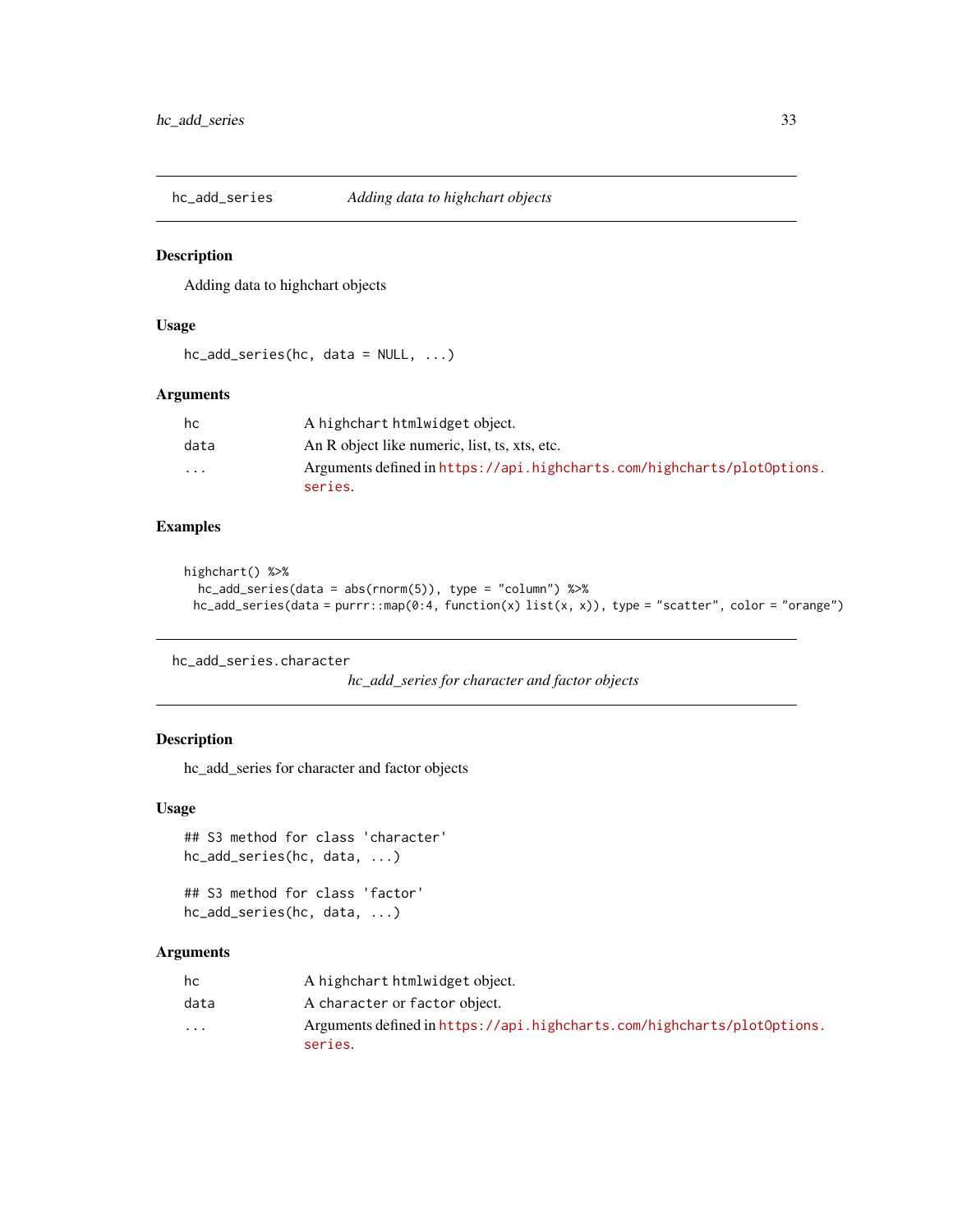<span id="page-33-0"></span>hc\_add\_series.data.frame

*hc\_add\_series for data frames objects*

#### Description

hc\_add\_series for data frames objects

#### Usage

```
## S3 method for class 'data.frame'
hc_add_series(hc, data, type = NULL, mapping = hcaes(), fast = FALSE, ...)
```
## Arguments

| hc        | A highchart htmlwidget object.                                    |
|-----------|-------------------------------------------------------------------|
| data      | A data.frame object.                                              |
| type      | The type of the series: line, bar, etc.                           |
| mapping   | The mapping, same idea as ggplot2.                                |
| fast      | convert to json during the composition of a highchart object      |
| $\ddotsc$ | Arguments defined in https://api.highcharts.com/highcharts/chart. |
|           |                                                                   |

hc\_add\_series.density *hc\_add\_series for density objects*

## Description

hc\_add\_series for density objects

## Usage

```
## S3 method for class 'density'
hc_add_series(hc, data, ...)
```

| hc       | A highchart htmlwidget object.                                                     |
|----------|------------------------------------------------------------------------------------|
| data     | A density object.                                                                  |
| $\cdots$ | Arguments defined in https://api.highcharts.com/highcharts/plot0ptions.<br>series. |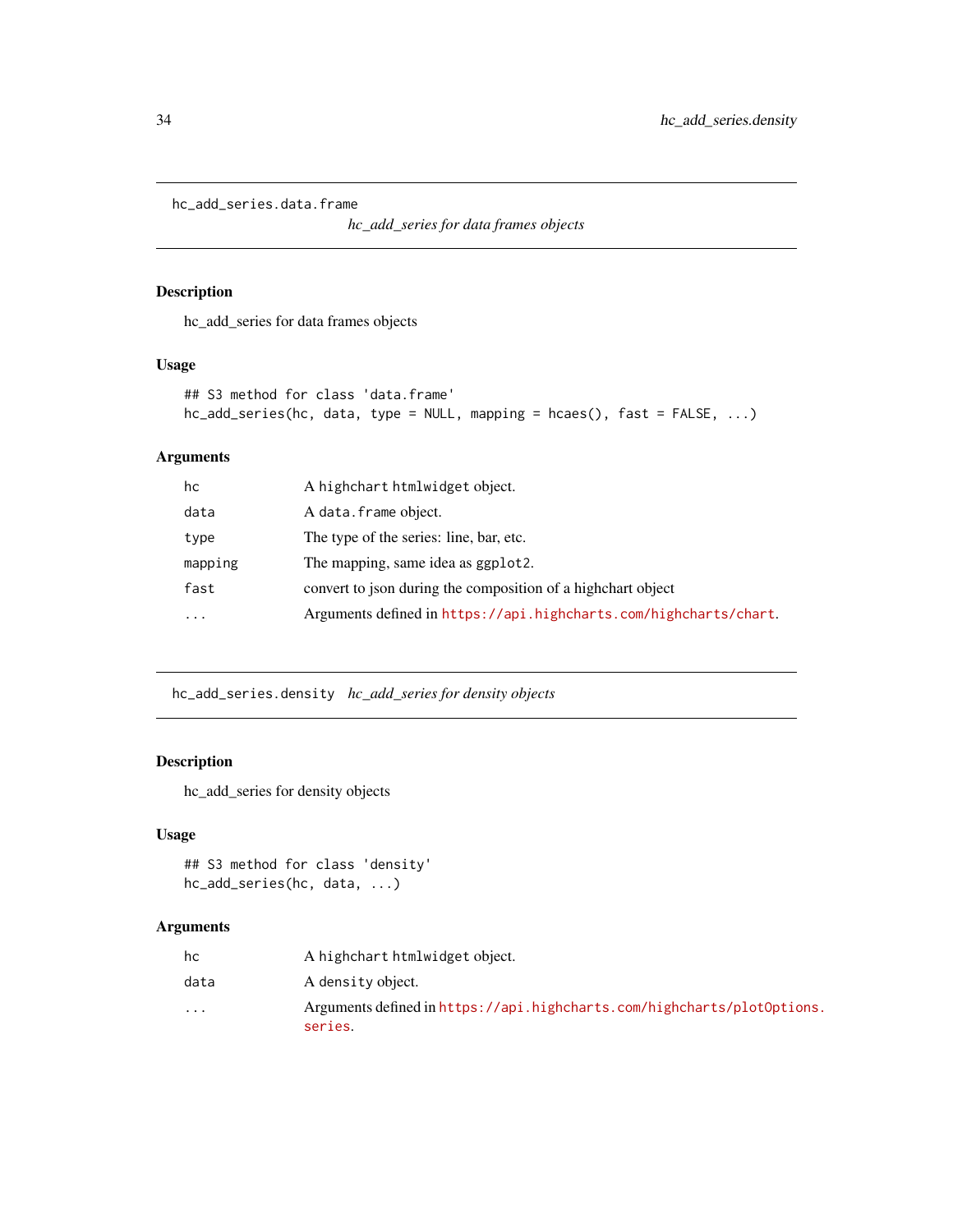<span id="page-34-0"></span>hc\_add\_series.forecast

```
hc_add_series for forecast objects
```
#### Description

hc\_add\_series for forecast objects

## Usage

```
## S3 method for class 'forecast'
hc_add_series(
 hc,
  data,
  addOriginal = FALSE,
  addLevels = TRUE,
  fillOpacity = 0.1,
 name = NULL,
  ...
)
```
## Arguments

| hc          | A highchart htmlwidget object.                                    |
|-------------|-------------------------------------------------------------------|
| data        | A forecast object.                                                |
| addOriginal | Logical value to add the original series or not.                  |
| addLevels   | Logical value to show predictions bands.                          |
| fillOpacity | The opacity of bands.                                             |
| name        | The name of the series.                                           |
| .           | Arguments defined in https://api.highcharts.com/highcharts/chart. |

hc\_add\_series.geo\_json

```
hc_add_series for geo_json & geo_list objects
```
## Description

hc\_add\_series for geo\_json & geo\_list objects

## Usage

```
## S3 method for class 'geo_json'
hc_add_series(hc, data, type = NULL, ...)
## S3 method for class 'geo_list'
hc_add_series(hc, data, type = NULL, ...)
```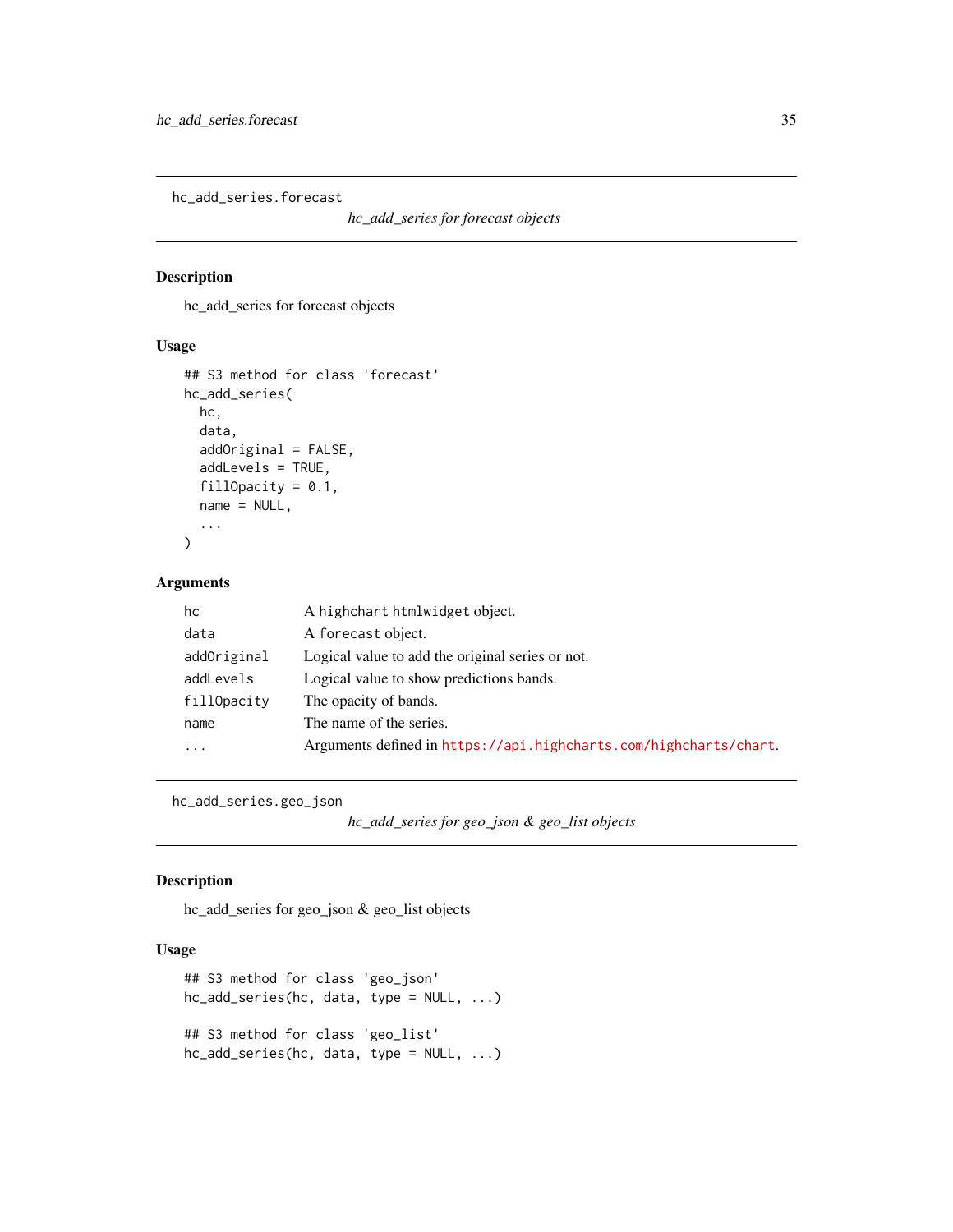## <span id="page-35-0"></span>Arguments

| data<br>A geo_json or geo_list object.<br>Type of series. Can be 'mapline', 'mapoint'.<br>type<br>$\cdots$<br>series. | hc | A highchart htmlwidget object.                                          |
|-----------------------------------------------------------------------------------------------------------------------|----|-------------------------------------------------------------------------|
|                                                                                                                       |    |                                                                         |
|                                                                                                                       |    |                                                                         |
|                                                                                                                       |    | Arguments defined in https://api.highcharts.com/highcharts/plot0ptions. |

hc\_add\_series.lm *hc\_add\_series for lm and loess objects*

## Description

hc\_add\_series for lm and loess objects

#### Usage

```
## S3 method for class 'lm'
hc_add_series(
  hc,
  data,
  type = "line",
  color = "#5F83EE",
  fillOpacity = 0.1,
  ...
\mathcal{L}## S3 method for class 'loess'
hc_add_series(
  hc,
  data,
  type = "line",color = "#5F83EE",
  fillOpacity = 0.1,
  ...
)
```

| hc          | A highchart htmlwidget object.                                    |
|-------------|-------------------------------------------------------------------|
| data        | A lm or loess object.                                             |
| type        | The type of the series: line, spline.                             |
| color       | A string color.                                                   |
| fillOpacity | fillOpacity to the confidence interval.                           |
| $\ddotsc$   | Arguments defined in https://api.highcharts.com/highcharts/chart. |
|             |                                                                   |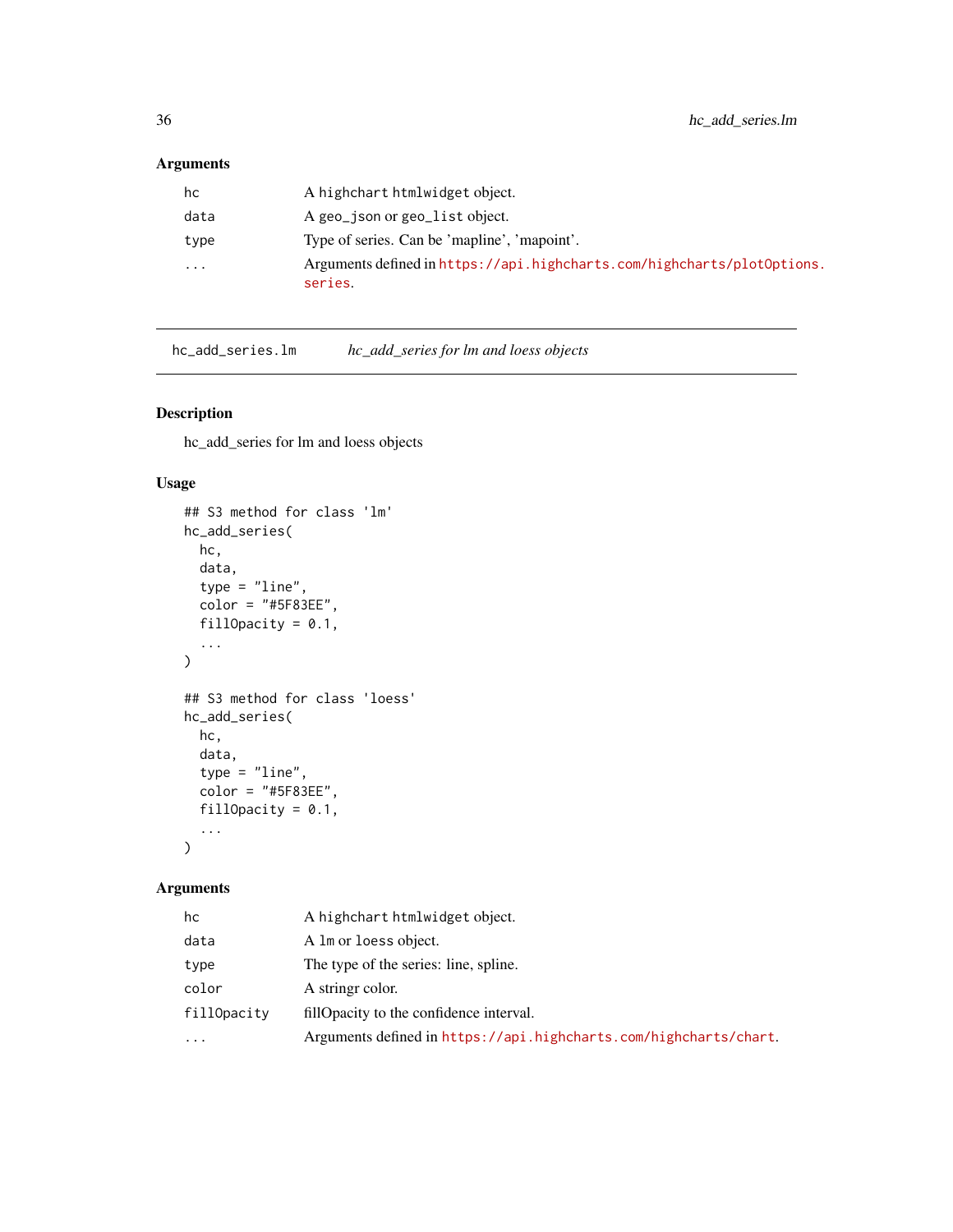hc\_add\_series.numeric hc\_add\_series *for numeric objects*

# Description

hc\_add\_series for numeric objects

### Usage

```
## S3 method for class 'numeric'
hc_add_series(hc, data, ...)
```
## Arguments

| hc       | A highchart htmlwidget object.                                                     |
|----------|------------------------------------------------------------------------------------|
| data     | A numeric object                                                                   |
| $\cdots$ | Arguments defined in https://api.highcharts.com/highcharts/plot0ptions.<br>series. |

hc\_add\_series.ts *hc\_add\_series for time series objects*

## Description

hc\_add\_series for time series objects

## Usage

```
## S3 method for class 'ts'
hc_add_series(hc, data, ...)
```

| hc       | A highchart htmlwidget object.                                                     |
|----------|------------------------------------------------------------------------------------|
| data     | A time series ts object.                                                           |
| $\cdots$ | Arguments defined in https://api.highcharts.com/highcharts/plot0ptions.<br>series. |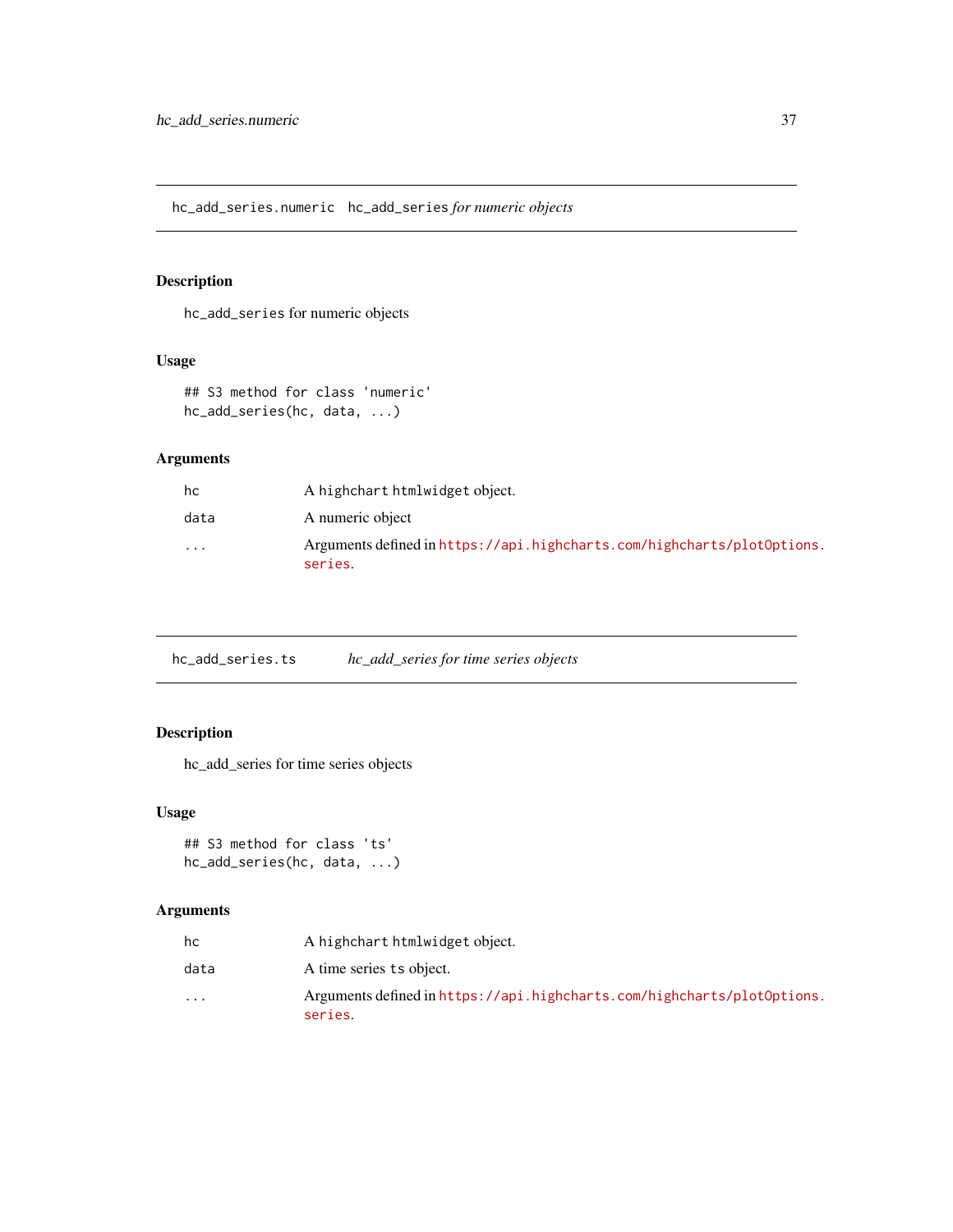hc\_add\_series for xts objects

### Usage

```
## S3 method for class 'xts'
hc_add_series(hc, data, ...)
## S3 method for class 'ohlc'
hc_add_series(hc, data, type = "candlestick", ...)
```
## Arguments

| hc        | A highchart htmlwidget object.                                                     |
|-----------|------------------------------------------------------------------------------------|
| data      | A xts object.                                                                      |
| $\ddotsc$ | Arguments defined in https://api.highcharts.com/highcharts/plot0ptions.<br>series. |
| type      | The way to show the xts object. Can be 'candlestick' or 'ohlc'.                    |

hc\_add\_series\_list *Shortcut for data series from a list of data series*

## Description

Shortcut for data series from a list of data series

### Usage

hc\_add\_series\_list(hc, x)

| hc | A highchart htmlwidget object.     |
|----|------------------------------------|
| x  | A list or a data. frame of series. |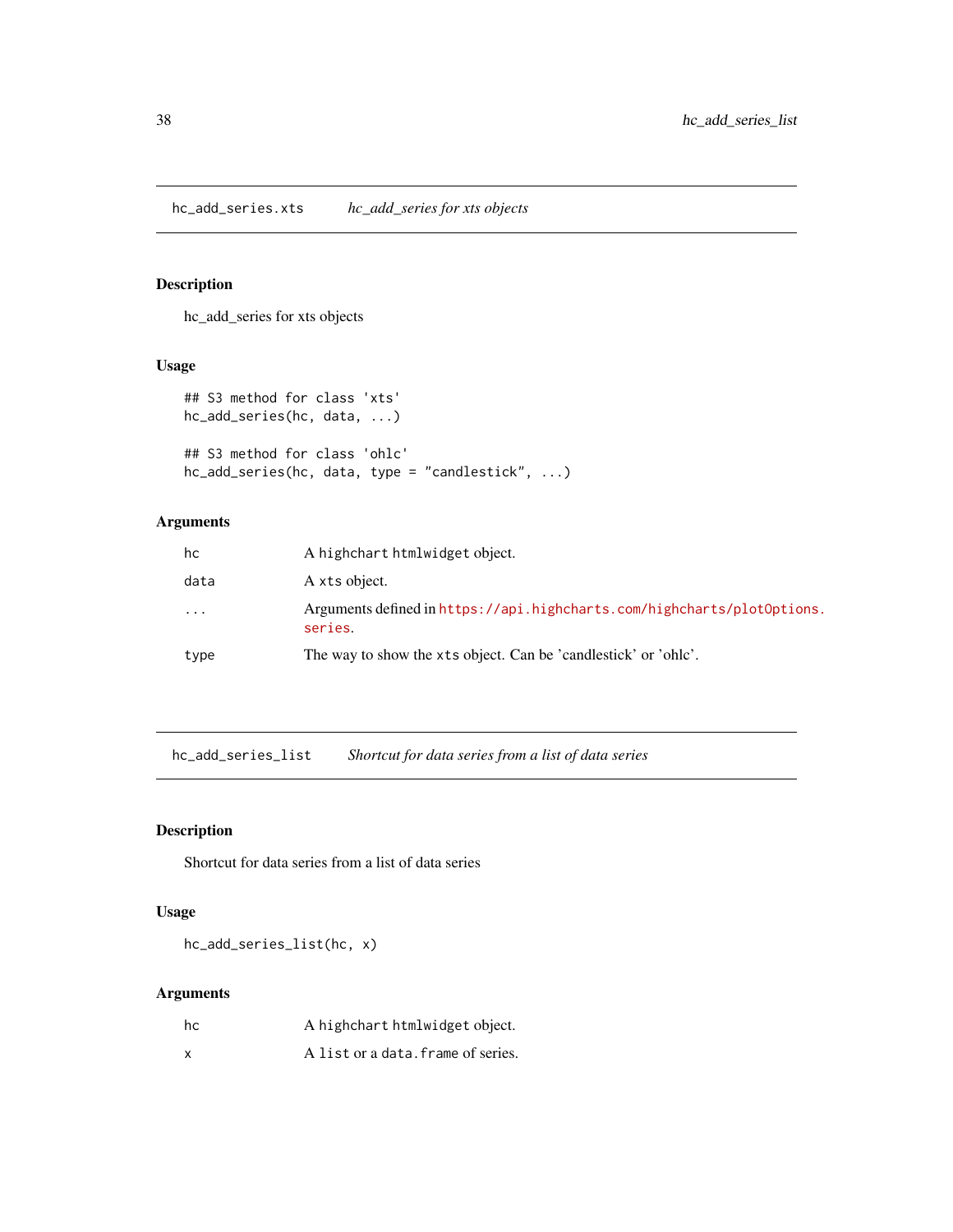## hc\_add\_series\_map 39

## Examples

```
ds <- lapply(seq(5), function(x) {
  list(data = cumsum(rnorm(100, 2, 5)), name = x)
})
highchart() %>%
  hc_plotOptions(series = list(marker = list(enabled = FALSE))) %>%
  hc_add_series_list(ds)
```
hc\_add\_series\_map *Add a map series*

## Description

Add a map series

### Usage

hc\_add\_series\_map(hc, map, df, value, joinBy, ...)

## Arguments

| hc       | A highchart htmlwidget object.                                                                      |
|----------|-----------------------------------------------------------------------------------------------------|
| map      | A list object loaded from a geojson file.                                                           |
| df       | A data. frame object with data to chart. Code region and value are required.                        |
| value    | A string value with the name of the variable to chart.                                              |
| joinBy   | What property to join the map and df                                                                |
| $\cdots$ | Additional shared arguments for the data series (https://api.highcharts.<br>com/highcharts/series). |

### Details

This function force the highchart object to be map type.

```
library("dplyr")
data("USArrests", package = "datasets")
data("usgeojson")
USArrests <- mutate(USArrests, state = rownames(USArrests))
highchart() %>%
 hc_title(text = "Violent Crime Rates by US State") %>%
```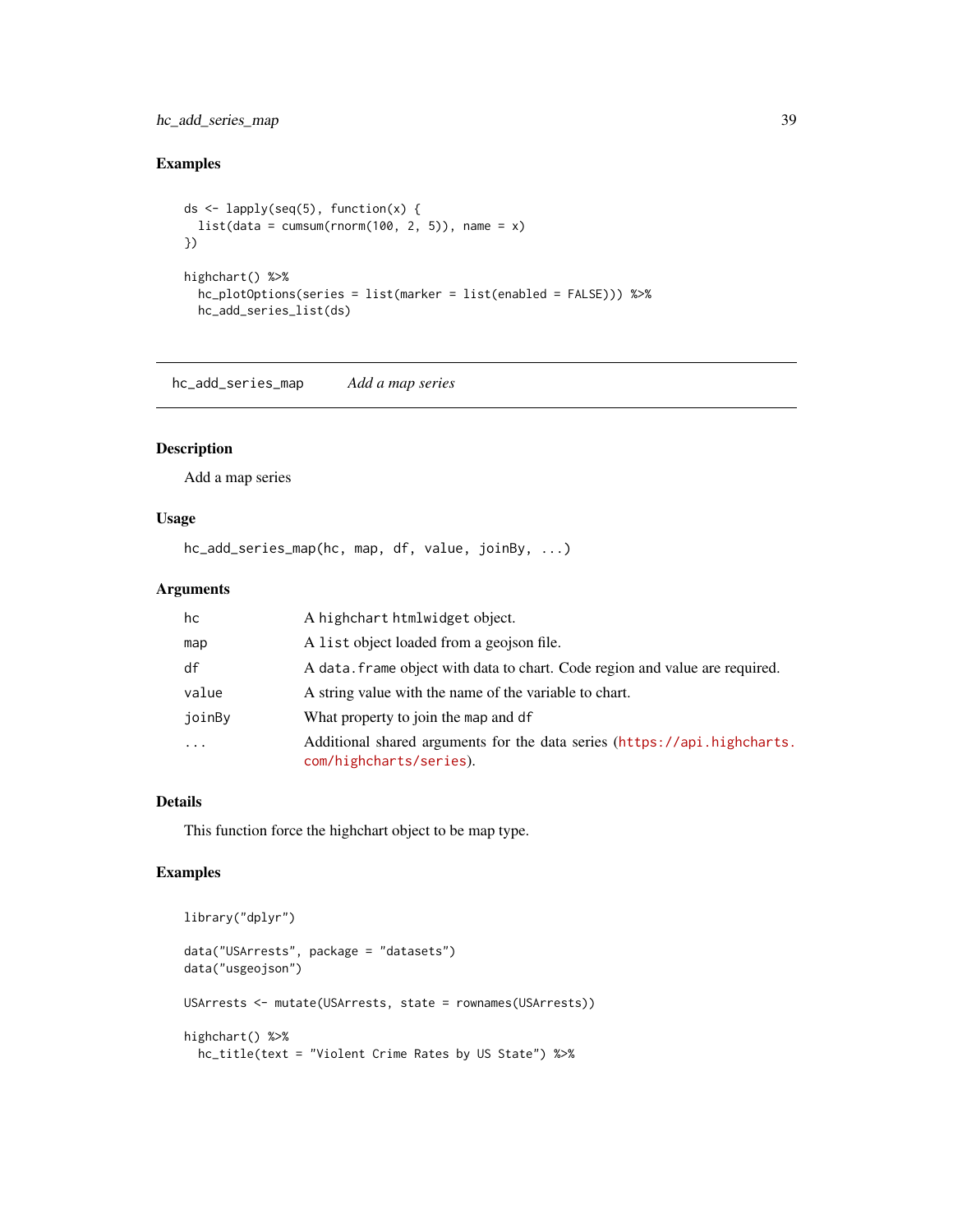```
hc_subtitle(text = "Source: USArrests data") %>%
 hc_add_series_map(usgeojson, USArrests,
   name = "Murder arrests (per 100,000)",
   value = "Murder", joinBy = c("woename", "state"),
   dataLabels = list(
     enabled = TRUE,
     format = "{point.properties.postalcode}"
   \lambda) %>%
 hc_colorAxis(stops = color_stops()) %>%
 hc_legend(valueDecimals = 0, valueSuffix = "%") %>%
 hc_mapNavigation(enabled = TRUE)
## Not run:
data(worldgeojson, package = "highcharter")
data("GNI2014", package = "treemap")
highchart(type = "map") %>%
 hc_add_series_map(map = worldgeojson, df = GNI2014, value = "GNI", joinBy = "iso3") %>%
 hc_colorAxis(stops = color_stops()) %>%
 hc_tooltip(
   useHTML = TRUE, headerFormat = ",
  pointFormat = "this is {point.name} and have {point.population} people with gni of {point.GNI}"
 \mathcal{L}
```

```
## End(Not run)
```
hc\_add\_theme *Add themes to a highchart object*

## Description

Add highcharts themes to a highchart object.

#### Usage

```
hc_add_theme(hc, hc_thm)
```
### Arguments

| hc        | A highchart object                          |
|-----------|---------------------------------------------|
| $hc\_thm$ | A highchart theme object ("hc_theme" class) |

```
highchart() %>%
 hc_add_series(
   data = c(
```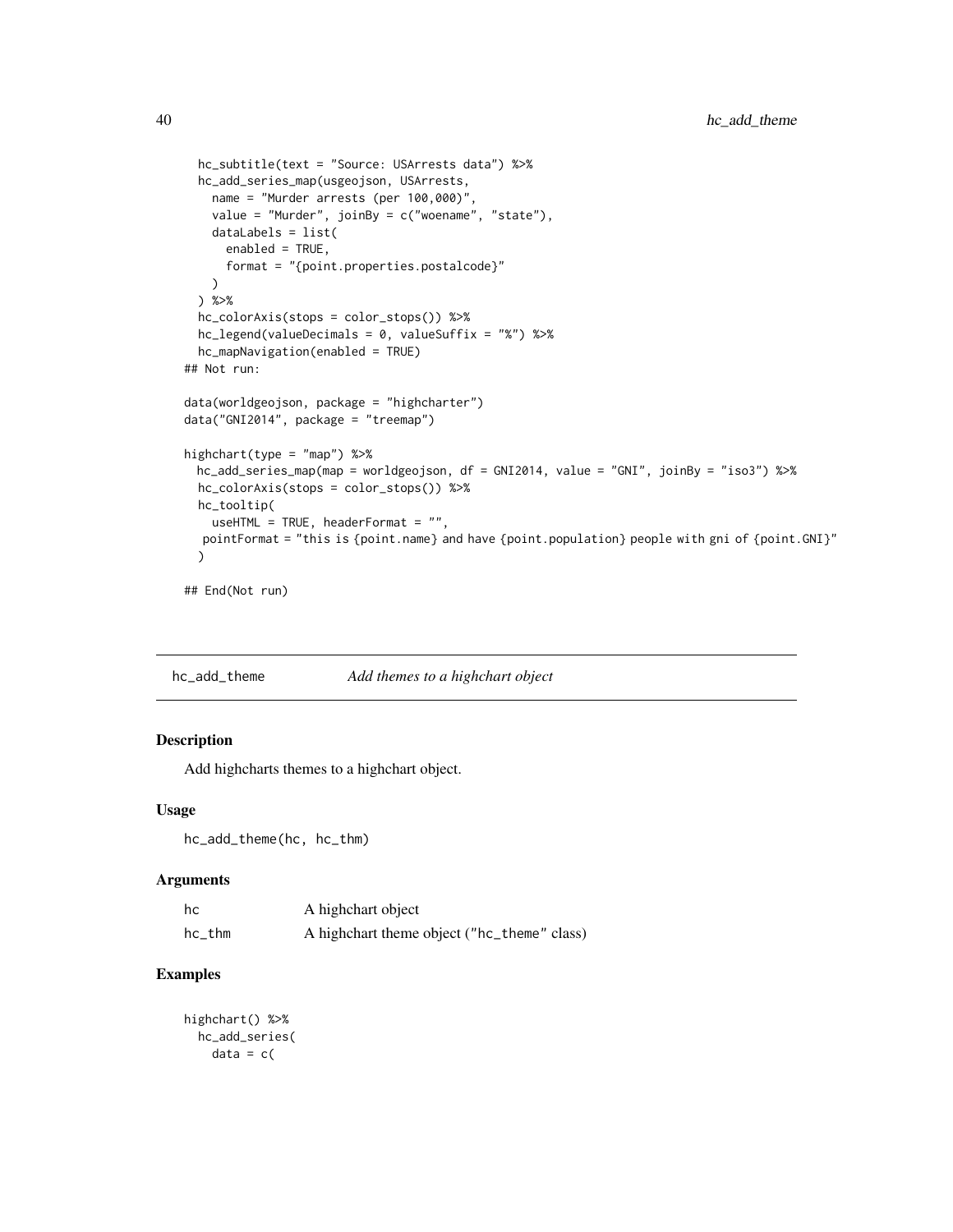## hc\_annotations 41

```
7.0, 6.9, 9.5, 14.5, 18.2, 21.5, 25.2,
    26.5, 23.3, 18.3, 13.9, 9.6
 ),
 type = "column"
) %>%
hc_add_theme(hc_theme_sandsignika())
```
hc\_annotations *Annotations options for highcharter objects*

#### Description

A basic type of an annotation. It allows to add custom labels or shapes. The items can be tied to points, axis coordinates or chart pixel coordinates.

### Usage

hc\_annotations(hc, ...)

#### Arguments

| hc       | A highchart htmlwidget object.                                          |
|----------|-------------------------------------------------------------------------|
| $\cdots$ | Arguments defined in https://api.highcharts.com/highcharts/annotations. |

```
# Ex 1
highchart() %>%
  hc_add_series(
  data = c(29.9, 71.5, 106.4, 129.2, 144.0, 176.0, 135.6, 148.5, 216.4, 194.1, 95.6, 54.4)
  ) %>%
  hc_xAxis(
    tickInterval = 0.5,
    gridLineWidth = 1
  ) %>%
  hc_annotations(
   list(
      labels =
        list(
          list(
            point = list(x = 3, y = 129.2, xAxis = 0, yAxis = 0),
            text = "x: {x}<br/> />y: {y}"
          ),
          list(
            point = list(x = 9, y = 194.1, xAxis = 0, yAxis = 0),text = "x: {x}<br/> />y: {y}"
          ),
          list(
```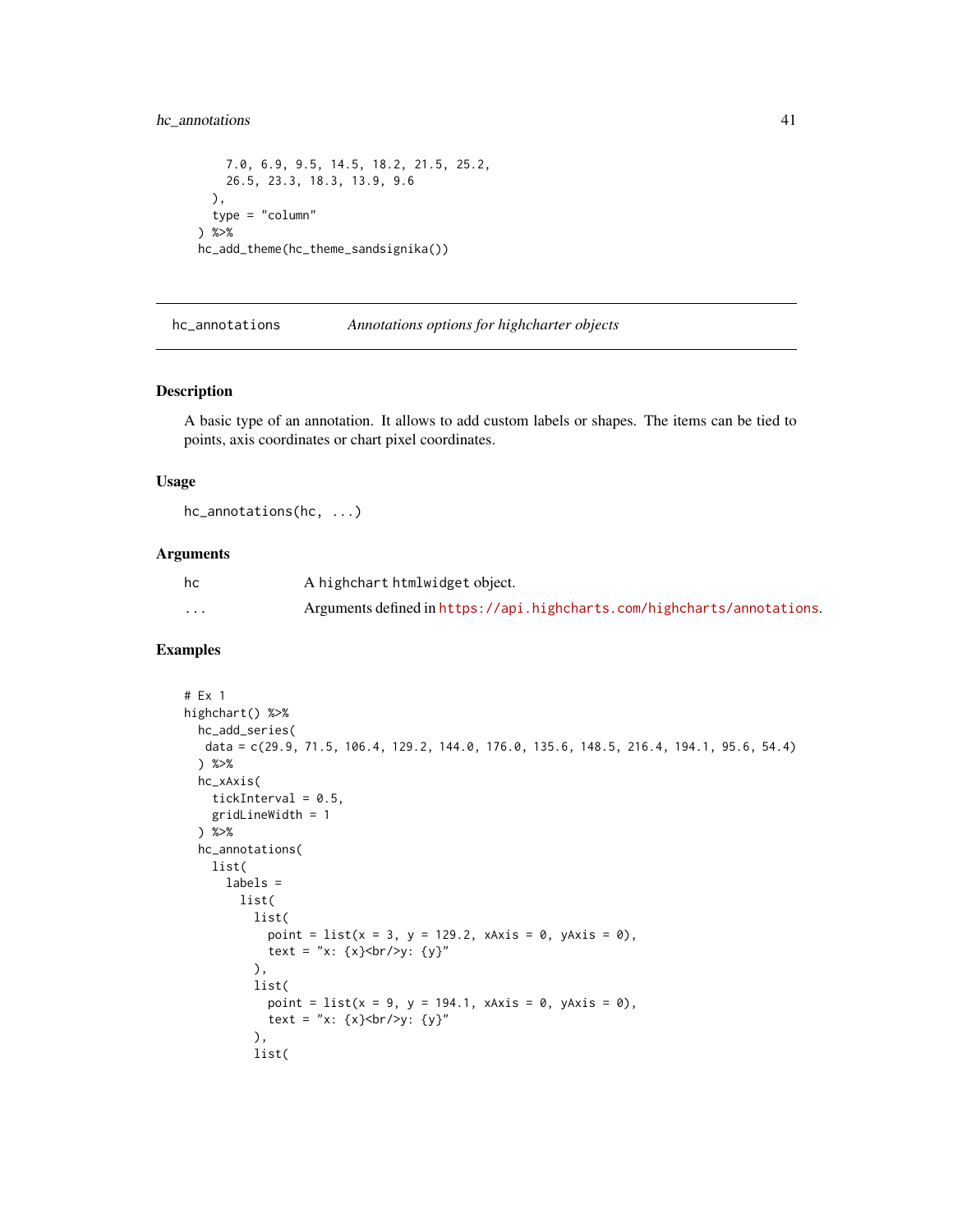```
point = list(x = 5, y = 100, xAxis = 0),
             text = "x: \{x\} <br/>br/>y: \{point.plotY\} px"
          ),
          list(
             point = list(x = 0, y = 0),
             text = "x: {point.plotX} px<br/>>hr/>y: {point.plotY} px"
          )
        )
    )
  \overline{\phantom{a}}# Ex 2
df <- data.frame(
  x = 1:10,
  y = 1:10)
highchart() %>%
  hc\_add\_series(data = df, hcaes(x = x, y = y), type = "area") %>%
  hc_annotations(
    list(
      labels = list(list(point = list(x = 5, y = 5, xAxis = 0, yAxis = 0), text = "Middle"),
        list(point = list(x = 1, y = 1, xAxis = 0, yAxis = 0), text = "Start")
      )
    )
  )
```
hc\_boost *Boost options for highcharter objects*

#### **Description**

Options for the Boost module. The Boost module allows certain series types to be rendered by WebGL instead of the default SVG. This allows hundreds of thousands of data points to be rendered in milliseconds. In addition to the WebGL rendering it saves time by skipping processing and inspection of the data wherever possible. This introduces some limitations to what features are available in boost mode. See the docs for details. In addition to the global boost option, each series has a boostThreshold that defines when the boost should kick in. Requires the modules/boost.js module.

#### Usage

hc\_boost(hc, ...)

| hc       | A highchart htmlwidget object.                                    |
|----------|-------------------------------------------------------------------|
| $\cdots$ | Arguments defined in https://api.highcharts.com/highcharts/boost. |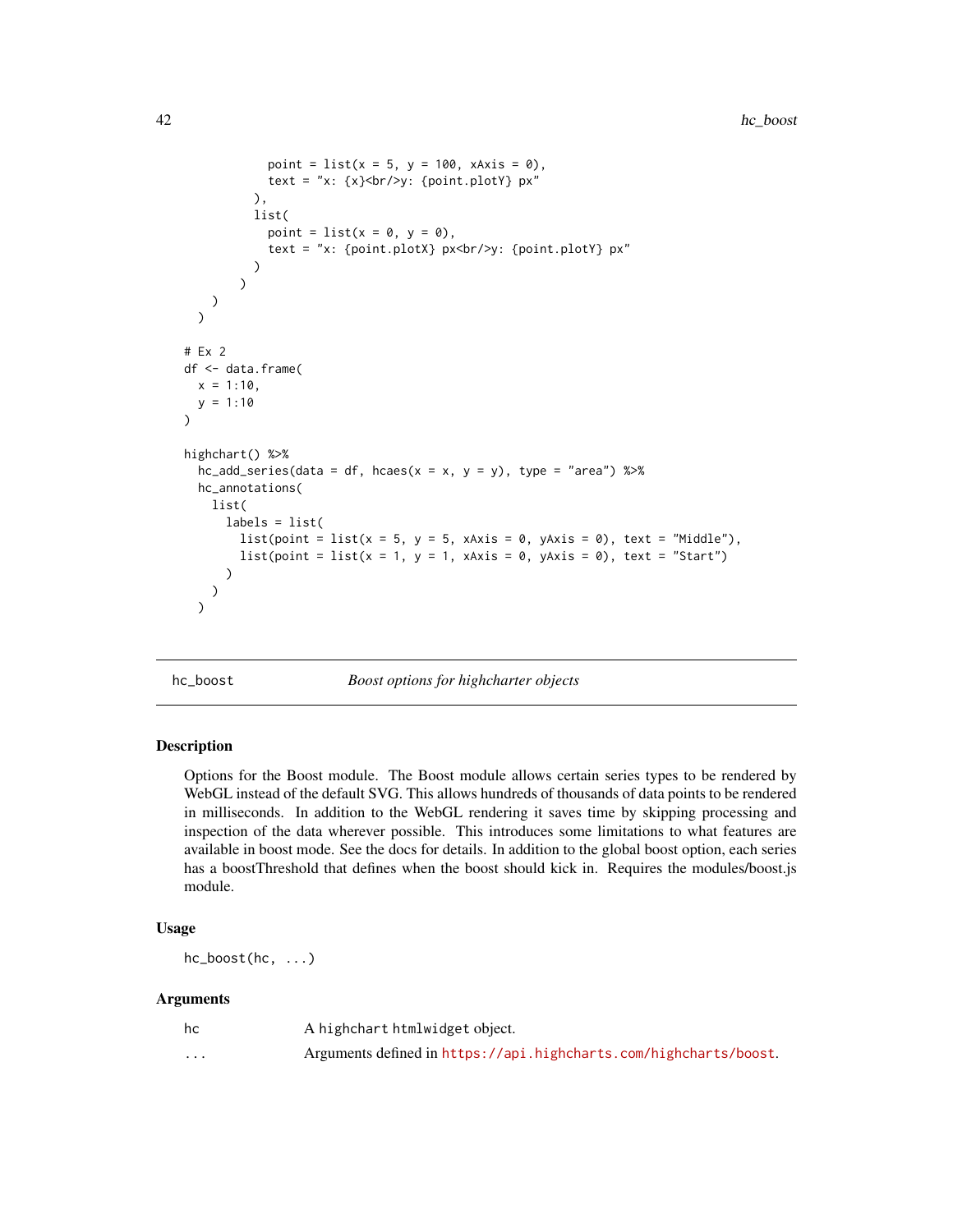#### hc\_boost 43

```
# Ex 1
options(highcharter.rjson = FALSE)
n < -50000x \le -\sin(4 \times 2 \times \pi) \times \sec(n) / n + rnorm(n) / 10
x \le round(x, 3)
plot(x)
hc1 <- highchart() %>%
 hc_chart(zoomType = "x") %>%
 hc_add_series(data = x) %>%
  hc_title(text = "No boost") %>%
 hc_boost(
    enabled = FALSE # Default
  )
hc1
# Boost is a stripped-down renderer-in-a-module for Highcharts. It bypasses
# some of the standard Highcharts features (such as animation), and focuses
# on pushing as many points as possible as quickly as possible.
hc2 \leftarrow highchart() %>%
  hc_chart(zoomType = "x") %>%
  hc_add_series(data = x) %>%
  hc_title(text = "With boost") %>%
  hc_boost(enabled = TRUE)
hc2
# # Ex 2
# library(MASS)
#
# n < - 20000#
# sigma <- matrix(c(10,3,3,2),2,2)
# sigma
#
# mvr <- round(mvrnorm(n, rep(c(0, 0)), sigma), 2)
#
# vx <- ceiling(1+abs(max(mvr[, 1])))
# vy <- ceiling(1+abs(max(mvr[, 2])))
#
# # unnamed list
# ds <- list_parse2(as.data.frame(mvr))
#
```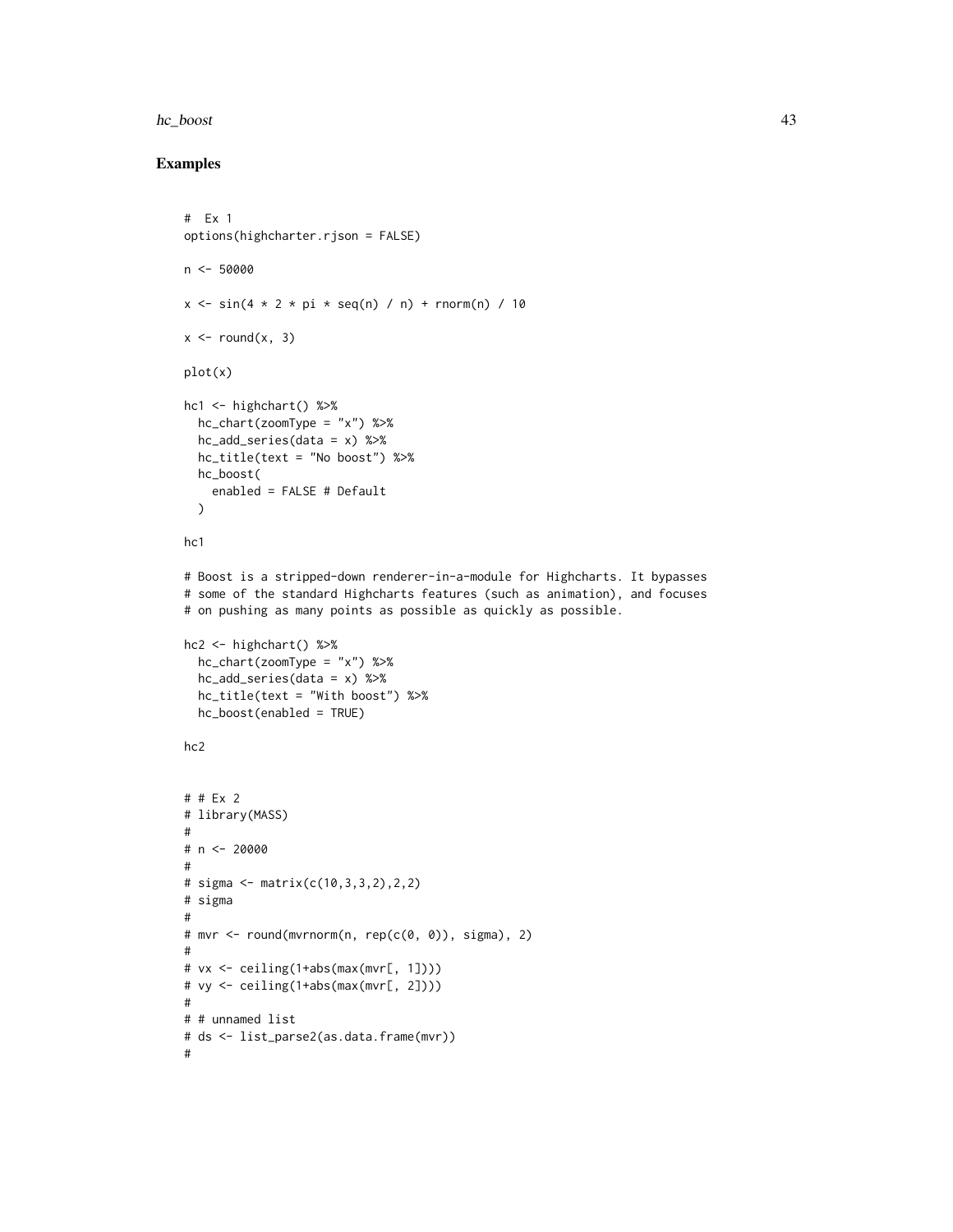```
# highchart() %>%
# hc_chart(zoomType = "xy") %>%
# hc_xAxis(min = -vx, max = vx) %>%
# hc_yAxis(min = -vy, max = vy) %>%
# hc_add_series(
# data = ds, #list
# type = "scatter",
# name = "A lot of points!",
# color = 'rgba(0,0,0,0.1)',# marker = list(radius = 2)
# ) %>%
# hc_boost(
# enabled = TRUE
# )
#
# dat <- as.data.frame(mvr)
# names(dat) <- c("x", "y")
#
# highchart() %>%
# hc_chart(zoomType = "xy") %>%
# hc_xAxis(min = -vx, max = vx) %>%
# hc_yAxis(min = -vy, max = vy) %>%
# hc_add_series(
# data = dat,
# type = "scatter",
# hcaes(x, y),
# name = "A lot of points!",
# color = 'rgba(0,0,0,0.1)',
# marker = list(radius = 2)
# ) %>%
   hc\_boost(enabled = TRUE)#
# # Ex3
# N <- 1000000
# n < -5# s < - seq(n)# s < - s/(max(s) + min(s))# s < - round(s, 2)
#
# series <- s %>%
# purrr::map(\sim stats::arima.sim(round(N/n), model = list(ar = .x)) + .x \star n \star 20) %>%
# purrr::map(as.vector) %>%
# purrr::map(round, 2) %>%
# purrr::map(~ list(data = .x))
#
# highchart() %>%
# hc_add_series_list(series) %>%
# hc_chart(zoomType = "x") %>%
# hc_boost(enabled = TRUE)
```
hc\_caption *Caption options for highcharter objects*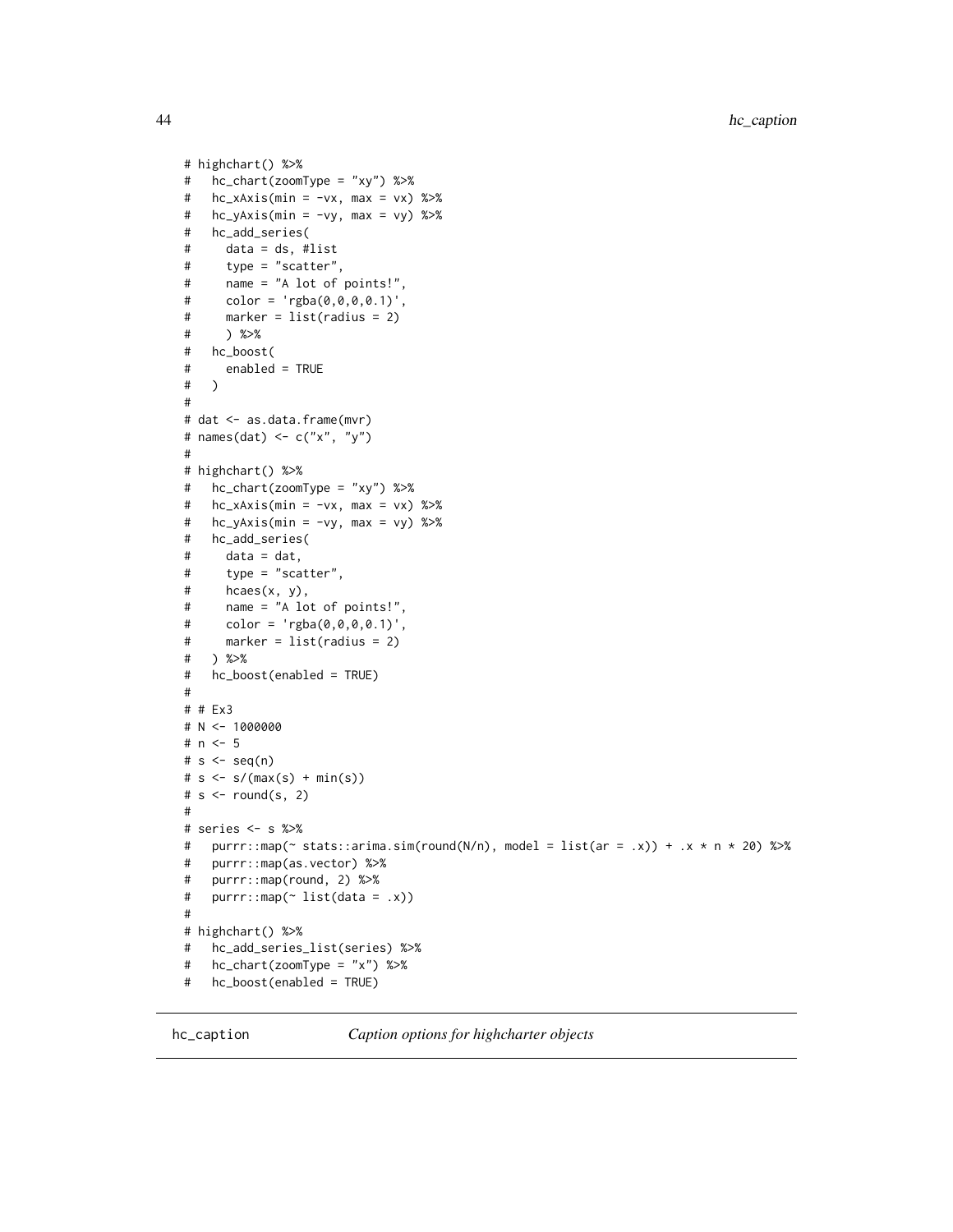#### hc\_chart 45

#### Description

The chart's caption, which will render below the chart and will be part of exported charts. The caption can be updated after chart initialization through the Chart.update or Chart.caption.update methods.

### Usage

```
hc_caption(hc, ...)
```
### Arguments

| hc       | A highchart htmlwidget object.                                      |
|----------|---------------------------------------------------------------------|
| $\cdots$ | Arguments defined in https://api.highcharts.com/highcharts/caption. |

#### Examples

```
highchart() %>%
  hc_title(text = "Chart with a caption") %>%
  hc_subtitle(text = "This is the subtitle") %>%
  hc_xAxis(categories = c("Apples", "Pears", "Banana", "Orange")) %>%
  hc_add_series(
    data = c(1, 4, 3, 5),
    type = "column",
   name = "Fruits"
  ) %>%
  hc_caption(
    text = "<b>The caption renders in the bottom, and is part of the exported
    chart.</b>>>>><em>Lorem ipsum dolor sit amet, consectetur adipiscing elit,
    sed do eiusmod tempor incididunt ut labore et dolore magna aliqua. Ut enim
    ad minim veniam, quis nostrud exercitation ullamco laboris nisi ut aliquip
    ex ea commodo consequat. Duis aute irure dolor in reprehenderit in voluptate
    velit esse cillum dolore eu fugiat nulla pariatur. Excepteur sint occaecat
    cupidatat non proident, sunt in culpa qui officia deserunt mollit anim id est
    laborum.</em>'"
  )
```
hc\_chart *Chart options for highcharter objects*

## Description

General options for the chart.

### Usage

hc\_chart(hc, ...)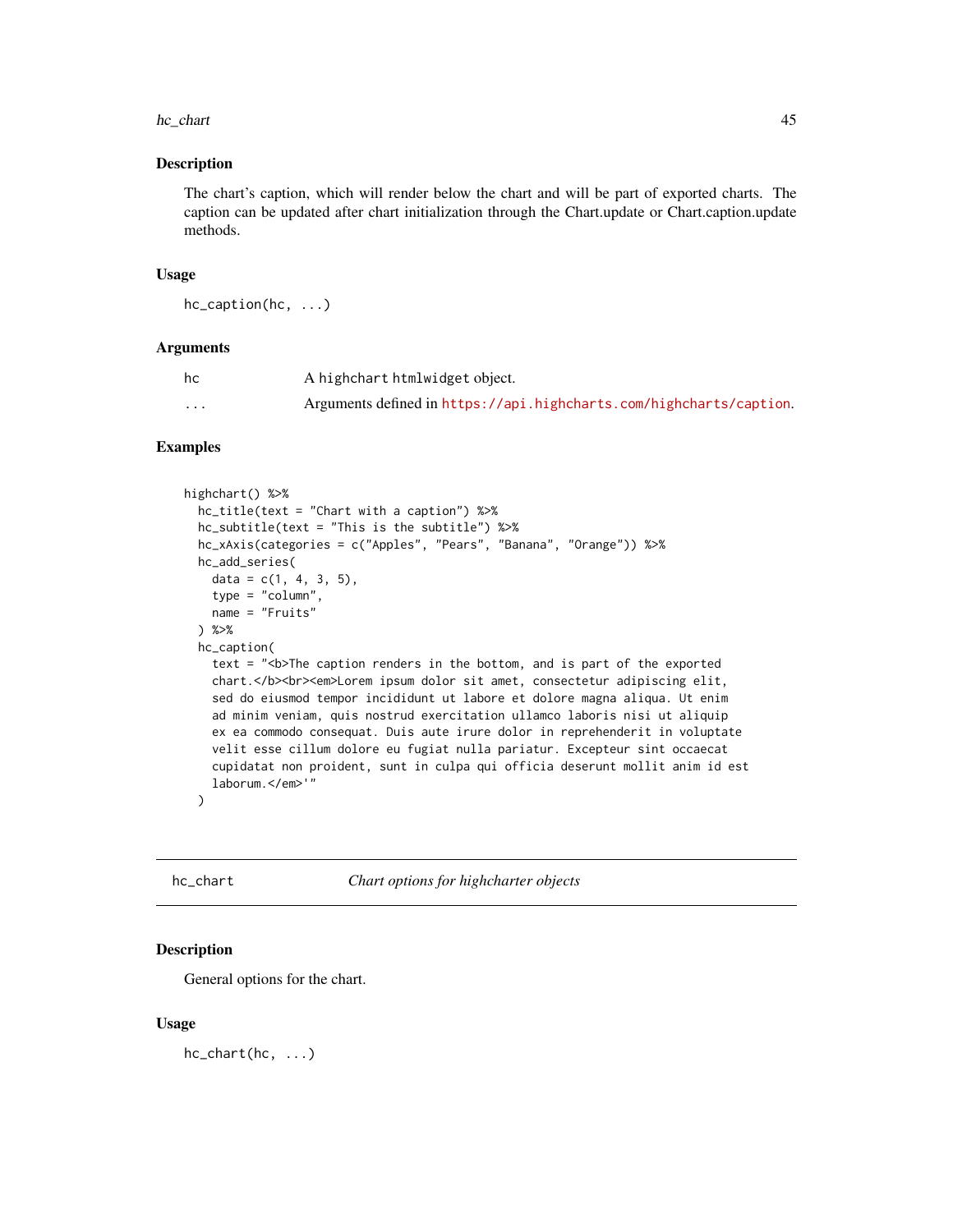#### **Arguments**

| hc | A highchart htmlwidget object.                                    |
|----|-------------------------------------------------------------------|
| .  | Arguments defined in https://api.highcharts.com/highcharts/chart. |

#### Examples

```
hc <- highchart() %>%
 hc_xAxis(categories = month.abb) %>%
 hc\_add\_series(name = "Tokyo", data = sample(1:12)) %>%
 hc\_add\_series(name = "London", data = sample(1:12) + 10)hc
hc %>%
 hc_chart(
    type = "column",
   options3d = list(enabled = TRUE, beta = 15, alpha = 15)
 )
hc %>%
 hc_chart(
   borderColor = "#EBBA95",
   borderRadius = 10,
   borderWidth = 2,
   backgroundColor = list(
      linearGradient = c(0, 0, 500, 500),
      stops = list(
       list(0, "rgb(255, 255, 255)"),
       list(1, "rgb(200, 200, 255)")
      )
   )
 )
```
hc\_colorAxis *Coloraxis options for highcharter objects*

#### Description

A color axis for series. Visually, the color axis will appear as a gradient or as separate items inside the legend, depending on whether the axis is scalar or based on data classes. For supported color formats, see the docs article about colors. A scalar color axis is represented by a gradient. The colors either range between the minColor and the maxColor, or for more fine grained control the colors can be defined in stops. Often times, the color axis needs to be adjusted to get the right color spread for the data. In addition to stops, consider using a logarithmic axis type, or setting min and max to avoid the colors being determined by outliers. When dataClasses are used, the ranges are subdivided into separate classes like categories based on their values. This can be used for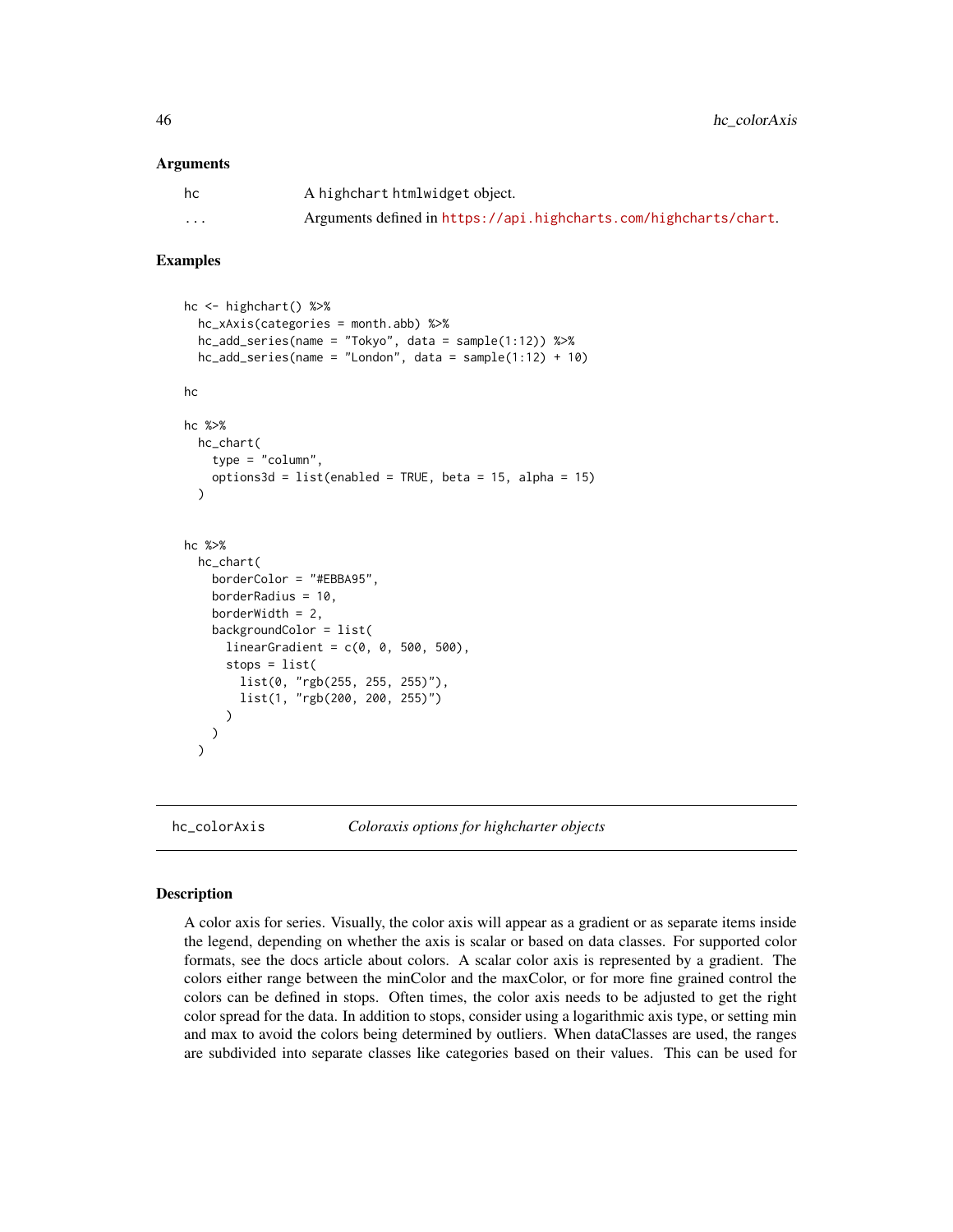## hc\_colorAxis 47

ranges between two values, but also for a true category. However, when your data is categorized, it may be as convenient to add each category to a separate series. Color axis does not work with: sankey, sunburst, dependencywheel, networkgraph, wordcloud, venn, gauge and solidgauge series types. Since v7.2.0 colorAxis can also be an array of options objects. See the Axis object for programmatic access to the axis.

### Usage

```
hc_colorAxis(hc, ...)
```
## Arguments

| hc       | A highchart htmlwidget object.                                        |
|----------|-----------------------------------------------------------------------|
| $\cdots$ | Arguments defined in https://api.highcharts.com/highcharts/colorAxis. |

# Examples

```
library(dplyr)
```

```
mpgman2 \leq- mpg %>%
  group_by(manufacturer, year) %>%
  dplyr::summarise(
    n = \text{dplyr}::n(),
    displ = mean(displ)\lambda
```
data(mpg, package = "ggplot2")

```
mpgman2
```

```
hchart(
  mpgman2, "column", hcaes(x = manufacturer, y = n, group = year),
  colorKey = "displ",
  # color = c("#FCA50A", "#FCFFA4"),
  name = c("Year 1999", "Year 2008")
) %>%
  hc_{colorAxis(min = 0, max = 5)
```

```
# defaults to yAxis
hchart(iris, "point", hcaes(Sepal.Length, Sepal.Width)) %>%
 hc_colorAxis(
   minColor = "red",
   maxColor = "blue"
 \lambda
```
# Ex2  $n < -5$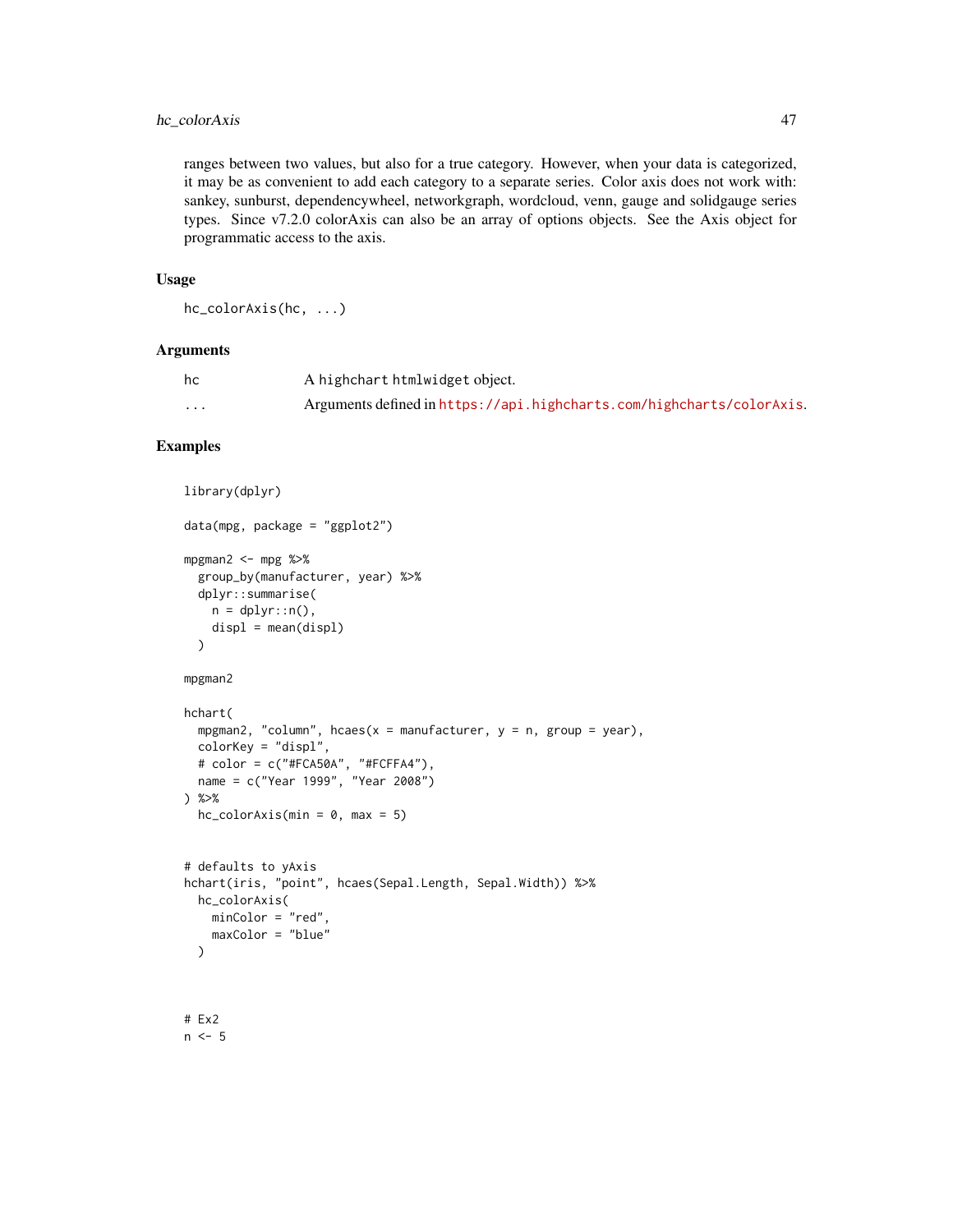#### 48 hc\_colors and the set of the set of the set of the set of the set of the set of the set of the set of the set of the set of the set of the set of the set of the set of the set of the set of the set of the set of the set

```
stops <- data.frame(
 q = 0:n / n,
 c = c("#440154", "#414487", "#2A788E", "#22A884", "#7AD151", "#FDE725"),
  stringsAsFactors = FALSE
)
stops <- list_parse2(stops)
M \leftarrow round(matrix(rnorm(50 \star 50), ncol = 50), 2)
hchart(M) %>%
  hc_colorAxis(stops = stops)
# Ex3
# hchart(volcano) %>%
# hc_colorAxis(stops = stops, max = 200)
```
hc\_colors *Colors options for highcharter objects*

## Description

An array containing the default colors for the chart's series. When all colors are used, new colors are pulled from the start again.

#### Usage

hc\_colors(hc, colors)

### Arguments

| hc     | A highchart htmlwidget object. |
|--------|--------------------------------|
| colors | A vector of colors.            |

```
library(viridisLite)
```

```
cols <- viridis(3)
cols <- substr(cols, 0, 7)
highchart() %>%
  hc_add_series(data = sample(1:12)) %>%
  hc\_add\_series(data = sample(1:12) + 10) %>%
  hc\_add\_series(data = sample(1:12) + 20) %>%
  hc_colors(cols)
```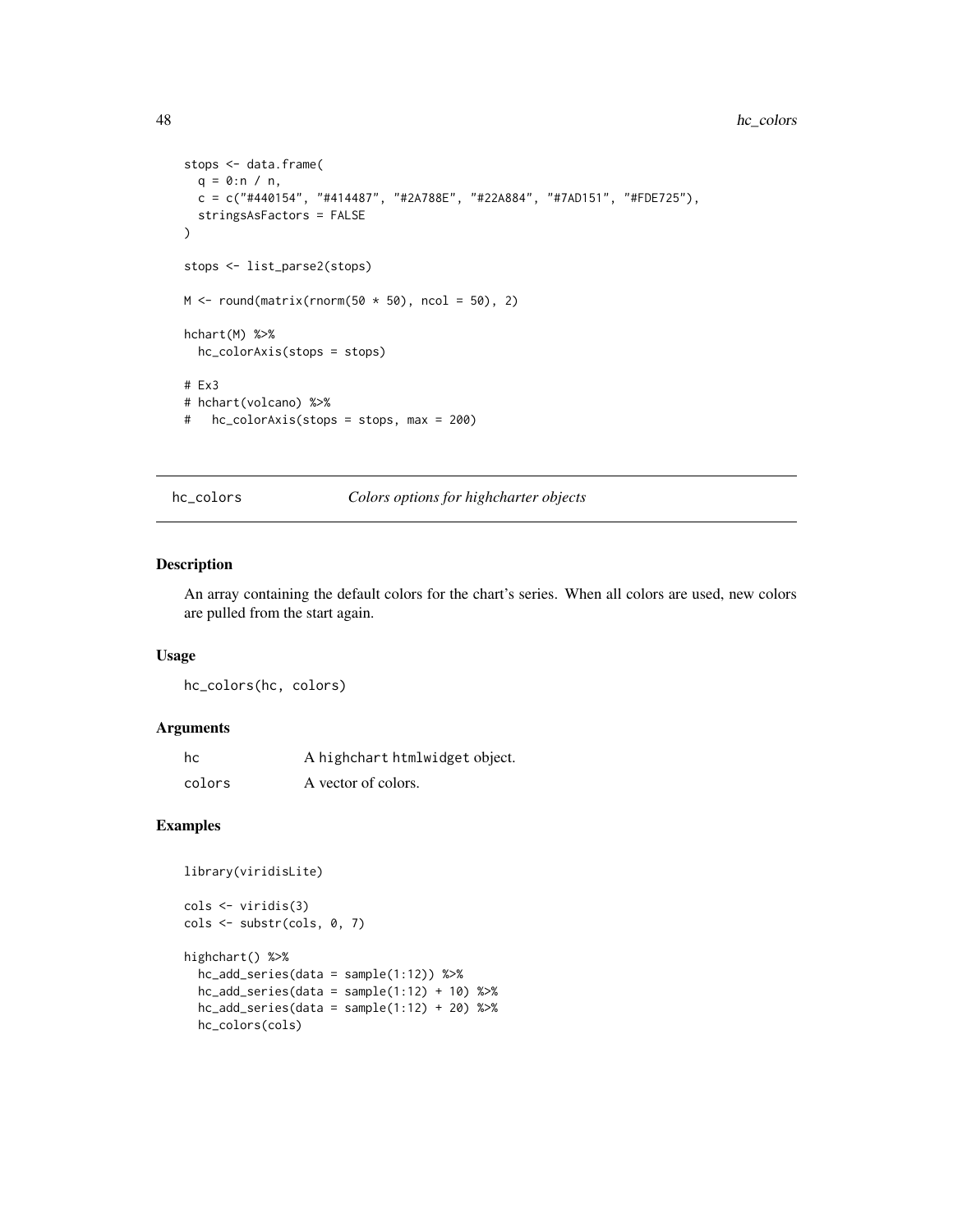Highchart by default puts a credits label in the lower right corner of the chart. This can be changed using these options.

### Usage

hc\_credits(hc, ...)

## Arguments

| hc       | A highchart htmlwidget object.                                      |
|----------|---------------------------------------------------------------------|
| $\cdots$ | Arguments defined in https://api.highcharts.com/highcharts/credits. |

# Examples

```
highchart() %>%
 hc_xAxis(categories = citytemp$month) %>%
 hc_add_series(name = "Tokyo", data = sample(1:12)) %>%
 hc_credits(
   enabled = TRUE,
   text = "htmlwidgets.org",
   href = "http://www.htmlwidgets.org/"
 )
```
hc\_drilldown *Drilldown options for highcharter objects*

### Description

Options for drill down, the concept of inspecting increasingly high resolution data through clicking on chart items like columns or pie slices. The drilldown feature requires the drilldown.js file to be loaded, found in the modules directory of the download package, or online at code.highcharts.com/modules/drilldown.js.

### Usage

hc\_drilldown(hc, ...)

| hc       | A highchart htmlwidget object.                                        |
|----------|-----------------------------------------------------------------------|
| $\cdots$ | Arguments defined in https://api.highcharts.com/highcharts/drilldown. |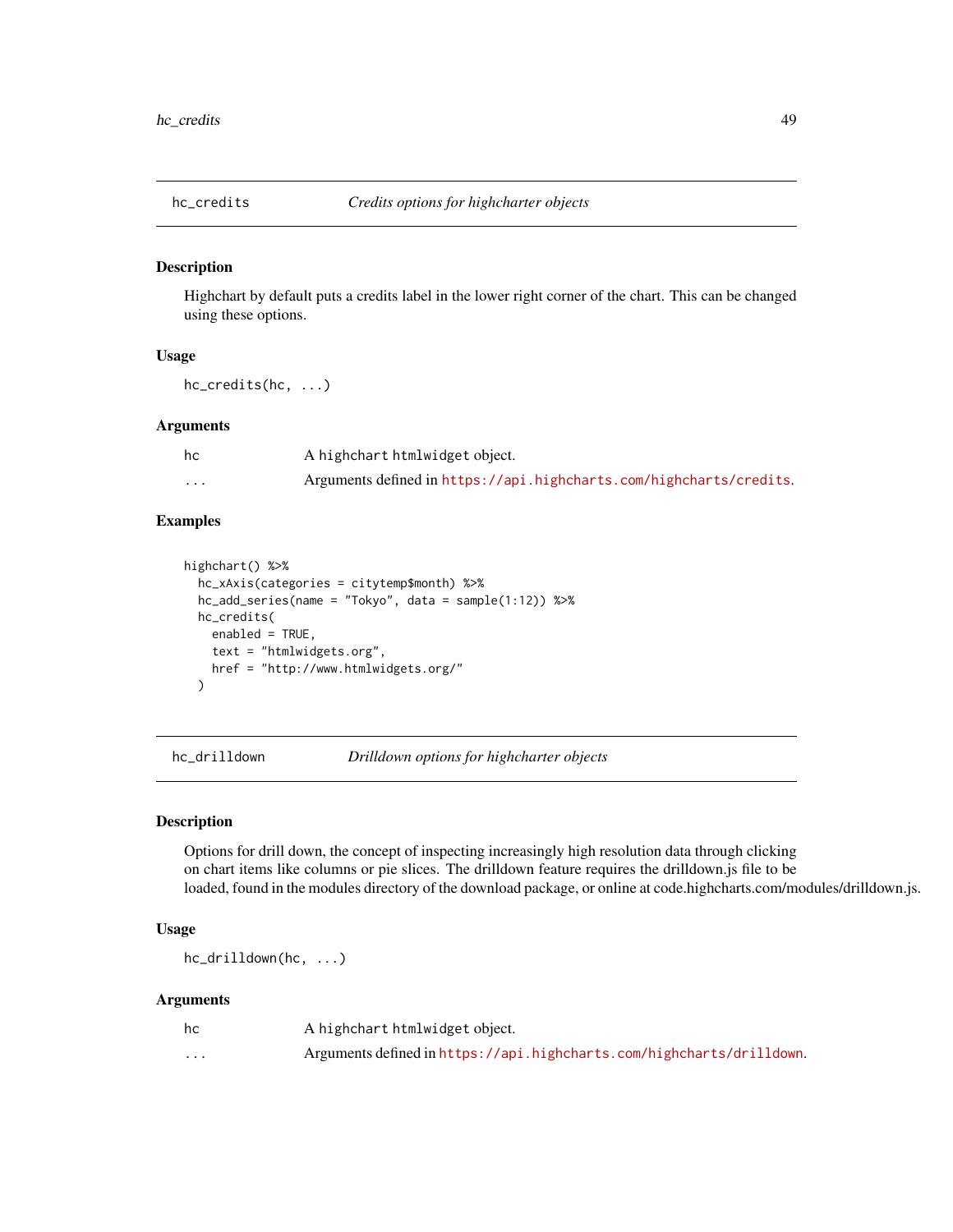```
library(highcharter)
library(dplyr)
library(purrr)
df <- tibble(
  name = c("Animals", "Fruits"),
  y = c(5, 2),
 drilldown = tolower(name)
)
df
hc <- highchart() %>%
  hc_title(text = "Basic drilldown") %>%
  hc_xAxis(type = "category") %>%
  hc_legend(enabled = FALSE) %>%
  hc_plotOptions(
    series = list(
      boderWidth = 0,
      dataLabels = list(enabled = TRUE)
    \lambda) %>%
  hc_add_series(
   data = df,type = "column",
    hcaes(name = name, y = y),
    name = "Things",
    colorByPoint = TRUE
  \lambdadfan <- data.frame(
  name = c("Cats", "Dogs", "Cows", "Sheep", "Pigs"),
  value = c(4, 3, 1, 2, 1)\lambdadffru <- data.frame(
  name = c("Apple", "Organes"),
  value = c(4, 2)\mathcal{L}dsan <- list_parse2(dfan)
dsfru <- list_parse2(dffru)
hc <- hc %>%
 hc_drilldown(
    allowPointDrilldown = TRUE,
    series = list(
      list(
```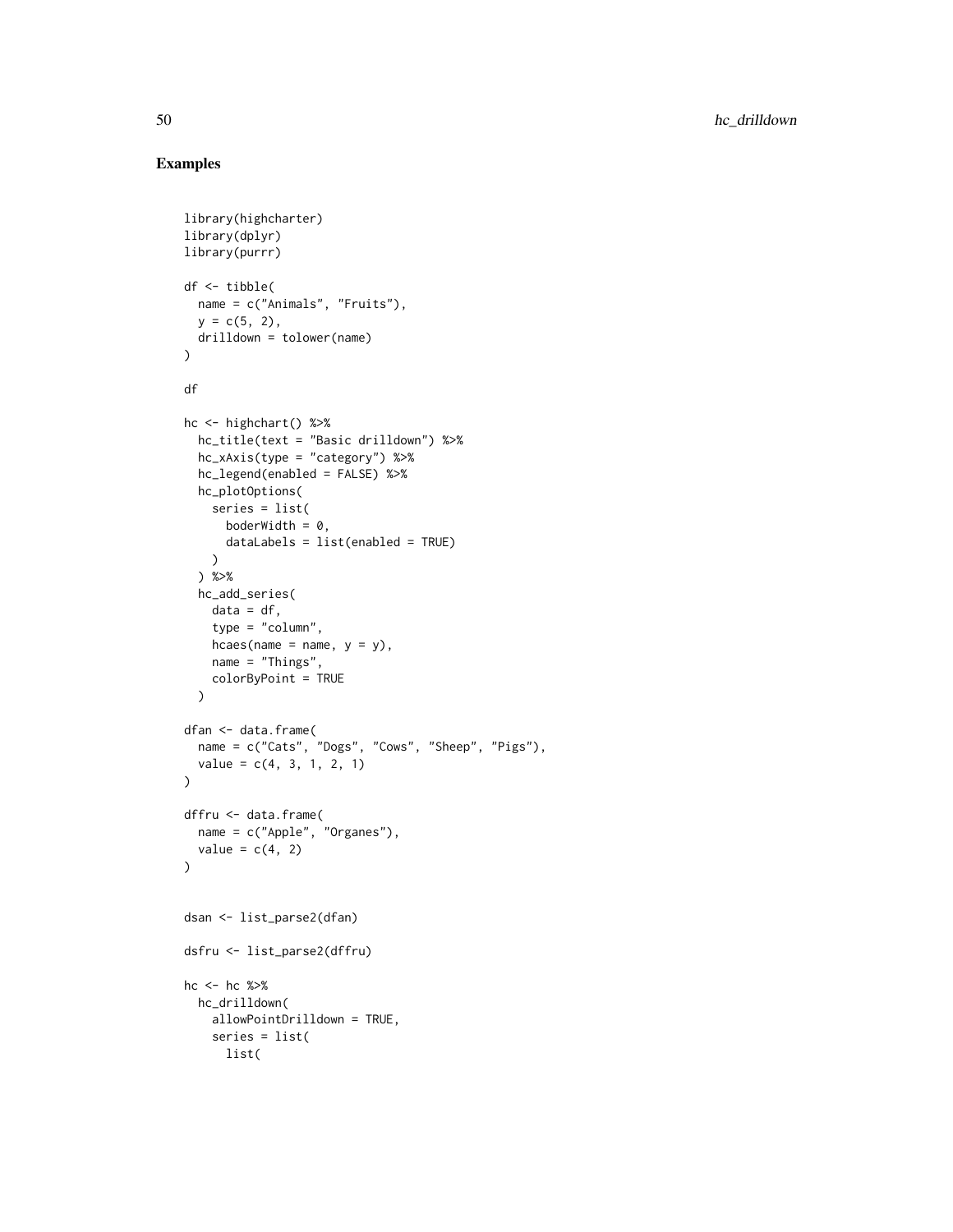# hc\_elementId 51

```
id = "animals",
        data = dsan
      ),
      list(
        id = "fruits",data = dsfru
      )
    )
  \mathcal{L}hc
```
hc\_elementId *Setting* elementId

## Description

Function to modify the id for the container.

## Usage

hc\_elementId(hc, id = NULL)

# Arguments

| hc | A highchart htmlwidget object. |
|----|--------------------------------|
| id | A string                       |

## Examples

hchart(rnorm(10)) %>% hc\_elementId("newid")

| hc_exporting | Exporting options for highcharter objects |
|--------------|-------------------------------------------|
|              |                                           |

# Description

Options for the exporting module. For an overview on the matter, see the docs.

## Usage

hc\_exporting(hc, ...)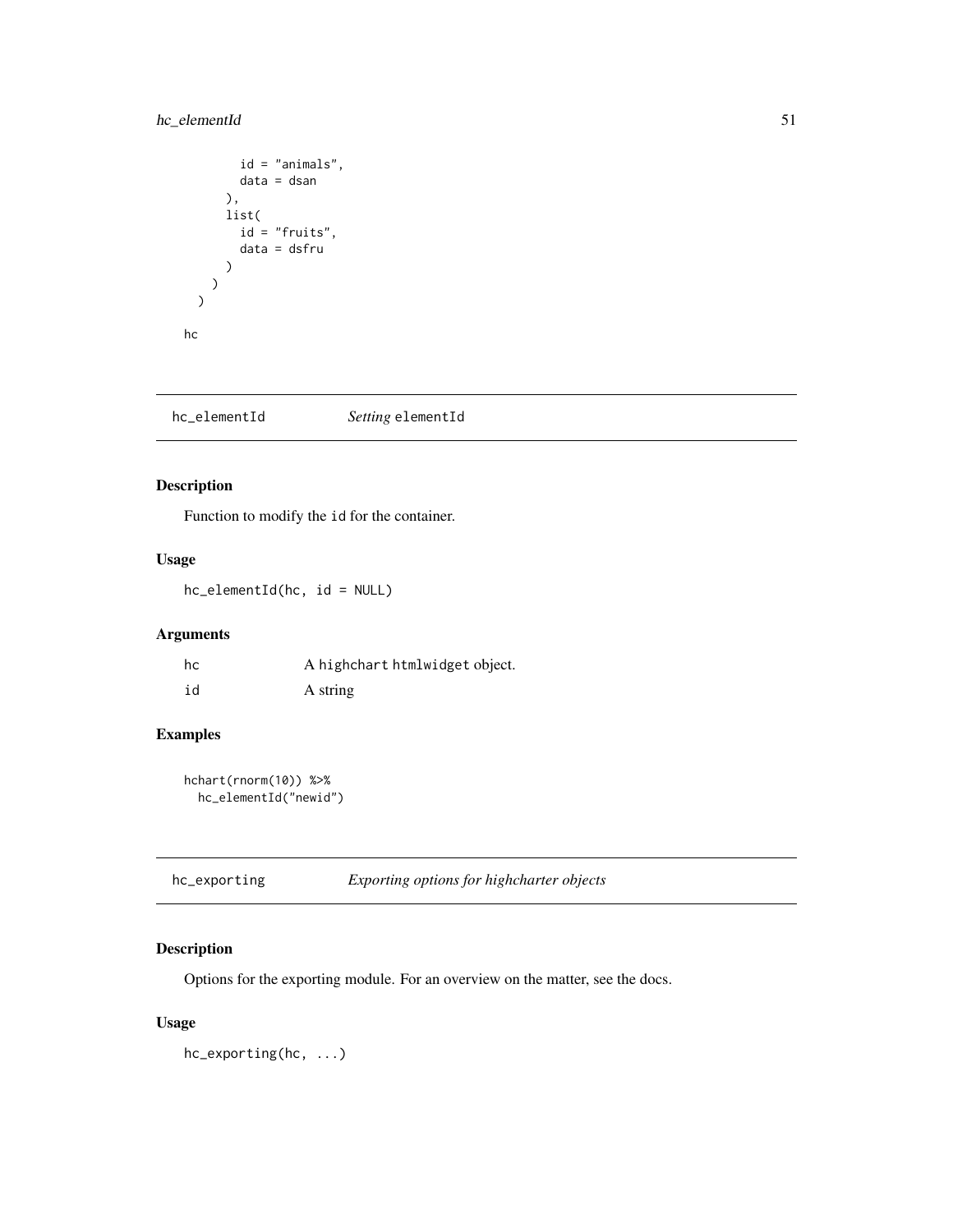52 hc\_labels here is now that the contract of the contract of the contract of the contract of the contract of the contract of the contract of the contract of the contract of the contract of the contract of the contract of

### Arguments

| hc                | A highchart htmlwidget object.                                        |
|-------------------|-----------------------------------------------------------------------|
| $\cdot\cdot\cdot$ | Arguments defined in https://api.highcharts.com/highcharts/exporting. |

### Examples

```
highchart() %>%
  hc_xAxis(categories = month.abb) %>%
  hc_add_series(name = "Tokyo", data = sample(1:12)) %>%
  hc_exporting(
    enabled = TRUE, # always enabled
    filename = "custom-file-name"
  )
```
hc\_labels *Labels options for highcharter objects*

## Description

HTML labels that can be positioned anywhere in the chart area. This option is deprecated since v7.1.2. Instead, use annotations that support labels.

## Usage

hc\_labels(hc, ...)

## Arguments

| hc       | A highchart htmlwidget object.                                     |
|----------|--------------------------------------------------------------------|
| $\cdots$ | Arguments defined in https://api.highcharts.com/highcharts/labels. |

```
highchart() %>%
  hc_add_series(data = sample(1:12)) %>%
  hc_labels(
   items = list(
     list(
        html = "<p>Some <b>important</b>>>>b>text</p>",
        style = list(
          left = "150%",
          top = "150%"
       )
     )
    )
  )
```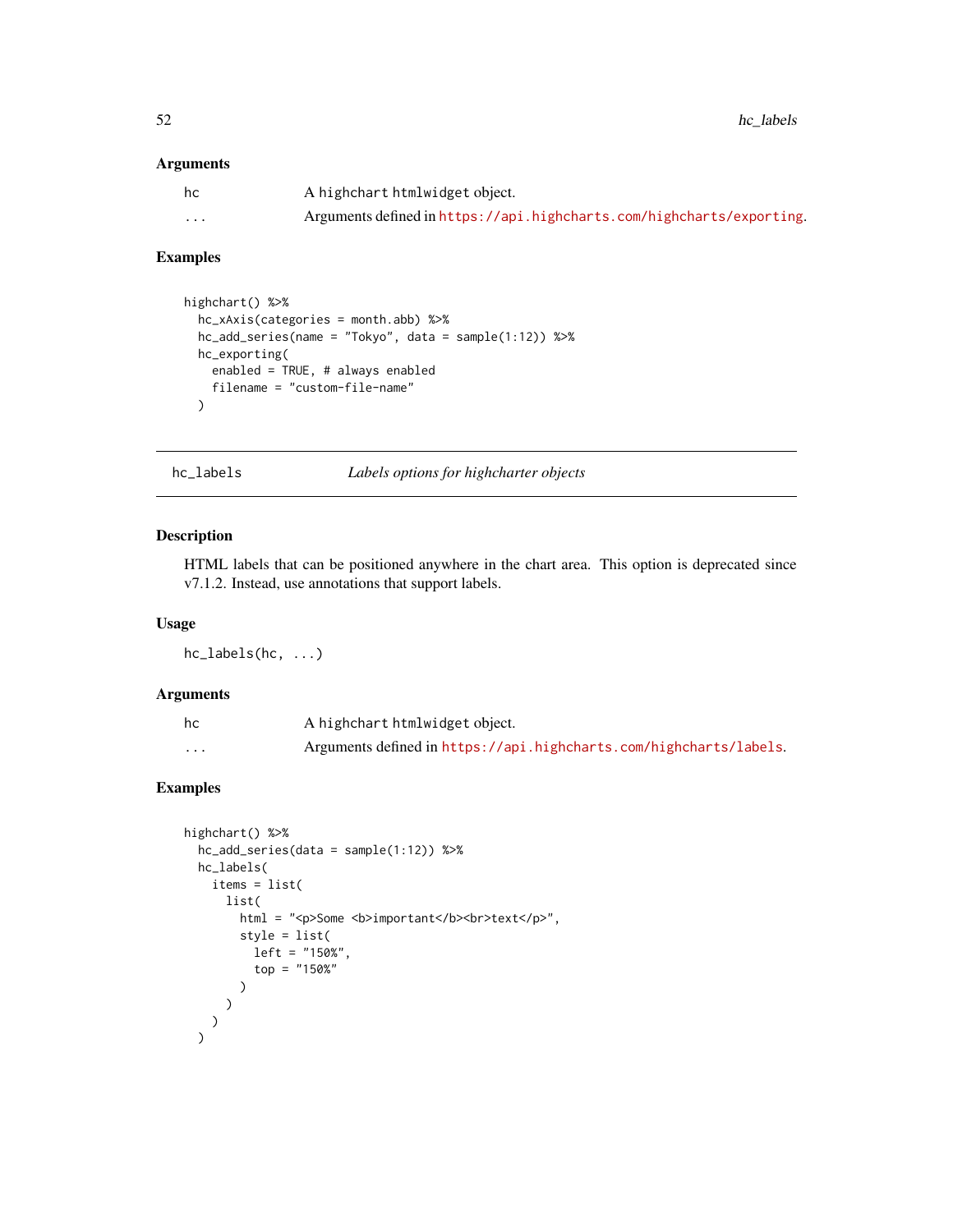The legend is a box containing a symbol and name for each series item or point item in the chart. Each series (or points in case of pie charts) is represented by a symbol and its name in the legend. It is possible to override the symbol creator function and create custom legend symbols.

### Usage

hc\_legend(hc, ...)

### Arguments

| hc                      | A highchart htmlwidget object.                                     |
|-------------------------|--------------------------------------------------------------------|
| $\cdot$ $\cdot$ $\cdot$ | Arguments defined in https://api.highcharts.com/highcharts/legend. |

### Details

A Highmaps legend by default contains one legend item per series, but if a colorAxis is defined, the axis will be displayed in the legend. Either as a gradient, or as multiple legend items for dataClasses.

```
highchart() %>%
 hc_xAxis(categories = month.abb) %>%
 hc_add_series(name = "Tokyo", data = sample(1:12)) %>%
 hc_add_series(name = "London", data = sample(1:12) + 10) %>%
 hc\_add\_series(name = "Other City", data = sample(1:12) + 20) %hc_legend(
   align = "left",
   verticalAlign = "top",
   layout = "vertical",
   x = 0,
   y = 100)
```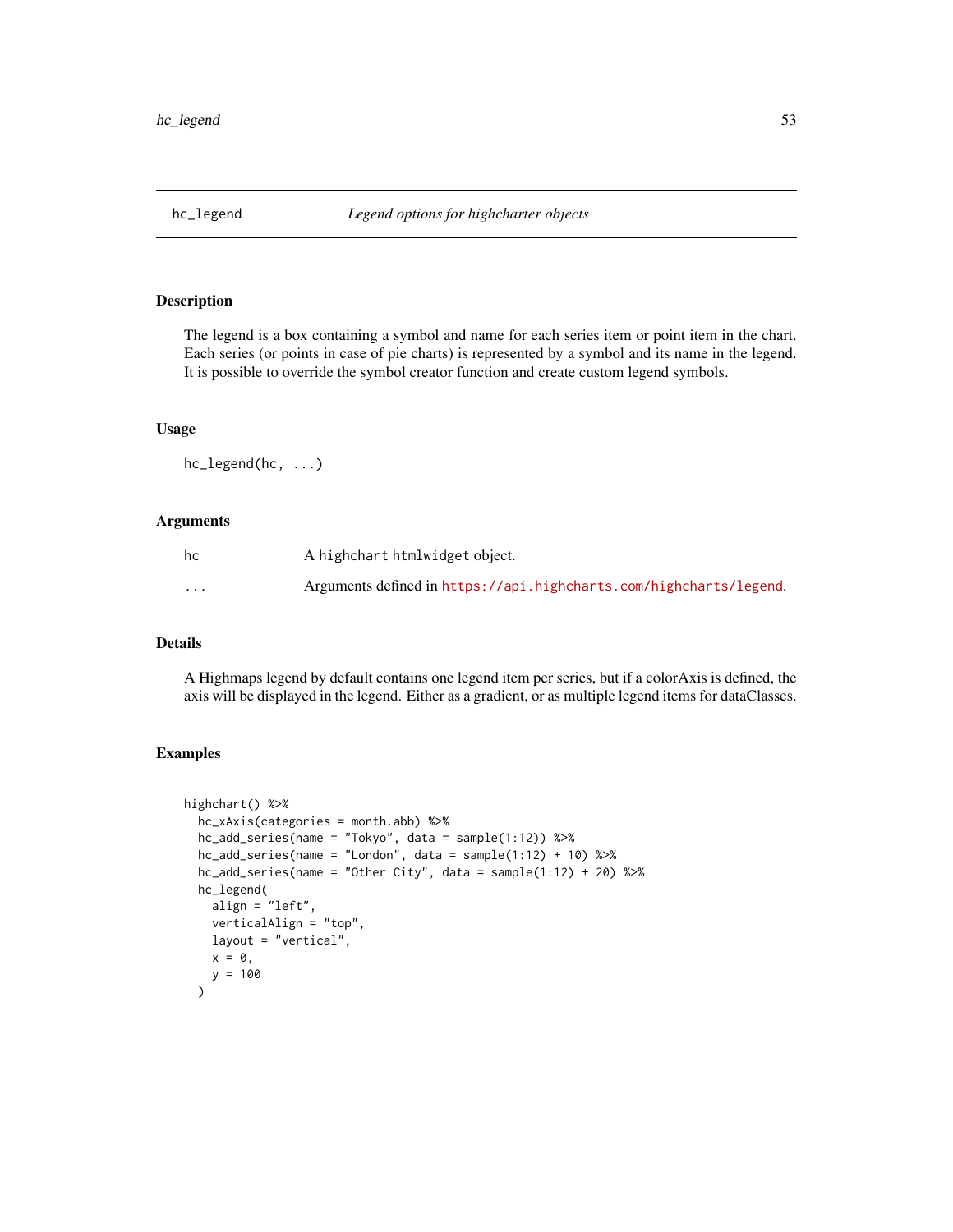The loading options control the appearance of the loading screen that covers the plot area on chart operations. This screen only appears after an explicit call to chart.showLoading(). It is a utility for developers to communicate to the end user that something is going on, for example while retrieving new data via an XHR connection. The "Loading..." text itself is not part of this configuration object, but part of the lang object.

## Usage

hc\_loading(hc, ...)

#### Arguments

| hc      | A highchart htmlwidget object.                                      |
|---------|---------------------------------------------------------------------|
| $\cdot$ | Arguments defined in https://api.highcharts.com/highcharts/loading. |

## Examples

```
highcharts_demo() %>%
  hc_loading(
   hideDuration = 1000,
    showDuration = 1000
  )
```
hc\_mapNavigation *Mapnavigation options for highcharter objects*

### Description

Mapnavigation options for highcharter objects

### Usage

hc\_mapNavigation(hc, ...)

| hc       | A highchart htmlwidget object.                                          |
|----------|-------------------------------------------------------------------------|
| $\cdots$ | Arguments defined in https://api.highcharts.com/highmaps/mapNavigation. |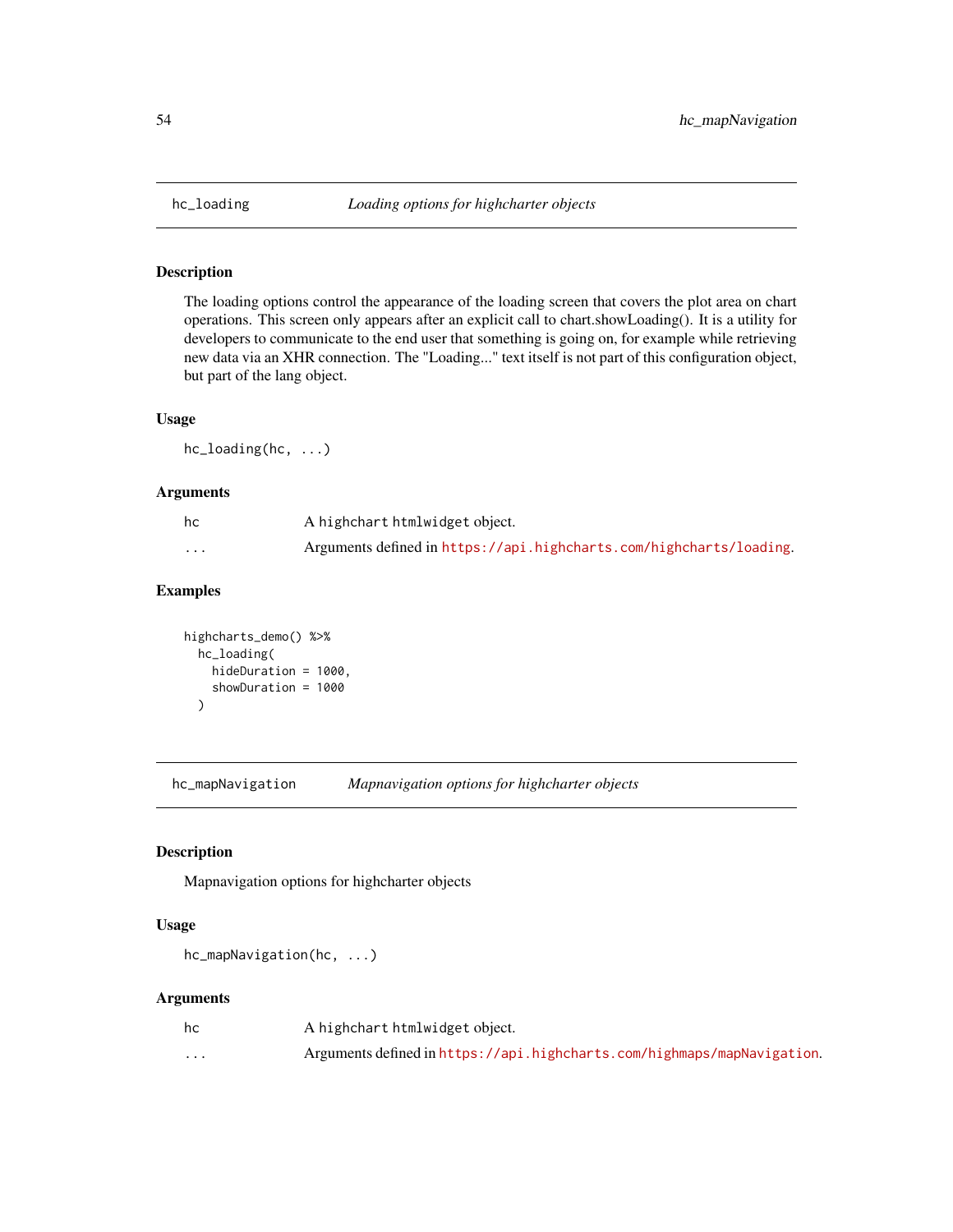## hc\_motion 55

# Examples

```
hcmap(download_map_data = TRUE) %>%
 hc_mapNavigation(
   enabled = TRUE,
   enableMouseWheelZoom = TRUE,
   enableDoubleClickZoom = TRUE
 )
```
hc\_motion *Setting Motion options to highcharts objects*

## Description

The Motion Highcharts Plugin adds an interactive HTML5 player to any Highcharts chart (Highcharts, Highmaps and Highstock).

### Usage

 $hc_motion(hc, enabled = TRUE, startIndex = 0, ...)$ 

## Arguments

| hc         | A highchart htmlwidget object.                                                           |
|------------|------------------------------------------------------------------------------------------|
| enabled    | Enable the motion plugin.                                                                |
| startIndex | start index, default to 0.                                                               |
| $\cdots$   | Arguments defined in https://github.com/TorsteinHonsi/Motion-Highcharts-Plugin/<br>wiki. |

hc\_navigator *Navigator options for highcharter objects*

### Description

The navigator is a small series below the main series, displaying a view of the entire data set. It provides tools to zoom in and out on parts of the data as well as panning across the dataset.

### Usage

hc\_navigator(hc, ...)

| hc       | A highchart htmlwidget object.                                       |
|----------|----------------------------------------------------------------------|
| $\cdots$ | Arguments defined in https://api.highcharts.com/highstock/navigator. |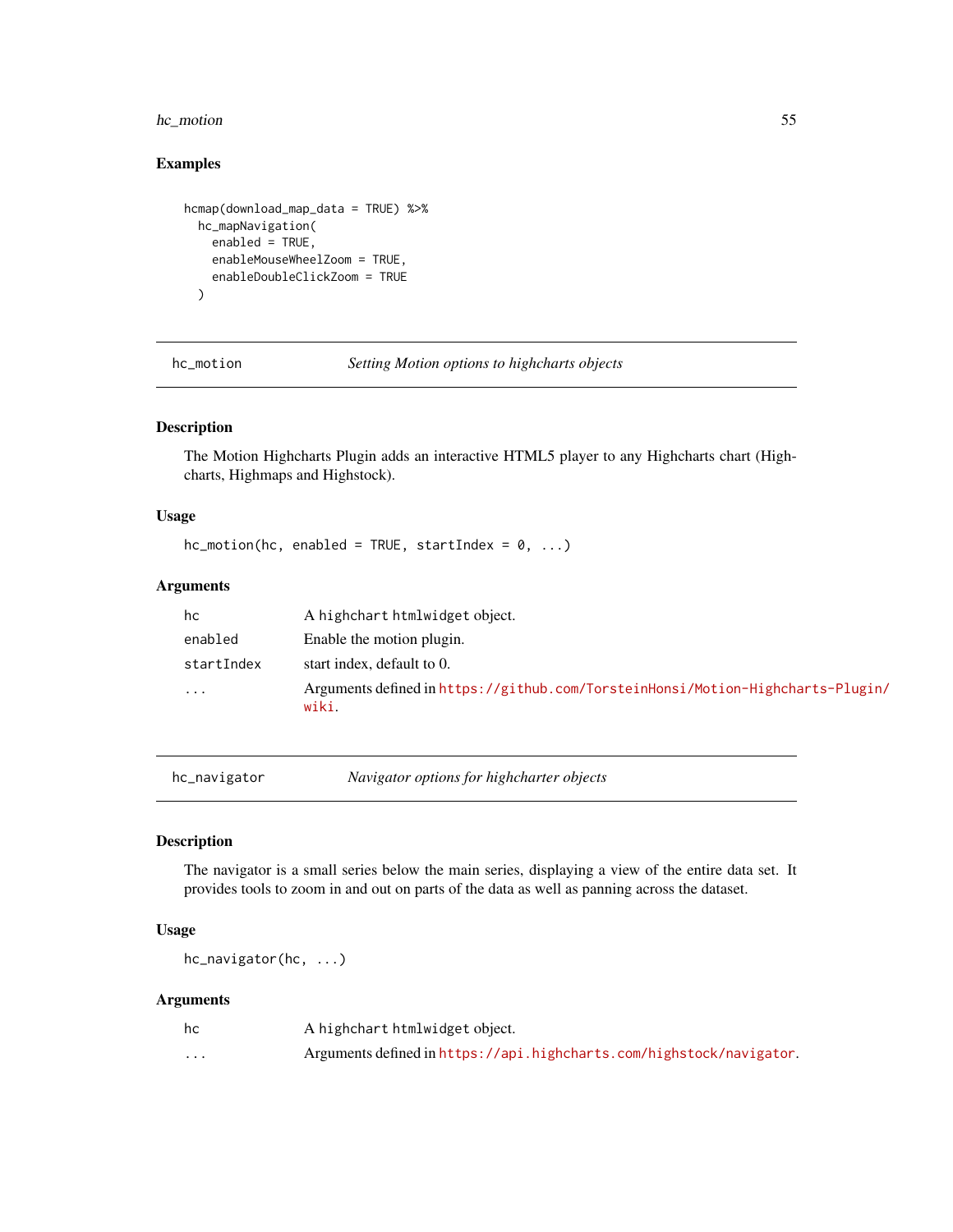# Examples

```
highchart(type = "stock") %>%
  hc_add_series(AirPassengers) %>%
  hc_rangeSelector(selected = 4) %>%
  hc_navigator(
    outlineColor = "gray",
    outlineWidth = 2,
    series = list(
      color = "red",
      lineWidth = 2,
      type = "areaspline", # you can change the type
      fillColor = "rgba(255, 0, 0, 0.2)"
    ),
    handles = list(
      backgroundColor = "yellow",
      borderColor = "red"
    )
  \mathcal{L}
```
hc\_pane *Pane options for highcharter objects*

### Description

The pane serves as a container for axes and backgrounds for circular gauges and polar charts.

### Usage

 $hc\_panel(hc, \ldots)$ 

## Arguments

| hc       | A highchart htmlwidget object.                                   |
|----------|------------------------------------------------------------------|
| $\cdots$ | Arguments defined in https://api.highcharts.com/highcharts/pane. |

```
highchart() %>%
 hc_chart(
   type = "gauge",
   plotBackgroundColor = NULL,
   plotBackgroundImage = NULL,
   plotBorderWidth = 0,plotShadow = FALSE
 ) %>%
 hc_title(
   text = "Speedometer"
```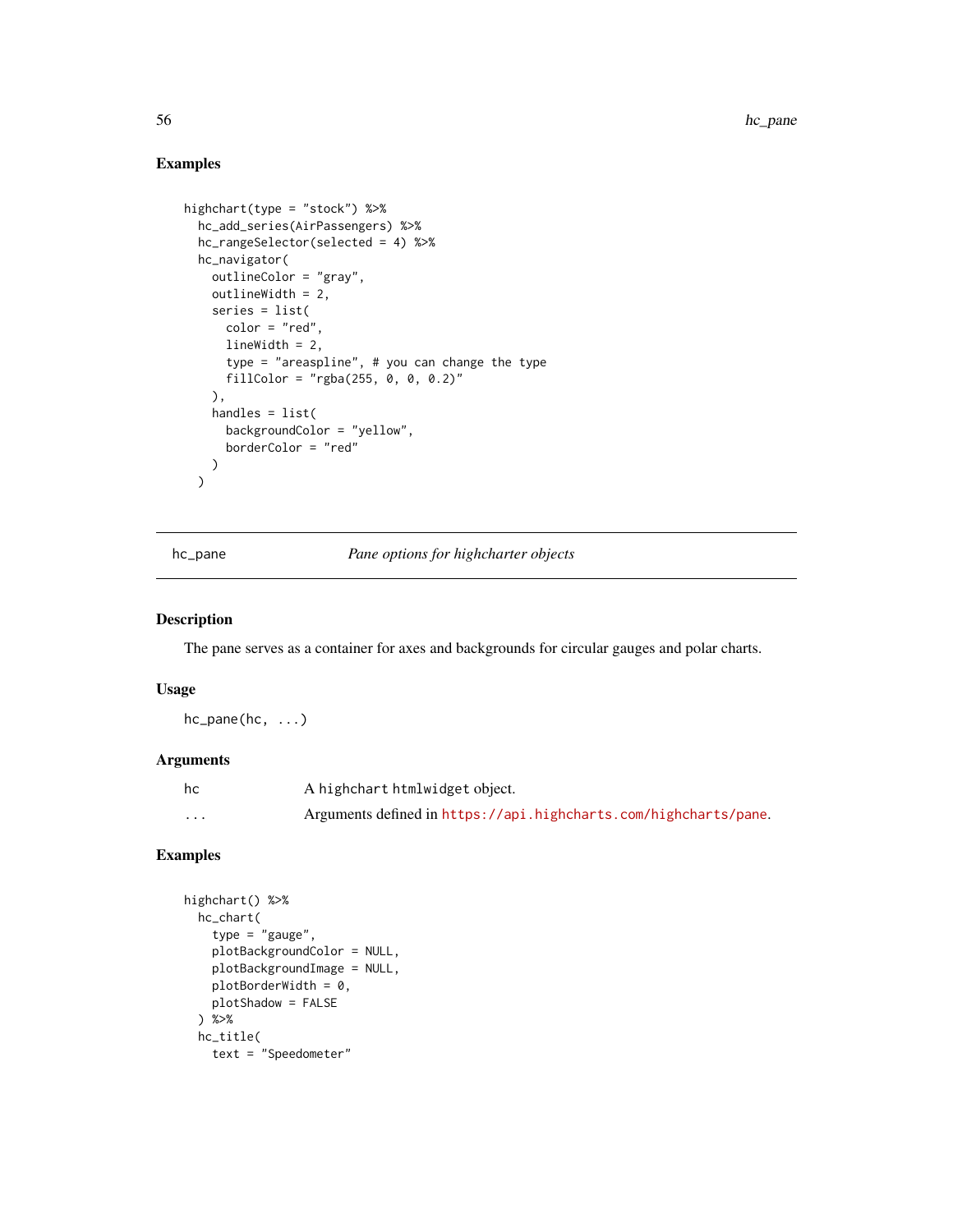hc\_pane 57

```
) %>%
hc_pane(
 startAngle = -150,
  endAngle = 150,
 background = list(list(
   backgroundColor = list(
     linearGradient = list(x1 = 0, y1 = 0, x2 = 0, y2 = 1),
     stops = list(
       list(0, "#FFF"),
       list(1, "#333")
     )
    ),
    borderWidth = 0,
    outerRadius = "109%"
 ), list(
    backgroundColor = list(
     linearGradient = list(x1 = 0, y1 = 0, x2 = 0, y2 = 1),
     stops = list(
       list(0, "#333"),
       list(1, "#FFF")
     )
    ),
    borderWidth = 1,
    outerRadius = "107%"
  ), list(
    # default background
 ), list(
   backgroundColor = "#DDD",
    borderWidth = 0,
   outerRadius = "105%",
    innerRadius = "103%"
 ))
) %>%
hc_add_series(
  data = list(80), name = "speed", tooltip = list(valueSuffix = " km/h")) %>%
hc_yAxis(
 min = 0,max = 200,
 minorTickInterval = "auto",
 minorTickWidth = 1,
 minorTickLength = 10,
 minorTickPosition = "inside",
 minorTickColor = "#666",
 tickPixelInterval = 30,
  tickWidth = 2,
  tickPosition = "inside",
  tickLength = 10,
  tickColor = "#666",
 labels = list(
   step = 2,
   rotation = "auto"
 ),
```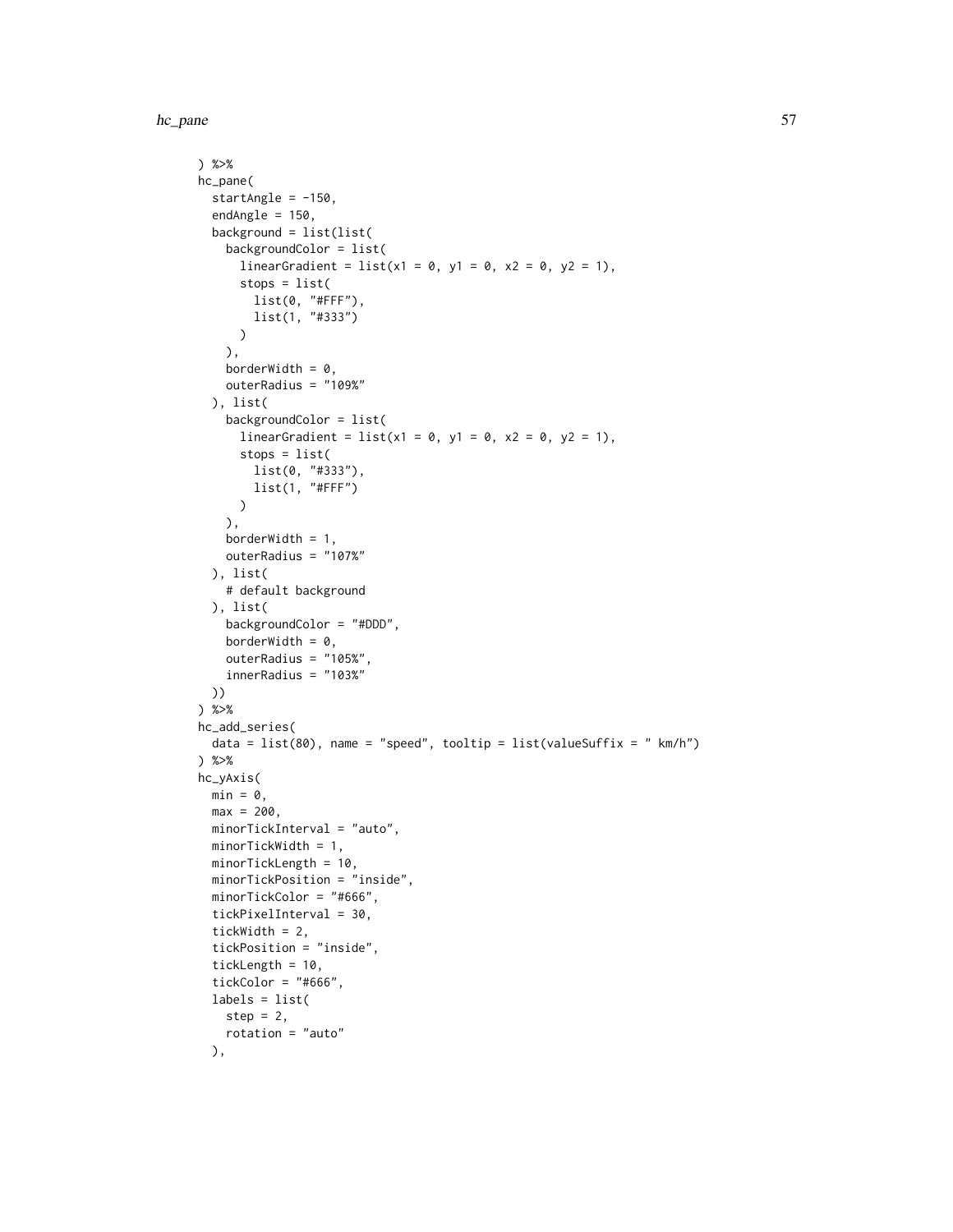```
title = list(
    text = "km/h"),
 plotBands = list(
    list(from = 0, to = 120, color = "#55BF3B"),
    list(from = 120, to = 160, color = "#DDF@D"),list(from = 160, to = 200, color = "#DF5353"))
\mathcal{L}
```
hc\_plotOptions *Plotoptions options for highcharter objects*

## Description

The plotOptions is a wrapper object for config objects for each series type. The config objects for each series can also be overridden for each series item as given in the series array. Configuration options for the series are given in three levels. Options for all series in a chart are given in the plotOptions.series object. Then options for all series of a specific type are given in the plotOptions of that type, for example plotOptions.line. Next, options for one single series are given in the series array.

#### Usage

hc\_plotOptions(hc, ...)

### Arguments

| hc       | A highchart htmlwidget object.                                          |
|----------|-------------------------------------------------------------------------|
| $\cdots$ | Arguments defined in https://api.highcharts.com/highcharts/plot0ptions. |

```
highchart() %>%
  hc_add_series(
  data = c(29.9, 71.5, 106.4, 129.2, 144.0, 176.0, 135.6, 148.5, 216.4, 194.1, 95.6, 54.4)
  ) %>%
  hc_plotOptions(
    line = list(
      color = "blue",
      marker = list(
        fillColor = "white",
        lineWidth = 2,
        lineColor = NULL
      )
   )
  \lambda
```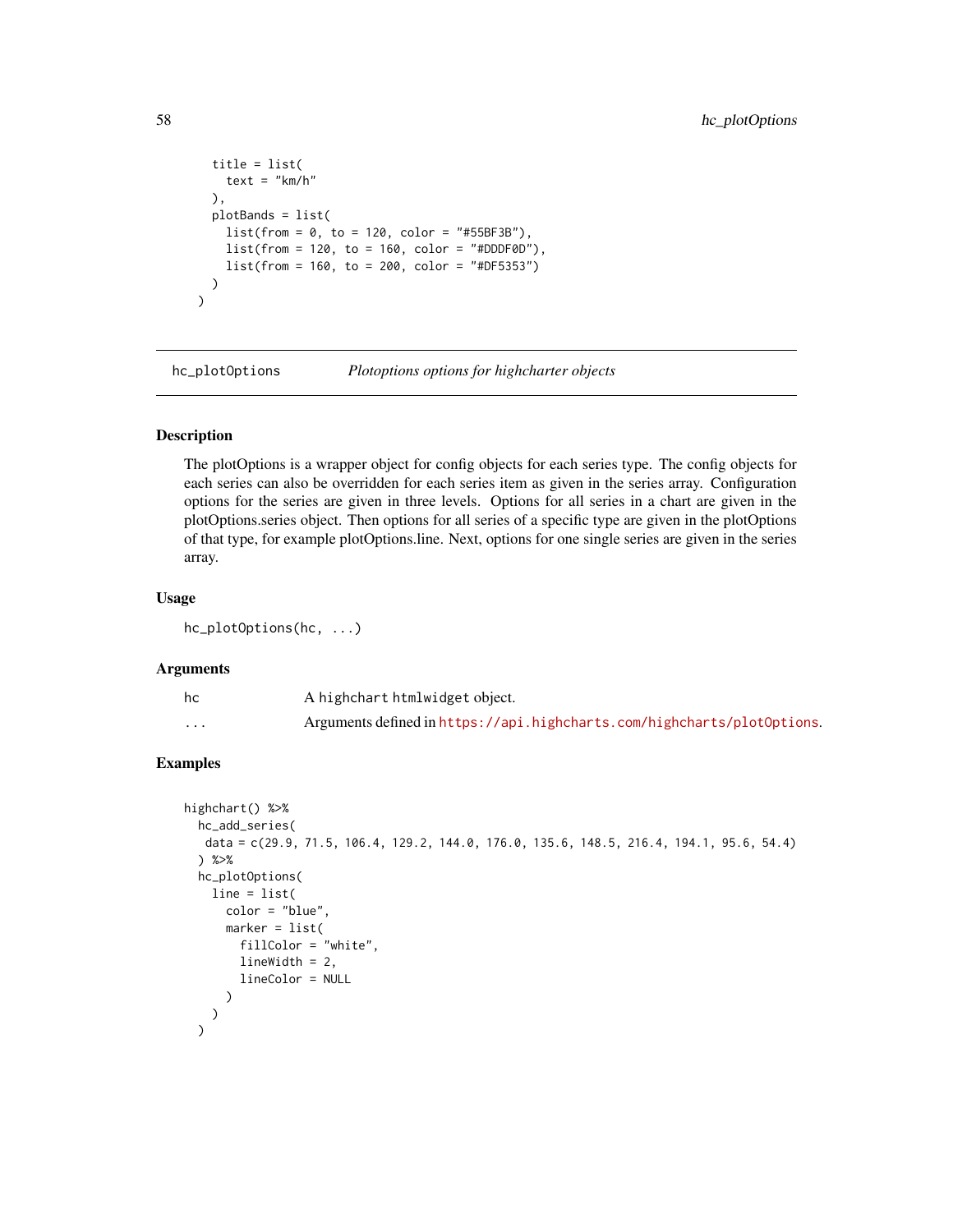The range selector is a tool for selecting ranges to display within the chart. It provides buttons to select preconfigured ranges in the chart, like 1 day, 1 week, 1 month etc. It also provides input boxes where min and max dates can be manually input.

### Usage

hc\_rangeSelector(hc, ...)

#### Arguments

| hc       | A highchart htmlwidget object.                                           |
|----------|--------------------------------------------------------------------------|
| $\cdots$ | Arguments defined in https://api.highcharts.com/highstock/rangeSelector. |

### Examples

```
hc <- highchart(type = "stock") %>%
  hc_add_series(AirPassengers)
hc
hc %>%
  hc_rangeSelector(enabled = FALSE)
hc %>%
  hc_rangeSelector(
   verticalAlign = "bottom",
    selected = 4
```
hc\_responsive *Responsive options for highcharter objects*

## Description

 $\lambda$ 

Allows setting a set of rules to apply for different screen or chart sizes. Each rule specifies additional chart options.

#### Usage

hc\_responsive(hc, ...)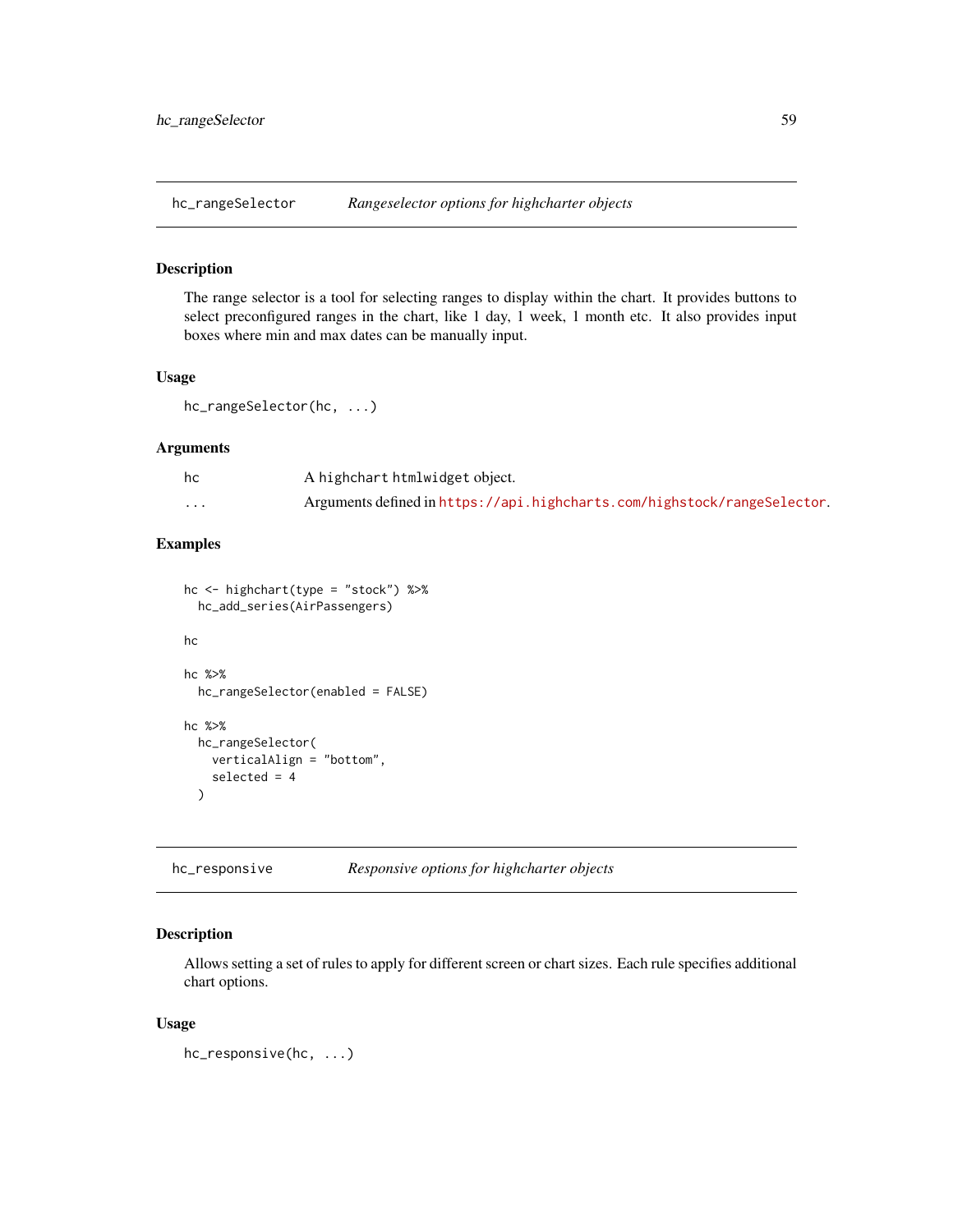60 hc\_rm\_series

### Arguments

| hc                      | A highchart htmlwidget object.                                         |
|-------------------------|------------------------------------------------------------------------|
| $\cdot$ $\cdot$ $\cdot$ | Arguments defined in https://api.highcharts.com/highcharts/responsive. |

# Examples

```
leg_500_opts <- list(enabled = FALSE)
leg_900_opts <- list(align = "right", verticalAlign = "middle", layout = "vertical")
```

```
# change the with of the container/windows to see the effect
highchart() %>%
 hc_add_series(data = cumsum(rnorm(100))) %>%
 hc_responsive(
   rules = list(
     # remove legend if there is no much space
     list(
       condition = list(maxWidth = 500),
       chartOptions = list(legend = leg_500_opts)
     ),
     # put legend on the right when there is much space
     list(
       condition = list(minWidth = 900),
       chartOptions = list(legend = leg_900_opts)
     )
   )
 )
```
hc\_rm\_series *Removing series to highchart objects*

### Description

Removing series to highchart objects

#### Usage

hc\_rm\_series(hc, names = NULL)

| hc    | A highchart htmlwidget object. |
|-------|--------------------------------|
| names | The series's names to delete.  |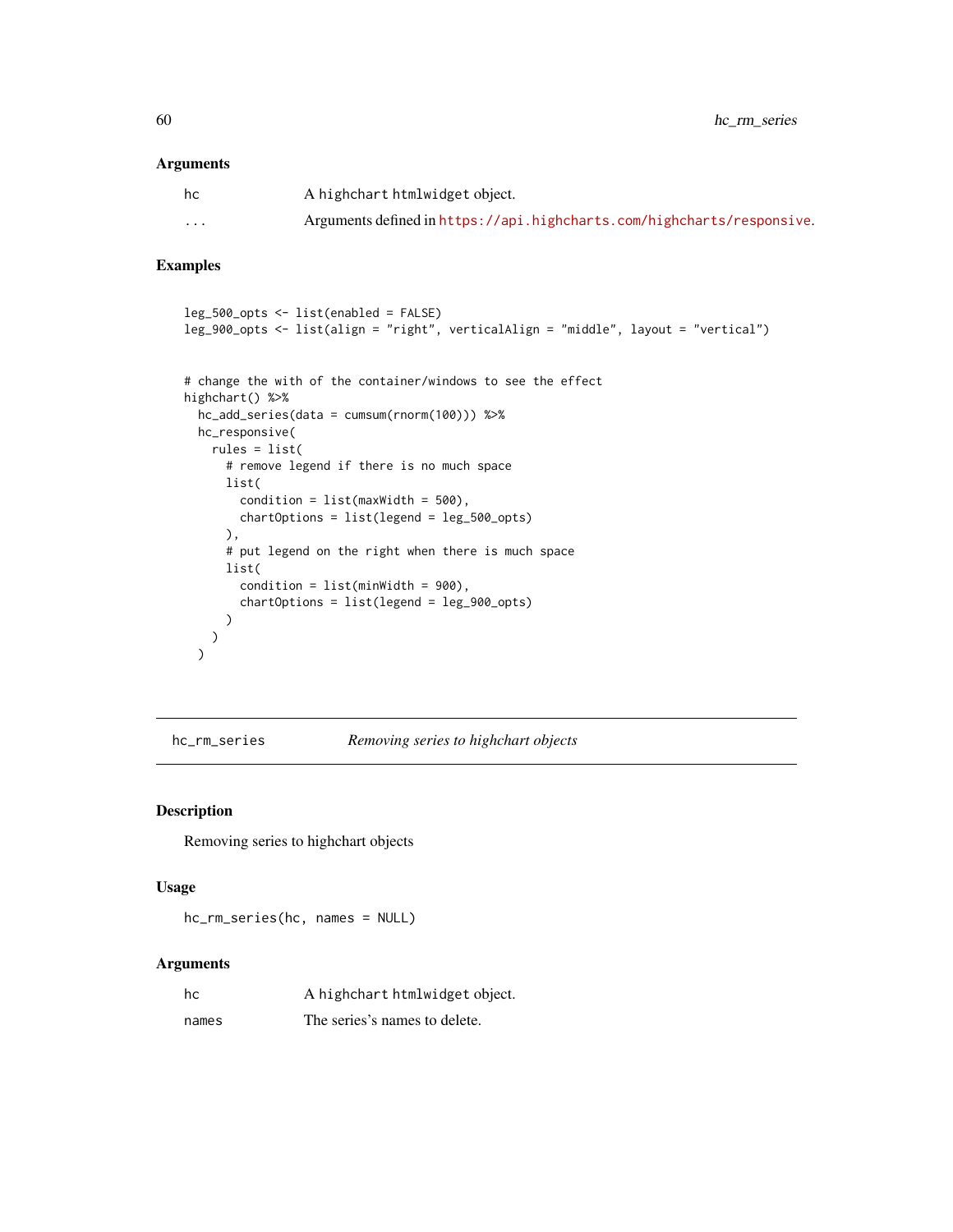The scrollbar is a means of panning over the X axis of a stock chart. Scrollbars can also be applied to other types of axes. Another approach to scrollable charts is the chart.scrollablePlotArea option that is especially suitable for simpler cartesian charts on mobile. In styled mode, all the presentational options for the scrollbar are replaced by the classes .highcharts-scrollbar-thumb, .highchartsscrollbar-arrow, .highcharts-scrollbar-button, .highcharts-scrollbar-rifles and .highcharts-scrollbartrack.

### Usage

```
hc_scrollbar(hc, ...)
```
### Arguments

| hc | A highchart htmlwidget object.                                       |
|----|----------------------------------------------------------------------|
| .  | Arguments defined in https://api.highcharts.com/highstock/scrollbar. |

```
highchart(type = "stock") %>%
 hc_add_series(AirPassengers) %>%
 hc_rangeSelector(selected = 4) %>%
 hc_scrollbar(
   barBackgroundColor = "gray",
   barBorderRadius = 7,
   barBorderWidth = 0,
   buttonBackgroundColor = "gray",
   buttonBorderWidth = 0,
   buttonArrowColor = "yellow",
   buttonBorderRadius = 7,
    rifleColor = "yellow",
    trackBackgroundColor = "white",
    trackBorderWidth = 1,
    trackBorderColor = "silver",
    trackBorderRadius = 7
 \lambda
```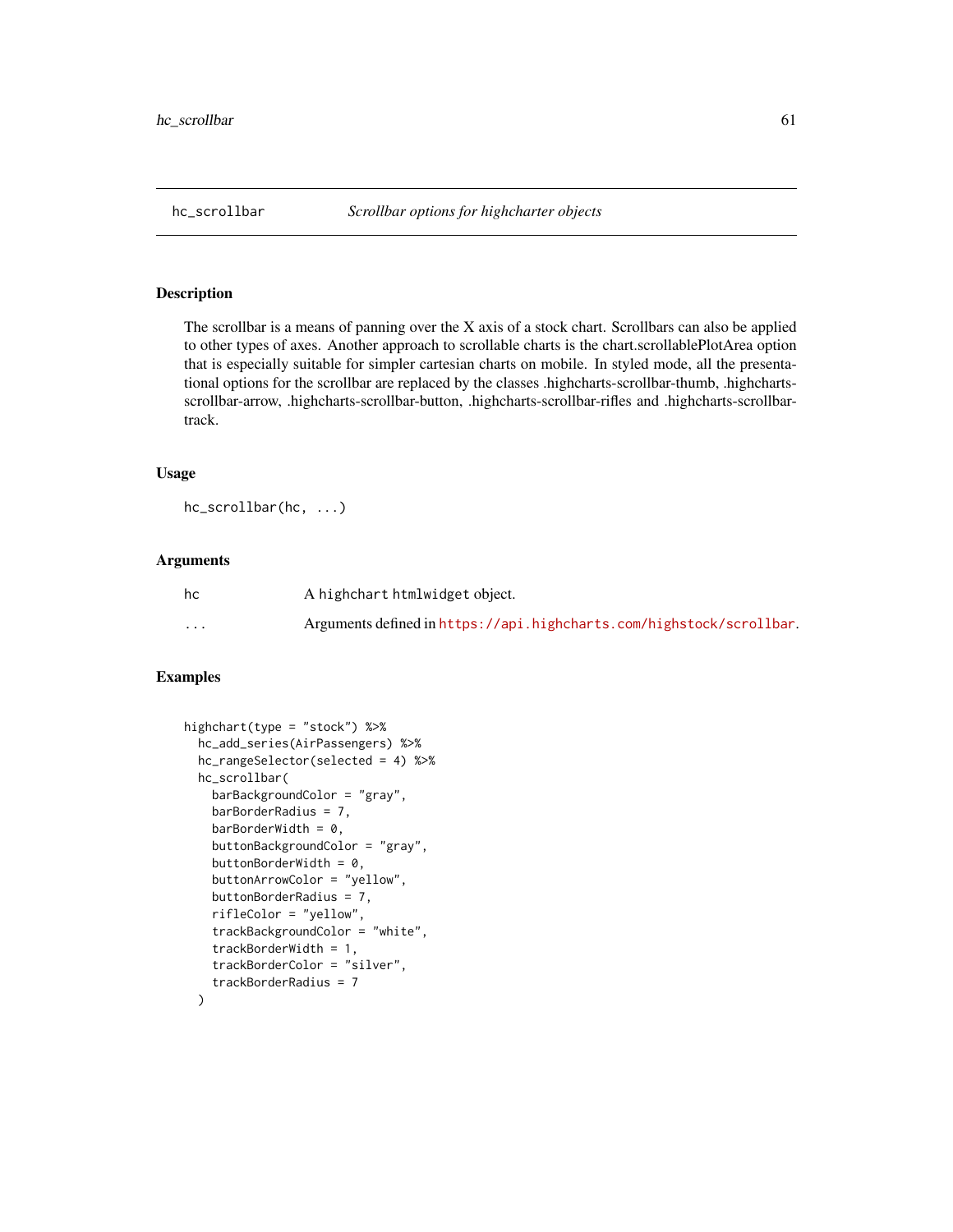Series options for specific data and the data itself. In TypeScript you have to cast the series options to specific series types, to get all possible options for a series.

### Usage

hc\_series(hc, ...)

#### Arguments

| hc | A highchart htmlwidget object.                                     |
|----|--------------------------------------------------------------------|
| .  | Arguments defined in https://api.highcharts.com/highcharts/series. |

## Examples

```
highchart() %>%
  hc_series(
   list(
      name = "Tokyo",
      data = c(7.0, 6.9, 9.5, 14.5, 18.4, 21.5, 25.2, 26.5, 23.3, 18.3, 13.9, 9.6)
   ),
   list(
      name = "London",
      data = c(3.9, 4.2, 5.7, 8.5, 11.9, 15.2, 17.0, 16.6, 14.2, 10.3, 6.6, 4.8)
   )
  \lambda
```
hc\_size *Changing the size of a* highchart *object*

### Description

Changing the size of a highchart object

## Usage

hc\_size(hc, width = NULL, height = NULL)

| hc     | A highchart htmlwidget object. |
|--------|--------------------------------|
| width  | A numeric input in pixels.     |
| height | A numeric input in pixels.     |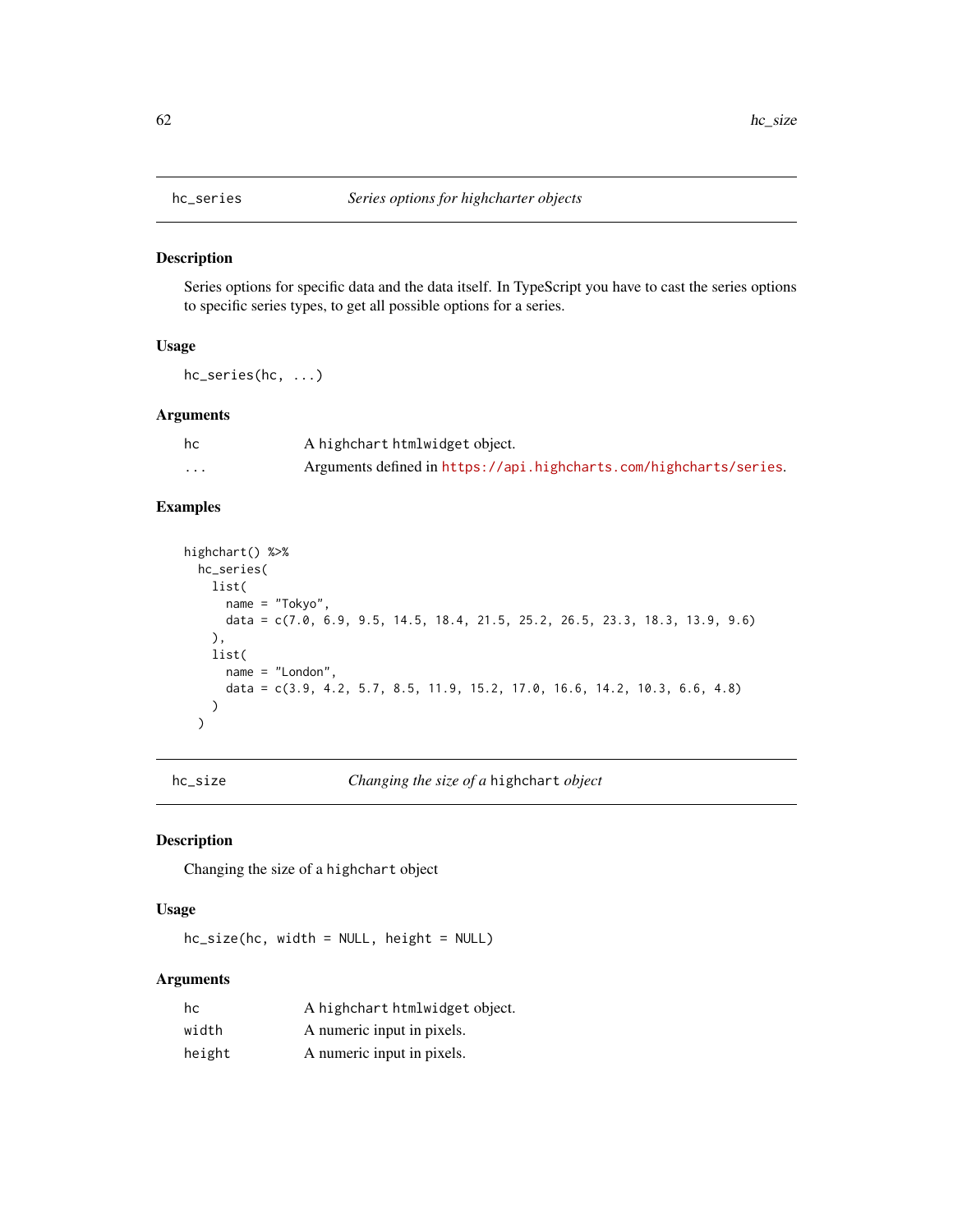## hc\_subtitle 63

## Examples

```
hc <- hchart(ts(rnorm(100)), showInLegend = FALSE)
```
hc\_size(hc, 200, 200)

hc\_subtitle *Subtitle options for highcharter objects*

# Description

The chart's subtitle. This can be used both to display a subtitle below the main title, and to display random text anywhere in the chart. The subtitle can be updated after chart initialization through the Chart.setTitle method.

## Usage

hc\_subtitle(hc, ...)

### Arguments

| hc                      | A highchart htmlwidget object.                                       |
|-------------------------|----------------------------------------------------------------------|
| $\cdot$ $\cdot$ $\cdot$ | Arguments defined in https://api.highcharts.com/highcharts/subtitle. |

```
highchart() %>%
  hc_add_series(
   data = c(7.0, 6.9, 9.5, 14.5, 18.2, 21.5, 25.2, 26.5, 23.3, 18.3, 13.9, 9.6),
   type = "column"
  ) %>%
  hc_subtitle(
    text = "And this is a subtitle with more information",
   align = "left",
   style = list(color = "#2b908f", fontWeight = "bold")
  )
```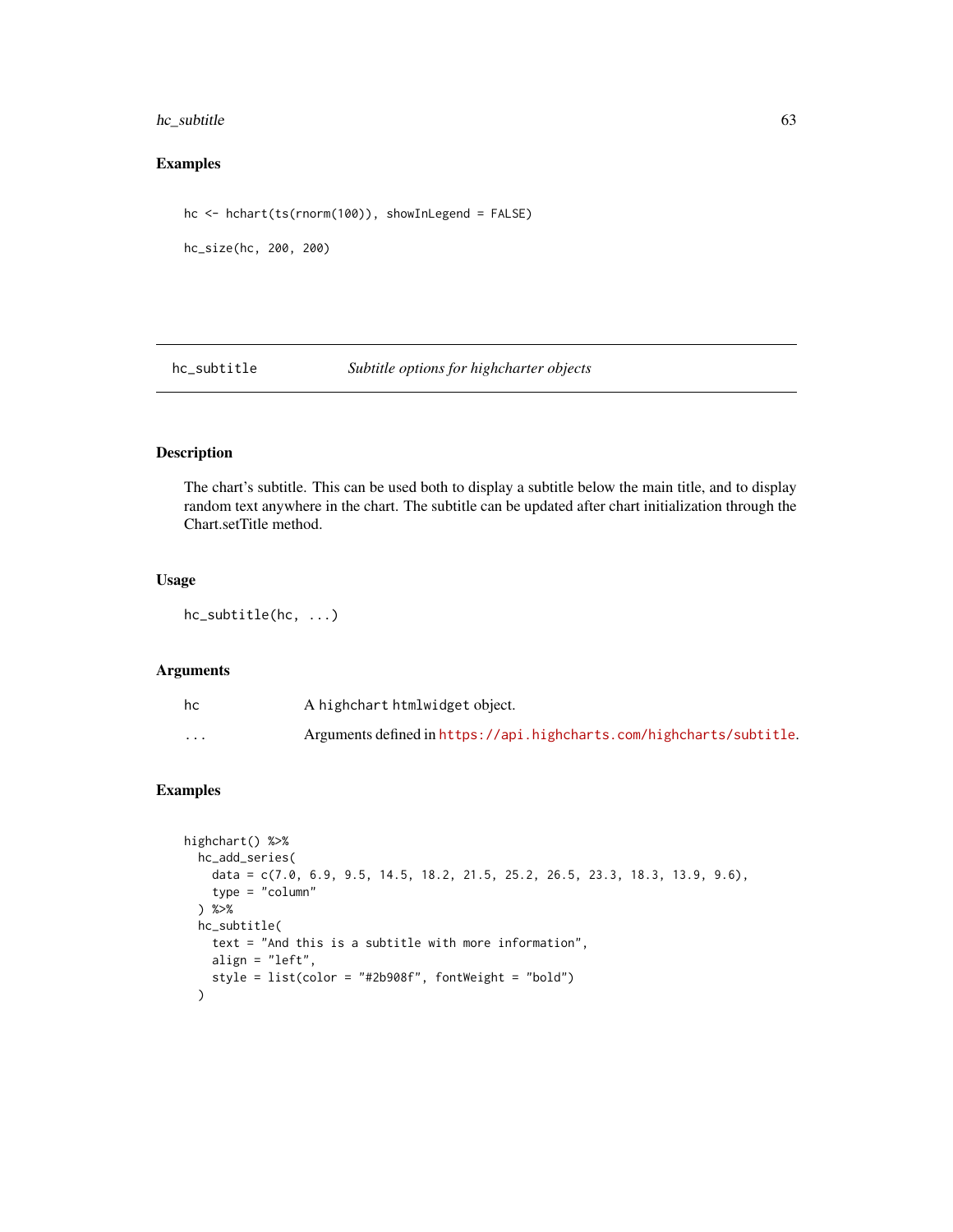Highcharts is very flexible so you can modify every element of the chart. There are some exiting themes so you can apply style to charts with few lines of code.

#### Usage

hc\_theme(...)

### Arguments

... A list of named parameters.

## Details

More examples and details in [https://www.highcharts.com/docs/chart-design-and-style/](https://www.highcharts.com/docs/chart-design-and-style/themes) [themes](https://www.highcharts.com/docs/chart-design-and-style/themes).

```
hc <- highcharts_demo()
hc
thm <- hc_theme(
  colors = c("red", "green", "blue"),
  chart = list(backgroundColor = "#15C0DE"
  ),
  title = list(
   style = list(
      color = "#333333",
      fontFamily = "Erica One"
   )
  ),
  subtitle = list(
   style = list(
     color = "#666666",fontFamily = "Shadows Into Light"
   )
  ),
  legend = list(
   itemStyle = list(
     fontFamily = "Tangerine",
      color = "black"
   ),
```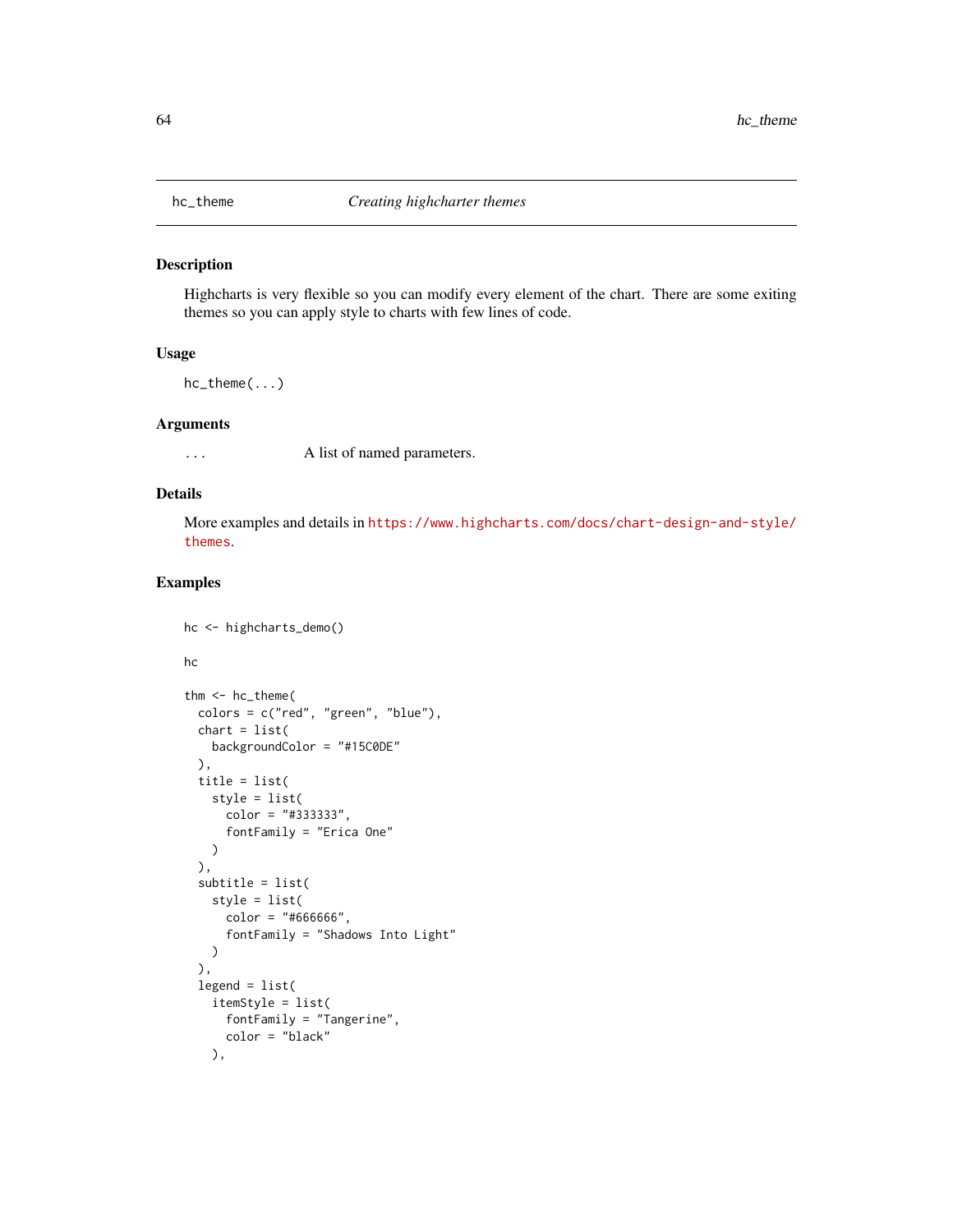## hc\_theme\_538 65

```
itemHoverStyle = list(
      color = "gray"
    )
  )
\mathcal{L}hc_add_theme(hc, thm)
```
hc\_theme\_538 *Theme collection for highcharts*

## Description

Highcharts is very flexible so you can modify every element of the chart. There are some exiting themes so you can apply style to charts with few lines of code.

### Usage

```
hc_theme_538(...)
```
hc\_theme\_sparkline\_vb(...)

hc\_theme\_tufte2(...)

### Arguments

... A named parameters to modify the theme.

# Examples

```
highcharts_demo() %>%
 hc_add_theme(hc_theme_538())
```
highcharts\_demo() %>% hc\_add\_theme(hc\_theme\_sparkline\_vb())

```
highchart() %>%
 hc_chart(type = "column") %>%
 hc_add_series(data = round(1 + abs(rnorm(12)), 2), showInLegend = FALSE) %>%
 hc_xAxis(categories = month.abb) %>%
 hc_add_theme(hc_theme_tufte2())
```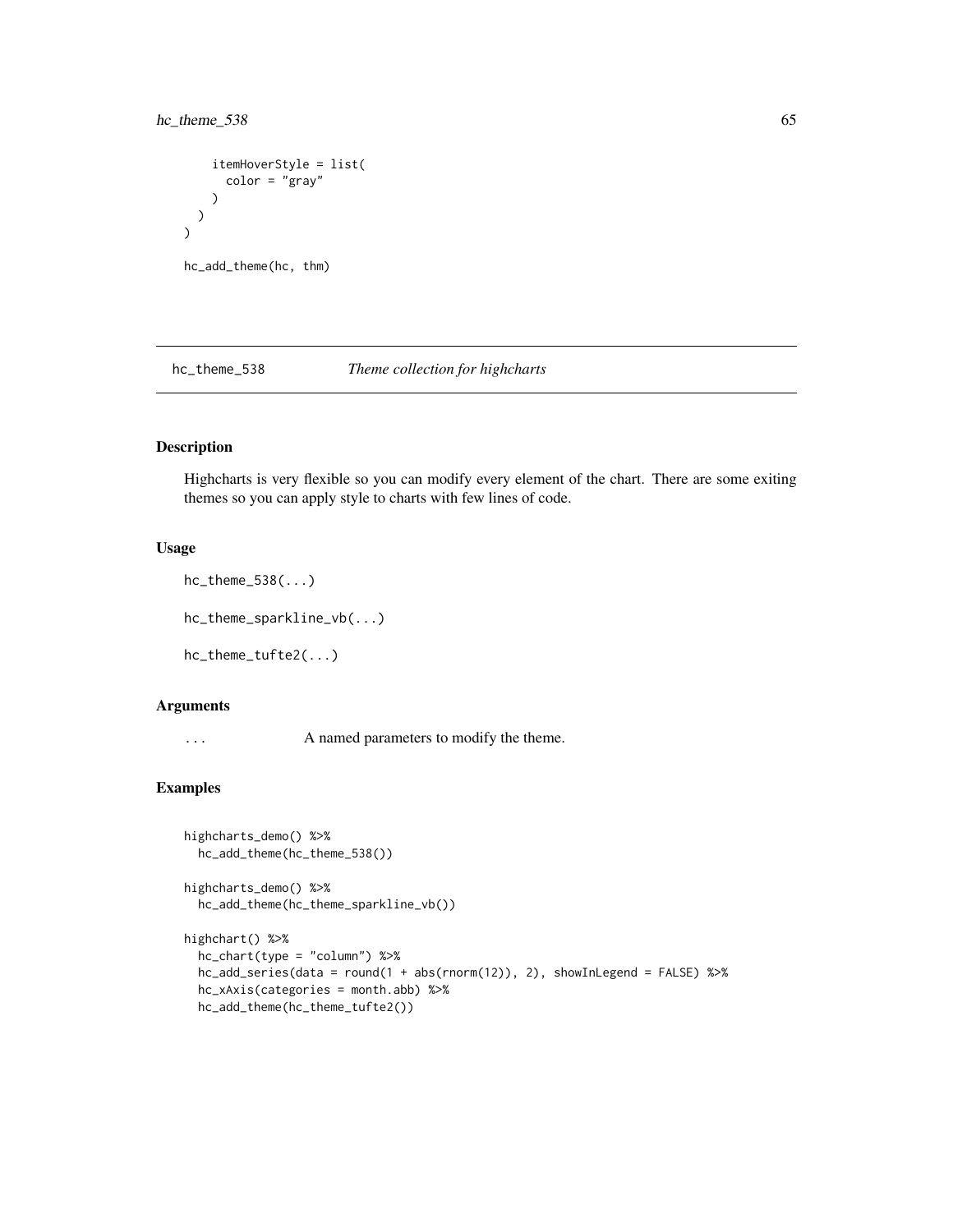hc\_theme\_alone *Alone theme for highcharts*

## Description

Alone theme for highcharts

## Usage

hc\_theme\_alone(...)

## Arguments

... A named parameters to modify the theme.

# Examples

```
highcharts_demo() %>%
  hc_add_theme(hc_theme_alone())
```
hc\_theme\_bloom *Bloomberg Graphics theme for highcharts*

## Description

Bloomberg Graphics theme for highcharts

### Usage

hc\_theme\_bloom(...)

### Arguments

... A named parameters to modify the theme.

```
highcharts_demo() %>%
 hc_add_theme(hc_theme_bloom())
```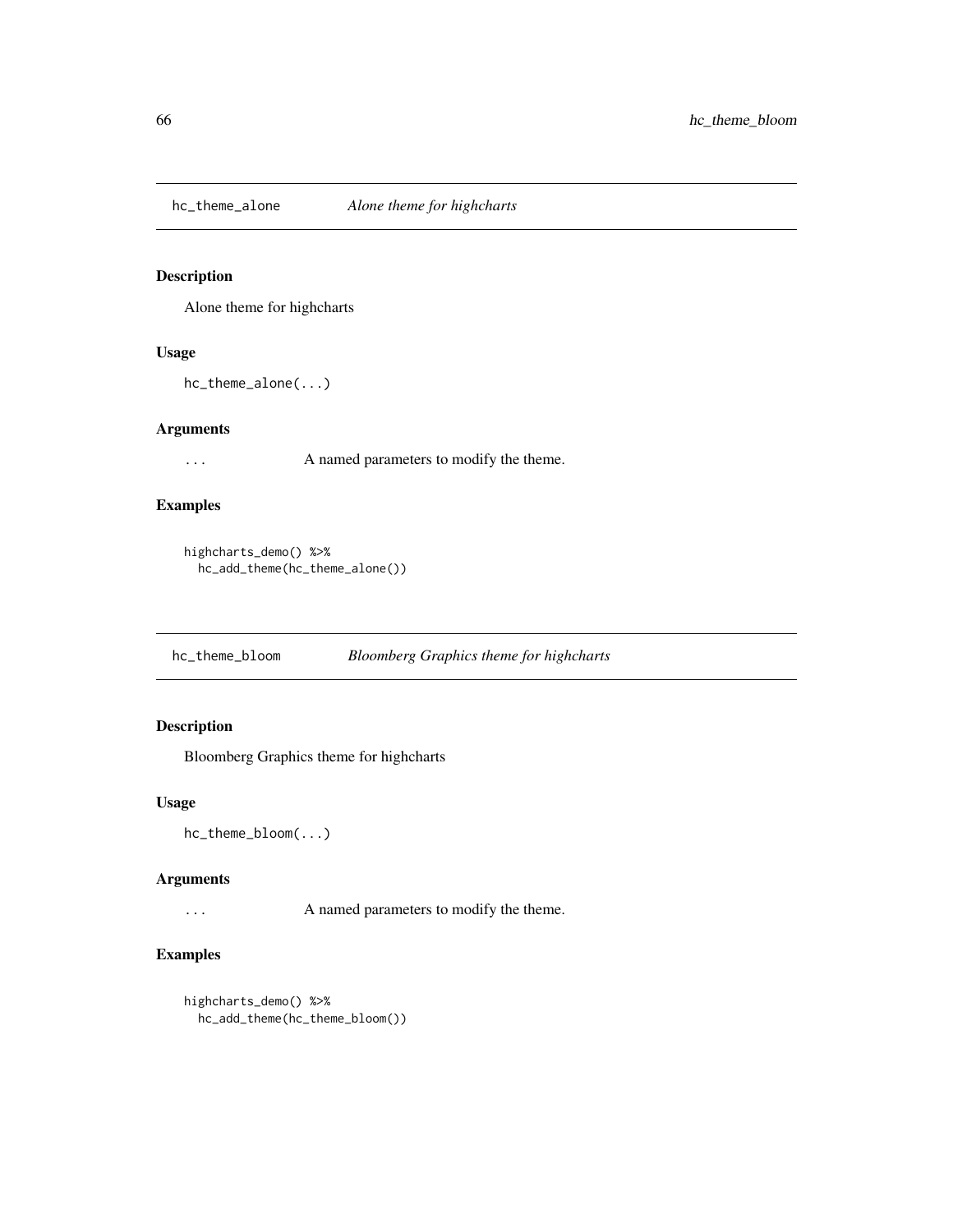hc\_theme\_chalk *Chalk theme for highcharts*

# Description

Chalk theme for highcharts

#### Usage

hc\_theme\_chalk(...)

## Arguments

| $\cdots$ | A named parameters to modify the theme.                                     |
|----------|-----------------------------------------------------------------------------|
|          | Chalk theme for highcharts was inspired by https://www.amcharts.com/demos/. |

# Examples

```
highcharts_demo() %>%
  hc_add_theme(hc_theme_chalk())
```
hc\_theme\_darkunica *Dark Unica theme for highcharts*

## Description

Dark Unica theme for highcharts

### Usage

hc\_theme\_darkunica(...)

## Arguments

... A named parameters to modify the theme.

```
highcharts_demo() %>%
 hc_add_theme(hc_theme_darkunica())
```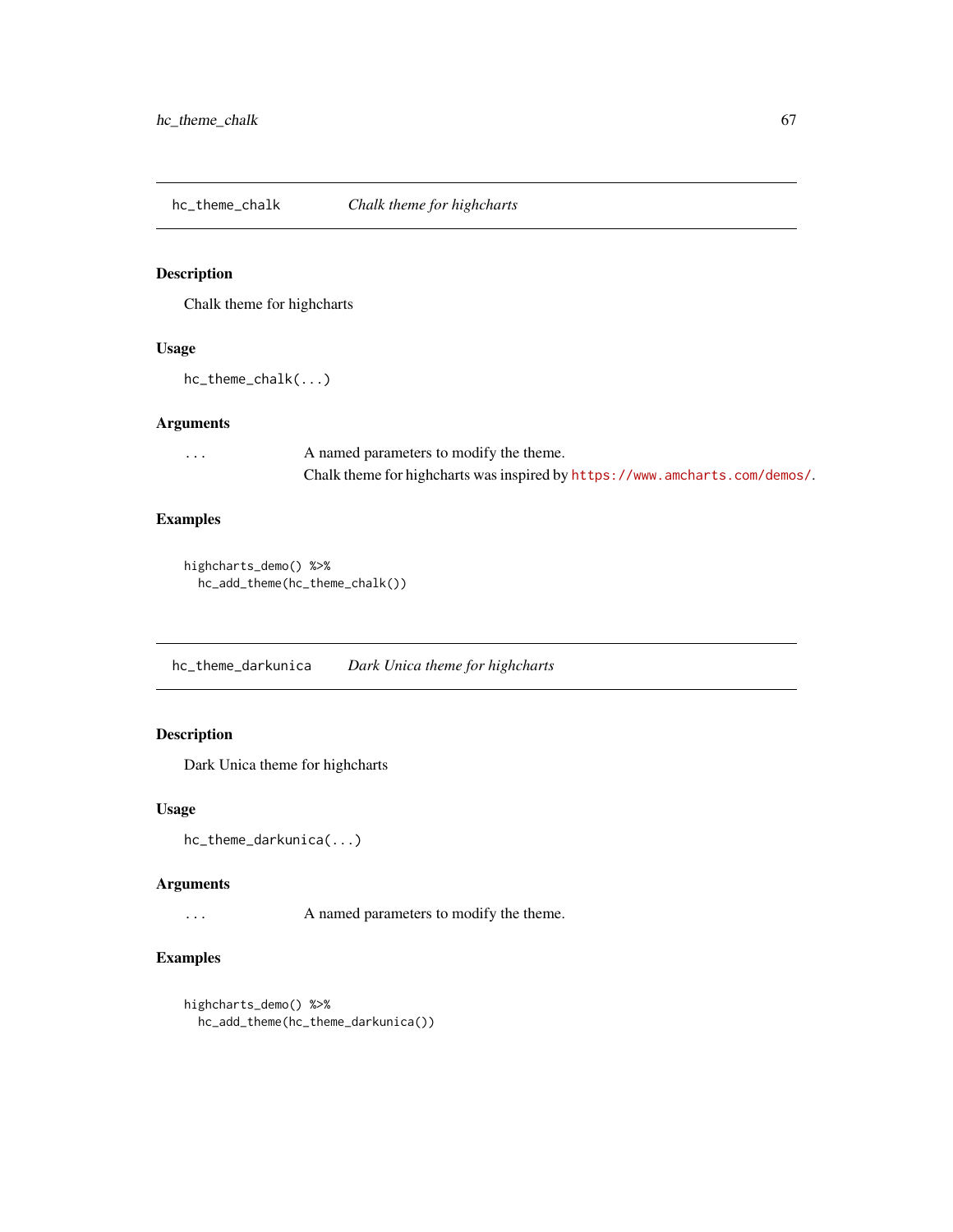Dotabuff theme for highcharts

### Usage

hc\_theme\_db(...)

## Arguments

... A named parameters to modify the theme.

# Examples

```
highcharts_demo() %>%
  hc_add_theme(hc_theme_db())
```
hc\_theme\_economist *Economist theme for highcharts*

## Description

Economist theme for highcharts

### Usage

hc\_theme\_economist(...)

### Arguments

... A named parameters to modify the theme.

```
highcharts_demo() %>%
 hc_add_theme(hc_theme_economist())
```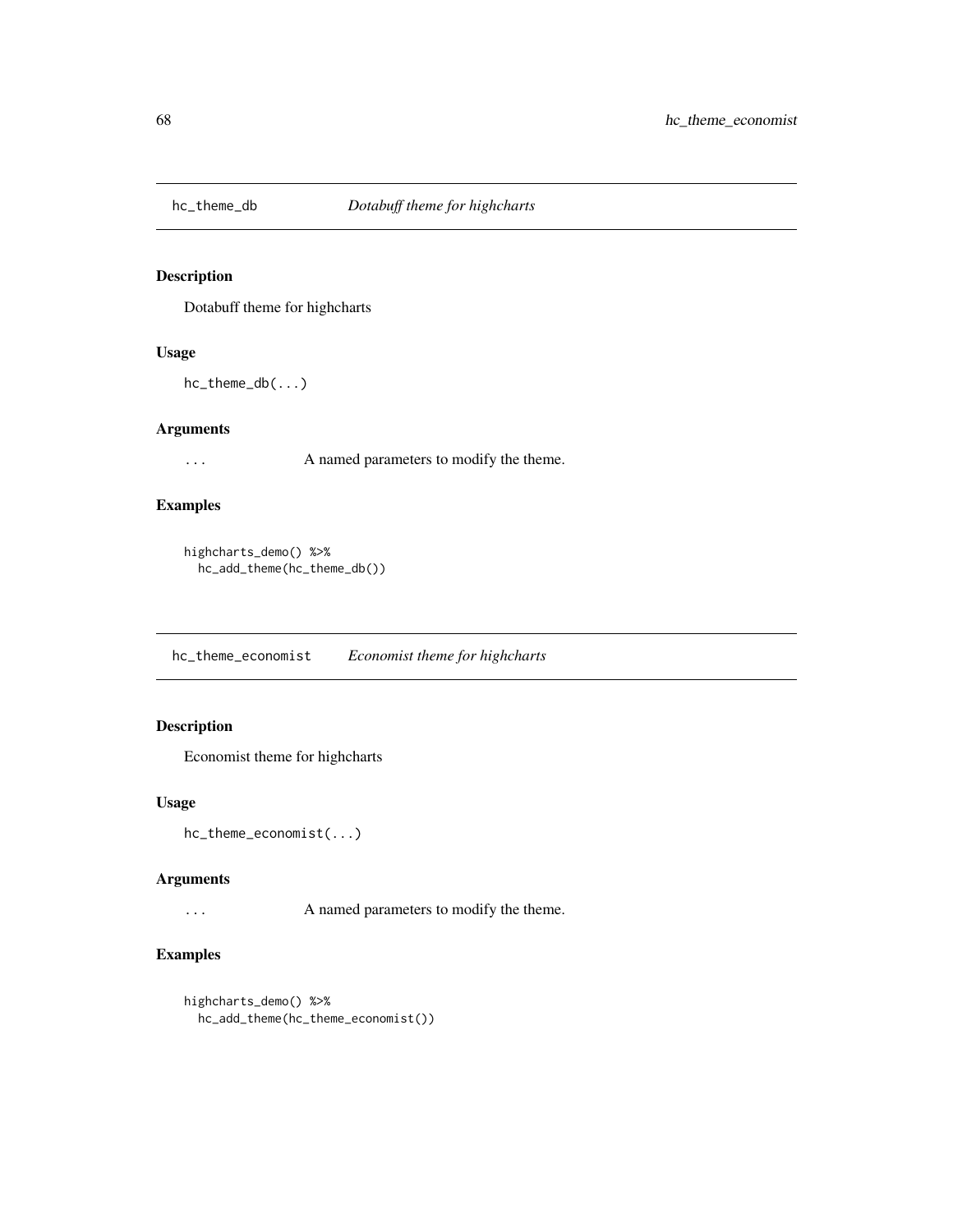hc\_theme\_elementary *Elementary (OS) theme for highcharts*

### Description

Elementary (OS) theme for highcharts was based on <https://elementary.io>

## Usage

```
hc_theme_elementary(...)
```
## Arguments

... A named parameters to modify the theme.

# Examples

```
highcharts_demo() %>%
  hc_add_theme(hc_theme_elementary())
```
hc\_theme\_ffx *Firefox theme for highcharts*

## Description

Firefox theme was inspired by <https://mozilla.design/>.

### Usage

hc\_theme\_ffx(...)

#### Arguments

... A named parameters to modify the theme.

```
highcharts_demo() %>%
 hc_add_theme(hc_theme_ffx())
```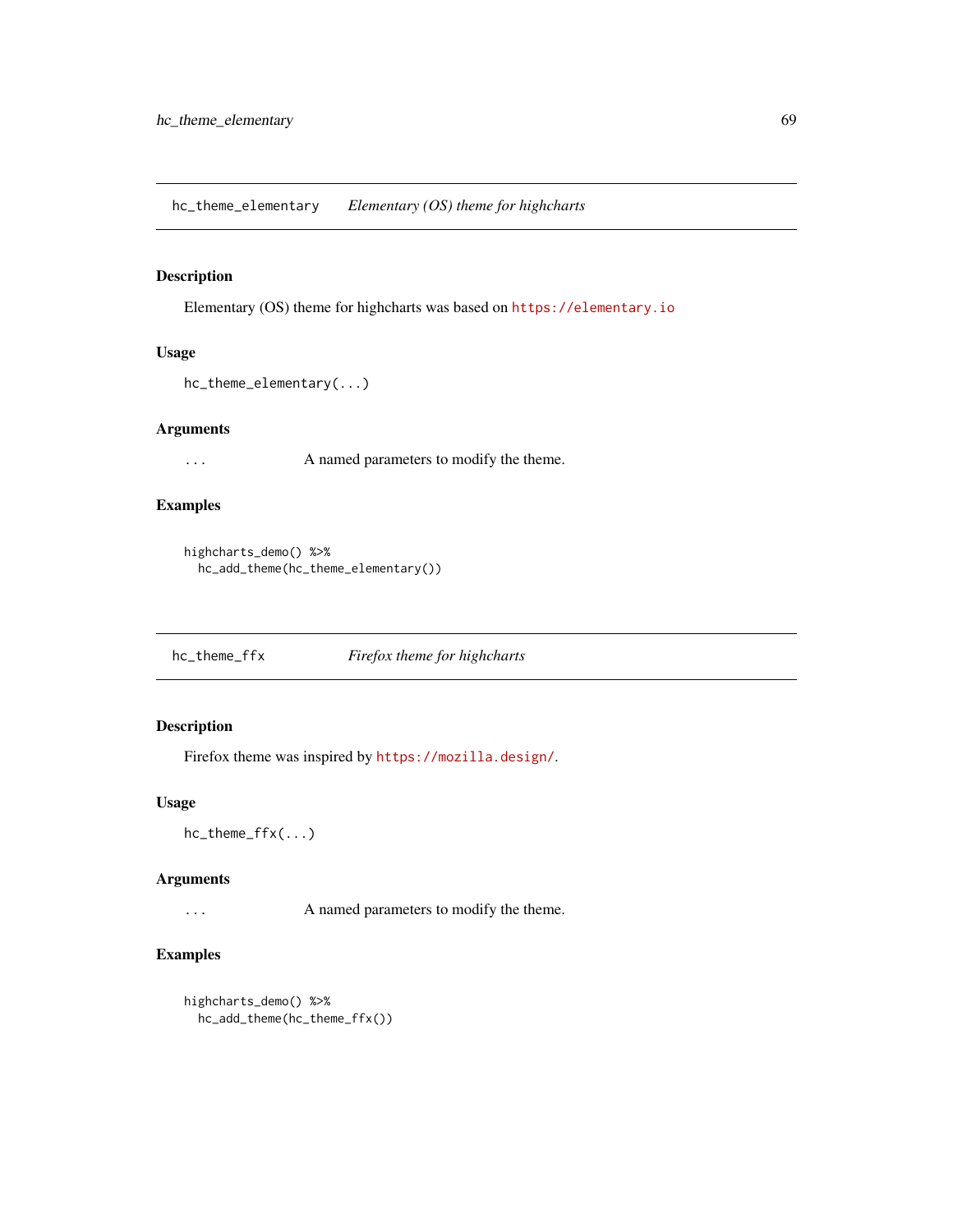Flat and flatdark theme is inspired by <https://github.com/chriskempson/base16> and [https:](https://github.com/Mikata-Project/ggthemr#flat) [//github.com/Mikata-Project/ggthemr#flat](https://github.com/Mikata-Project/ggthemr#flat)

### Usage

hc\_theme\_flat(...)

#### Arguments

... A named parameters to modify the theme.

### Examples

```
highcharts_demo() %>%
  hc_add_theme(hc_theme_flat())
```
hc\_theme\_flatdark *Flatdark theme for highcharts*

## Description

Flatdark theme for highcharts

#### Usage

```
hc_theme_flatdark(...)
```
#### Arguments

... A named parameters to modify the theme.

```
highcharts_demo() %>%
 hc_add_theme(hc_theme_flatdark())
```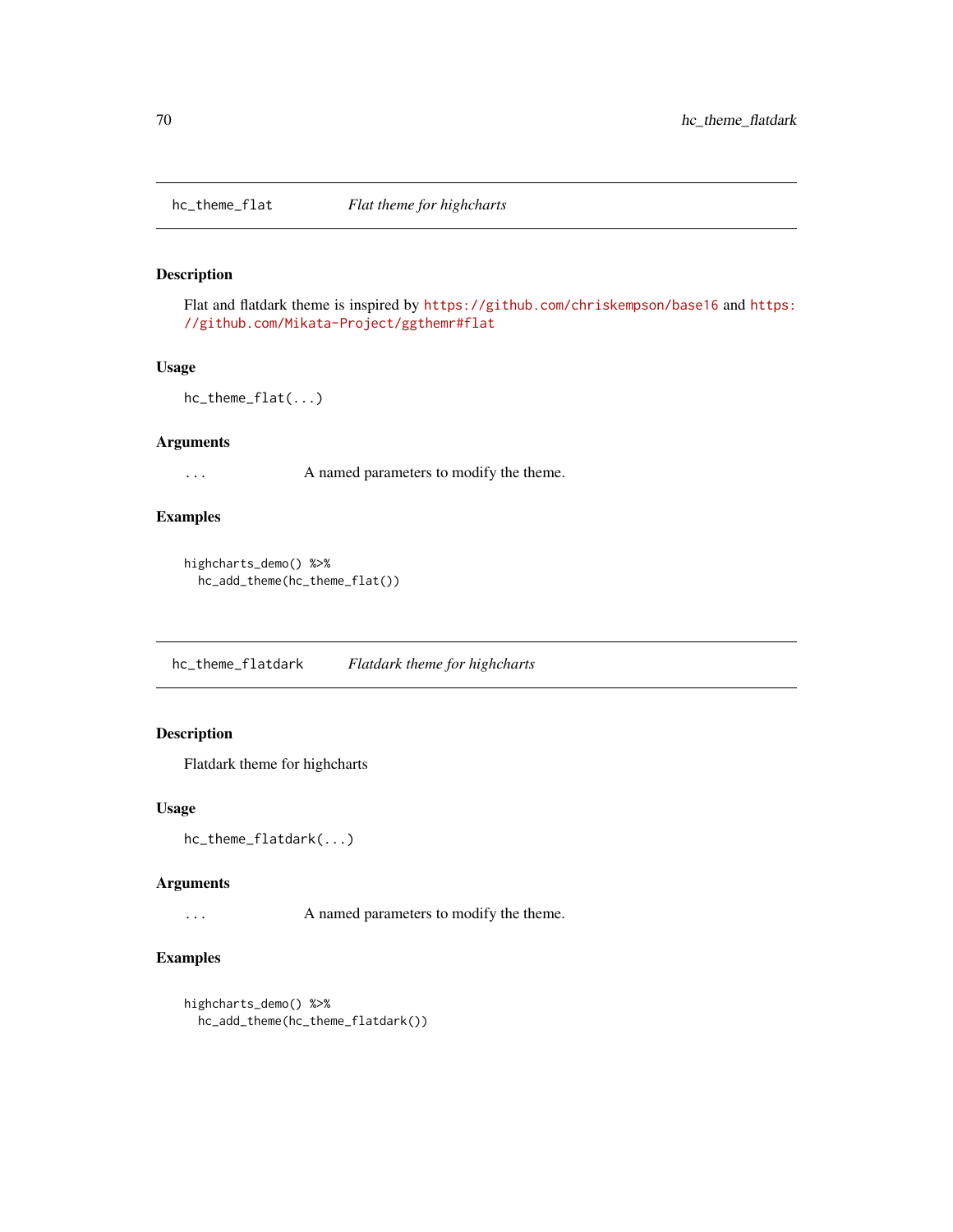Financial Times theme for highcharts

### Usage

hc\_theme\_ft(...)

## Arguments

... A named parameters to modify the theme.

# Examples

```
highcharts_demo() %>%
  hc_add_theme(hc_theme_ft())
```
hc\_theme\_ggplot2 *ggplot2 theme for highcharts*

## Description

ggplot2 theme is based on <https://ggplot2.tidyverse.org/>.

### Usage

```
hc_theme_ggplot2(...)
```
### Arguments

... A named parameters to modify the theme.

```
highcharts_demo() %>%
 hc_add_theme(hc_theme_ggplot2())
```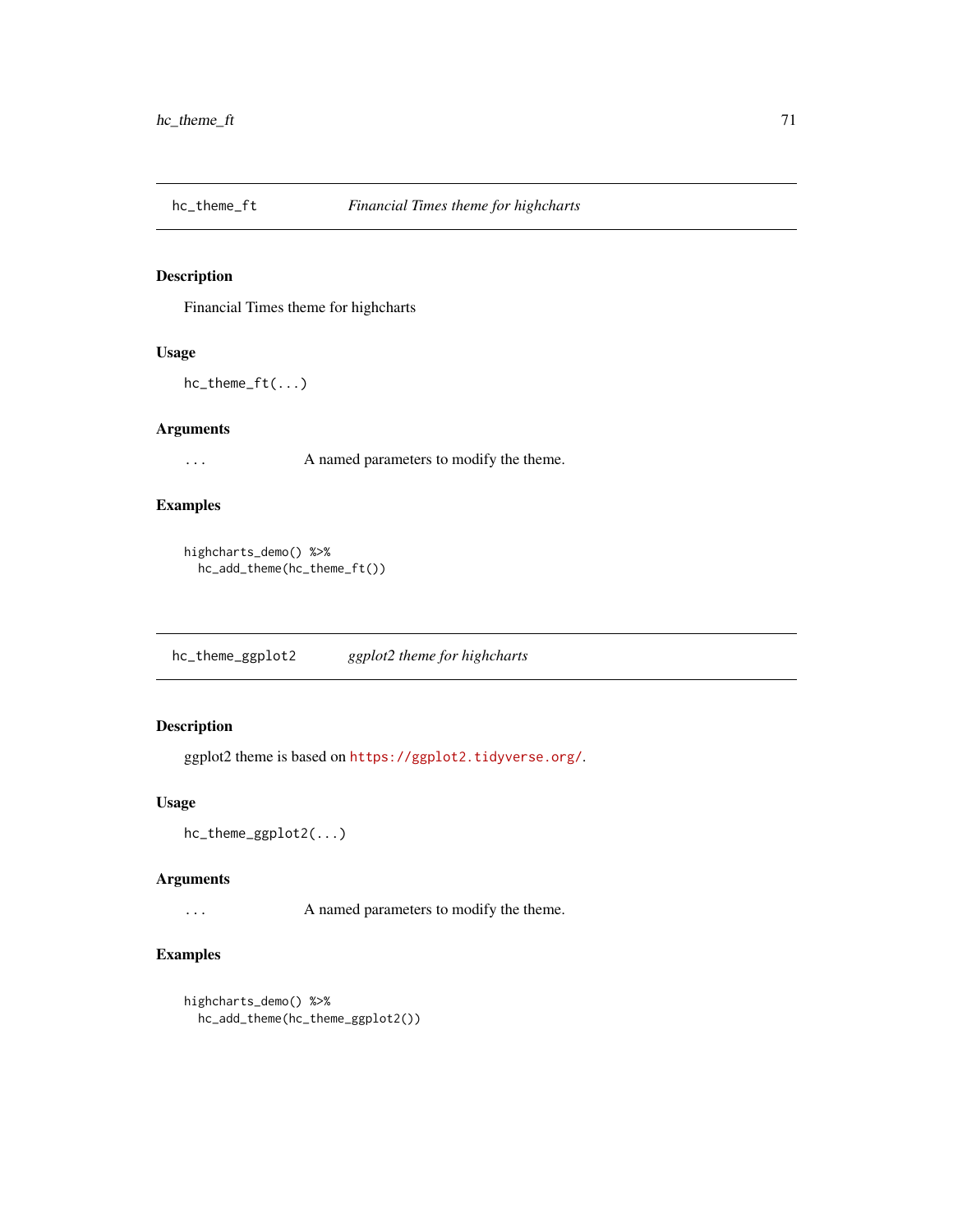hc\_theme\_google *Google theme for highcharts*

### Description

Google theme for highcharts is based on <https://books.google.com/ngrams/>.

## Usage

```
hc_theme_google(...)
```
## Arguments

... A named parameters to modify the theme.

# Examples

```
highcharts_demo() %>%
  hc_add_theme(hc_theme_google())
```
hc\_theme\_gridlight *Grid Light theme for highcharts*

## Description

Grid Light theme for highcharts

### Usage

```
hc_theme_gridlight(...)
```
#### Arguments

... A named parameters to modify the theme.

```
highcharts_demo() %>%
 hc_add_theme(hc_theme_gridlight())
```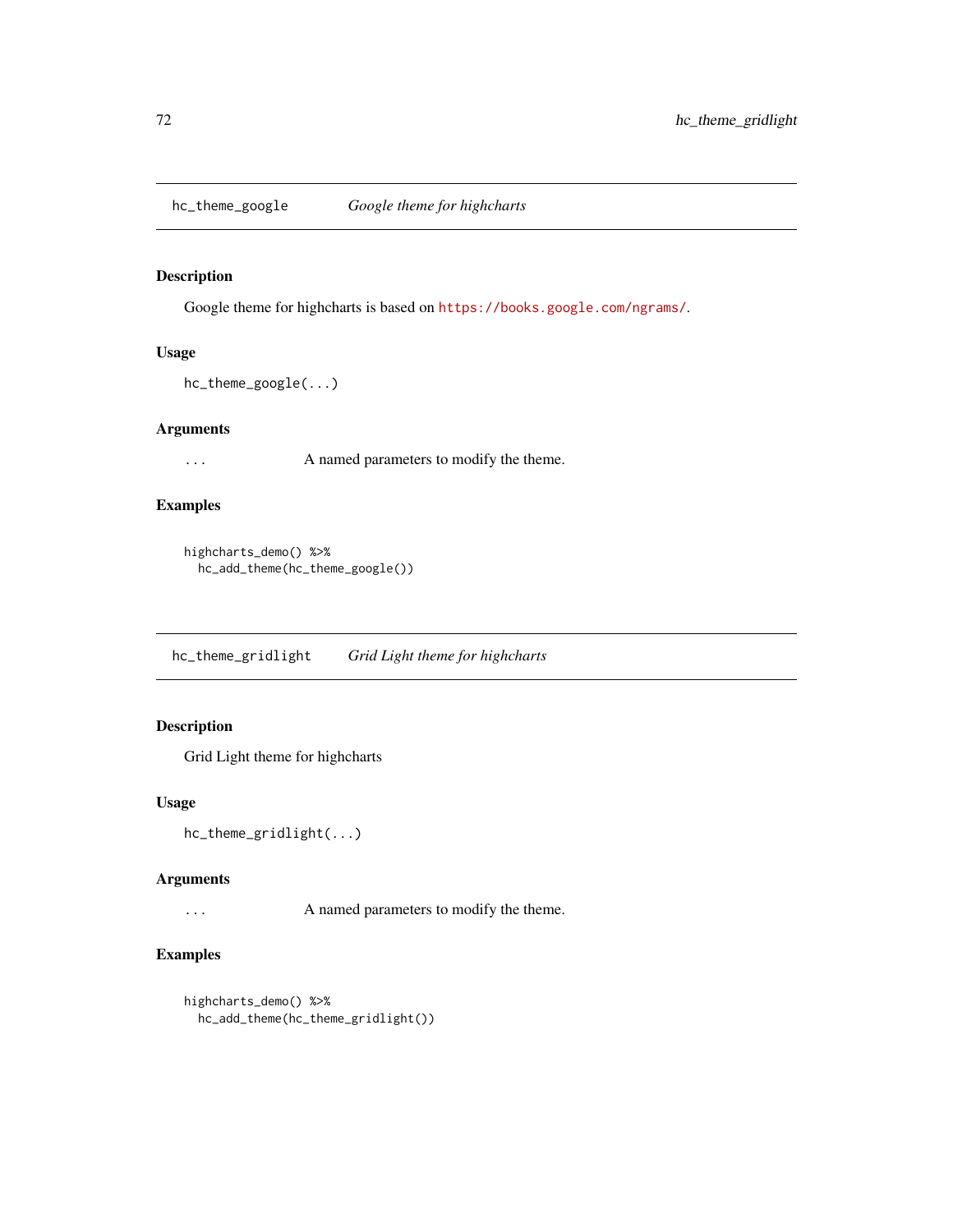<span id="page-72-0"></span>hc\_theme\_handdrawn *Hand Drawn theme for highcharts*

#### Description

Hand Drawn theme for highcharts. Inspired by <https://www.amcharts.com/demos/>.

## Usage

```
hc_theme_handdrawn(...)
```
## Arguments

... A named parameters to modify the theme.

# Examples

```
highcharts_demo() %>%
  hc_add_theme(hc_theme_handdrawn())
```
hc\_theme\_hcrt *Highcharter theme for highcharts*

### Description

hcrt theme is used for the documentation website.

#### Usage

```
hc_theme_hcrt(...)
```
#### Arguments

... A named parameters to modify the theme.

```
highcharts_demo() %>%
 hc_add_theme(hc_theme_hcrt())
```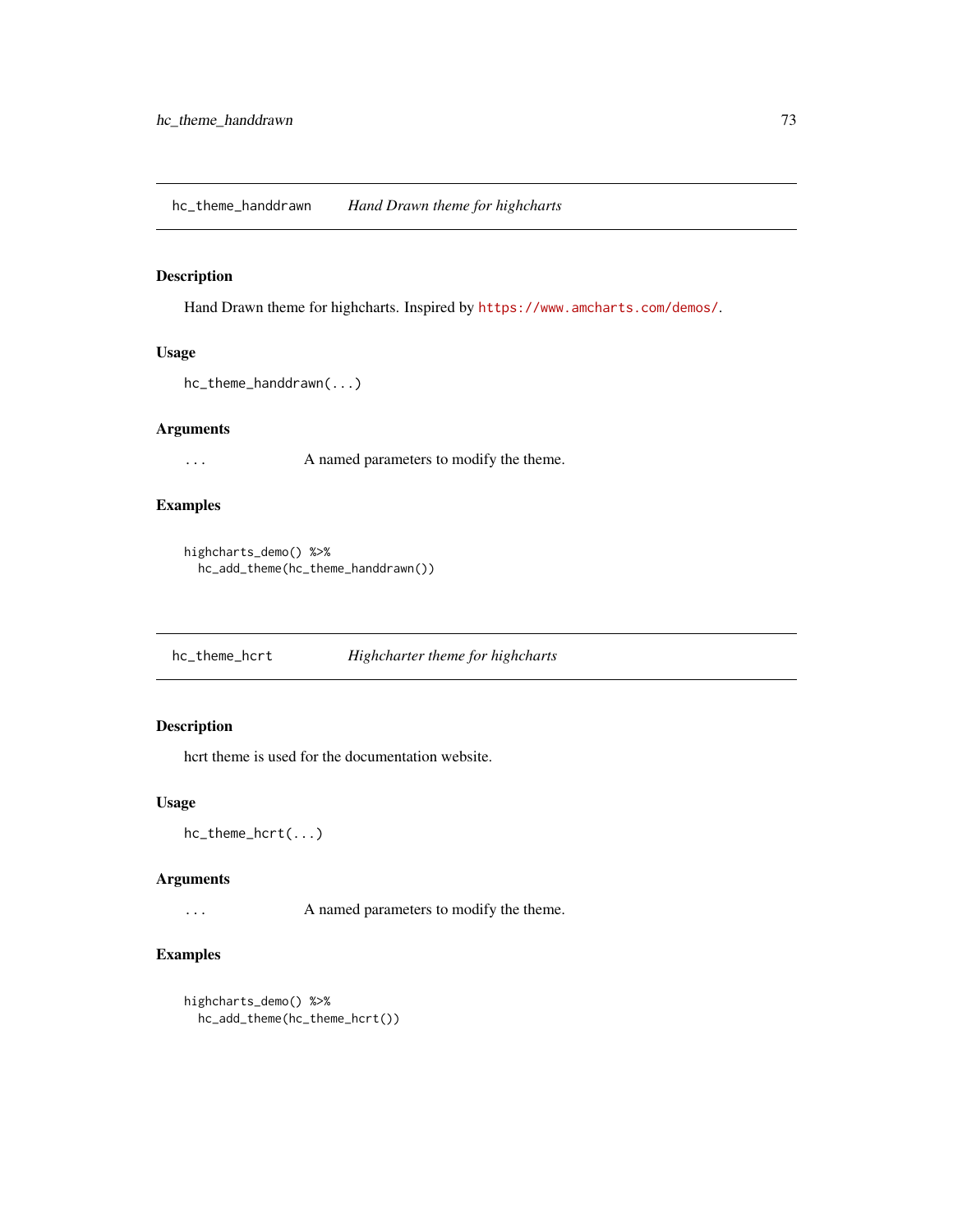<span id="page-73-0"></span>hc\_theme\_merge *Merge themes*

#### Description

Function to combine hc\_theme objects.

## Usage

```
hc_theme_merge(...)
```
## Arguments

... hc\_theme objects.

# Examples

```
thm <- hc_theme_merge(
 hc_theme_darkunica(),
 hc_theme(
   chart = list(backgroundColor = "transparent",
      divBackgroundImage = "http://cdn.wall-pix.net/albums/art-3Dview/00025095.jpg"
   ),
    title = list(
      style = list(
       color = "white",
        fontFamily = "Erica One"
      )
   )
 )
\mathcal{L}
```
hc\_theme\_monokai *Monokai theme for highcharts*

## Description

Monokai is a well know text editor theme.

# Usage

hc\_theme\_monokai(...)

#### Arguments

... A named parameters to modify the theme.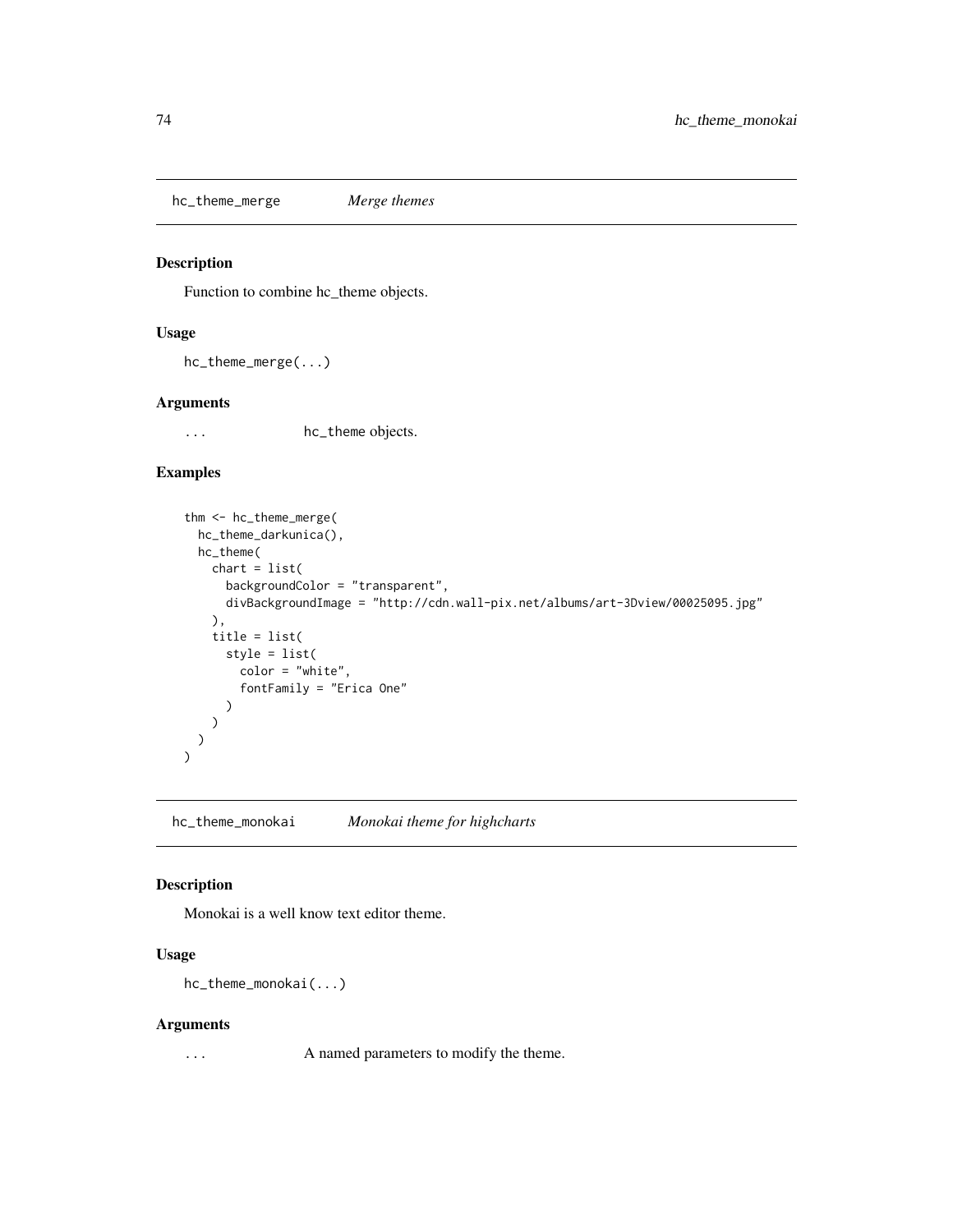## <span id="page-74-0"></span>hc\_theme\_null 75

## Examples

```
highcharts_demo() %>%
  hc_add_theme(hc_theme_monokai())
```
hc\_theme\_null *Null theme for highcharts*

## Description

For Null theme the axis are removed (visible = FALSE).

## Usage

hc\_theme\_null(...)

## Arguments

... A named parameters to modify the theme.

## Examples

```
highcharts_demo() %>%
  hc_add_theme(hc_theme_null())
```
hc\_theme\_sandsignika *Sand Signika theme for highcharts*

#### Description

Sand Signika theme for highcharts

#### Usage

hc\_theme\_sandsignika(...)

#### Arguments

... A named parameters to modify the theme.

# Examples

highcharts\_demo() %>% hc\_add\_theme(hc\_theme\_sandsignika())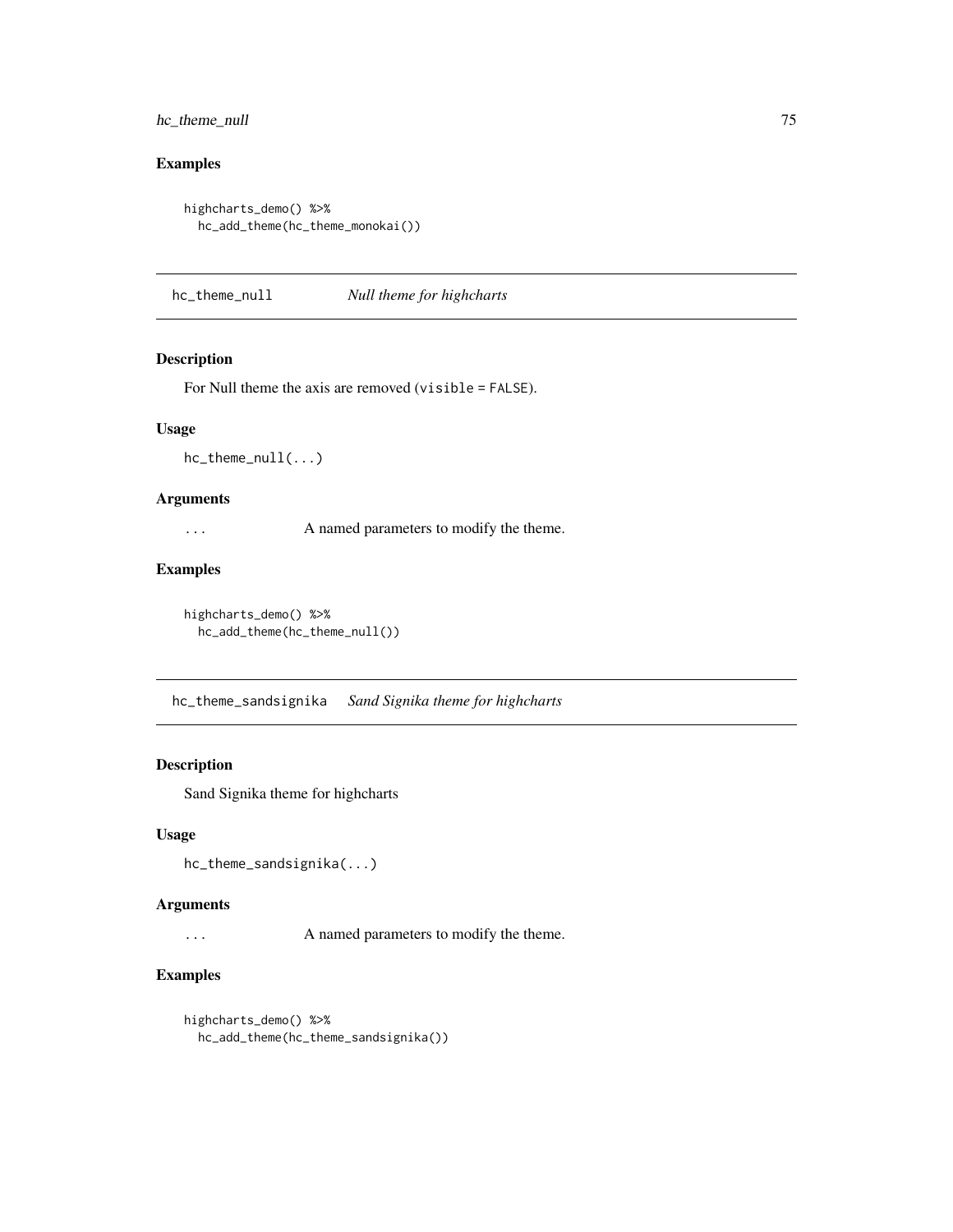<span id="page-75-0"></span>

Theme smpl design is inspired by [https://github.com/hrbrmstr/hrbrmisc/blob/master/R/](https://github.com/hrbrmstr/hrbrmisc/blob/master/R/themes.r) [themes.r](https://github.com/hrbrmstr/hrbrmisc/blob/master/R/themes.r) and color by <https://materialui.co/flatuicolors>.

#### Usage

```
hc_theme_smpl(...)
```
#### Arguments

... A named parameters to modify the theme.

#### Examples

```
highcharts_demo() %>%
  hc_add_theme(hc_theme_smpl())
```
hc\_theme\_sparkline *Sparkline theme for highcharts*

#### Description

Sparkline theme is based on <https://www.highcharts.com/demo/sparkline> and this post [https:](https://jkunst.com/blog/posts/2020-06-26-valuebox-and-sparklines/) [//jkunst.com/blog/posts/2020-06-26-valuebox-and-sparklines/](https://jkunst.com/blog/posts/2020-06-26-valuebox-and-sparklines/).

## Usage

```
hc_theme_sparkline(...)
```
#### Arguments

... A named parameters to modify the theme.

```
highcharts_demo() %>%
 hc_add_theme(hc_theme_sparkline())
```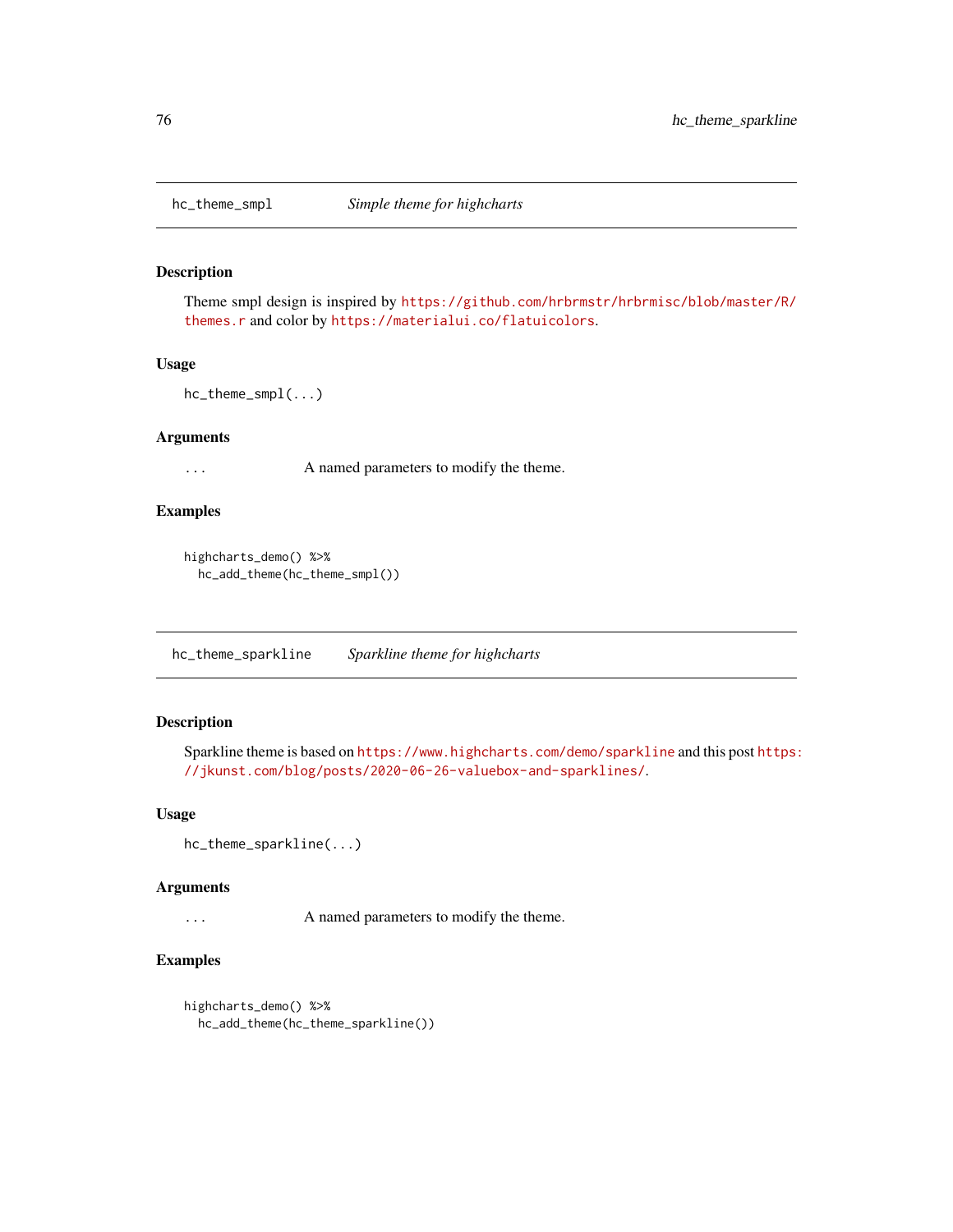<span id="page-76-0"></span>hc\_theme\_superheroes *Superheroes theme for highcharts*

## Description

The superheroes theme is inspired by [https://public.tableau.com/profile/ryansmith#!/](https://public.tableau.com/profile/ryansmith#!/vizhome/HeroesofNewYork/SuperheroesinNewYork) [vizhome/HeroesofNewYork/SuperheroesinNewYork](https://public.tableau.com/profile/ryansmith#!/vizhome/HeroesofNewYork/SuperheroesinNewYork)

#### Usage

```
hc_theme_superheroes(...)
```
## Arguments

... A named parameters to modify the theme.

# Examples

```
highcharts_demo() %>%
  hc_add_theme(hc_theme_superheroes())
```
hc\_theme\_tufte *Tufte theme for highcharts*

#### Description

Tufte theme for highcharts

## Usage

hc\_theme\_tufte(...)

#### Arguments

... A named parameters to modify the theme.

```
n < -15dta <- data.frame(
  x = 1:n + rnorm(n),
  y = 2 * 1:n + rnorm(n)\overline{\phantom{a}}
```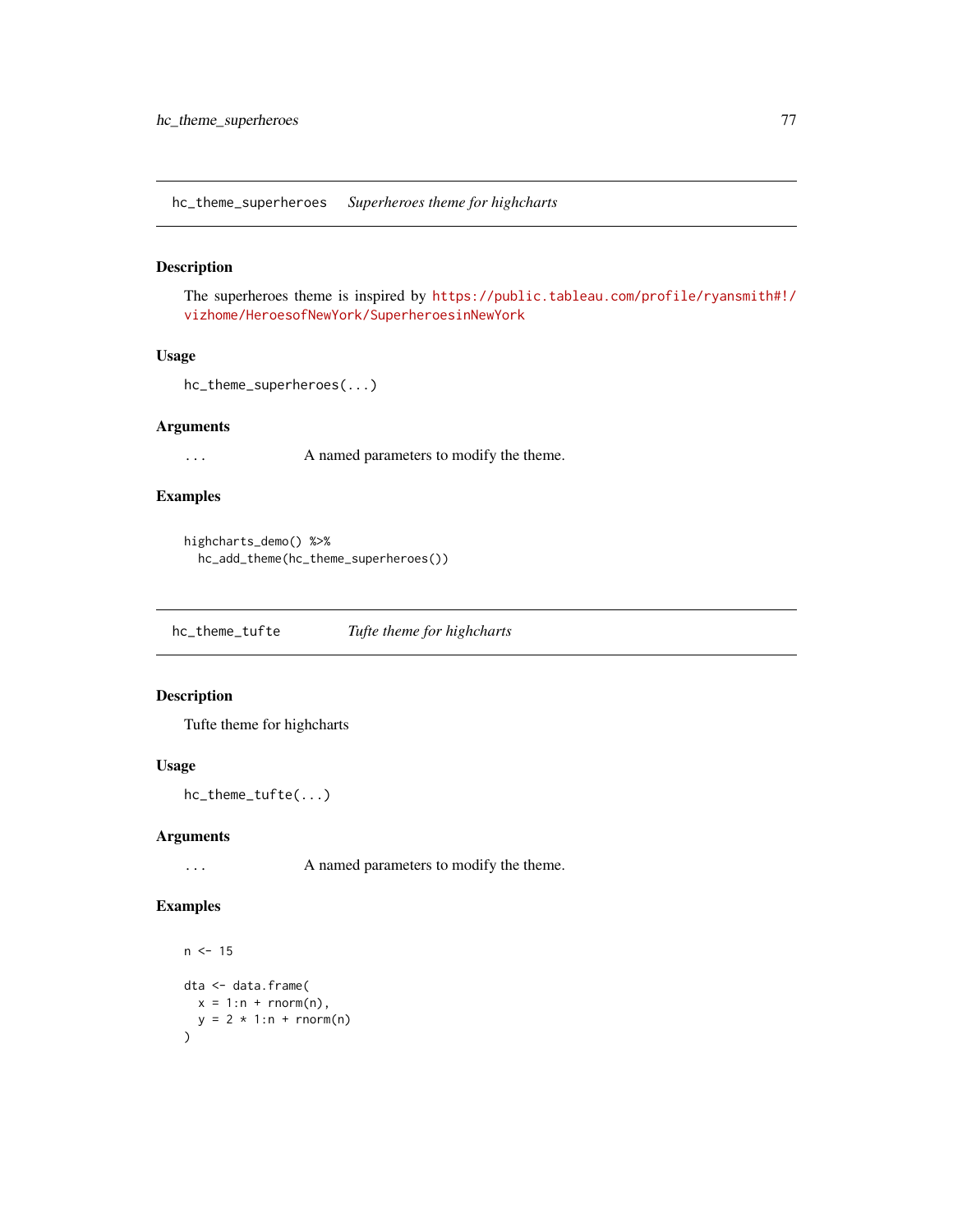```
highchart() %>%
  hc_chart(type = "scatter") %>%
  hc_add_series(data = list_parse(dta), showInLegend = FALSE) %>%
  hc_add_theme(hc_theme_tufte())
```
hc\_title *Title options for highcharter objects*

#### Description

The chart's main title.

#### Usage

hc\_title(hc, ...)

#### Arguments

| hc       | A highchart htmlwidget object.                                    |
|----------|-------------------------------------------------------------------|
| $\cdots$ | Arguments defined in https://api.highcharts.com/highcharts/title. |

## Examples

```
highchart() %>%
  hc_add_series(
    data = c(7.0, 6.9, 9.5, 14.5, 18.2, 21.5, 25.2, 26.5, 23.3, 18.3, 13.9, 9.6),
    type = "column"
  ) %>%
  hc_title(
    text = "This is a title with \langle i \rangle margin\langle i \rangle and \langle b \rangleStrong or bold text\langle b \rangle",
    margin = 20,
    align = "left",
    style = list(color = "#22A884", useHTML = TRUE)
  \lambda
```
hc\_tooltip *Tooltip options for highcharter objects*

#### Description

Options for the tooltip that appears when the user hovers over a series or point.

#### Usage

```
hc_tooltip(hc, ..., sort = FALSE, table = FALSE)
```
<span id="page-77-0"></span>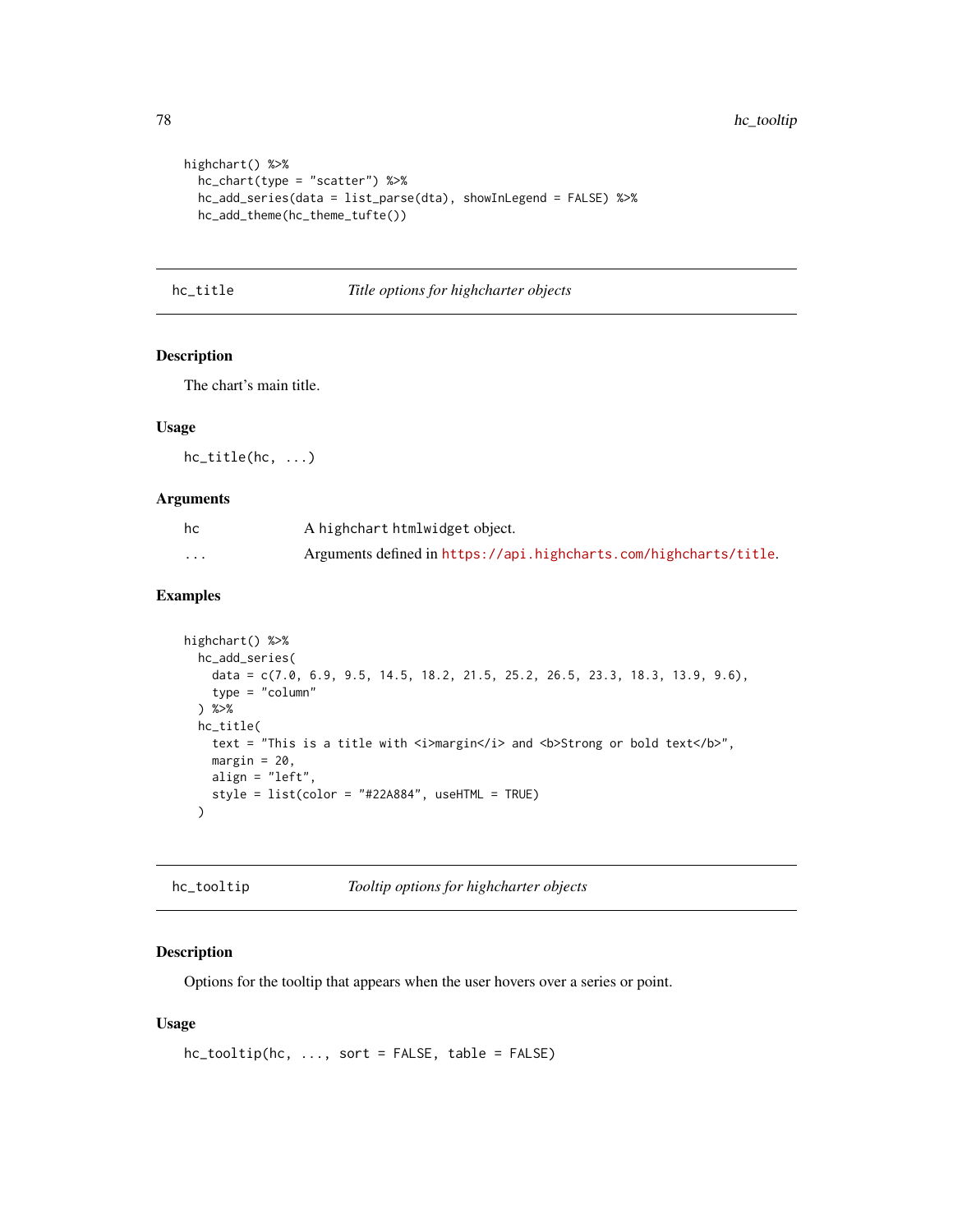#### <span id="page-78-0"></span>hc\_xAxis 79

#### Arguments

| hc    | A highchart htmlwidget object.                                                                        |
|-------|-------------------------------------------------------------------------------------------------------|
| .     | Arguments defined in https://api.highcharts.com/highcharts/tooltip.                                   |
| sort  | Logical value to implement sort according this.point https://stackoverflow.<br>com/a/16954666/829971. |
| table | Logical value to implement table in tooltip: https://stackoverflow.com/a/<br>22327749/829971.         |

## Examples

```
highchart() %>%
 hc_add_series(data = sample(1:12)) %>%
 hc\_add\_series(data = sample(1:12) + 10) %>%
 hc_tooltip(
   crosshairs = TRUE,
   borderWidth = 5,
   sort = TRUE,table = TRUE
 )
```
hc\_xAxis *Xaxis options for highcharter objects*

## Description

The X axis or category axis. Normally this is the horizontal axis, though if the chart is inverted this is the vertical axis. In case of multiple axes, the xAxis node is an array of configuration objects. See the Axis class for programmatic access to the axis.

#### Usage

hc\_xAxis(hc, ...)

## Arguments

| hc       | A highchart htmlwidget object.                                    |
|----------|-------------------------------------------------------------------|
| $\cdots$ | Arguments defined in https://api.highcharts.com/highcharts/xAxis. |

# Details

In Highmaps, the axis is hidden, but it is used behind the scenes to control features like zooming and panning. Zooming is in effect the same as setting the extremes of one of the exes.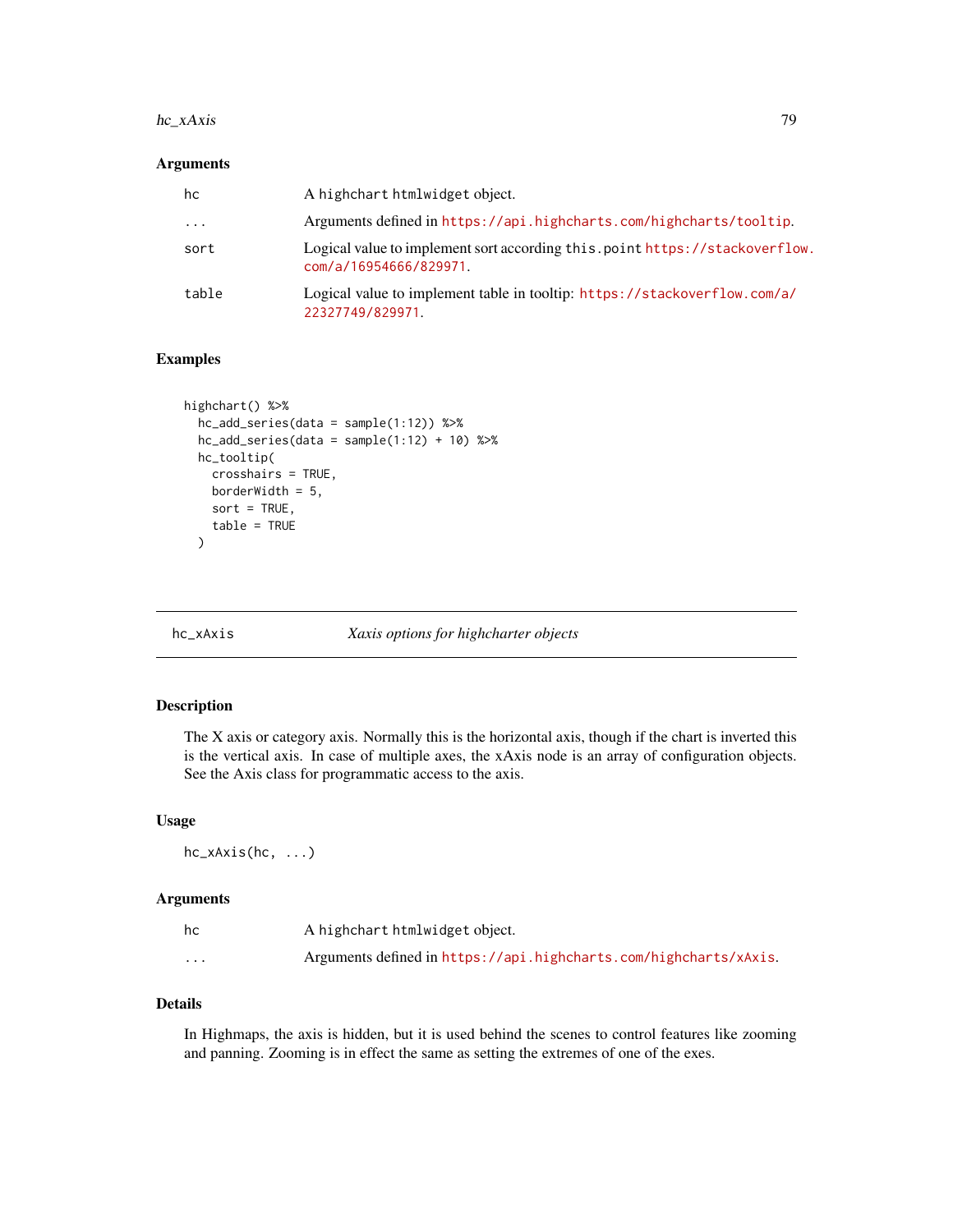#### Examples

```
highchart() %>%
  hc_add_series(
   data = c(7.0, 6.9, 9.5, 14.5, 18.2, 21.5, 25.2, 26.5, 23.3, 18.3, 13.9, 9.6),
   type = "split") %>%
  hc_xAxis(
    title = list(text = "x Axis at top"),
   alternateGridColor = "#FDFFD5",
   opposite = TRUE,
   plotLines = list(
     list(
        label = list(text = "This is a plotLine"),color = "#FF0000",
        width = 2,
        value = 5.5)
   )
  \lambda
```
hc\_yAxis *Yaxis options for highcharter objects*

## Description

The Y axis or value axis. Normally this is the vertical axis, though if the chart is inverted this is the horizontal axis. In case of multiple axes, the yAxis node is an array of configuration objects. See the Axis object for programmatic access to the axis.

#### Usage

hc\_yAxis(hc, ...)

#### Arguments

| hc       | A highchart htmlwidget object.                                    |
|----------|-------------------------------------------------------------------|
| $\cdots$ | Arguments defined in https://api.highcharts.com/highcharts/yAxis. |

```
highchart() %>%
  hc_add_series(
   data = c(7.0, 6.9, 9.5, 14.5, 18.2, 21.5, 25.2, 26.5, 23.3, 18.3, 13.9, 9.6),
   type = "spline"
  ) %>%
  hc_yAxis(
   title = list(text = "y Axis at right"),
```
<span id="page-79-0"></span>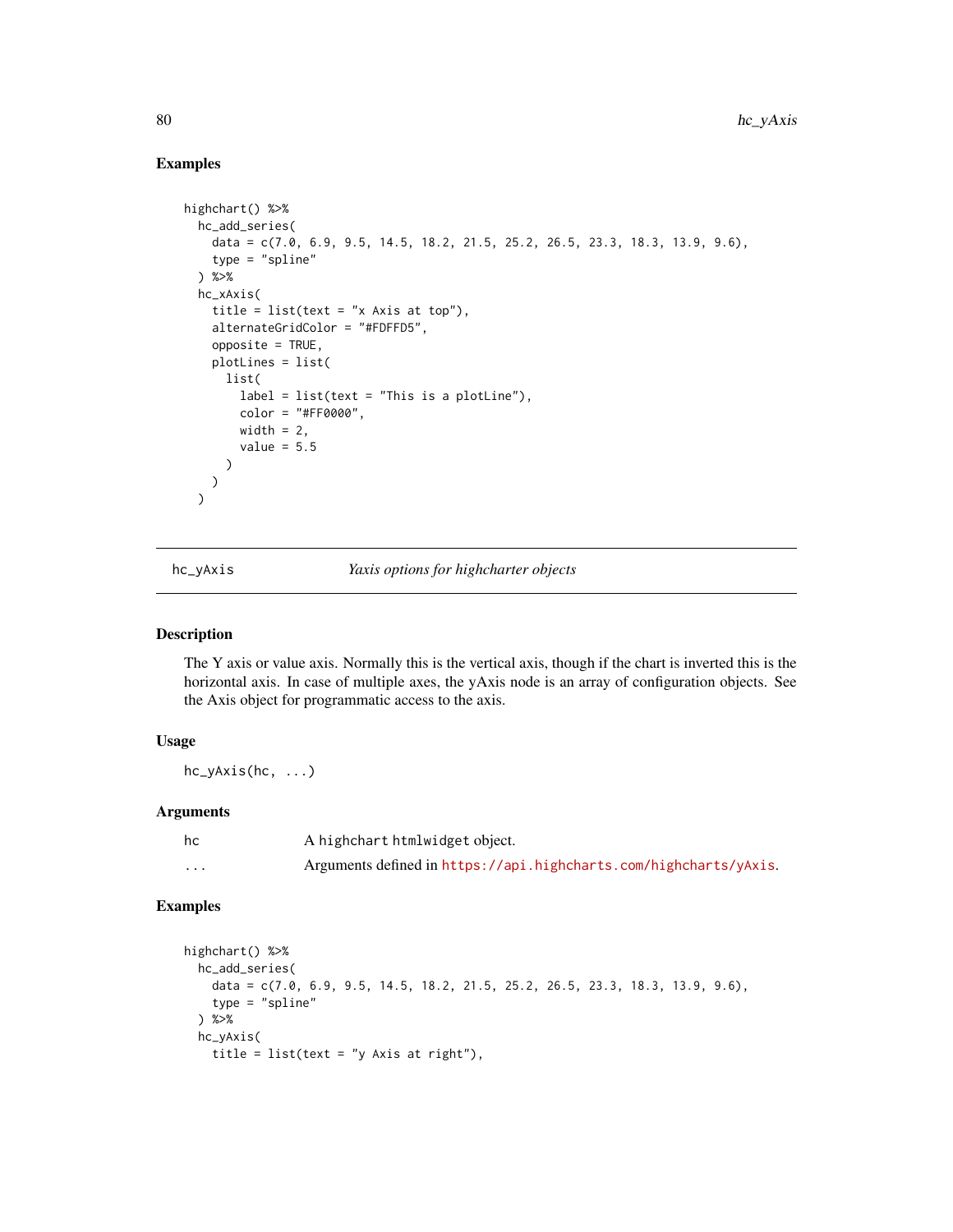```
opposite = TRUE,
  alternateGridColor = "#FAFAFA",
  minorTickInterval = "auto",
 minorGridLineDashStyle = "LongDashDotDot",
  showFirstLabel = FALSE,
  showLastLabel = FALSE,
 plotBands = list(
    list(
      from = 13,
      to = 17,
      color = "rgba(100, 0, 0, 0.1)",label = list(text = "This is a plotBand")
    )
 )
\mathcal{L}
```
hc\_yAxis\_multiples *Creating multiples yAxis t use with highcharts*

#### Description

The Y axis or value axis. Normally this is the vertical axis, though if the chart is inverted this is the horizontal axis. Add yAxis allows to add multiple axis with a relative height between Y axis. Based upon the relative parameter the height of each Y axis is recalculated. Otherwise the parameters are as supported by Y axis.

#### Usage

```
hc_yAxis_multiples(hc, ...)
hc_xAxis_multiples(hc, ...)
hc_zAxis_multiples(hc, ...)
create_axis(
  naxis = 2,
  heights = 1,
  sep = 0.01,offset = 0,
  turnopposite = TRUE,
  ...
)
create_yaxis(...)
hc_add_yAxis(hc, ...)
```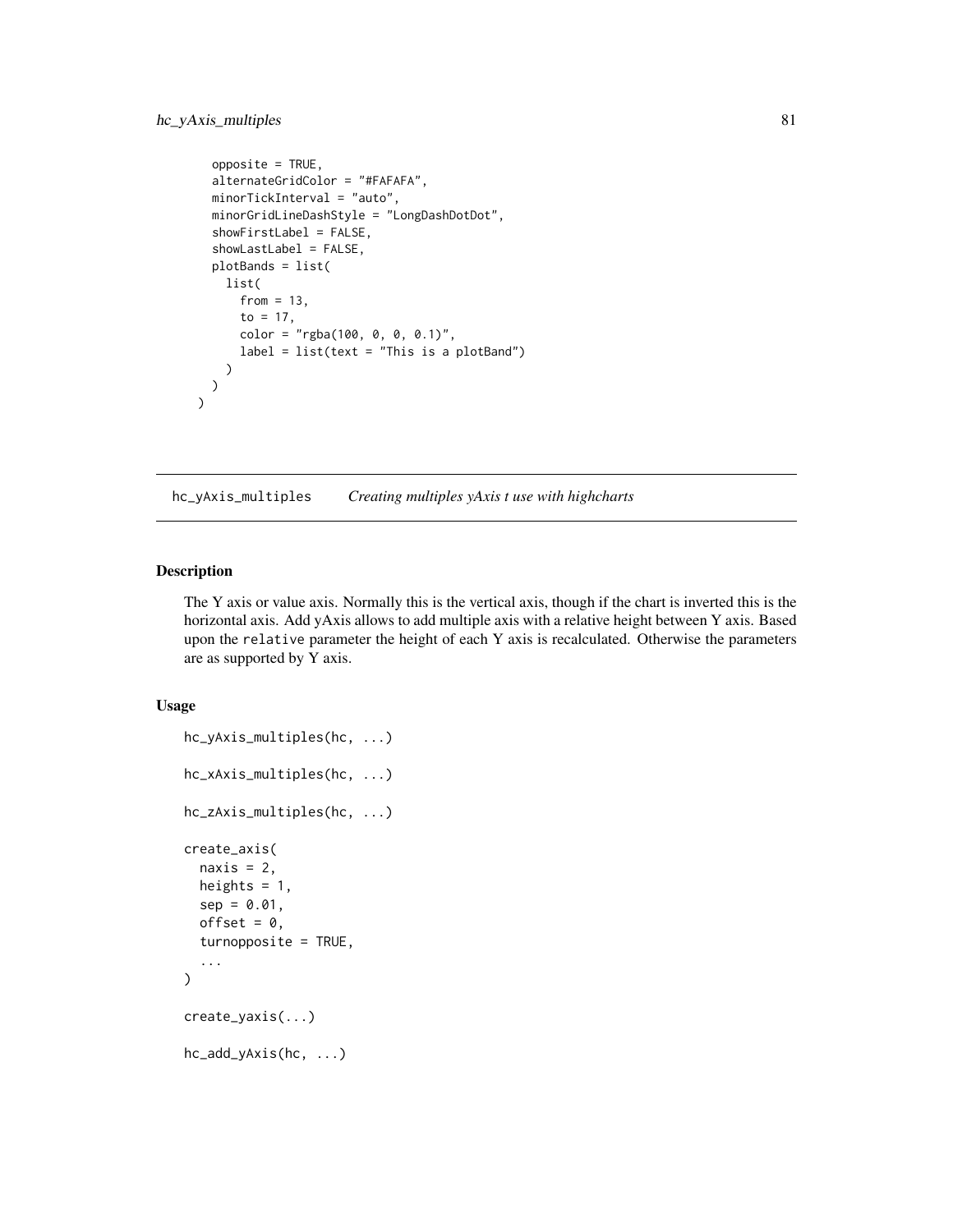#### <span id="page-81-0"></span>**Arguments**

| hc           | A highchart htmlwidget object.                                    |
|--------------|-------------------------------------------------------------------|
| $\cdots$     | Arguments defined in https://api.highcharts.com/highcharts/yAxis. |
| naxis        | Number of axis an integer.                                        |
| heights      | A numeric vector. This values will be normalized.                 |
| sep          | A numeric value for the separation (in percentage) for the panes. |
| offset       | A numeric value (in percentage).                                  |
| turnopposite | A logical value to turn the side of each axis or not.             |

#### Examples

```
highchart() %>%
 hc_yAxis_multiples(create_axis(naxis = 2, heights = c(2, 1))) %>%
 hc\_add\_series(data = c(1, 3, 2), yAxis = 0) %hc\_add\_series(data = c(20, 40, 10), yAxis = 1)highchart() %>%
 hc_yAxis_multiples(create_axis(naxis = 3, lineWidth = 2, title = list(text = NULL))) %>%
 hc\_add\_series(data = c(1, 3, 2)) %>%
 hc_add_series(data = c(20, 40, 10), type = "area", yAxis = 1) %>%
 hc_add_series(data = c(200, 400, 500), yAxis = 2) %>%
 hc\_add\_series(data = c(500, 300, 400), type = "areaspline", yAxis = 2)# Retrieve stock data to plot.
aapl <- quantmod::getSymbols("AAPL",
 src = "yahoo",
 from = "2020-01-01",
 auto.assign = FALSE
\lambda# Plot prices and volume with relative height.
highchart(type = "stock") %>%
 hc_title(text = "AAPLE") %>%
 hc_add_series(aapl, yAxis = 0, showInLegend = FALSE) %>%
 hc_add_yAxis(nid = 1L, title = list(text = "Prices"), relative = 2) %>%
 hc_add_series(aapl[, "AAPL.Volume"], yAxis = 1, type = "column", showInLegend = FALSE) %>%
 hc_add_yAxis(nid = 2L, title = list(text = "Volume"), relative = 1)
```
hc\_zAxis *Zaxis options for highcharter objects*

#### Description

The Z axis or depth axis for 3D plots. See the Axis class for programmatic access to the axis.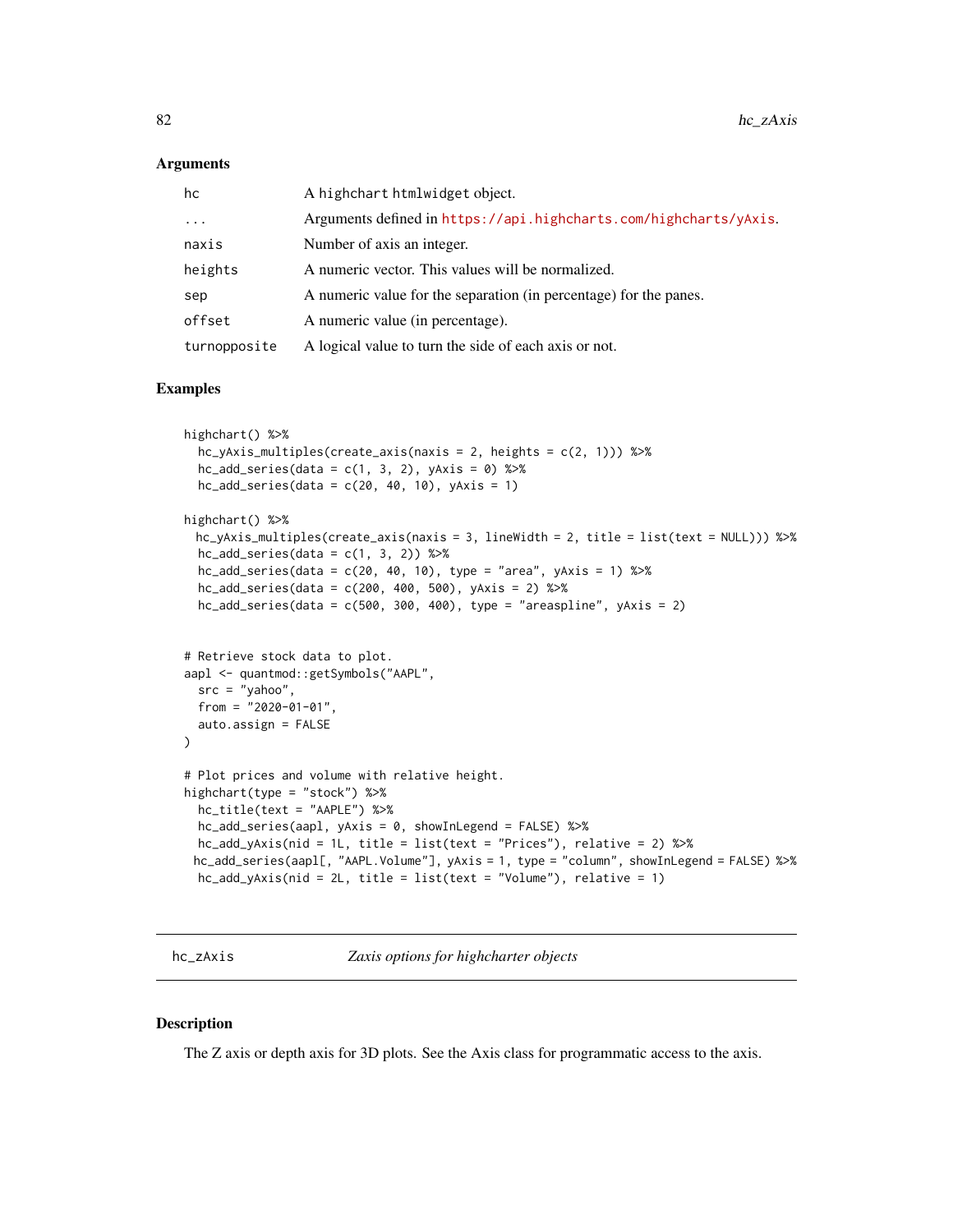#### hc\_zAxis 83

## Usage

hc\_zAxis(hc, ...)

## Arguments

| hc       | A highchart htmlwidget object.                                    |
|----------|-------------------------------------------------------------------|
| $\cdots$ | Arguments defined in https://api.highcharts.com/highcharts/zAxis. |

```
df <- data.frame(
 x = sample(1:5),
 y = sample(1:5),
  z = sample(1:5))
# Note the 3d requiere highchart2() due have the 3d module
highchart2() %>%
  hc\_add\_series(data = df, "scatter3d", hcaes(x = x, y = y, z = z)) %>%
  hc_chart(
    type = "scatters'd",options3d = list(
      enabled = TRUE,
      alpha = 20,
      beta = 30,
      depth = 200,
      viewDistance = 5,
      frame = list(
        bottom = list(
          size = 1,
          color = "rgba(0, 0, 0, 0.05)")
      )
    \lambda) %>%
  hc_zAxis(
    title = list(text = "Z axis is here"),
    startOnTick = FALSE,
    tickInterval = 2,
    tickLength = 4,
    tickWidth = 1,
    gridLineColor = "red",
    gridLineDashStyle = "dot"
  \lambda
```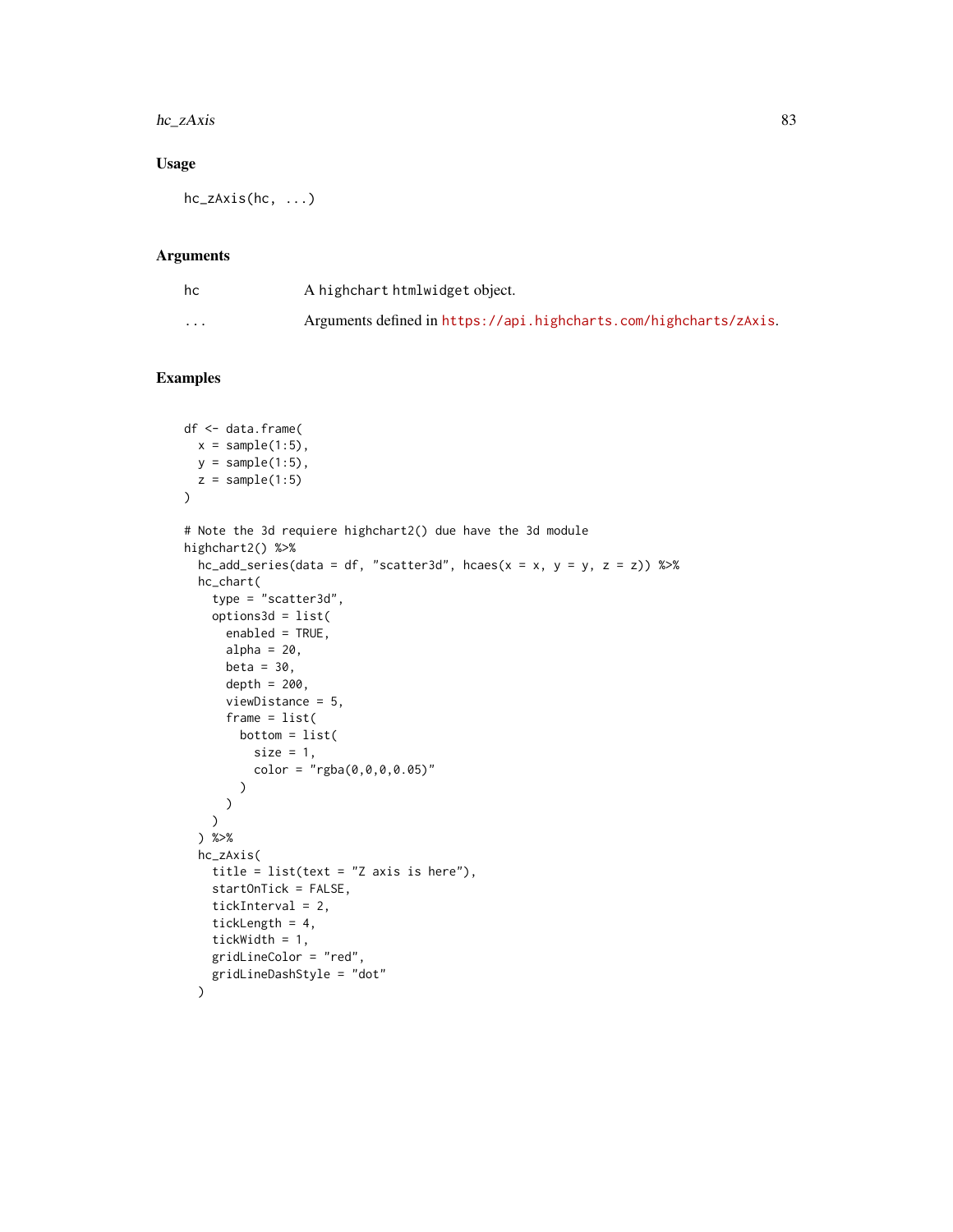<span id="page-83-0"></span>

Transform colors from hexadecimal format to rgba hc notation

#### Usage

 $hex_to_rgba(x, alpha = 1)$ 

## Arguments

|       | colors in hexadecimal format |
|-------|------------------------------|
| alpha | alpha                        |

## Examples

hex\_to\_rgba(x <- c("#440154", "#21908C", "#FDE725"))

|  | highchart |  |  |  |
|--|-----------|--|--|--|
|  |           |  |  |  |
|  |           |  |  |  |

highchart *Create a Highcharts chart widget*

#### Description

This function creates a Highchart chart using htmlwidgets. The widget can be rendered on HTML pages generated from R Markdown, Shiny, or other applications.

# Usage

```
highchart(
  hc\_opts = list(),
  theme = getOption("highcharter.theme"),
  type = "chart",width = NULL,
 height = NULL,elementId = NULL,google_fonts = getOption("highcharter.google_fonts")
\mathcal{E}
```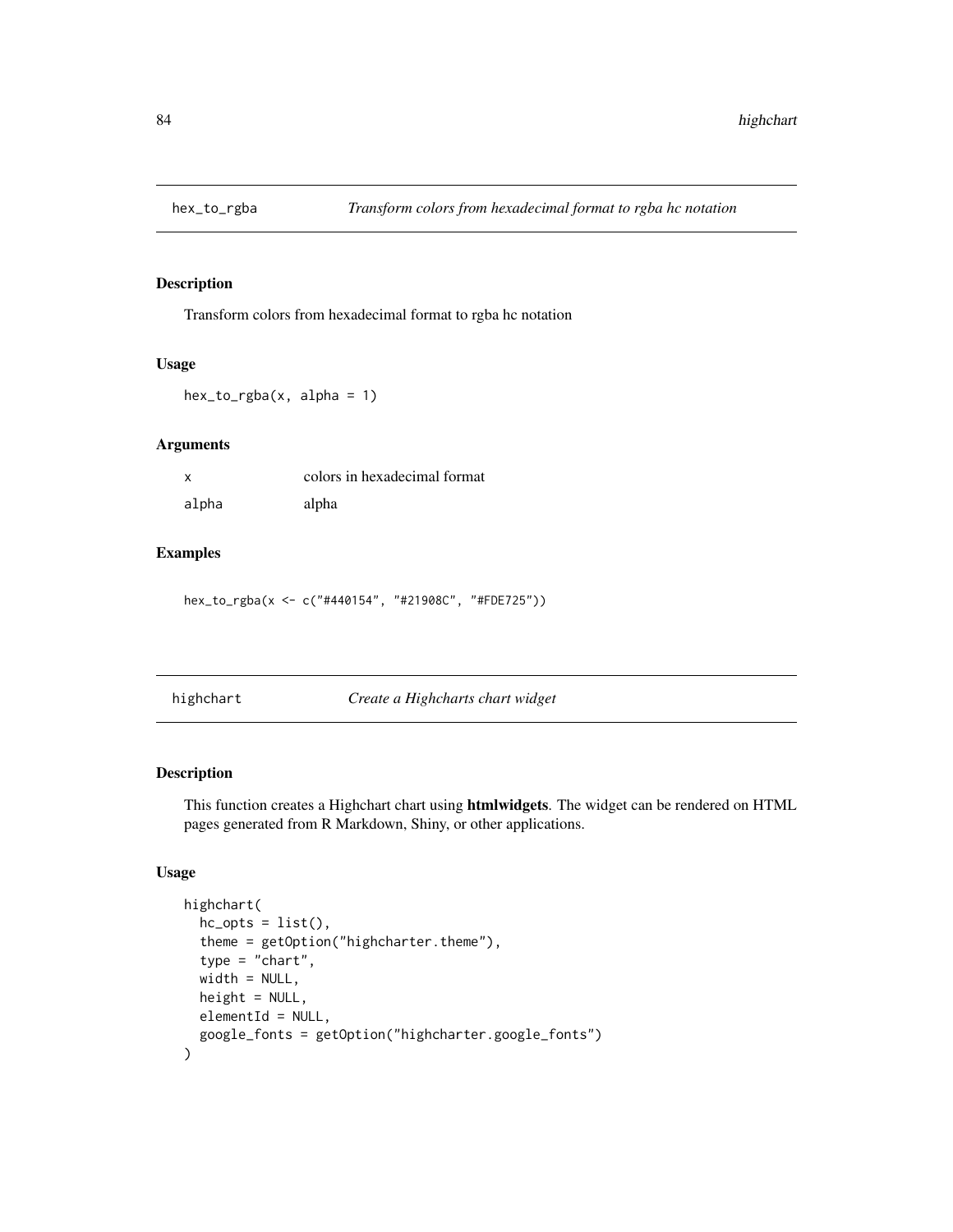# <span id="page-84-0"></span>highchart2 85

# Arguments

| hc_opts      | A list object containing options defined as https://api.highcharts.com/<br>highcharts/.                                                                                                                                                                                                                                                             |
|--------------|-----------------------------------------------------------------------------------------------------------------------------------------------------------------------------------------------------------------------------------------------------------------------------------------------------------------------------------------------------|
| theme        | A hc_theme class object-                                                                                                                                                                                                                                                                                                                            |
| type         | A character value to set if use Highchart, Highstock or Highmap. Options are<br>"chart", "stock" and "map".                                                                                                                                                                                                                                         |
| width        | A numeric input in pixels.                                                                                                                                                                                                                                                                                                                          |
| height       | A numeric input in pixels.                                                                                                                                                                                                                                                                                                                          |
| elementId    | Use an explicit element ID for the widget.                                                                                                                                                                                                                                                                                                          |
| google_fonts | A boolean value. If TRUE (default), adds a reference to the Google Fonts API<br>to the HTML head, downloading CSS for the font families defined in the High-<br>charts theme from https://fonts.googleapis.com. Set to FALSE if you load your<br>own fonts using CSS. This option as default is controlled by "highcharter.google_fonts"<br>option. |

highchart2 *Create a Highcharts chart widget*

# Description

This widgets don't support options yet.

# Usage

```
highchart2(
 hc\_opts = list(),theme = getOption("highcharter.theme"),
  type = "chart",
 width = NULL,
 height = NULL,elementId = NULL,google_fonts = getOption("highcharter.google_fonts")
)
highchartzero(
 hc\_opts = list(),
 theme = NULL,
 width = NULL,
 height = NULL,elementId = NULL)
```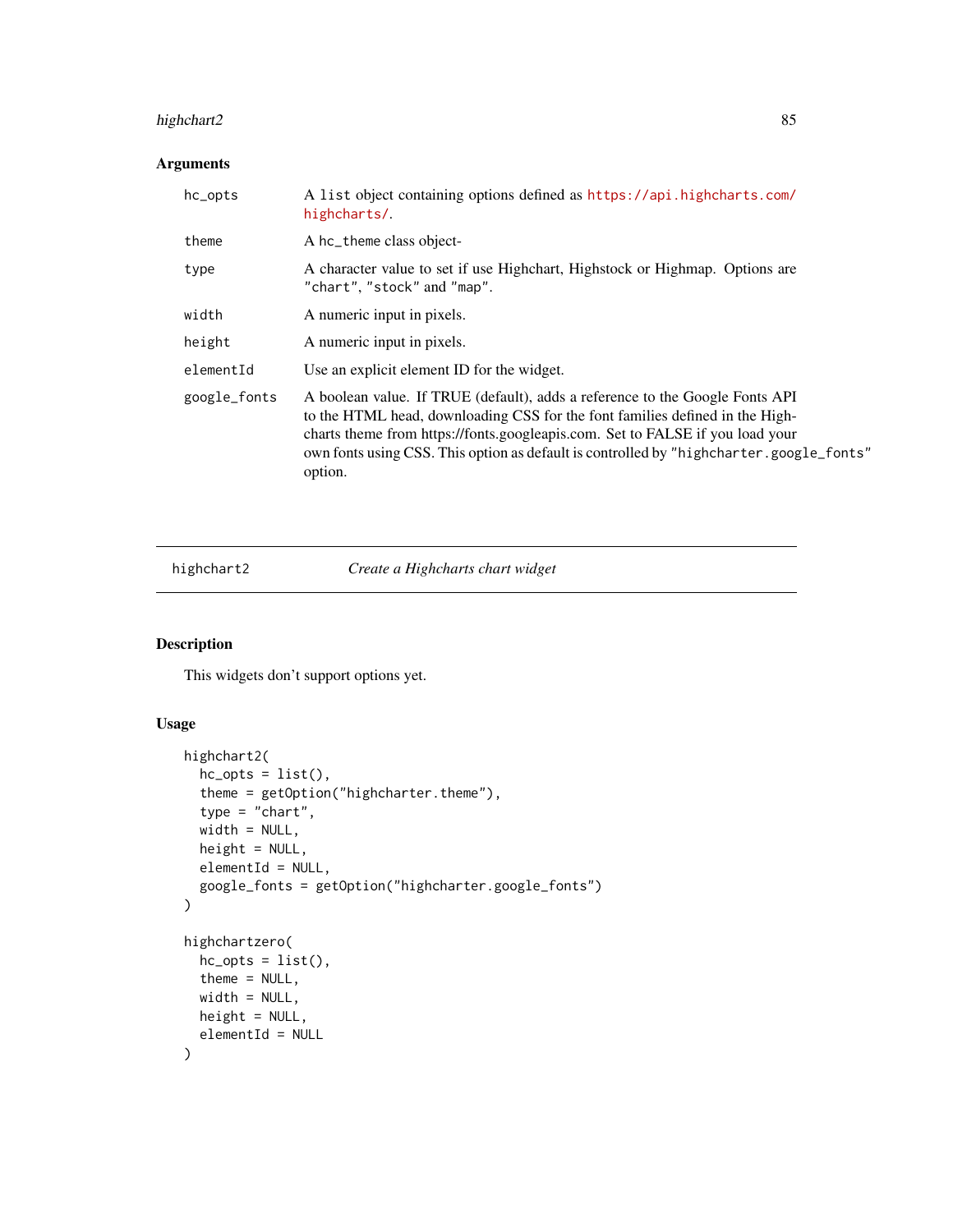## <span id="page-85-0"></span>Arguments

| hc_opts      | A list object containing options defined as https://api.highcharts.com/<br>highcharts/.                                                                                                                                                                               |
|--------------|-----------------------------------------------------------------------------------------------------------------------------------------------------------------------------------------------------------------------------------------------------------------------|
| theme        | A hc_theme class object.                                                                                                                                                                                                                                              |
| type         | A character value to set if use Highchart, Highstock or Highmap. Options are<br>"chart", "stock" and "map".                                                                                                                                                           |
| width        | A numeric input in pixels.                                                                                                                                                                                                                                            |
| height       | A numeric input in pixels.                                                                                                                                                                                                                                            |
| elementId    | Use an explicit element ID for the widget.                                                                                                                                                                                                                            |
| google_fonts | A boolean value. If TRUE (default), adds a reference to the Google Fonts API<br>to the HTML head, downloading CSS for the font families defined in the High-<br>charts theme from https://fonts.googleapis.com. Set to FALSE if you load your<br>own fonts using CSS. |

#### Details

This function creates a Highchart chart using htmlwidgets. The widget can be rendered on HTML pages generated from R Markdown, Shiny, or other applications.

highcharter *An* htmlwidget *interface to the Highcharts javascript chart library*

# Description

Highcharts <https://www.highcharts.com/> is a mature javascript charting library. Highcharts provide a various type of charts, from scatters to heatmaps or treemaps.

#### Author(s)

Joshua Kunst (@jbkunst)

highcharter-exports *highcharter exported operators and S3 methods*

## Description

The following functions are imported and then re-exported from the highcharter package to avoid listing the magrittr as Depends of highcharter.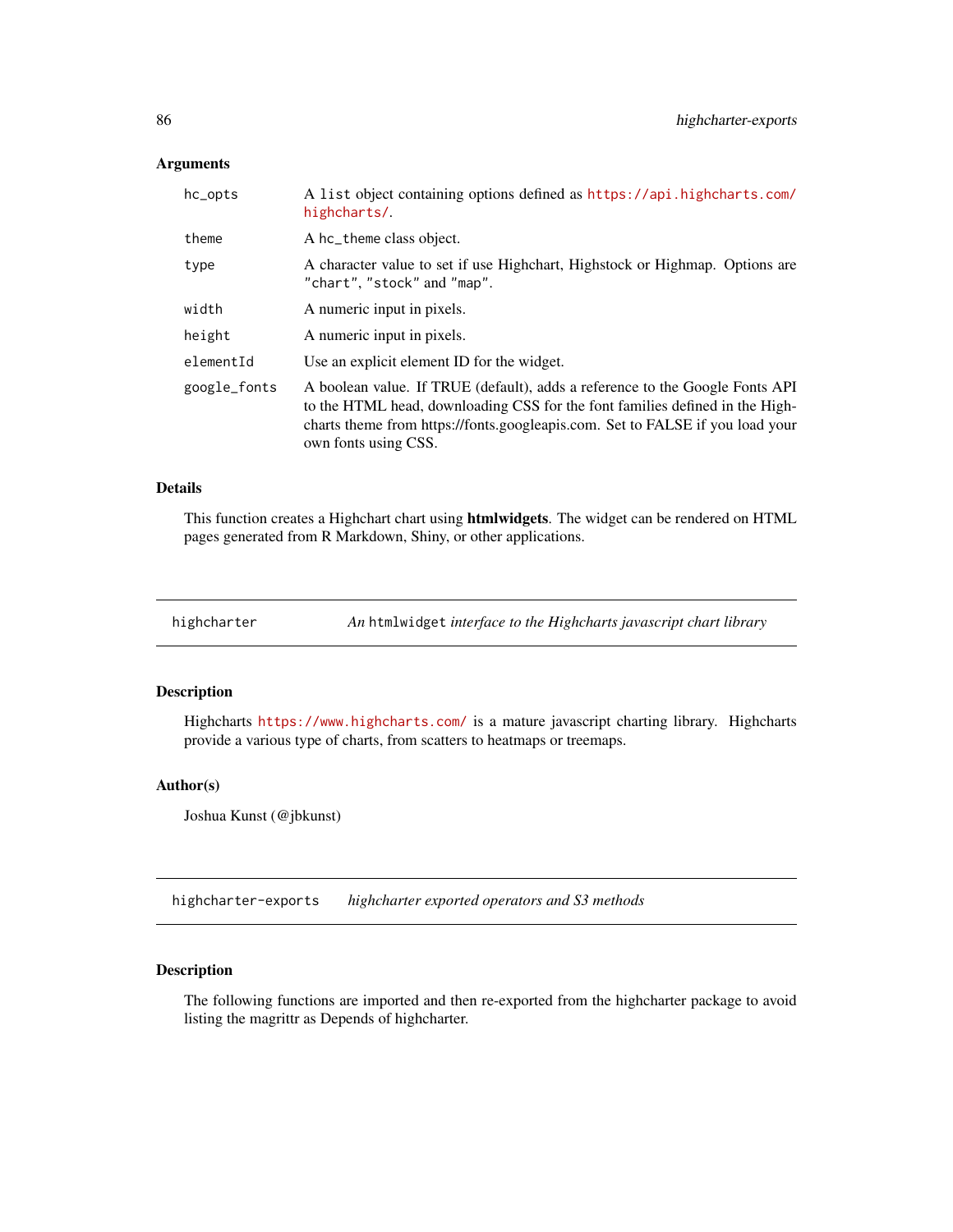<span id="page-86-0"></span>highchartOutput *Widget output function for use in Shiny*

# Description

Widget output function for use in Shiny

#### Usage

```
highchartOutput(outputId, width = "100%", height = "400px")
highchartOutput2(outputId, width = "100%", height = "400px")
highchartOutputZ(outputId, width = "100%", height = "400px")
```
# Arguments

| outputId | The name of the input.     |
|----------|----------------------------|
| width    | A numeric input in pixels. |
| height   | A numeric input in pixels. |

highchartProxy *Send commands to a Highcharts instance in a Shiny app*

#### Description

Send commands to a Highcharts instance in a Shiny app

# Usage

```
highchartProxy(shinyId, session = shiny::getDefaultReactiveDomain())
```
#### Arguments

| shinyId | Single-element character vector indicating the output ID of the chart to modify               |
|---------|-----------------------------------------------------------------------------------------------|
| session | The Shiny session object to which the map belongs; usually the default value<br>will suffice. |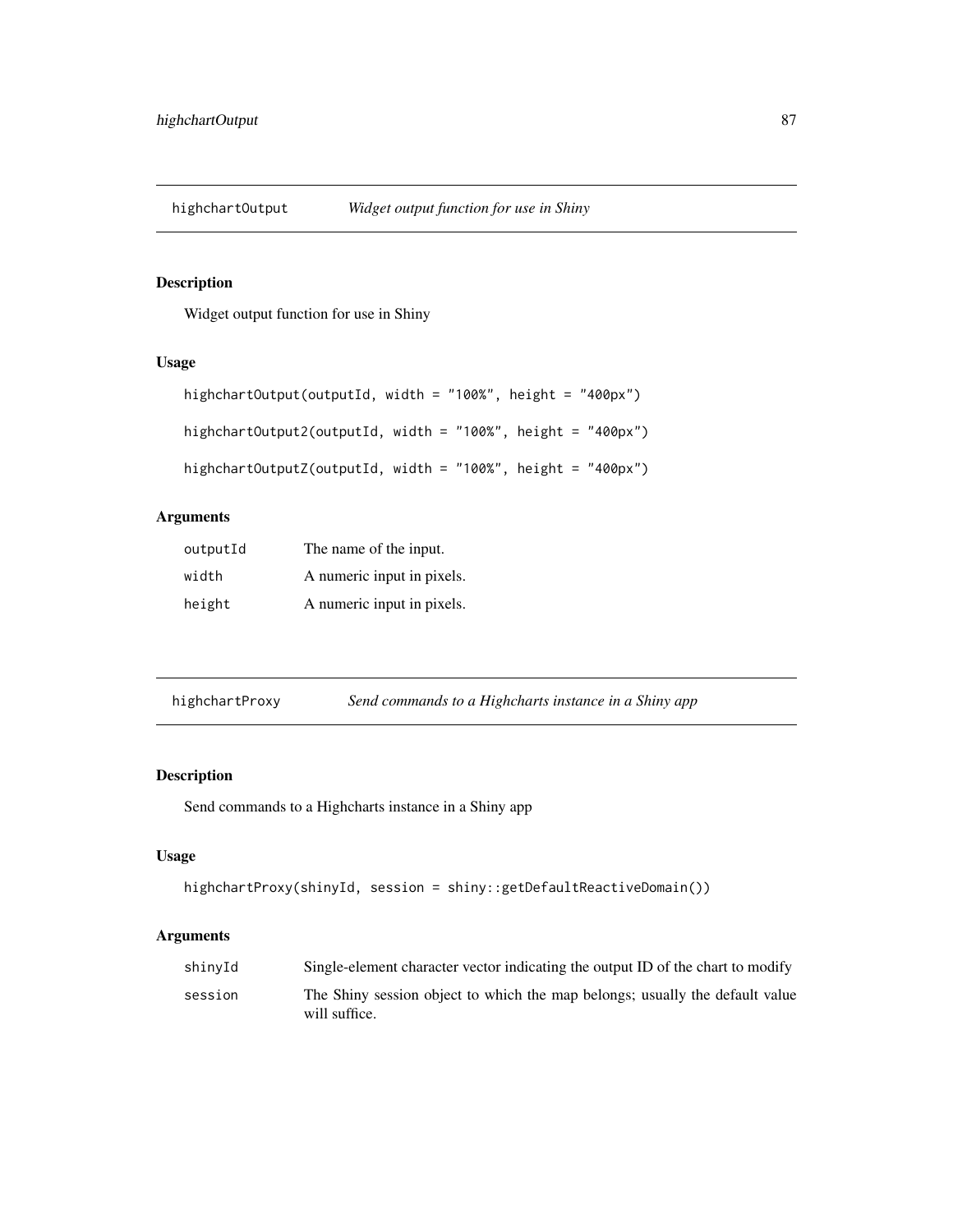<span id="page-87-0"></span>

Chart a demo for testing themes

## Usage

highcharts\_demo()

# Examples

highcharts\_demo()

| hw_grid | Lays out highchart widgets into a "grid", similar to grid. arrange |
|---------|--------------------------------------------------------------------|
|         | <i>from</i> gridExtra.                                             |

# Description

Lays out highchart widgets into a "grid", similar to grid.arrange from gridExtra.

# Usage

```
hw_grid(
  ...,
 ncol = NULL,rowheight = NULL,
 add_htmlgrid_css = TRUE,
 browsable = TRUE
)
```
## Arguments

| $\ddots$         | either individual highchart objects or a mixture of individual highchart ob-<br>jects and lists of highchart objects.   |  |
|------------------|-------------------------------------------------------------------------------------------------------------------------|--|
| ncol             | how many columns in the grid                                                                                            |  |
| rowheight        | Height in px.                                                                                                           |  |
| add_htmlgrid_css |                                                                                                                         |  |
|                  | A logical value to add or not htmlgrid.css as dependency.                                                               |  |
| browsable        | Logical value indicating if the returned object is converted to an HTML object<br>browsable using htmltools::browsable. |  |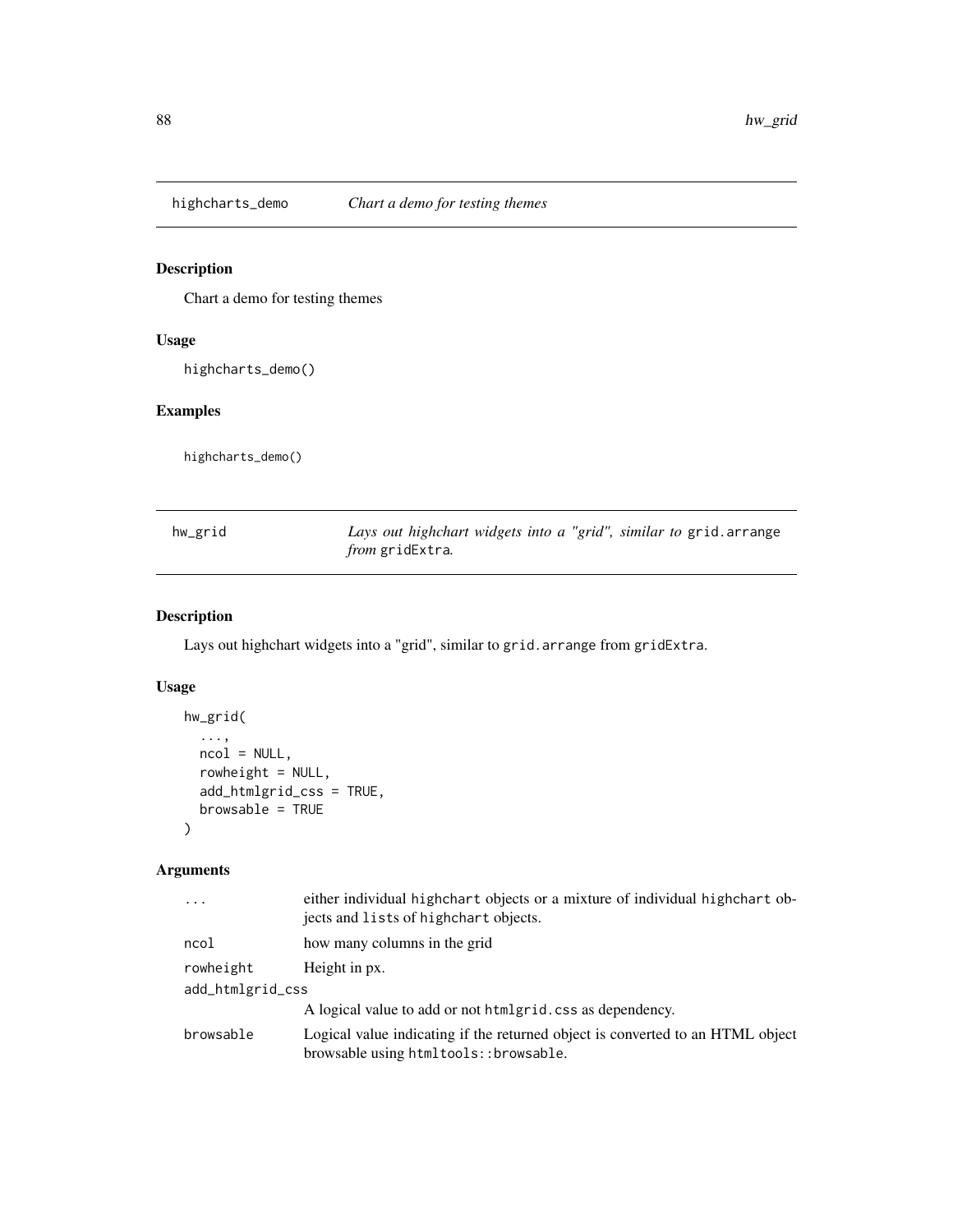#### <span id="page-88-0"></span>is.hexcolor 89

## Examples

```
charts \leq lapply(1:9, function(x) {
  hchart(ts(cumsum(rnorm(100))))
})
if (interactive()) {
  hw_grid(charts, rowheight = 300)
}
```
is.hexcolor *Check if a string vector is in hexadecimal color format*

## Description

Check if a string vector is in hexadecimal color format

## Usage

is.hexcolor(x)

## Arguments

x A string vectors

## Examples

x <- c("#f0f0f0", "#FFf", "#99990000", "#00FFFFFF")

is.hexcolor(x)

is.highchart *Reports whether x is a highchart object*

## Description

Reports whether x is a highchart object

#### Usage

```
is.highchart(x)
```
#### Arguments

x An object to test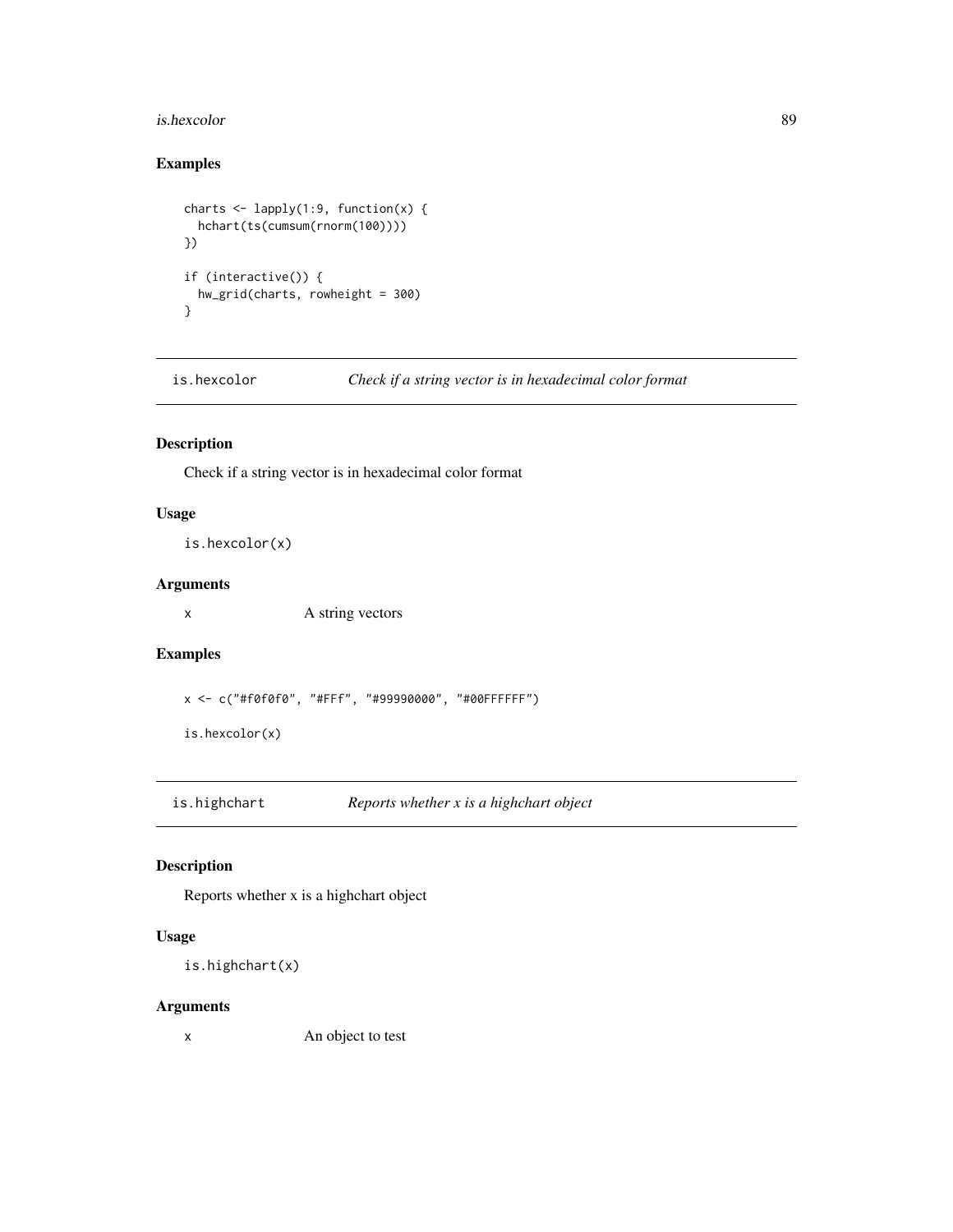<span id="page-89-0"></span>

This functions are similar to rlist::list.parse but this removes names. NAs are removed for compatibility with rjson::toJSON.

## Usage

list\_parse(df)

list\_parse2(df)

#### Arguments

df A data frame to parse to list

## Examples

```
x <- data.frame(a = 1:3, type = c("A", "C", "B"), stringsAsFactors = FALSE)
list_parse(x)
list_parse2(x)
```
mountains\_panorama *Visual comparison of Mountains Panorama*

## Description

This data comes from the <https://www.highcharts.com/> examples: https://www.highcharts.com/demo/3darea-multiple

#### Usage

mountains\_panorama

#### Format

A data frame with 91 observations and 3 variables.

#### Variables

- place: The place.
- name: Name.
- heigth: Heigth.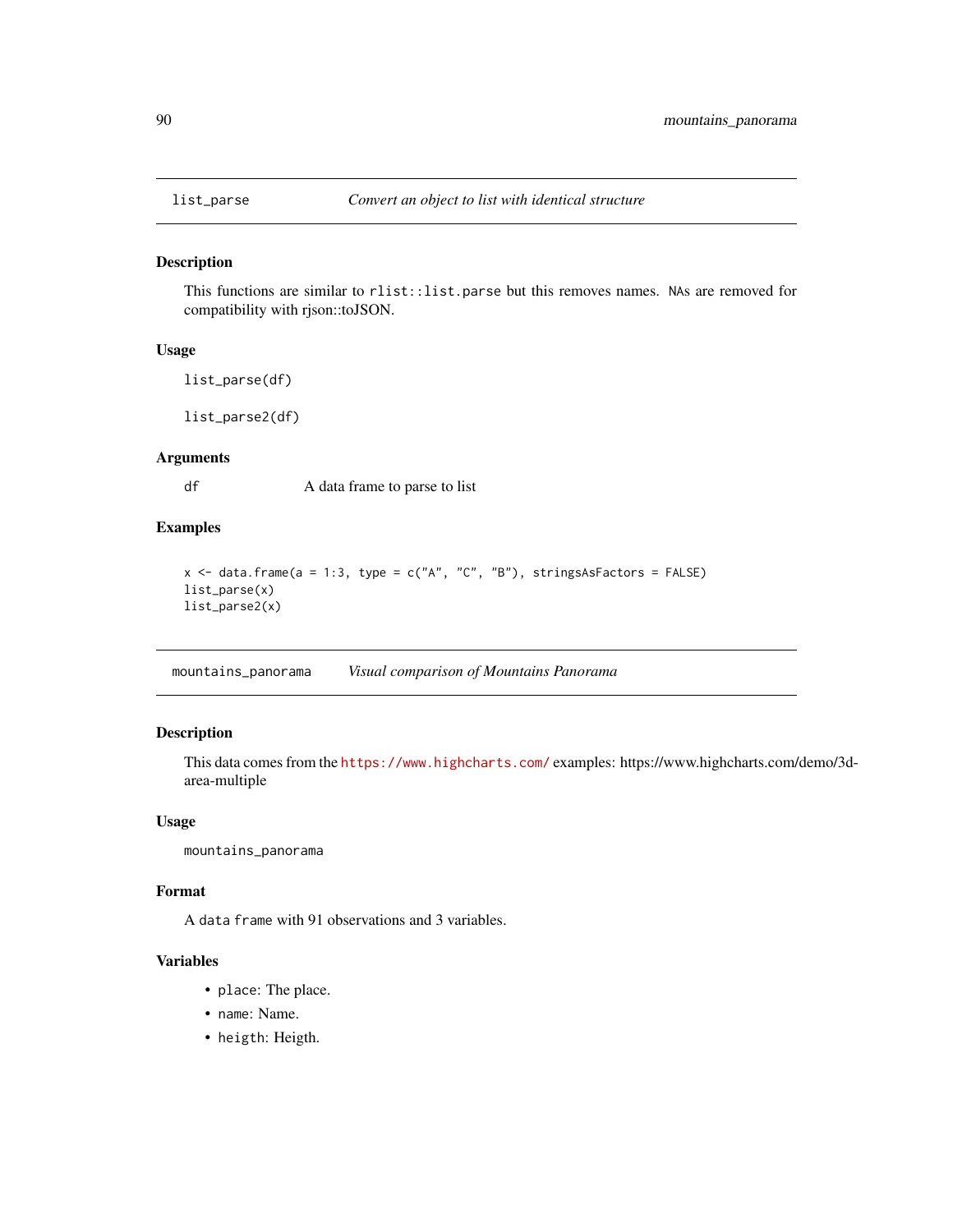<span id="page-90-0"></span>

Modify data frame according to mapping

#### Usage

```
mutate_mapping(data, mapping, drop = FALSE)
```
## Arguments

| data    | A data frame object.                                              |
|---------|-------------------------------------------------------------------|
| mapping | A mapping from hcaes function.                                    |
| drop    | A logical argument to you drop variables or not. Default is FALSE |

# Examples

```
df <- head(mtcars)
mutate_mapping(data = df, mapping = hcaes(x = cy1, y = wt + cy1, group = gear))
mutate_mapping(data = df, mapping = hcaes(x = cyl, y = wt), drop = TRUE)
```
pokemon *pokemon*

#### Description

Information about 898 pokemon.

#### Usage

pokemon

#### Format

A data frame with 898 observations and 24 variables.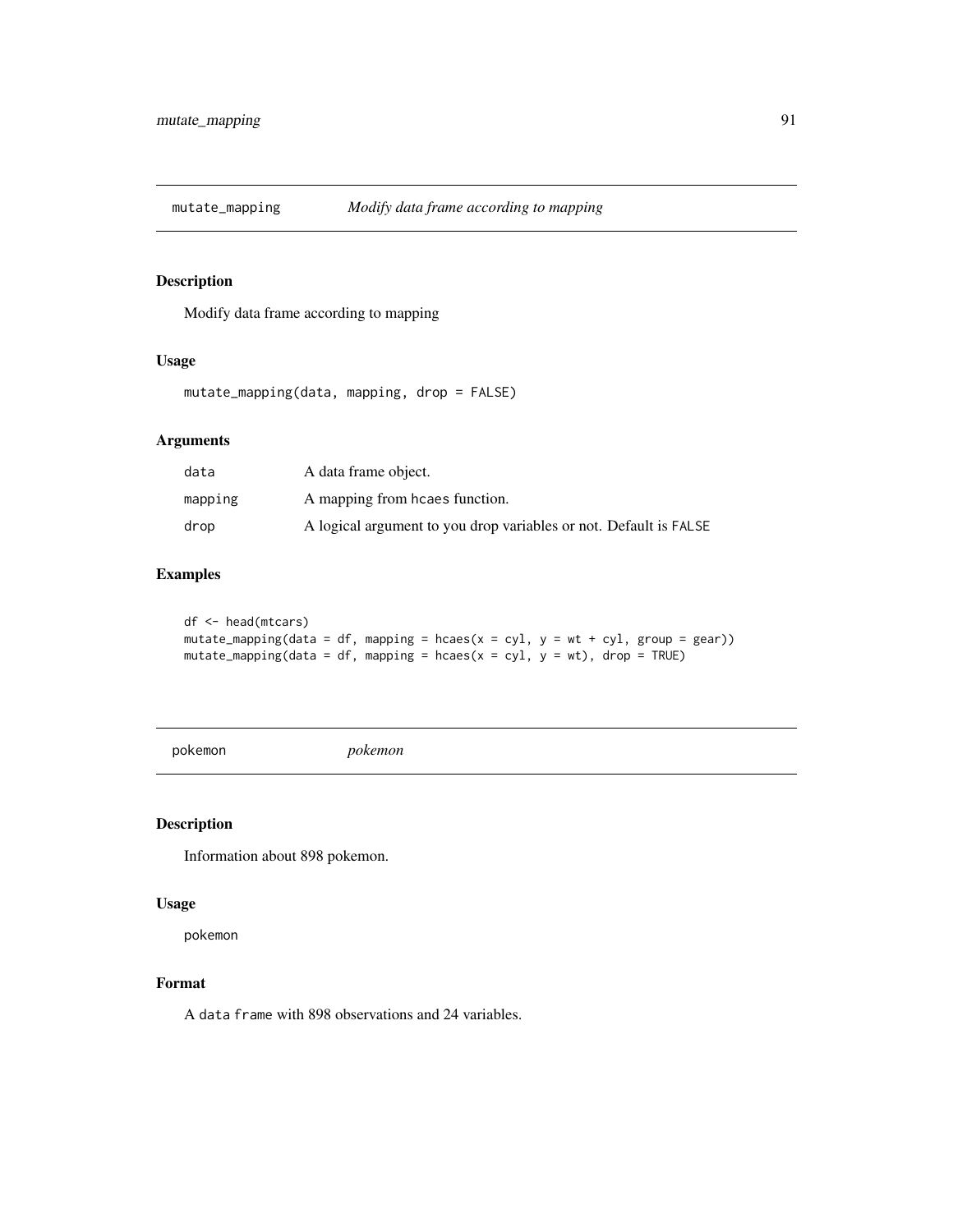<span id="page-91-0"></span>

Function to generate iids

#### Usage

 $random_id(n = 1, length = 10)$ 

## Arguments

| n      | Number of ids |
|--------|---------------|
| length | Length of ids |

renderHighchart *Widget render function for use in Shiny*

## Description

Widget render function for use in Shiny

## Usage

```
renderHighchart(expr, env = parent.frame(), quoted = FALSE)
renderHighchart2(expr, env = parent.frame(), quoted = FALSE)
renderHighchartZ(expr, env = parent.frame(), quoted = FALSE)
```
## Arguments

| expr   | A highchart expression. |
|--------|-------------------------|
| env    | A environment.          |
| quoted | A boolean value.        |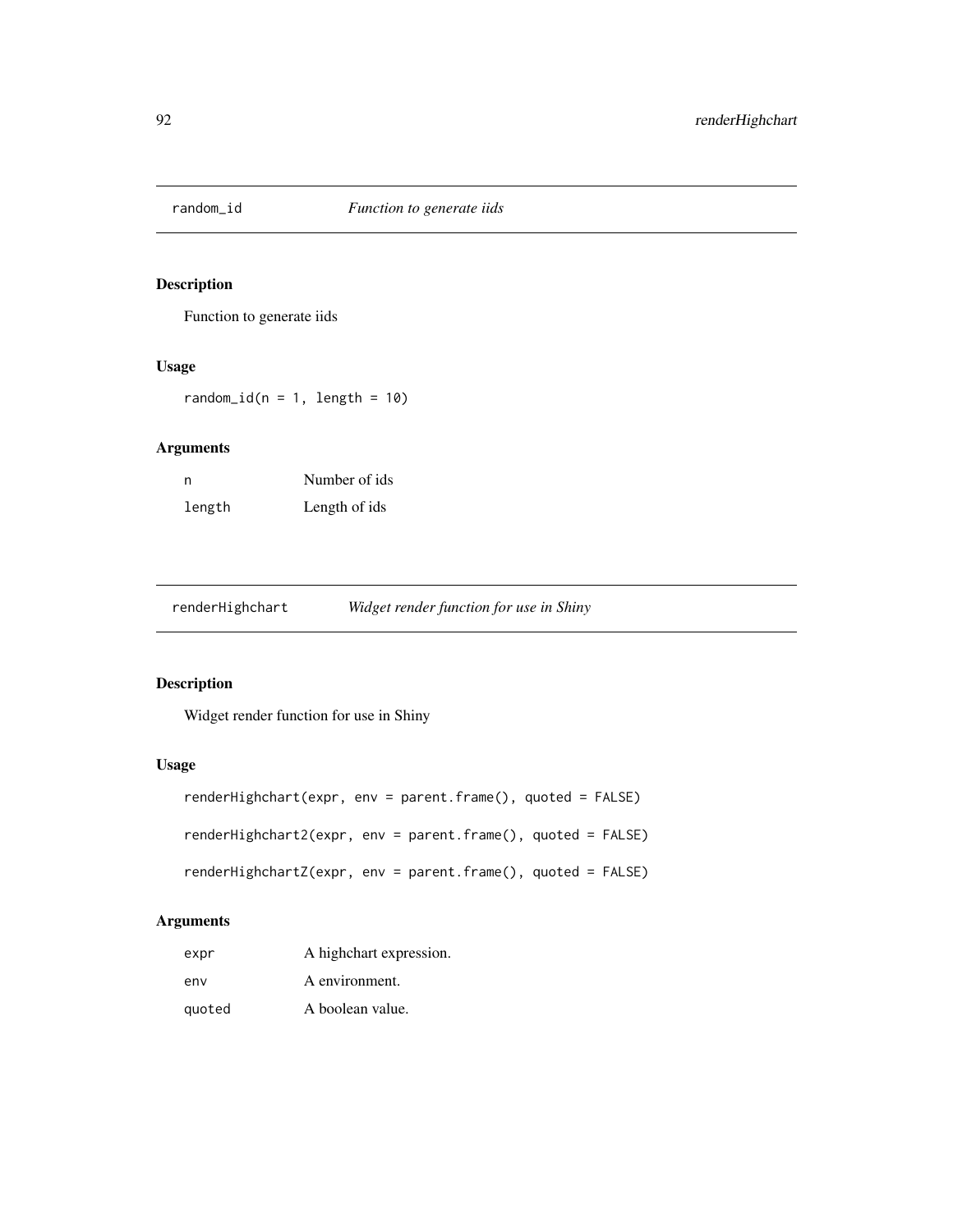<span id="page-92-0"></span>stars *stars*

## Description

A sample using by Nadieh Bremer blocks. <http://bl.ocks.org/nbremer/eb0d1fd4118b731d069e2ff98dfadc47>.

## Usage

stars

## Format

A data frame with 404 observations and 6 variables.

#### Variables

- bv: BV
- absmag: Magnitude
- lum: Luminosity
- temp: Temperature
- radiussun: Radius
- distance: Distance
- str\_to\_id *String to 'id' format*

## Description

Turn a string to id format used in treemaps.

#### Usage

```
str_to_id(x)
```

```
str_to_id_vec(x)
```
## Arguments

x A vector string.

## Examples

str\_to\_id(" A string \_ with sd / sdg Underscores \ ")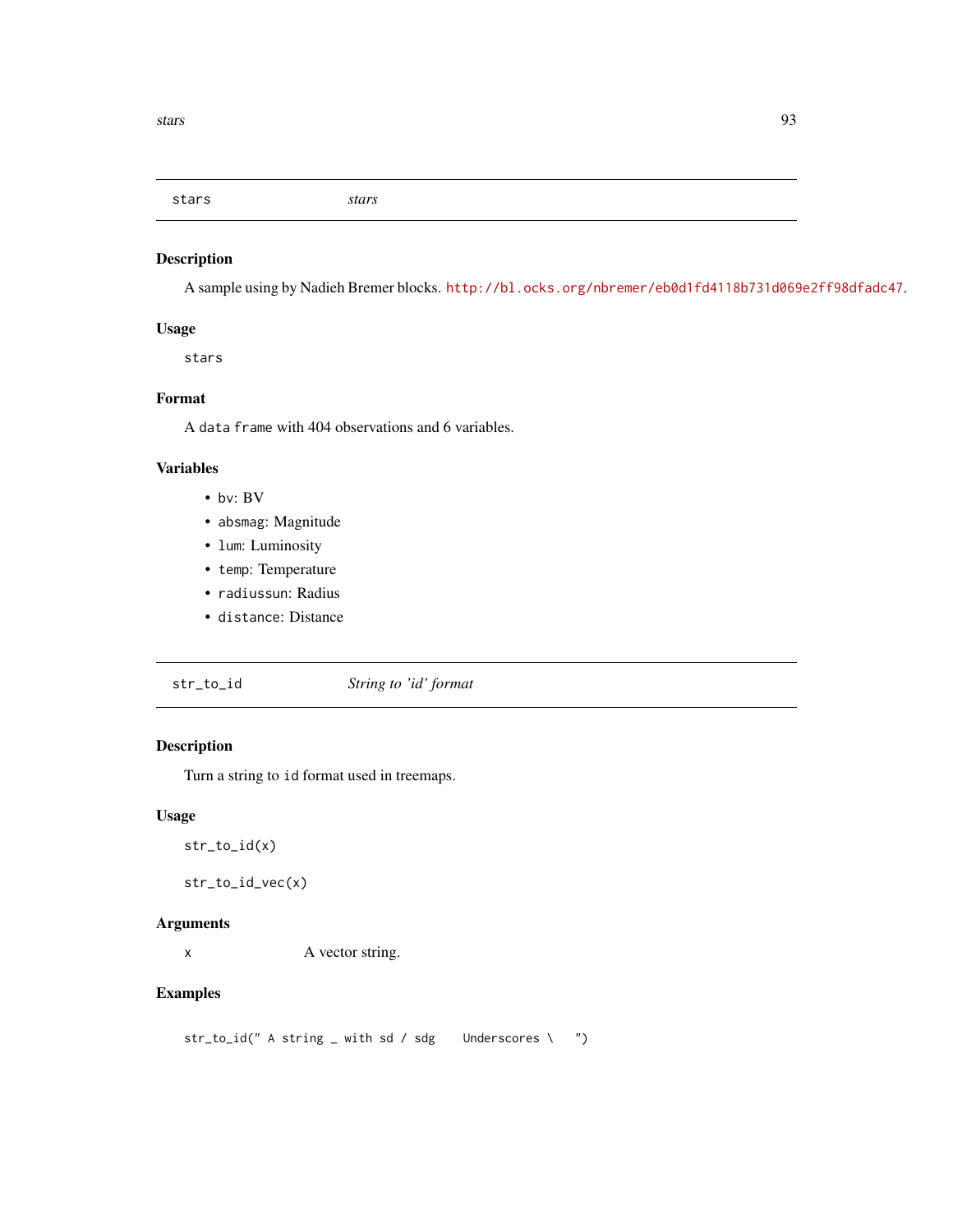<span id="page-93-0"></span>

Helper to create charts in tooltips.

#### Usage

```
tooltip_chart(accesor = NULL, hc_opts = NULL, width = 250, height = 150)
```
#### Arguments

| accesor | A string indicating the name of the column where the data is.                  |
|---------|--------------------------------------------------------------------------------|
| hc_opts | A list of options using the https://api.highcharts.com/highcharts/syn-<br>tax. |
| width   | A numeric input in pixels indicating the with of the tooltip.                  |
| height  | A numeric input in pixels indicating the height of the tooltip.                |

#### Details

This function needs to be used in the pointFormatter argument inside of hc\_tooltip function an useHTML = TRUE option.

```
require(dplyr)
require(purrr)
require(tidyr)
require(gapminder)
data(gapminder, package = "gapminder")
gp <- gapminder %>%
  arrange(desc(year)) %>%
  distinct(country, .keep_all = TRUE)
gp2 <- gapminder %>%
  nest(-country) %>%
  mutate(
   data = map(data, mutate_mapping, hcaes(x = 1ifeExp, y = gdpPercap), drop = TRUE),
   data = map(data, list_parse)
  ) %>%
  rename(ttdata = data)
gptot <- left_join(gp, gp2)
hc <- hchart(
```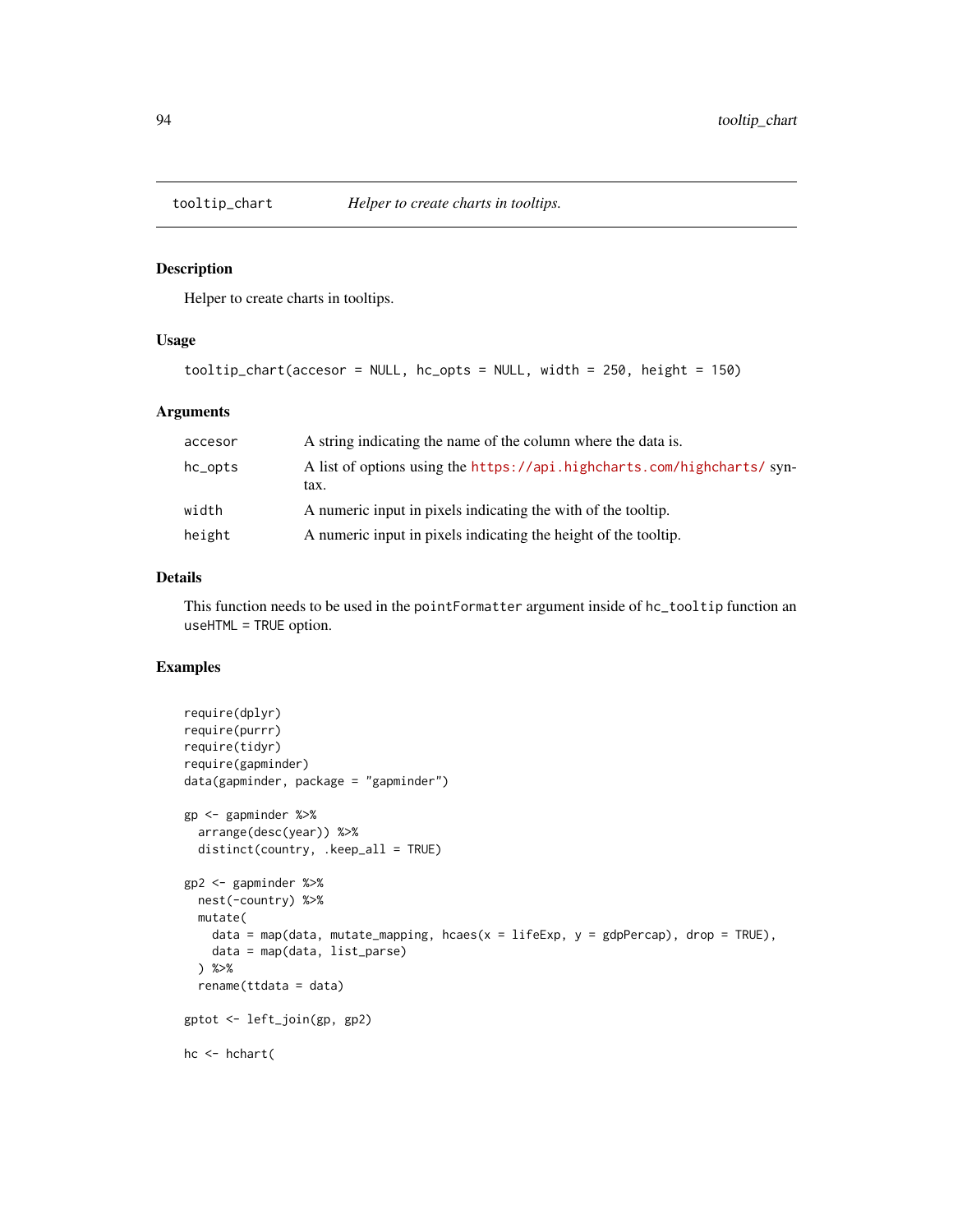<span id="page-94-0"></span>tooltip\_table 95

```
gptot,
  "point",
  hcaes(
    lifeExp,
    gdpPercap,
    name = country,size = pop,group = continent
  \lambda) %>%
  hc_yAxis(type = "logarithmic")
hc %>%
  hc_tooltip(useHTML = TRUE, pointFormatter = tooltip_chart(accesor = "ttdata"))
hc %>%
  hc_tooltip(useHTML = TRUE, pointFormatter = tooltip_chart(
    accesor = "ttdata",
    hc\_opts = list(chart = list(type = "column"))))
hc %>%
  hc_tooltip(
    useHTML = TRUE,
    positioner = JS("function () { return { x: this.chart.plotLeft + 10, y: 10}; }"),
    pointFormatter = tooltip_chart(
      accesor = "ttdata",
     hc_opts = list(
        title = list(text = "point.country"),
        xAxis = list(title = list(text = "lifeExp")),
        yAxis = list(title = list(text = "gdpPercap"))
      )
    )
  \mathcal{L}hc %>%
  hc_tooltip(
    useHTML = TRUE,
    pointFormatter = tooltip_chart(
      accesor = "ttdata",
      hc_opts = list(
        legend = list(enabled = TRUE),
        series = list(list(color = "gray", name = "point.name"))
      )
   )
  \mathcal{L}
```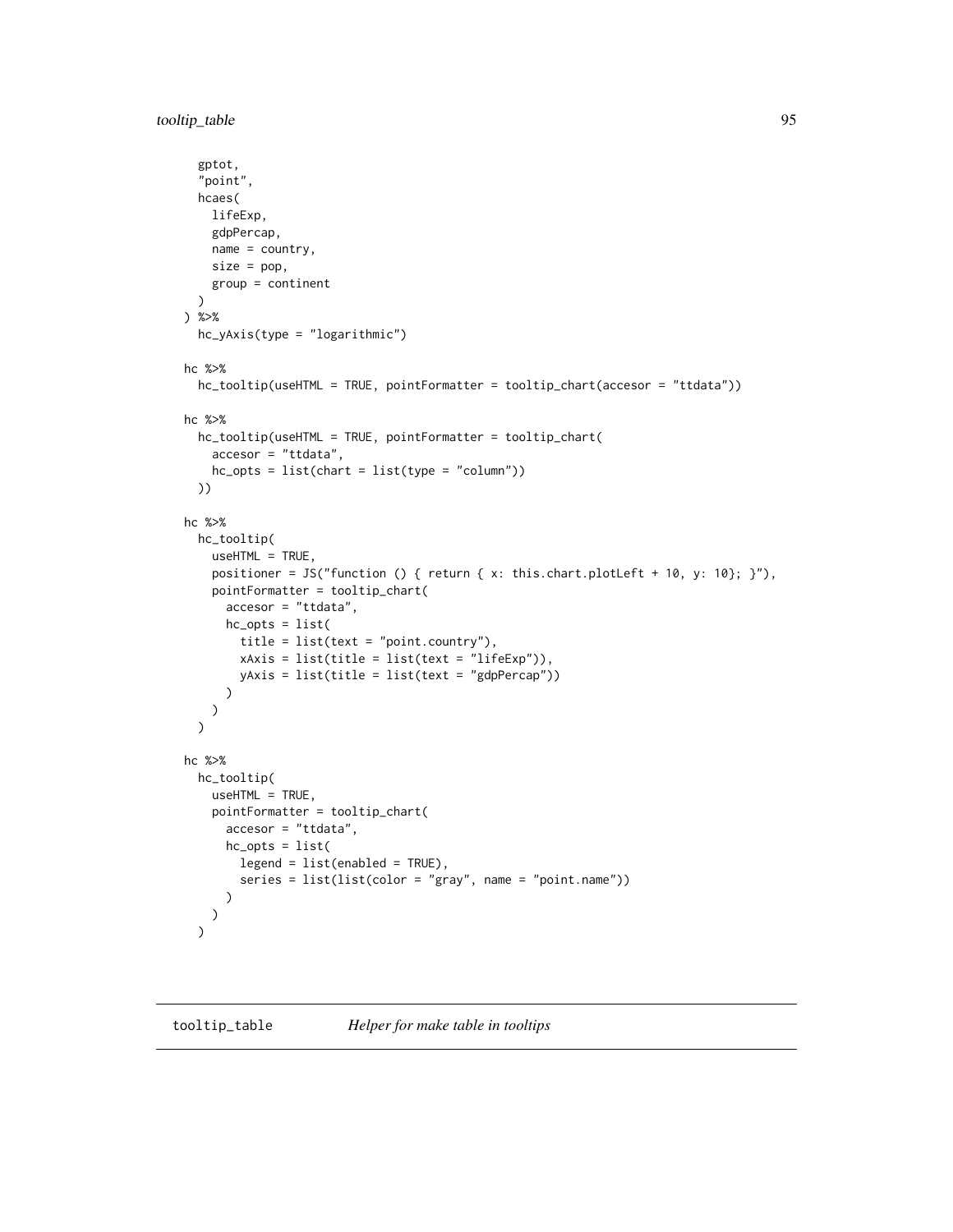Helper to make table in tooltips for the pointFormat parameter in hc\_tooltip

#### Usage

tooltip\_table(x, y, title = NULL, img = NULL, ...)

#### Arguments

| x     | A string vector with description text                       |
|-------|-------------------------------------------------------------|
| У     | A string with accessors example: point.series.name, point.x |
| title | A title tag with accessors or string                        |
| img   | Image tag                                                   |
|       | html attributes for the table element                       |

# Examples

```
x <- c("Income:", "Genre", "Runtime")
y \leftarrow c(
  "$ {point.y}", "{point.series.options.extra.genre}",
  "{point.series.options.extra.runtime}"
\mathcal{L}tooltip_table(x, y)
```
unemployment *US Counties unemployment rate*

## Description

This data comes from the highcharts and is used in highmaps examples.

#### Usage

unemployment

#### Format

A data.frame with 3 variables and 3.216 observations.

# Variables

- code: The county code.
- name: The county name.
- value: The unemployment.

<span id="page-95-0"></span>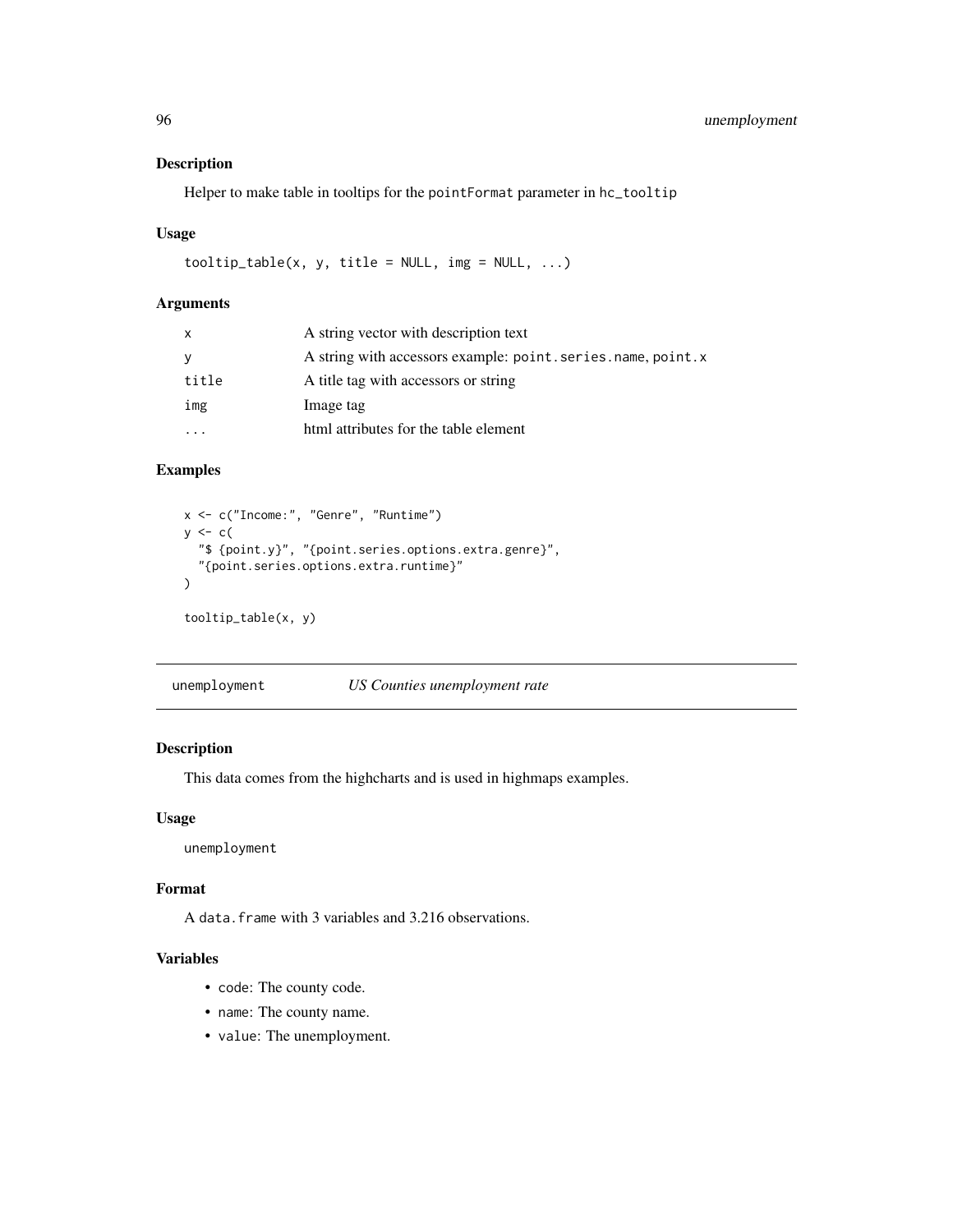<span id="page-96-0"></span>uscountygeojson *US Counties map in Geojson format (list)*

# Description

This data comes from the [https://code.highcharts.com/mapdata/countries/us/us-all-all](https://code.highcharts.com/mapdata/countries/us/us-all-all.js). [js](https://code.highcharts.com/mapdata/countries/us/us-all-all.js) and is used in highmaps examples.

#### Usage

uscountygeojson

# Format

A list in geojson format.

usgeojson *US States map in Geojson format (list)*

## Description

This data comes from the <https://code.highcharts.com/mapdata/countries/us/us-all.js> and is used in highmaps examples.

## Usage

usgeojson

# Format

A list in geojson format.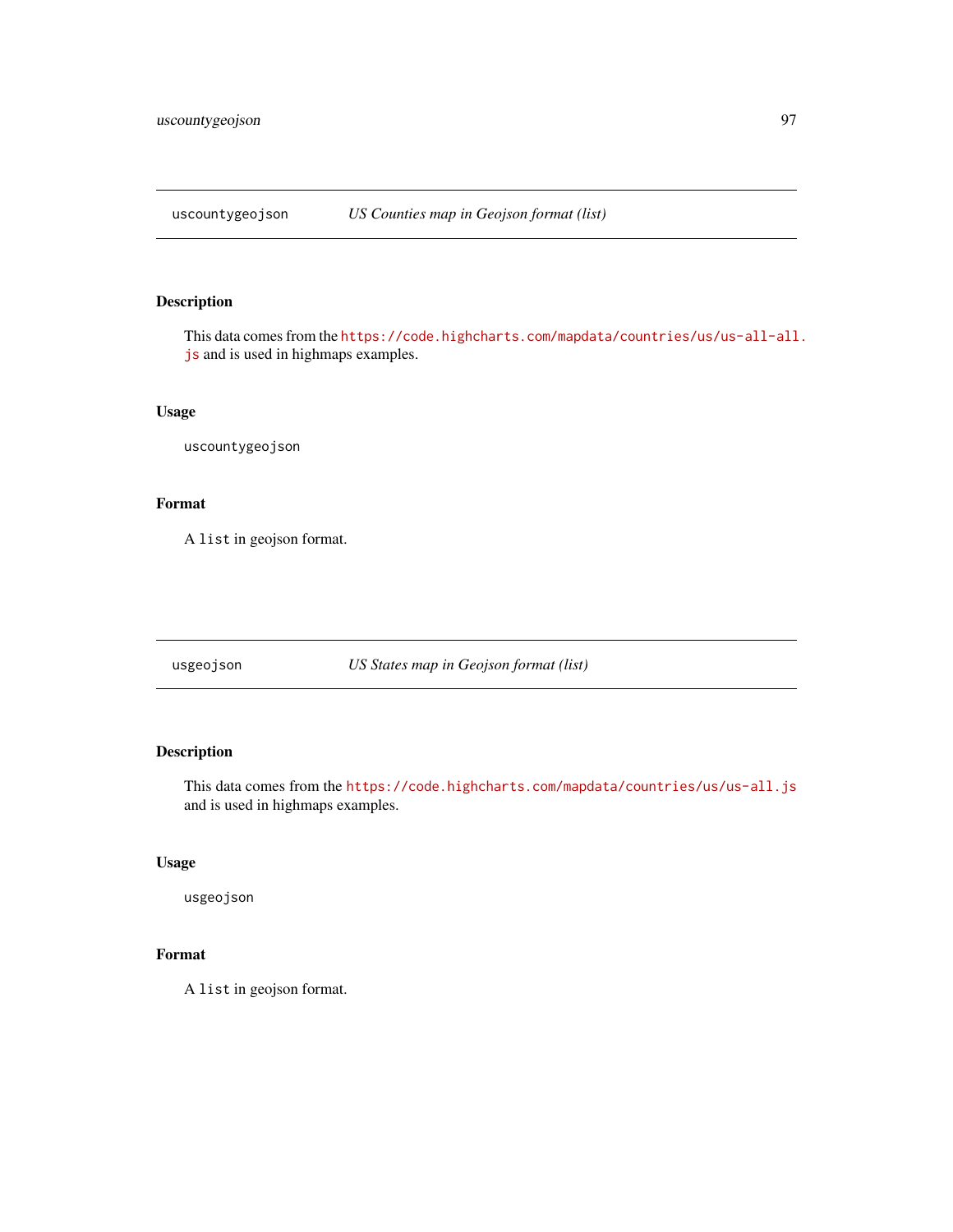<span id="page-97-0"></span>

The number of infected people by Measles, measured over 70-some years and across all 50 states. From the WSJ analysis: <http://graphics.wsj.com/infectious-diseases-and-vaccines/>

#### Usage

vaccines

## Format

A data frame with 3,876 observations and 3 variables.

## Variables

- year: Year
- state: Name of the state
- count: Number of cases per 100,000 people. If the value is NA the count was 0.

weather *Weather*

## Description

Temperature information of San Francisco.

#### Usage

weather

#### Format

A data frame with 365 observations and 4 variables.

#### Variables

- date: Day in date format.
- min\_temperaturec: Minimum temperature.
- max\_temperaturec: Maximun temperature.
- mean\_temperaturec: Mean temperature.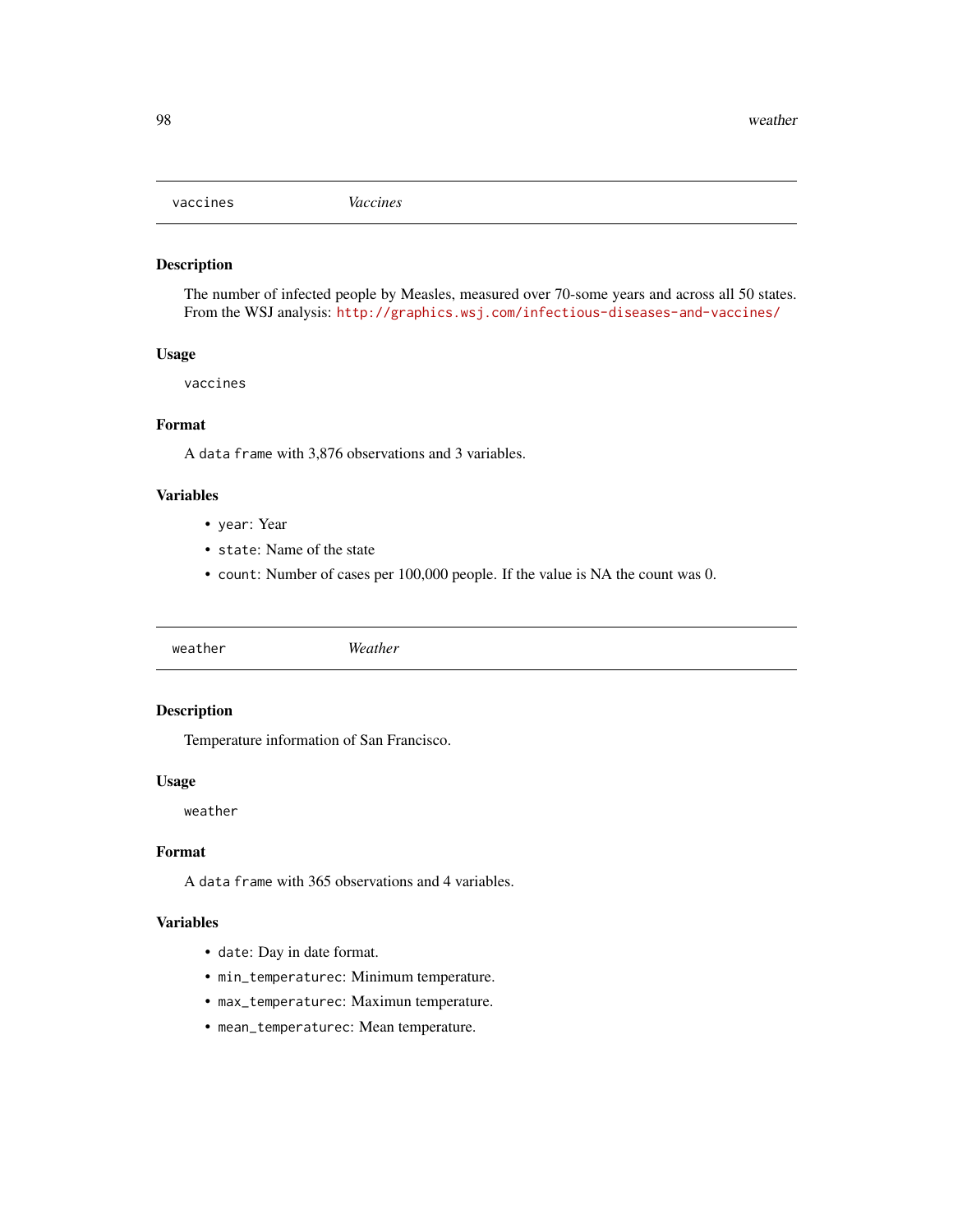<span id="page-98-0"></span>

This data comes from the <https://code.highcharts.com/mapdata/custom/world.js> and is used in highmaps examples.#'

## Usage

worldgeojson

## Format

A list in geojson format.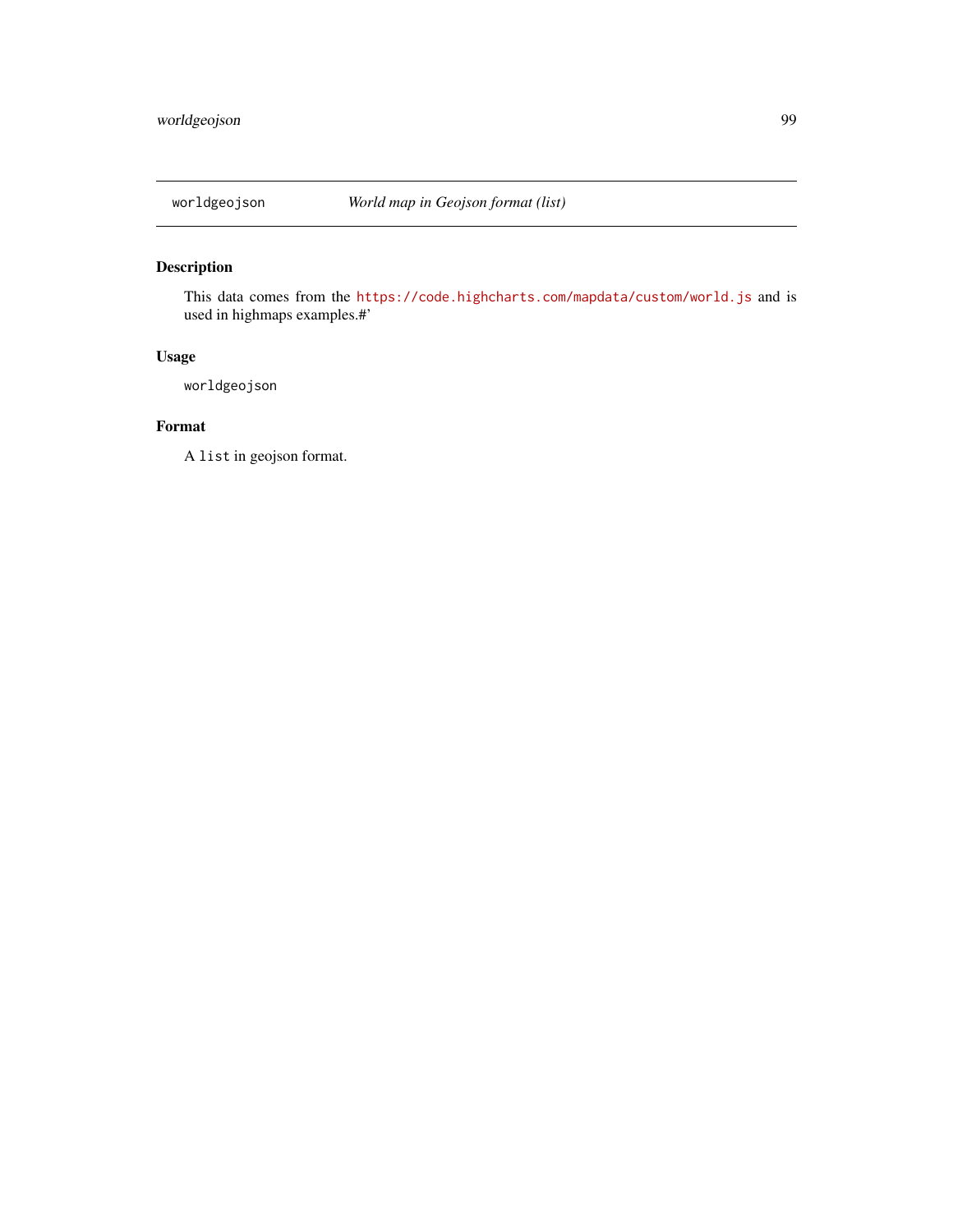# **Index**

∗ datasets citytemp, [5](#page-4-0) citytemp\_long, [6](#page-5-0) favorite\_bars, [13](#page-12-0) favorite\_pies, [14](#page-13-0) globaltemp, [15](#page-14-0) mountains\_panorama, [90](#page-89-0) pokemon, [91](#page-90-0) stars, [93](#page-92-0) unemployment, [96](#page-95-0) uscountygeojson, [97](#page-96-0) usgeojson, [97](#page-96-0) vaccines, [98](#page-97-0) weather, [98](#page-97-0) worldgeojson, [99](#page-98-0) %>% *(*highcharter-exports*)*, [86](#page-85-0) citytemp, [5](#page-4-0) citytemp\_long, [6](#page-5-0) color\_classes, [7](#page-6-0) color\_stops, [7](#page-6-0) colorize, [6](#page-5-0) create\_axis *(*hc\_yAxis\_multiples*)*, [81](#page-80-0) create\_yaxis *(*hc\_yAxis\_multiples*)*, [81](#page-80-0)

data\_to\_boxplot, [8](#page-7-0) data\_to\_hierarchical, [9](#page-8-0) data\_to\_sankey, [10](#page-9-0) datetime\_to\_timestamp, [10](#page-9-0) df\_to\_annotations\_labels, [11](#page-10-0) download\_map\_data, [11,](#page-10-0) *[14](#page-13-0)* dt\_tstp *(*datetime\_to\_timestamp*)*, [10](#page-9-0)

```
export_hc, 12
```
fa\_icon *(*hc\_add\_dependency\_fa*)*, [31](#page-30-0) fa\_icon\_mark *(*hc\_add\_dependency\_fa*)*, [31](#page-30-0) favorite\_bars, [13](#page-12-0) favorite\_pies, [14](#page-13-0)

get\_data\_from\_map, [14](#page-13-0)

get\_hc\_series\_from\_df, [15](#page-14-0) globaltemp, [15](#page-14-0) hc\_add\_annotation, [30](#page-29-0) hc\_add\_annotations *(*hc\_add\_annotation*)*, [30](#page-29-0) hc\_add\_dependency, [31](#page-30-0) hc\_add\_dependency\_fa, [31](#page-30-0) hc\_add\_event\_point, [32](#page-31-0) hc\_add\_event\_series *(*hc\_add\_event\_point*)*, [32](#page-31-0) hc\_add\_series, [33](#page-32-0) hc\_add\_series.character, [33](#page-32-0) hc\_add\_series.data.frame, [34](#page-33-0) hc\_add\_series.density, [34](#page-33-0) hc\_add\_series.factor *(*hc\_add\_series.character*)*, [33](#page-32-0) hc\_add\_series.forecast, [35](#page-34-0) hc\_add\_series.geo\_json, [35](#page-34-0) hc\_add\_series.geo\_list *(*hc\_add\_series.geo\_json*)*, [35](#page-34-0) hc\_add\_series.lm, [36](#page-35-0) hc\_add\_series.loess *(*hc\_add\_series.lm*)*, [36](#page-35-0) hc\_add\_series.numeric, [37](#page-36-0) hc\_add\_series.ohlc *(*hc\_add\_series.xts*)*, [38](#page-37-0) hc\_add\_series.ts, [37](#page-36-0) hc\_add\_series.xts, [38](#page-37-0) hc\_add\_series\_list, [38](#page-37-0) hc\_add\_series\_map, [39](#page-38-0) hc\_add\_theme, [40](#page-39-0) hc\_add\_yAxis *(*hc\_yAxis\_multiples*)*, [81](#page-80-0) hc\_annotations, [41](#page-40-0) hc\_boost, [42](#page-41-0) hc\_caption, [44](#page-43-0) hc\_chart, [45](#page-44-0) hc\_colorAxis, [46](#page-45-0) hc\_colors, [48](#page-47-0) hc\_credits, [49](#page-48-0)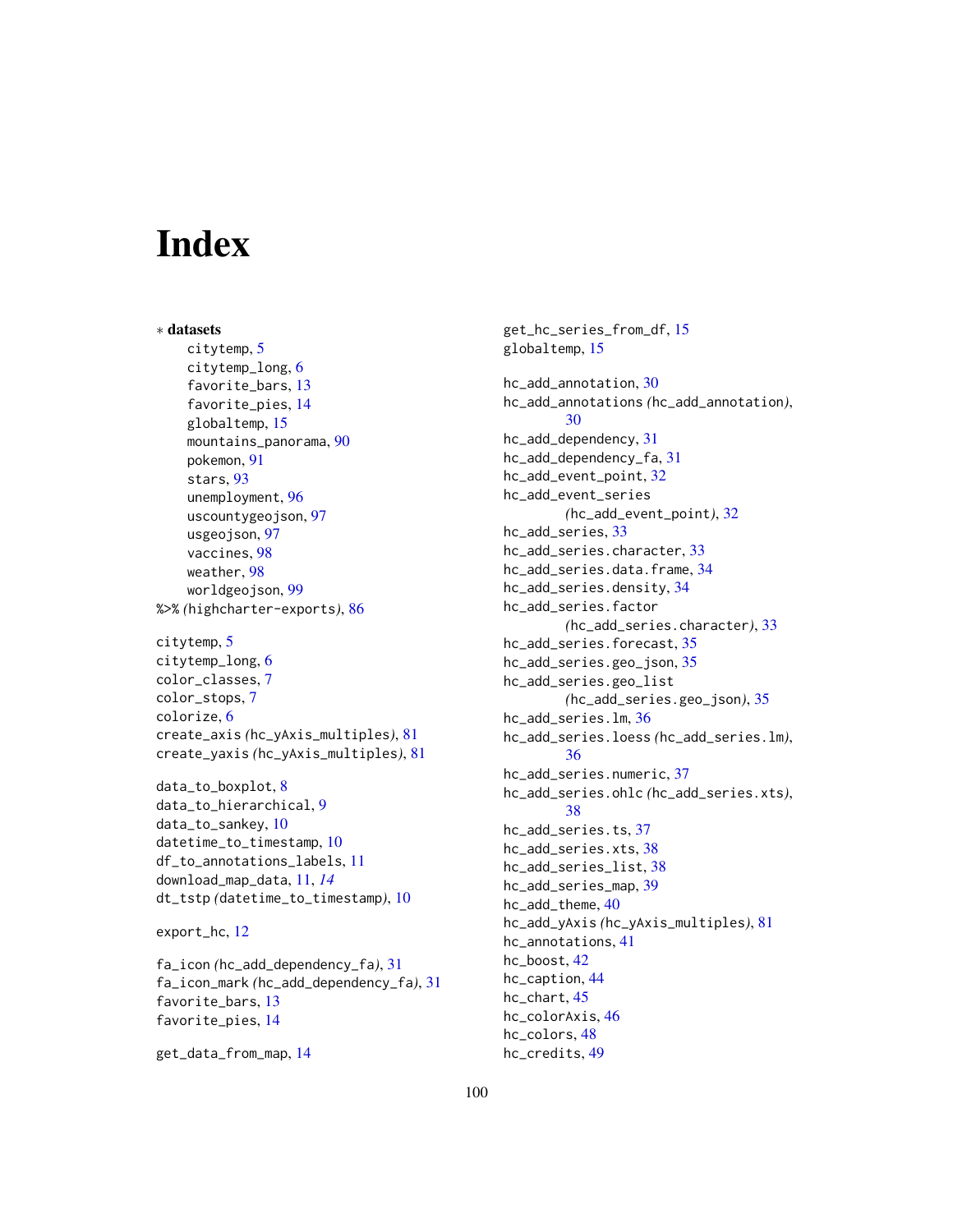#### $I$ NDEX  $101$

hc\_drilldown, [49](#page-48-0) hc\_elementId, [51](#page-50-0) hc\_exporting, [51](#page-50-0) hc\_labels, [52](#page-51-0) hc\_legend, [53](#page-52-0) hc\_loading, [54](#page-53-0) hc\_mapNavigation, [54](#page-53-0) hc\_motion, [55](#page-54-0) hc\_navigator, [55](#page-54-0) hc\_pane, [56](#page-55-0) hc\_plotOptions, [58](#page-57-0) hc\_rangeSelector, [59](#page-58-0) hc\_responsive, [59](#page-58-0) hc\_rm\_series, [60](#page-59-0) hc\_scrollbar, [61](#page-60-0) hc series. [62](#page-61-0) hc\_size, [62](#page-61-0) hc\_subtitle, [63](#page-62-0) hc\_theme, [64](#page-63-0) hc\_theme\_538, [65](#page-64-0) hc theme alone. [66](#page-65-0) hc\_theme\_bloom, [66](#page-65-0) hc\_theme\_chalk, [67](#page-66-0) hc\_theme\_darkunica, [67](#page-66-0) hc\_theme\_db, [68](#page-67-0) hc\_theme\_economist, [68](#page-67-0) hc\_theme\_elementary, [69](#page-68-0) hc\_theme\_ffx, [69](#page-68-0) hc\_theme\_flat, [70](#page-69-0) hc\_theme\_flatdark, [70](#page-69-0) hc\_theme\_ft, [71](#page-70-0) hc\_theme\_ggplot2, [71](#page-70-0) hc\_theme\_google, [72](#page-71-0) hc\_theme\_gridlight, [72](#page-71-0) hc\_theme\_handdrawn, [73](#page-72-0) hc\_theme\_hcrt, [73](#page-72-0) hc\_theme\_merge, [74](#page-73-0) hc\_theme\_monokai, [74](#page-73-0) hc\_theme\_null, [75](#page-74-0) hc\_theme\_sandsignika, [75](#page-74-0) hc\_theme\_smpl, [76](#page-75-0) hc\_theme\_sparkline, [76](#page-75-0) hc\_theme\_sparkline\_vb *(*hc\_theme\_538*)*, [65](#page-64-0) hc\_theme\_superheroes, [77](#page-76-0) hc\_theme\_tufte, [77](#page-76-0) hc\_theme\_tufte2 *(*hc\_theme\_538*)*, [65](#page-64-0) hc\_title, [78](#page-77-0) hc\_tooltip, [78](#page-77-0)

hc\_xAxis, [79](#page-78-0) hc\_xAxis\_multiples *(*hc\_yAxis\_multiples*)*, [81](#page-80-0) hc\_yAxis, [80](#page-79-0) hc\_yAxis\_multiples, [81](#page-80-0) hc\_zAxis, [82](#page-81-0) hc\_zAxis\_multiples *(*hc\_yAxis\_multiples*)*, [81](#page-80-0) hcaes, [16](#page-15-0) hcaes\_ *(*hcaes\_string*)*, [16](#page-15-0) hcaes\_string, [16](#page-15-0) hcboxplot, [17](#page-16-0) hchart, [17](#page-16-0) hchart.survfit, [18](#page-17-0) hciconarray, [19](#page-18-0) hcmap, *[12](#page-11-0)*, [20](#page-19-0) hcparcords, [21](#page-20-0) hcpxy\_add\_point, [22](#page-21-0) hcpxy\_add\_series, [22](#page-21-0) hcpxy\_loading, [23](#page-22-0) hcpxy\_redraw, [23](#page-22-0) hcpxy\_remove\_point, [24](#page-23-0) hcpxy\_remove\_series, [24](#page-23-0) hcpxy\_set\_data, [25](#page-24-0) hcpxy\_update, [26](#page-25-0) hcpxy\_update\_point, [26](#page-25-0) hcpxy\_update\_series, [27](#page-26-0) hcspark, [27](#page-26-0) hctreemap, [28](#page-27-0) hctreemap2, [29](#page-28-0) hex\_to\_rgba, [84](#page-83-0) highchart, [84](#page-83-0) highchart2, [85](#page-84-0) highcharter, [86](#page-85-0) highcharter-exports, [86](#page-85-0) highchartOutput, [87](#page-86-0) highchartOutput2 *(*highchartOutput*)*, [87](#page-86-0) highchartOutputZ *(*highchartOutput*)*, [87](#page-86-0) highchartProxy, [87](#page-86-0) highcharts\_demo, [88](#page-87-0) highchartzero *(*highchart2*)*, [85](#page-84-0) hw\_grid, [88](#page-87-0) is.hexcolor, [89](#page-88-0)

is.highchart, [89](#page-88-0)

JS *(*highcharter-exports*)*, [86](#page-85-0)

list\_parse, [90](#page-89-0)